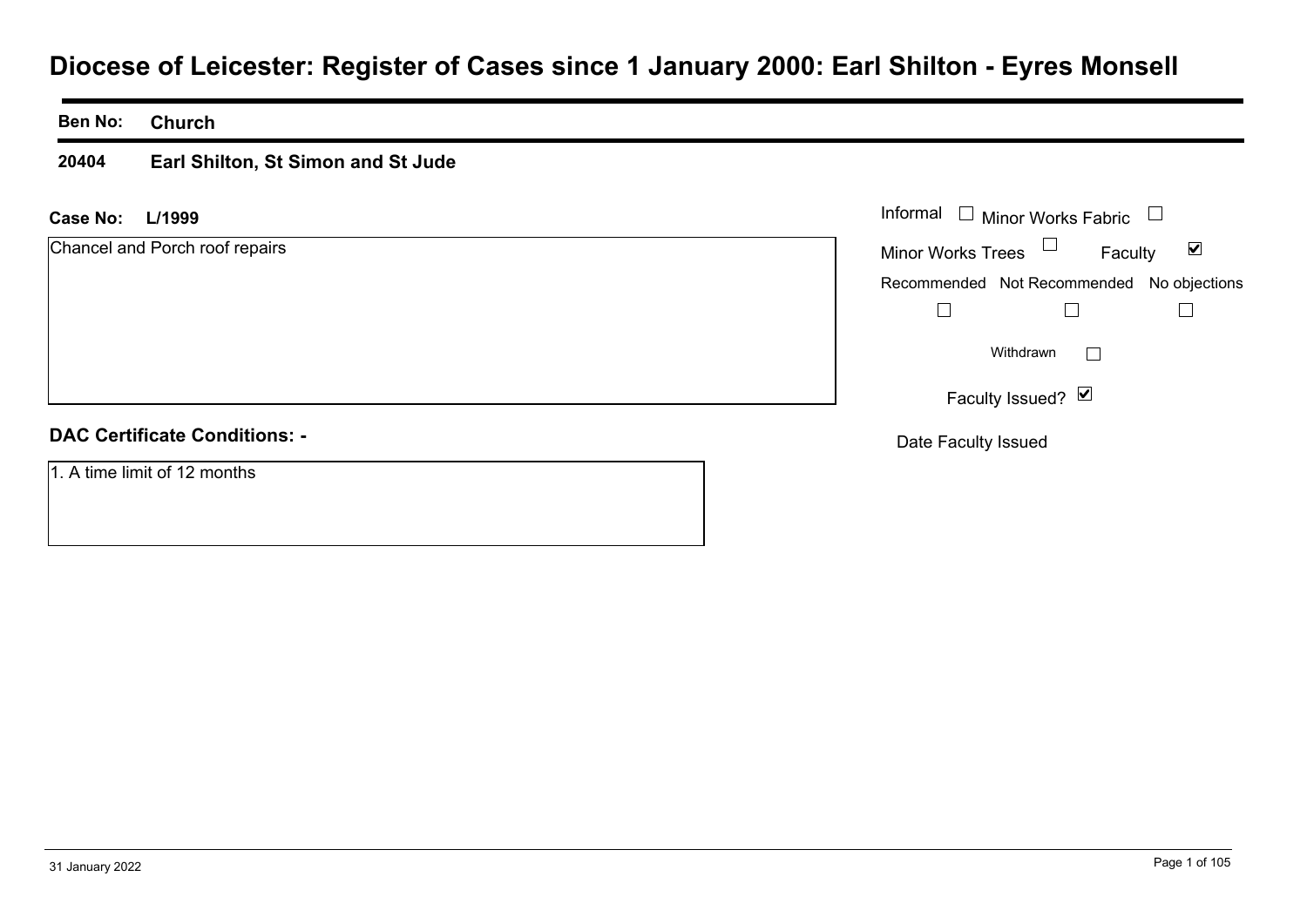| <b>Case No:</b><br>L114/2001                                                                                                            | Informal □ Minor Works Fabric □                                                                                                                                                                       |
|-----------------------------------------------------------------------------------------------------------------------------------------|-------------------------------------------------------------------------------------------------------------------------------------------------------------------------------------------------------|
| Installation of:<br>1. Single disabled standard toilet in the Tower<br>2. Cesspit in the churchyard and drainage connection from toilet | Minor Works Trees <sup>1</sup><br>$\blacktriangledown$<br>Faculty<br>Recommended Not Recommended No objections<br>$\Box$<br>⊔<br>$\Box$                                                               |
|                                                                                                                                         | Withdrawn<br>$\Box$                                                                                                                                                                                   |
|                                                                                                                                         | Faculty Issued? $\Box$                                                                                                                                                                                |
| <b>DAC Certificate Conditions: -</b>                                                                                                    | Date Faculty Issued                                                                                                                                                                                   |
| 1. A time limit of 12 months                                                                                                            |                                                                                                                                                                                                       |
| <b>Case No:</b><br>L027/2002                                                                                                            | Informal<br>$\Box$ Minor Works Fabric $\Box$                                                                                                                                                          |
| Erection of new aluminium Noticeboard to replace storm damaged wooden Noticeboard adjacent to<br>Lych Gate                              | Minor Works Trees<br>$\blacktriangledown$<br>Faculty<br>Recommended Not Recommended No objections<br>$\blacktriangledown$<br>$\perp$<br>$\mathbf{I}$<br>Withdrawn<br>$\Box$<br>Faculty Issued? $\Box$ |
| <b>DAC Certificate Conditions: -</b>                                                                                                    | Date Faculty Issued                                                                                                                                                                                   |
| 1. A time limit of 12 months                                                                                                            |                                                                                                                                                                                                       |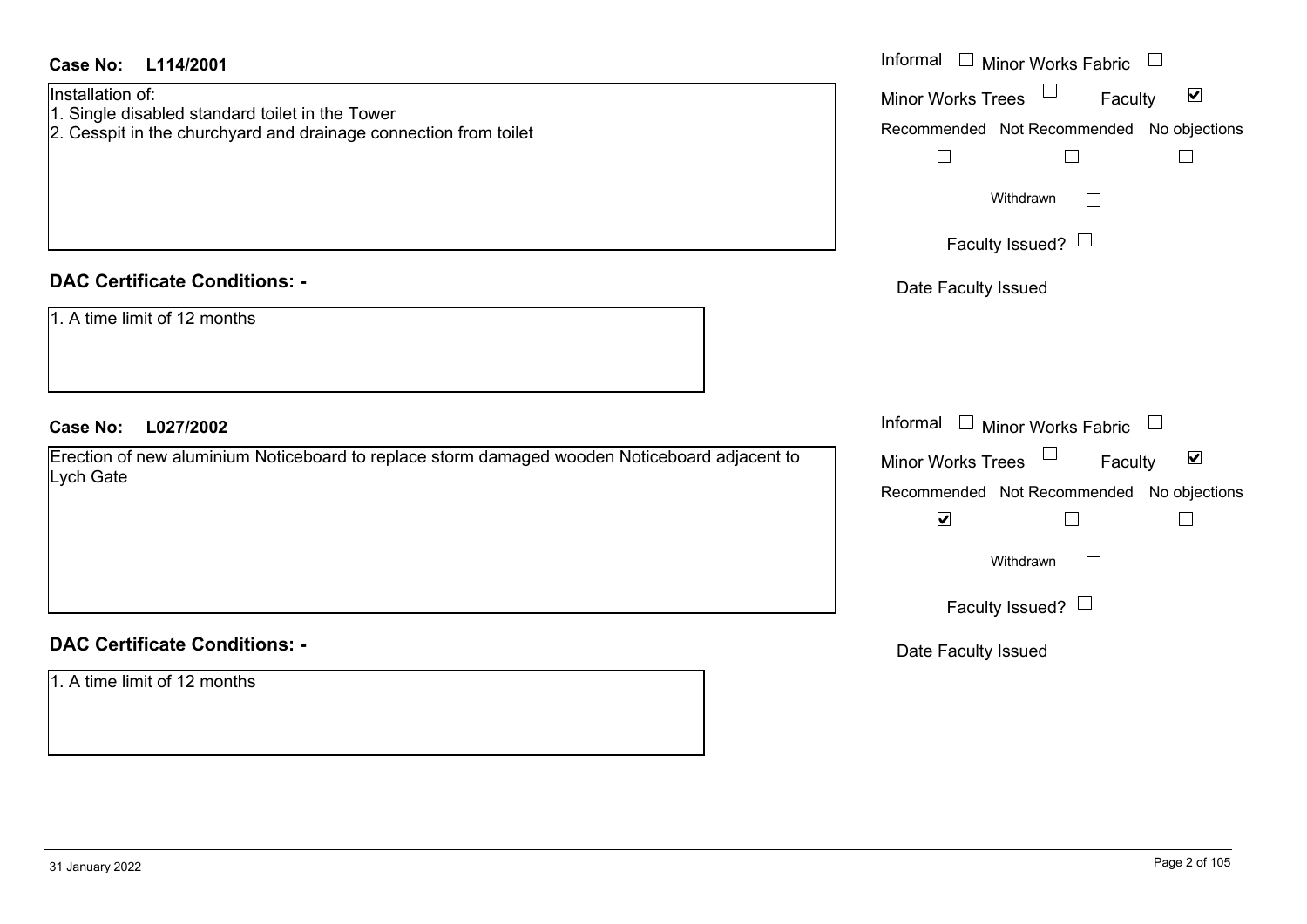| <b>Case No:</b><br>L069/2003                                                                 | Informal ⊠ Minor Works Fabric □                                |
|----------------------------------------------------------------------------------------------|----------------------------------------------------------------|
| Installation of toilet facilities in North Porch                                             | Minor Works Trees $\Box$<br>$\blacktriangledown$<br>Faculty    |
|                                                                                              | Recommended Not Recommended No objections                      |
|                                                                                              | $\blacktriangledown$<br>$\Box$<br>Ш                            |
|                                                                                              | Withdrawn<br>$\Box$                                            |
|                                                                                              | Faculty Issued?                                                |
| <b>DAC Certificate Conditions: -</b>                                                         | Date Faculty Issued                                            |
| 1. A time limit of 12 months                                                                 |                                                                |
| <b>Case No:</b><br>L164/2006                                                                 | Informal $\Box$ Minor Works Fabric $\Box$                      |
| Testing of memorials for safety and remedial action to include the laying flat of headstones | $\Box$<br>$\blacktriangledown$<br>Minor Works Trees<br>Faculty |
|                                                                                              | Recommended Not Recommended No objections                      |
|                                                                                              | $\Box$<br>$\mathbb{R}^n$<br>$\Box$                             |
|                                                                                              | Withdrawn<br>$\blacktriangledown$                              |
|                                                                                              | Faculty Issued?                                                |
| <b>DAC Certificate Conditions: -</b>                                                         | Date Faculty Issued                                            |
| 1. A time limit of 12 months                                                                 |                                                                |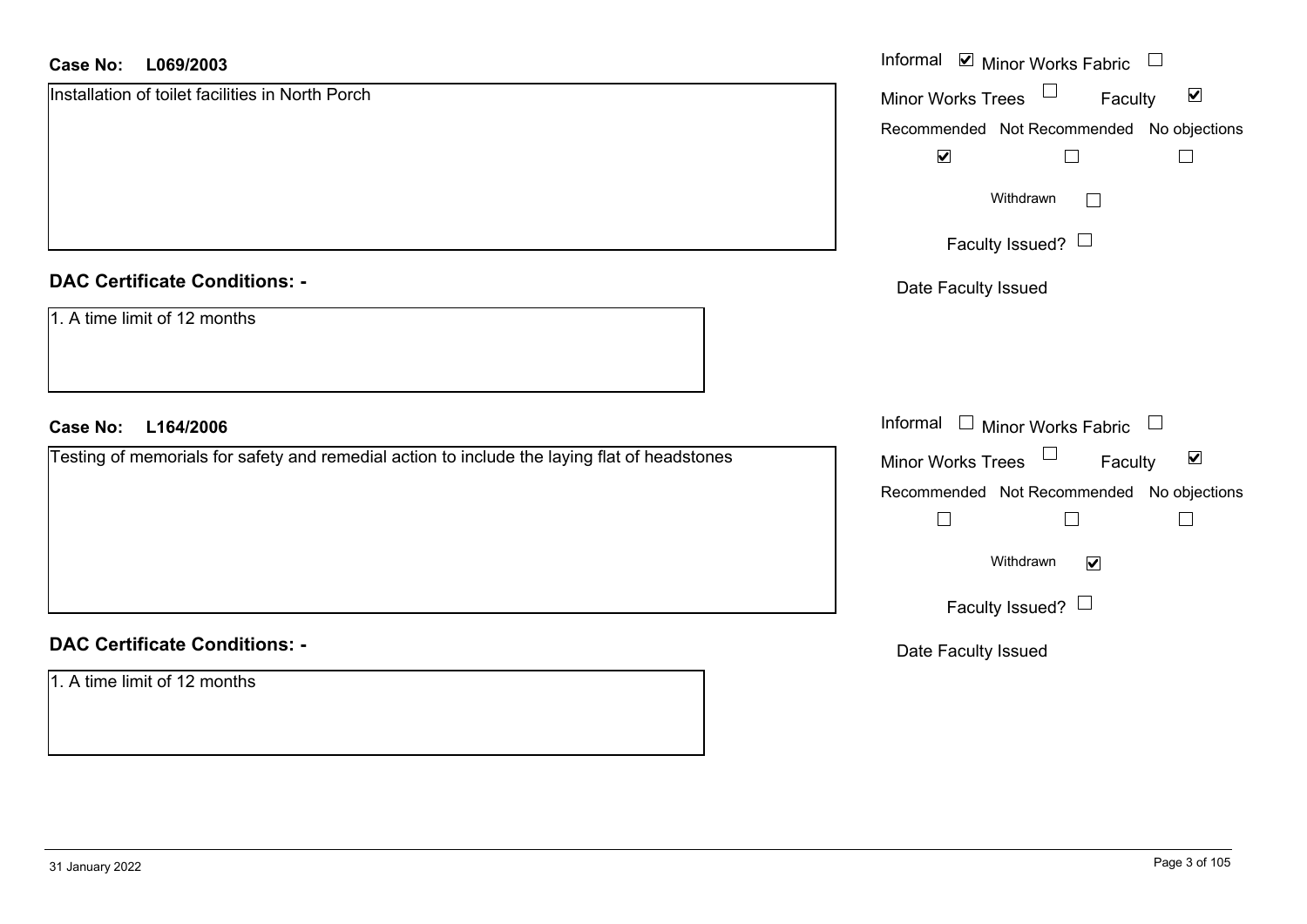| Case No:<br>L092/2007                                                                                                                                                                                             | Informal $\Box$ Minor Works Fabric $\Box$                             |
|-------------------------------------------------------------------------------------------------------------------------------------------------------------------------------------------------------------------|-----------------------------------------------------------------------|
| Repairs in the churchyard to: -<br>1. Walls                                                                                                                                                                       | $\Box$<br>$\blacktriangledown$<br><b>Minor Works Trees</b><br>Faculty |
| 2. Railings                                                                                                                                                                                                       | Recommended Not Recommended No objections                             |
| 3. Paths                                                                                                                                                                                                          | $\blacktriangledown$                                                  |
|                                                                                                                                                                                                                   | Withdrawn<br>$\mathbb{R}^n$                                           |
|                                                                                                                                                                                                                   | Faculty Issued? Ø                                                     |
| <b>DAC Certificate Conditions: -</b>                                                                                                                                                                              | Date Faculty Issued<br>19/07/2007                                     |
| 1. A time limit of 12 months<br>2. That the mortar should be lime: sand without cement<br>3. That any human remains that are unearthed must be treated with respect and put<br>aside for appropriate re-interment |                                                                       |
| <b>Case No:</b><br>L171/2007                                                                                                                                                                                      | Informal $\Box$ Minor Works Fabric $\Box$                             |
| 1. Testing of memorials                                                                                                                                                                                           | $\blacktriangledown$<br><b>Minor Works Trees</b><br>Faculty           |
| 2. Remedial works to memorials                                                                                                                                                                                    | Recommended Not Recommended No objections                             |
|                                                                                                                                                                                                                   | $\Box$                                                                |
|                                                                                                                                                                                                                   | Withdrawn<br>$\mathbb{R}^n$                                           |
|                                                                                                                                                                                                                   | Faculty Issued? $\Box$                                                |
| <b>DAC Certificate Conditions: -</b>                                                                                                                                                                              | Date Faculty Issued                                                   |
| 1. A time limit of 12 months                                                                                                                                                                                      |                                                                       |
|                                                                                                                                                                                                                   |                                                                       |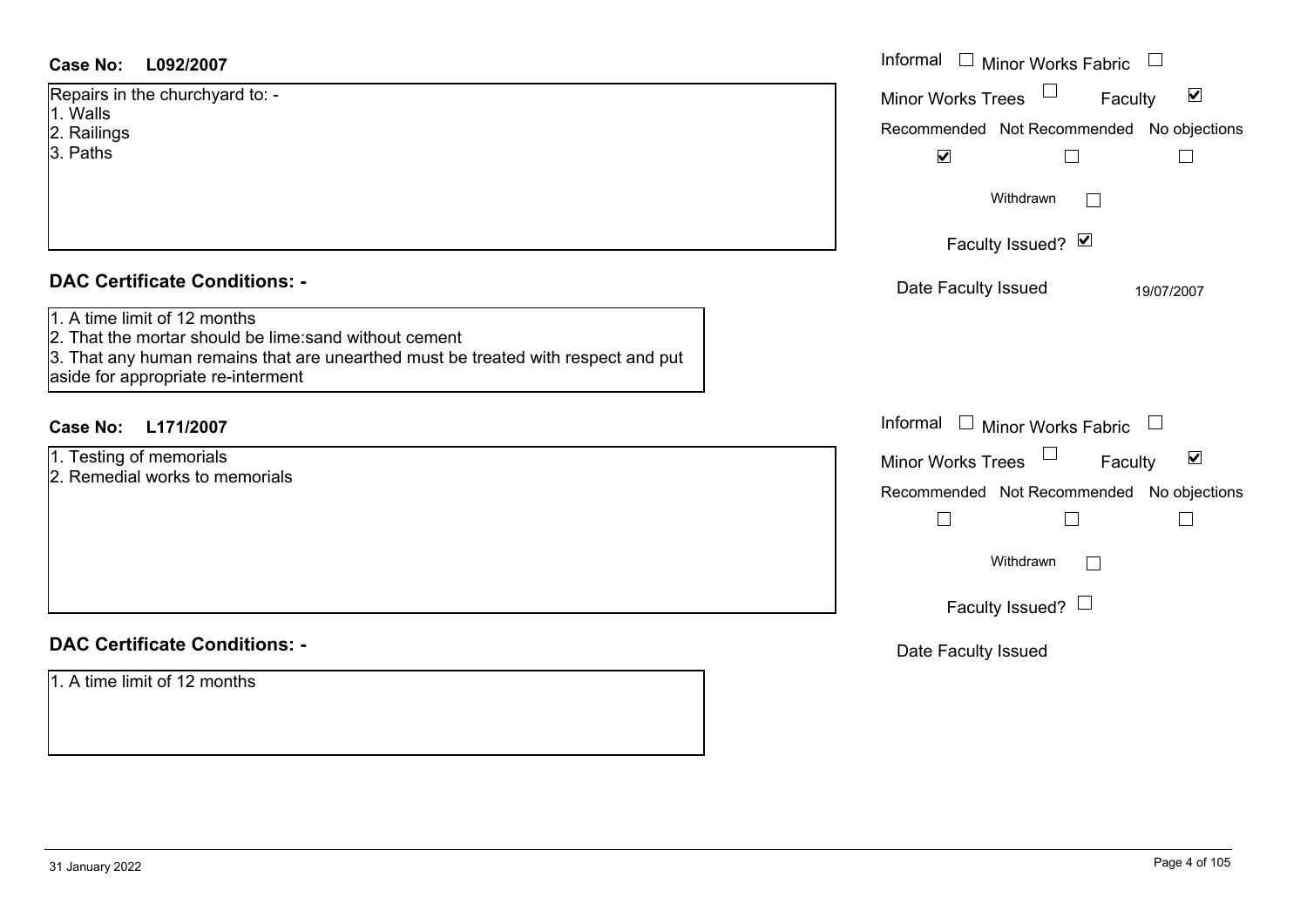## **DAC Certificate Conditions: -**

| 1. A time limit of 12 months |  |  |  |
|------------------------------|--|--|--|
|------------------------------|--|--|--|

## **DAC Certificate Conditions: -**

1. That details of the works are entered in the Log Book so that a record is kept of what has been done

| <b>Case No:</b><br>L187/2007                                                                                                                                                                                  | Informal $\square$<br><b>Minor Works Fabric</b>                                                                           |
|---------------------------------------------------------------------------------------------------------------------------------------------------------------------------------------------------------------|---------------------------------------------------------------------------------------------------------------------------|
| Repairs to 3 tombs in the churchyard: -<br>a) Elizabeth Wright<br>b) Bradbury<br>c) Unknown                                                                                                                   | $\blacktriangledown$<br>Minor Works Trees<br>Faculty<br>Recommended Not Recommended No objections<br>$\blacktriangledown$ |
|                                                                                                                                                                                                               | Withdrawn<br>Faculty Issued? Ø                                                                                            |
| <b>DAC Certificate Conditions: -</b>                                                                                                                                                                          | Date Faculty Issued<br>26/03/2008                                                                                         |
| 1. A time limit of 12 months<br>2. That the missing south-east corner of Tomb A should be replaced<br>3. That consideration should be given to replacing the badly damaged base on the<br>west side of Tomb C |                                                                                                                           |
| <b>Case No:</b><br>L118/2008                                                                                                                                                                                  | Informal<br>Minor Works Fabric ⊠                                                                                          |
| Introduction of: -<br>1. 19 x Large print copies of Hymns Ancient & Modern revised<br>2. 19 x thin blue rexine kneelers                                                                                       | $\mathbf{L}$<br><b>Minor Works Trees</b><br>Faculty<br>Recommended Not Recommended No objections<br>$\blacktriangledown$  |
|                                                                                                                                                                                                               | Withdrawn                                                                                                                 |
|                                                                                                                                                                                                               | Faculty Issued? $\Box$                                                                                                    |
| <b>DAC Certificate Conditions: -</b>                                                                                                                                                                          | Date Faculty Issued                                                                                                       |
| 1. That details of the works are entered in the Lea Deak es that a recent is kept of                                                                                                                          |                                                                                                                           |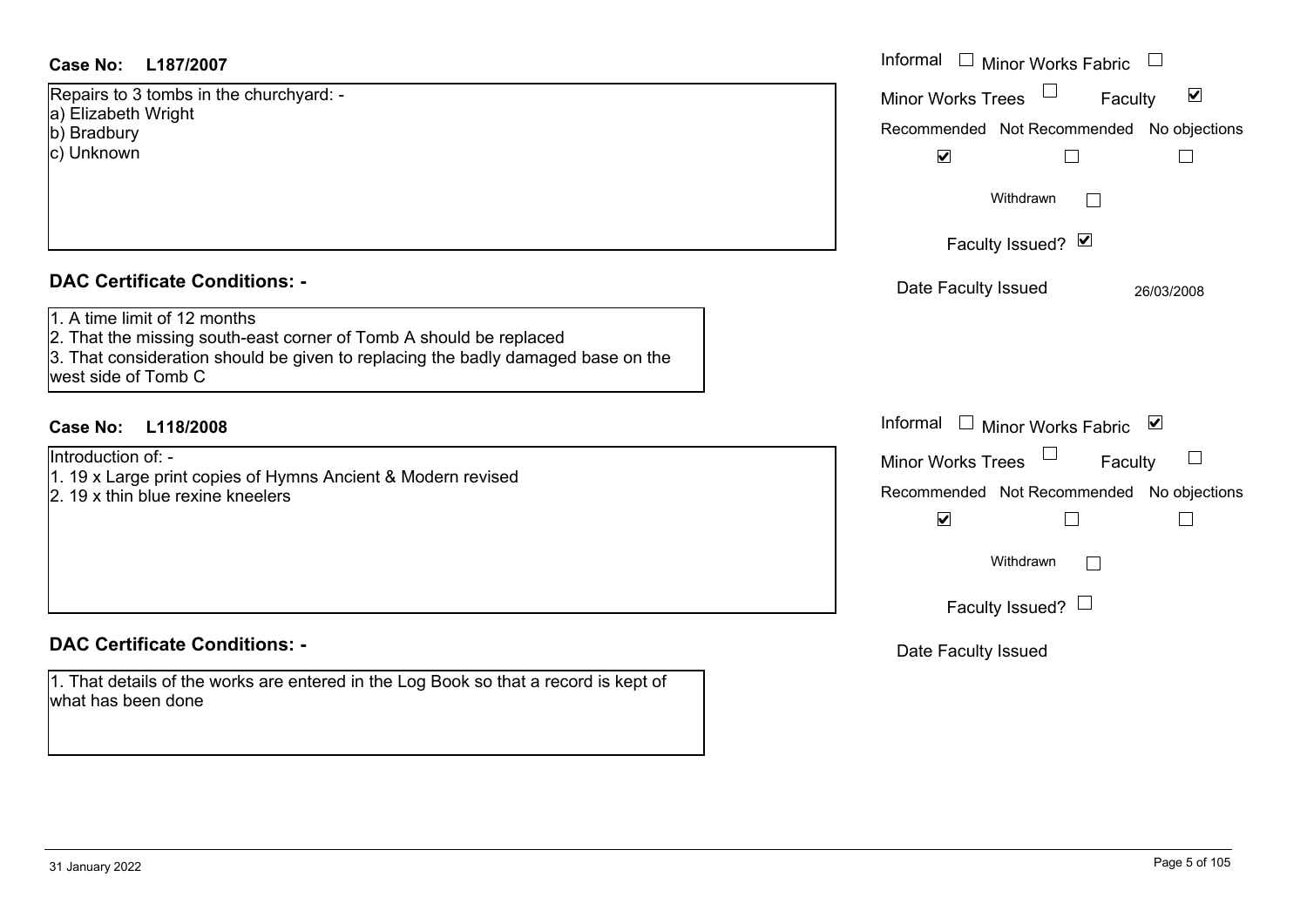| <b>Case No:</b><br>L138/2009                                                                                                               | Informal $\Box$ Minor Works Fabric $\Box$                                                                                                                         |
|--------------------------------------------------------------------------------------------------------------------------------------------|-------------------------------------------------------------------------------------------------------------------------------------------------------------------|
| 1. Fell 1 Norway Maple<br>2. Tree surgery to: -<br>a) 3 x Norway Maple Trees<br>b) 2 x Landon Plane Trees<br>c) 2 x Irish Yew Trees        | Minor Works Trees ⊠<br>Faculty<br>Recommended Not Recommended No objections<br>$\blacktriangledown$<br>$\Box$<br>$\Box$<br>Withdrawn<br>Faculty Issued? $\Box$    |
| <b>DAC Certificate Conditions: -</b>                                                                                                       | Date Faculty Issued                                                                                                                                               |
| 1. That details of the works are entered in the Log Book so that a record is kept of<br>what has been done                                 |                                                                                                                                                                   |
| <b>Case No:</b><br>L057/2011                                                                                                               | Informal $\Box$ Minor Works Fabric $\Box$                                                                                                                         |
| Repairs to the memorial for Frank Edwin Fullylove                                                                                          | Minor Works Trees<br>$\blacktriangledown$<br>Faculty<br>Recommended Not Recommended No objections<br>$\Box$<br>$\Box$<br>$\Box$<br>Withdrawn<br>Faculty Issued? Ø |
| <b>DAC Certificate Conditions: -</b>                                                                                                       | Date Faculty Issued<br>13/05/2011                                                                                                                                 |
| 1. A time limit of 12 months<br>2. That details of the works are entered in the Log Book so that a record is kept of<br>what has been done |                                                                                                                                                                   |

3. That the memorial is partially buried to keep it upright, not laid flat.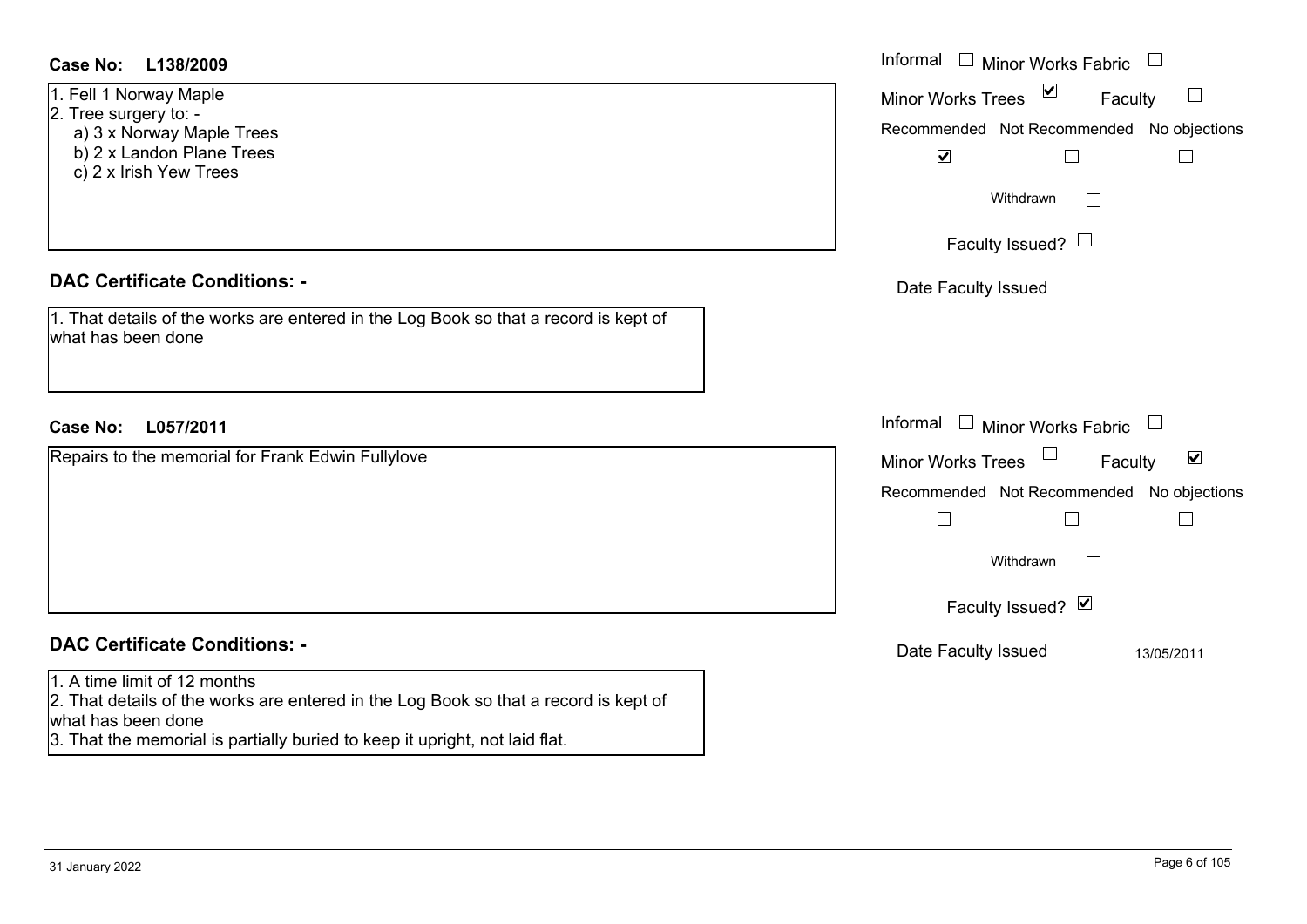#### **C069/2011Case No:** Informal

To strip remaining lead from: - 1. Nave2. North Aisle3. Vestry

roofs, and replace with terne-coated stainless steel following a number of lead thefts

#### **DAC Certificate Conditions: -**

1. A time limit of 12 months

2. That details of the works are entered in the Log Book so that a record is kept of what has been done

## **L123/2012Case No:** Informal

In the churchyard: -

- 1. Repairs to two memorials: -
- a) George Arthur Morson
- b) Annie Priscilla Dayman
- 2. Laying flat of the memorial to Joseph Reynolds also Florence and Winifred

## **DAC Certificate Conditions: -**

#### 1. A time limit of 12 months

2. That details of the works are entered in the Log Book so that a record is kept of what has been done

3. That Hinckley and Bosworth Borough Council causes the enclosed advertisement

| Informal<br>Minor Works Fabric                                    |  |  |
|-------------------------------------------------------------------|--|--|
| ⊻<br><b>Minor Works Trees</b><br>Faculty                          |  |  |
| Recommended Not Recommended No objections                         |  |  |
| Withdrawn                                                         |  |  |
| Faculty Issued? L                                                 |  |  |
| Date Faculty Issued                                               |  |  |
|                                                                   |  |  |
| Informal<br>$\Box$<br><b>Minor Works Fabric</b>                   |  |  |
| $\blacktriangledown$<br><b>Minor Works Trees</b><br>Faculty       |  |  |
| Recommended Not Recommended No objections<br>$\blacktriangledown$ |  |  |
| Withdrawn                                                         |  |  |
| Faculty Issued? Ø                                                 |  |  |
| Date Faculty Issued<br>02/01/2013                                 |  |  |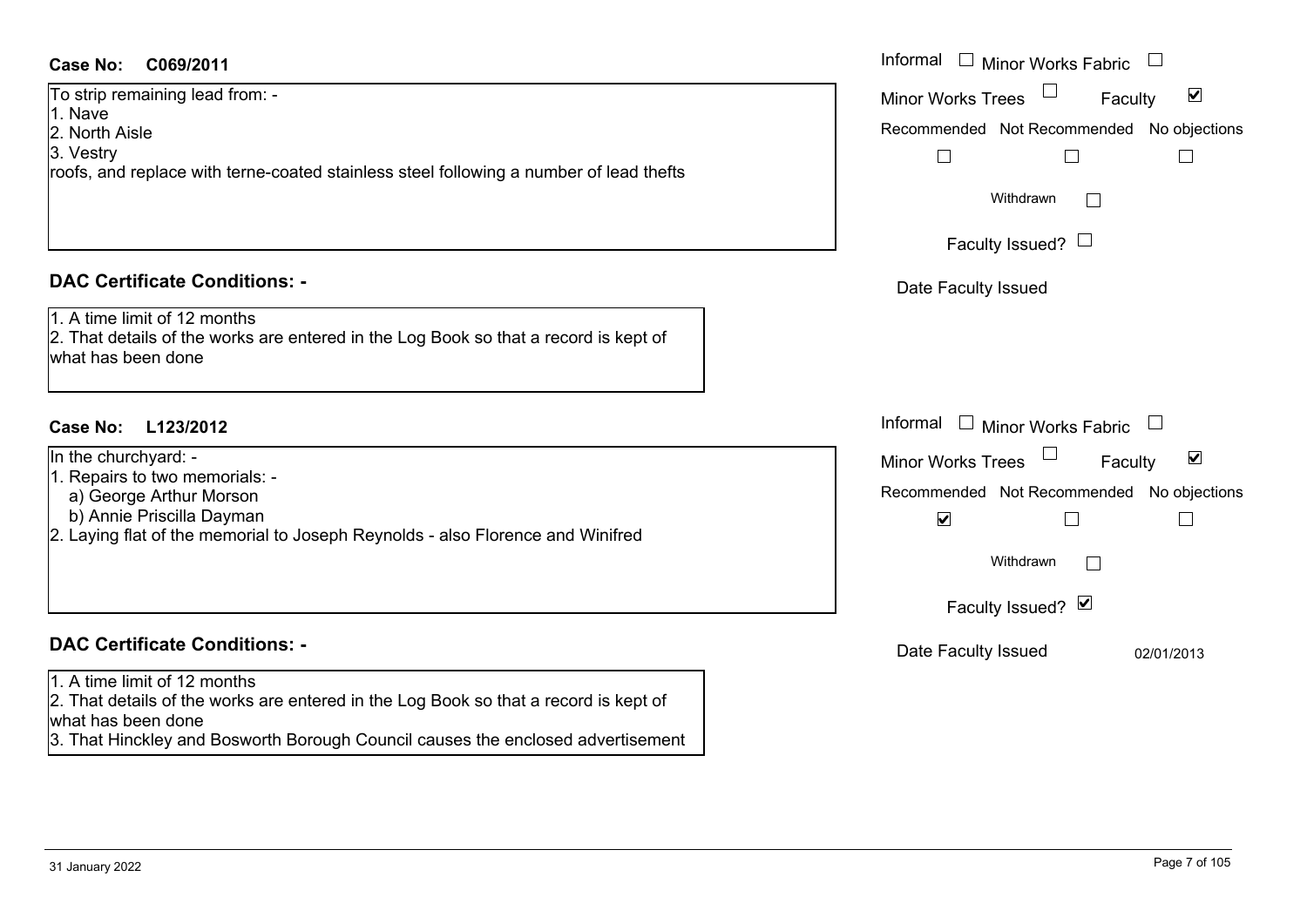| Case No:<br>L027/2012                                                                                                                                                                                                                           | Informal $\blacksquare$ Minor Works Fabric $\blacksquare$                                                                                                          |
|-------------------------------------------------------------------------------------------------------------------------------------------------------------------------------------------------------------------------------------------------|--------------------------------------------------------------------------------------------------------------------------------------------------------------------|
| 1. At the west end, installation of facilities: -<br>a) Accessible WC in the Tower base<br>b) Servery in the northwest corner of the North Aisle<br>2. In the churchyard, installation of trench-arch drainage system<br>3. Re-location of Font | <b>Minor Works Trees</b><br>$\blacktriangledown$<br>Faculty<br>Recommended Not Recommended No objections<br>$\blacktriangledown$<br>$\vert \ \ \vert$<br>Withdrawn |
|                                                                                                                                                                                                                                                 | Faculty Issued? Ø                                                                                                                                                  |
| <b>DAC Certificate Conditions: -</b>                                                                                                                                                                                                            | Date Faculty Issued<br>11/09/2013                                                                                                                                  |
| 1. A time limit of 12 months<br>2. That details of the works are entered in the Log Book so that a record is kept of<br>what has been done<br>3. That no works shall take place until the PCC, after consultation with the Diocesan             |                                                                                                                                                                    |
| <b>Case No:</b><br>L175/2014                                                                                                                                                                                                                    | Informal<br>$\Box$ Minor Works Fabric                                                                                                                              |
| Repairs to the memorial to: -<br>1. Ralph Fulshaw (1888)<br>2. Hannah & William Fulshaw                                                                                                                                                         | $\blacktriangledown$<br><b>Minor Works Trees</b><br>Faculty<br>Recommended Not Recommended No objections<br>$\blacktriangledown$                                   |
|                                                                                                                                                                                                                                                 | Withdrawn                                                                                                                                                          |
|                                                                                                                                                                                                                                                 | Faculty Issued? Ø                                                                                                                                                  |
| <b>DAC Certificate Conditions: -</b>                                                                                                                                                                                                            | Date Faculty Issued<br>27/11/2014                                                                                                                                  |
| 1. That details of the works are entered in the Log Book so that a record is kept of<br>what has been done<br>2. That the memorial should be secured using: -<br>a) Non-ferrous dowels                                                          |                                                                                                                                                                    |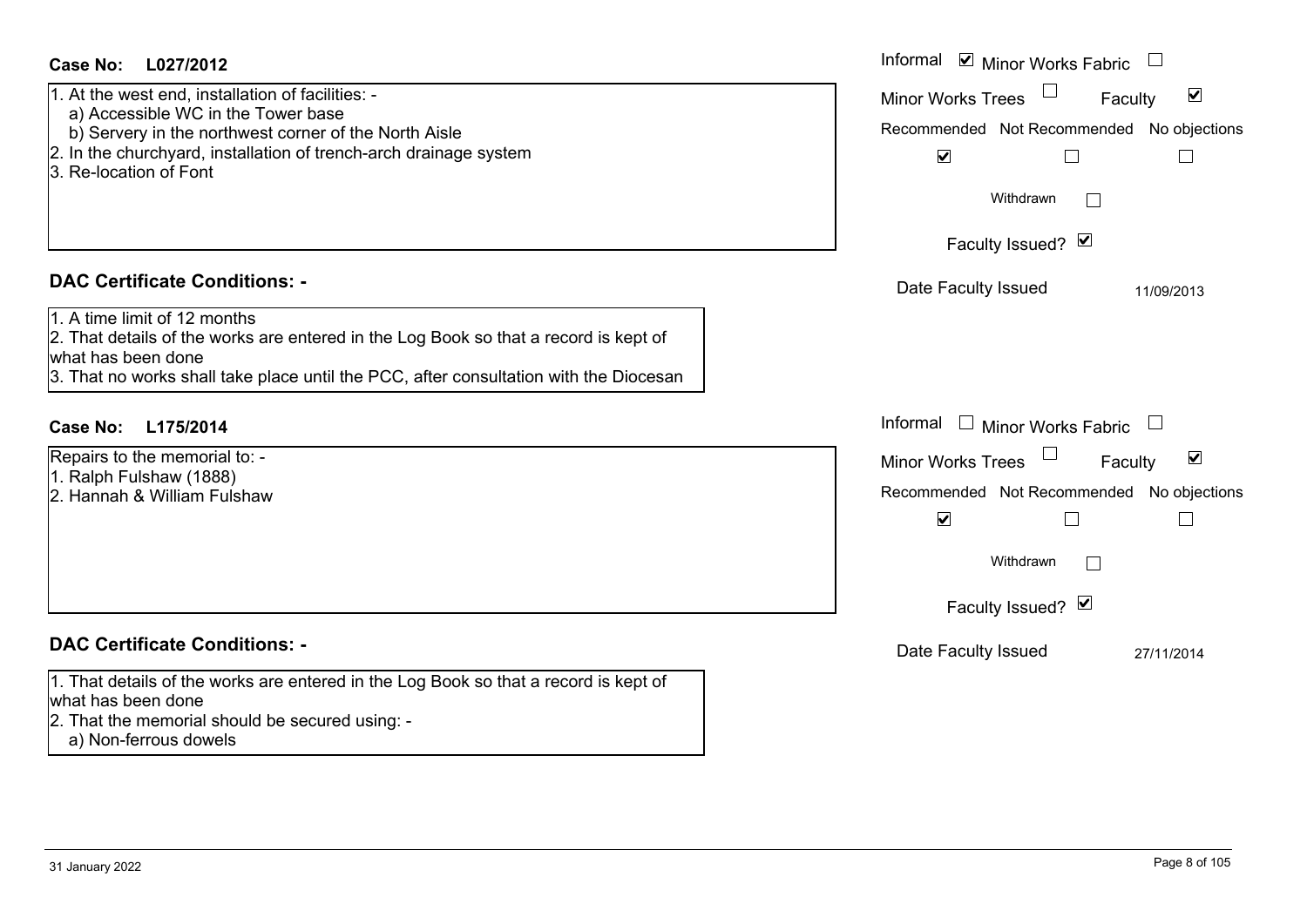| Case No:<br>L183/2015                                                                                                                                                                                                                                                                                                            | Informal<br>Minor Works Fabric                                                                                                                            |
|----------------------------------------------------------------------------------------------------------------------------------------------------------------------------------------------------------------------------------------------------------------------------------------------------------------------------------|-----------------------------------------------------------------------------------------------------------------------------------------------------------|
| 1. Replacement of cracked and missing clay tiles on roofs<br>2. Renewal of gutter bays to north and south gutters<br>3. Repair / replacement of various gutter joints and brackets, pipe collars, gutters, stop ends, pipes and<br>hoppers<br>4. Re-decoration of gutters                                                        | $\blacktriangledown$<br>Minor Works Trees<br>Faculty<br>Recommended Not Recommended No objections<br>$\blacktriangledown$                                 |
| 5. Re-pointing of coping stones on east gable of Chancel<br>6. Re-pointing of flashing joint on buttress to Tower                                                                                                                                                                                                                | Withdrawn                                                                                                                                                 |
|                                                                                                                                                                                                                                                                                                                                  | Faculty Issued? Ø                                                                                                                                         |
| <b>DAC Certificate Conditions: -</b><br>1. That details of the works are entered in the Log Book so that a record is kept of<br>what has been done<br>2. That any plumbers marks found on existing lead should be photographed, identified<br>and cut-out, then retained or spot-welded back into the new lead work according to | Date Faculty Issued<br>20/11/2015                                                                                                                         |
| <b>Case No:</b>                                                                                                                                                                                                                                                                                                                  | Informal<br>□ Minor Works Fabric $\vert \mathbf{v} \vert$                                                                                                 |
| Removal of vegetation from: -<br>1. Spire<br>2. Clock face                                                                                                                                                                                                                                                                       | <b>Minor Works Trees</b><br>Faculty<br>Recommended Not Recommended No objections<br>$\Box$<br>Withdrawn<br>$\blacktriangledown$<br>Faculty Issued? $\Box$ |
| <b>DAC Certificate Conditions: -</b>                                                                                                                                                                                                                                                                                             | Date Faculty Issued                                                                                                                                       |
| 1. That details of the works are entered in the Log Book so that a record is kept of<br>what has been done                                                                                                                                                                                                                       |                                                                                                                                                           |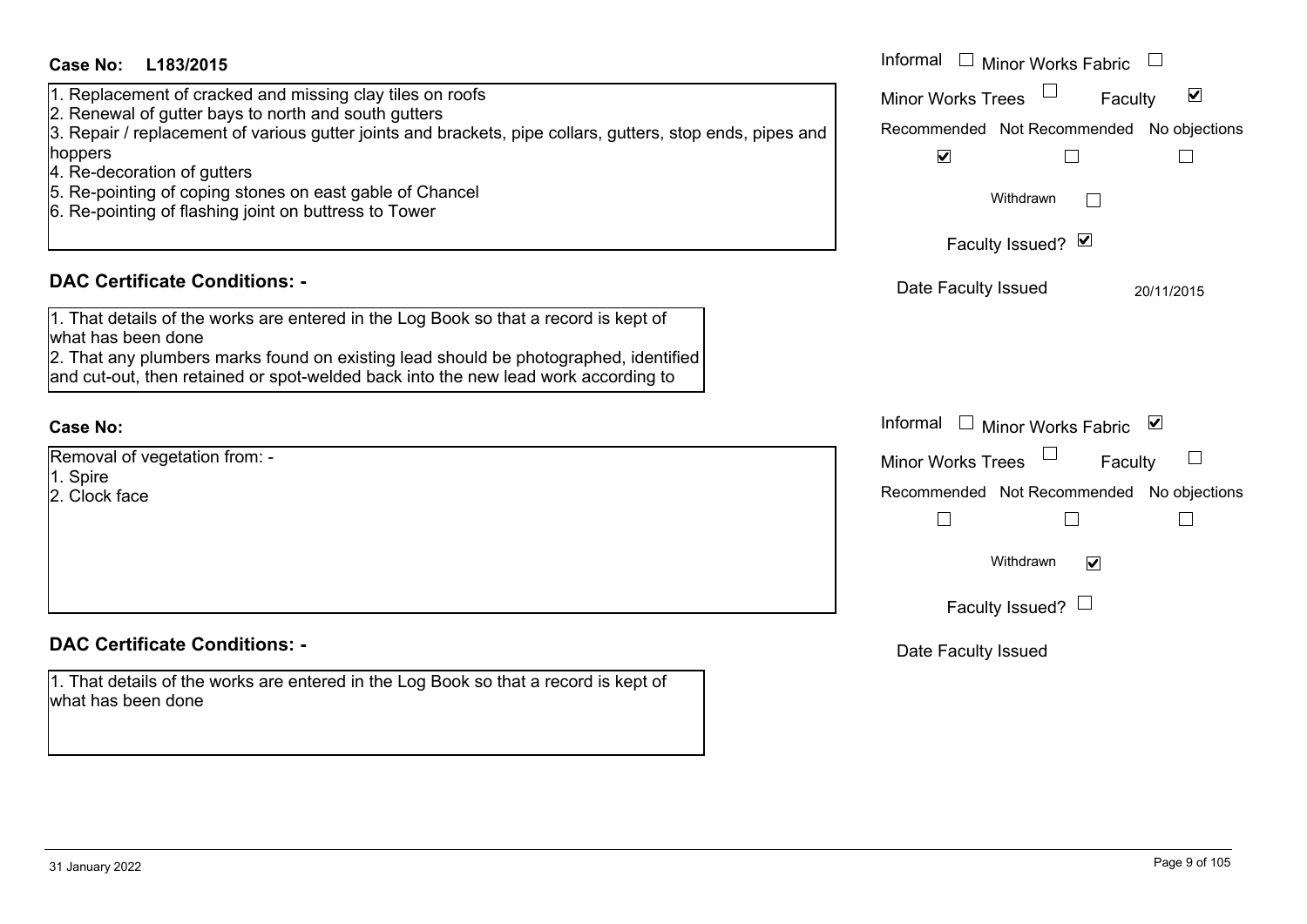| <b>Case No:</b>                                                                                                                                                                                                                                     | Informal<br>$\Box$ Minor Works Fabric                       |
|-----------------------------------------------------------------------------------------------------------------------------------------------------------------------------------------------------------------------------------------------------|-------------------------------------------------------------|
| Introduction of a Votive Candlestand to be, nominally, placed in the Lady Chapel                                                                                                                                                                    | $\blacktriangledown$<br><b>Minor Works Trees</b><br>Faculty |
|                                                                                                                                                                                                                                                     | Recommended Not Recommended No objections                   |
|                                                                                                                                                                                                                                                     | $\overline{\mathbf{v}}$                                     |
|                                                                                                                                                                                                                                                     | Withdrawn                                                   |
|                                                                                                                                                                                                                                                     | Faculty Issued? Ø                                           |
| <b>DAC Certificate Conditions: -</b>                                                                                                                                                                                                                | Date Faculty Issued<br>05/07/2016                           |
| 1. That details of the works are entered in the Log Book so that a record is kept of<br>what has been done<br>2. That the PCC treats the stand as an unfixed item of ecclesiastical furniture that can<br>be moved around the church as appropriate |                                                             |
| <b>Case No:</b>                                                                                                                                                                                                                                     | Informal<br>$\Box$ Minor Works Fabric                       |
| Replacement of the Noticeboard adjacent to the Lych Gate                                                                                                                                                                                            | $\blacktriangledown$<br><b>Minor Works Trees</b><br>Faculty |
|                                                                                                                                                                                                                                                     | Recommended Not Recommended No objections                   |
|                                                                                                                                                                                                                                                     | $\blacktriangledown$                                        |
|                                                                                                                                                                                                                                                     | Withdrawn<br>$\sim$                                         |
|                                                                                                                                                                                                                                                     | Faculty Issued? Ø                                           |
| <b>DAC Certificate Conditions: -</b>                                                                                                                                                                                                                | Date Faculty Issued<br>01/06/2017                           |
| 1. That details of the works are entered in the Log Book so that a record is kept of<br>what has been done<br>2. That any trenches should be dug by hand and the DAC Archaeological Adviser                                                         |                                                             |

invited to be present during the excavations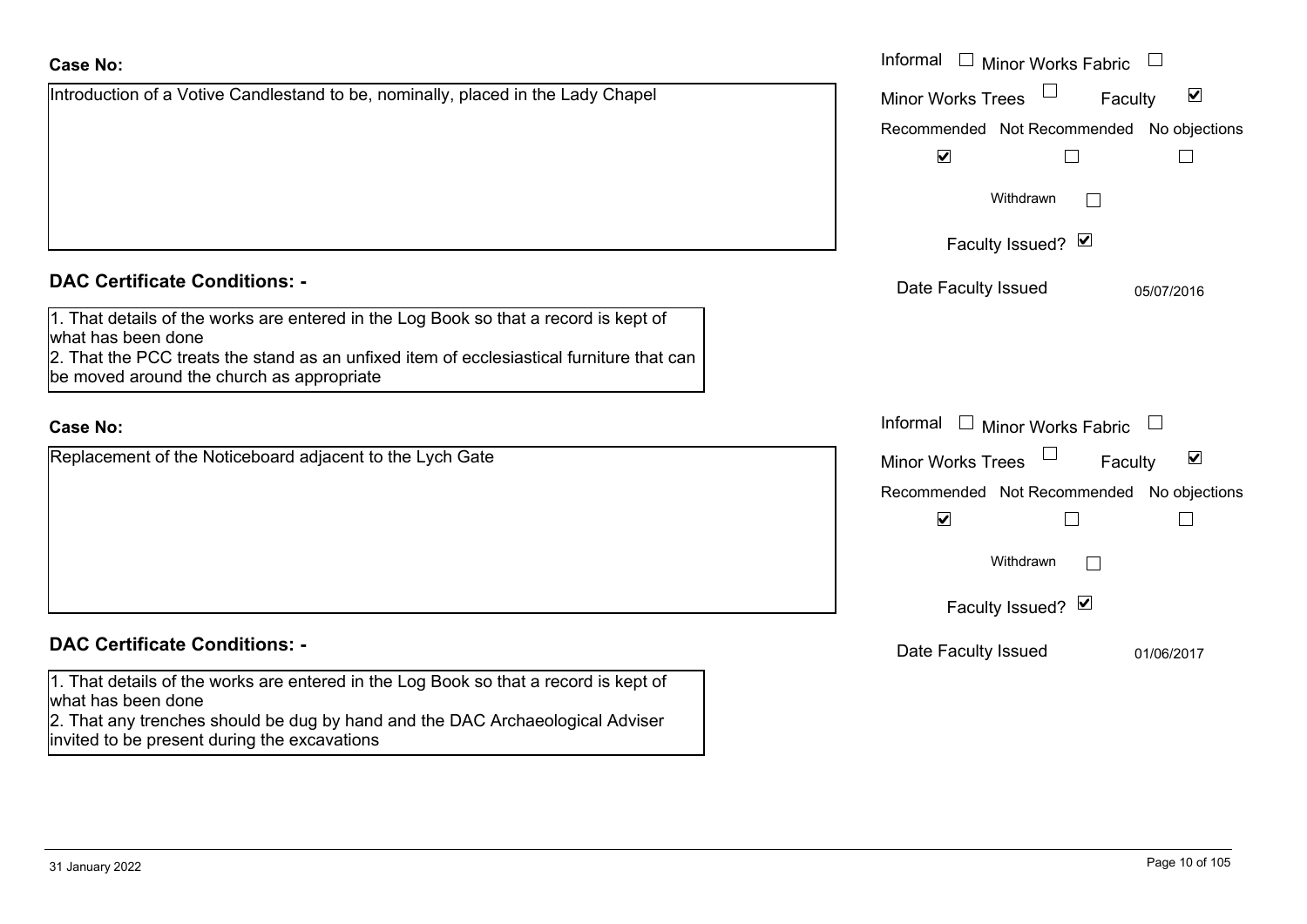| <b>Case No:</b>                                                                                                                                    | Informal □ Minor Works Fabric<br>$\blacktriangledown$                                                                                         |
|----------------------------------------------------------------------------------------------------------------------------------------------------|-----------------------------------------------------------------------------------------------------------------------------------------------|
| 1. Stonework repairs to the Tower<br>2. Stonework repairs generally<br>3. Inspection/Report by Stonemason                                          | $\Box$<br><b>Minor Works Trees</b><br>Faculty<br>Recommended Not Recommended No objections<br>$\perp$<br>$\mathbf{L}$                         |
|                                                                                                                                                    | Withdrawn<br>$\Box$<br>Faculty Issued? $\Box$                                                                                                 |
| <b>DAC Certificate Conditions: -</b>                                                                                                               | Date Faculty Issued                                                                                                                           |
| 1. That details of the works are entered in the Log Book so that a record is kept of<br>what has been done                                         |                                                                                                                                               |
| <b>Case No:</b>                                                                                                                                    | Informal □ Minor Works Fabric<br>$\begin{array}{c} \hline \end{array}$                                                                        |
| Repairs to the memorials for<br>1. Charles and Mary Cobley (1919)<br>2. George Bannister (1920)                                                    | Minor Works Trees<br>$\blacktriangledown$<br>Faculty<br>Recommended Not Recommended No objections<br>$\blacktriangledown$<br>$\Box$<br>$\Box$ |
|                                                                                                                                                    | Withdrawn<br>$\Box$                                                                                                                           |
|                                                                                                                                                    | Faculty Issued? Ø                                                                                                                             |
| <b>DAC Certificate Conditions: -</b><br>1. That details of the works are entered in the Log Book so that a record is kept of<br>what has been done | Date Faculty Issued<br>04/04/2017                                                                                                             |
|                                                                                                                                                    |                                                                                                                                               |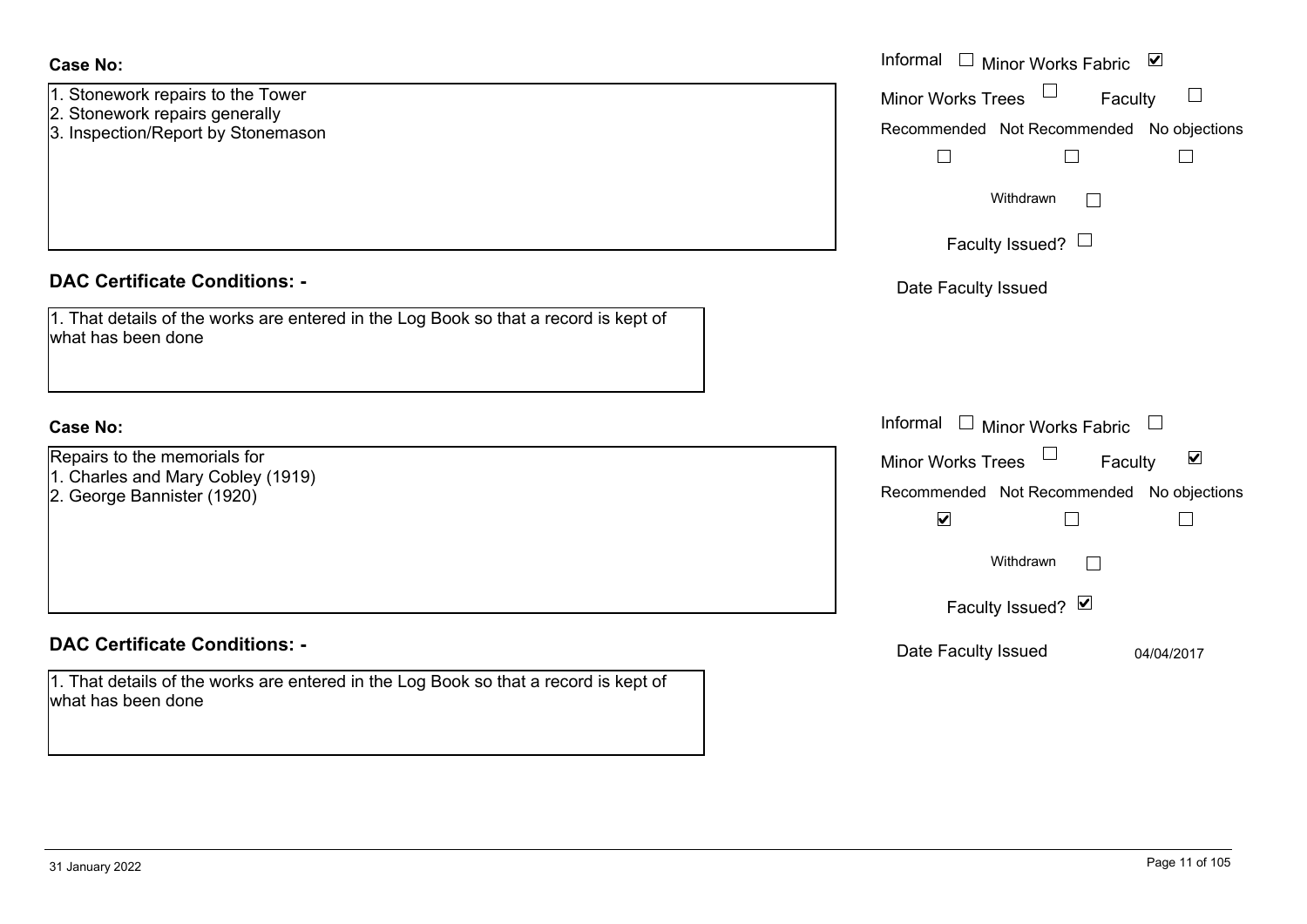| <b>Case No:</b>                                                                                            | Informal □ Minor Works Fabric ⊠                                                 |
|------------------------------------------------------------------------------------------------------------|---------------------------------------------------------------------------------|
| Re-decoration of the North Aisle of the church                                                             | Minor Works Trees<br>$\Box$<br>Faculty                                          |
|                                                                                                            | Recommended Not Recommended No objections                                       |
|                                                                                                            | $\blacktriangledown$<br>$\Box$                                                  |
|                                                                                                            | Withdrawn<br>$\Box$                                                             |
|                                                                                                            | Faculty Issued? $\Box$                                                          |
| <b>DAC Certificate Conditions: -</b>                                                                       | Date Faculty Issued                                                             |
| 1. That details of the works are entered in the Log Book so that a record is kept of<br>what has been done |                                                                                 |
| <b>Case No:</b>                                                                                            | Informal<br>$\Box$ Minor Works Fabric<br>$\begin{array}{c} \square \end{array}$ |
| <b>Restoration of Wall Paintings</b>                                                                       | Minor Works Trees<br>$\blacktriangledown$<br>Faculty                            |
|                                                                                                            | Recommended Not Recommended No objections                                       |
|                                                                                                            | $\Box$<br>$\Box$                                                                |
|                                                                                                            | Withdrawn<br>$\blacktriangledown$                                               |
|                                                                                                            | Faculty Issued? $\Box$                                                          |
| <b>DAC Certificate Conditions: -</b>                                                                       | Date Faculty Issued                                                             |
| 1. That details of the works are entered in the Log Book so that a record is kept of<br>what has been done |                                                                                 |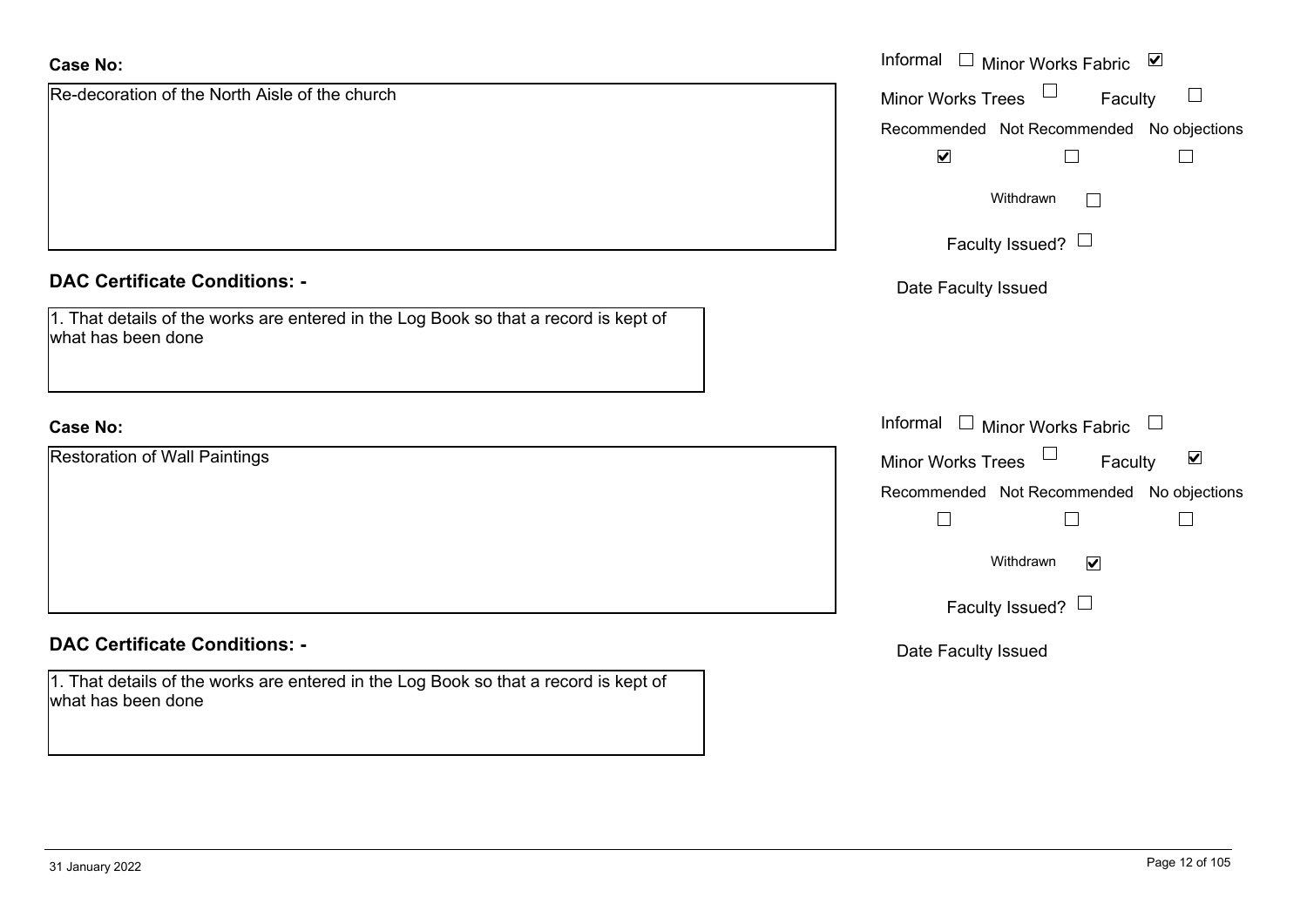| <b>Case No:</b>                                                                                                                                                                                | Informal □ Minor Works Fabric                                         |
|------------------------------------------------------------------------------------------------------------------------------------------------------------------------------------------------|-----------------------------------------------------------------------|
| Restoration of the Pipe Organ                                                                                                                                                                  | $\overline{\mathbf{v}}$<br>Minor Works Trees<br>Faculty               |
|                                                                                                                                                                                                | Recommended Not Recommended No objections                             |
|                                                                                                                                                                                                | $\blacktriangledown$<br>∟<br>$\Box$                                   |
|                                                                                                                                                                                                | Withdrawn<br>$\mathbf{L}$                                             |
|                                                                                                                                                                                                | Faculty Issued? Ø                                                     |
| <b>DAC Certificate Conditions: -</b>                                                                                                                                                           | Date Faculty Issued<br>13/04/2018                                     |
| 1. That details of the works are entered in the Log Book so that a record is kept of<br>what has been done                                                                                     |                                                                       |
|                                                                                                                                                                                                |                                                                       |
| <b>Case No:</b>                                                                                                                                                                                | Informal □ Minor Works Fabric ⊠                                       |
| Repairs to stonework following the QI Inspection                                                                                                                                               | $\Box$<br>Minor Works Trees<br>$\mathcal{L}_{\mathcal{A}}$<br>Faculty |
|                                                                                                                                                                                                | Recommended Not Recommended No objections                             |
|                                                                                                                                                                                                | $\blacktriangledown$<br>$\Box$<br>$\overline{\phantom{a}}$            |
|                                                                                                                                                                                                | Withdrawn                                                             |
|                                                                                                                                                                                                | Faculty Issued? $\Box$                                                |
| <b>DAC Certificate Conditions: -</b>                                                                                                                                                           | Date Faculty Issued                                                   |
| 1. That details of the works are entered in the Log Book so that a record is kept of<br>what has been done<br>2. That the work should be carried out at the direction of the project architect |                                                                       |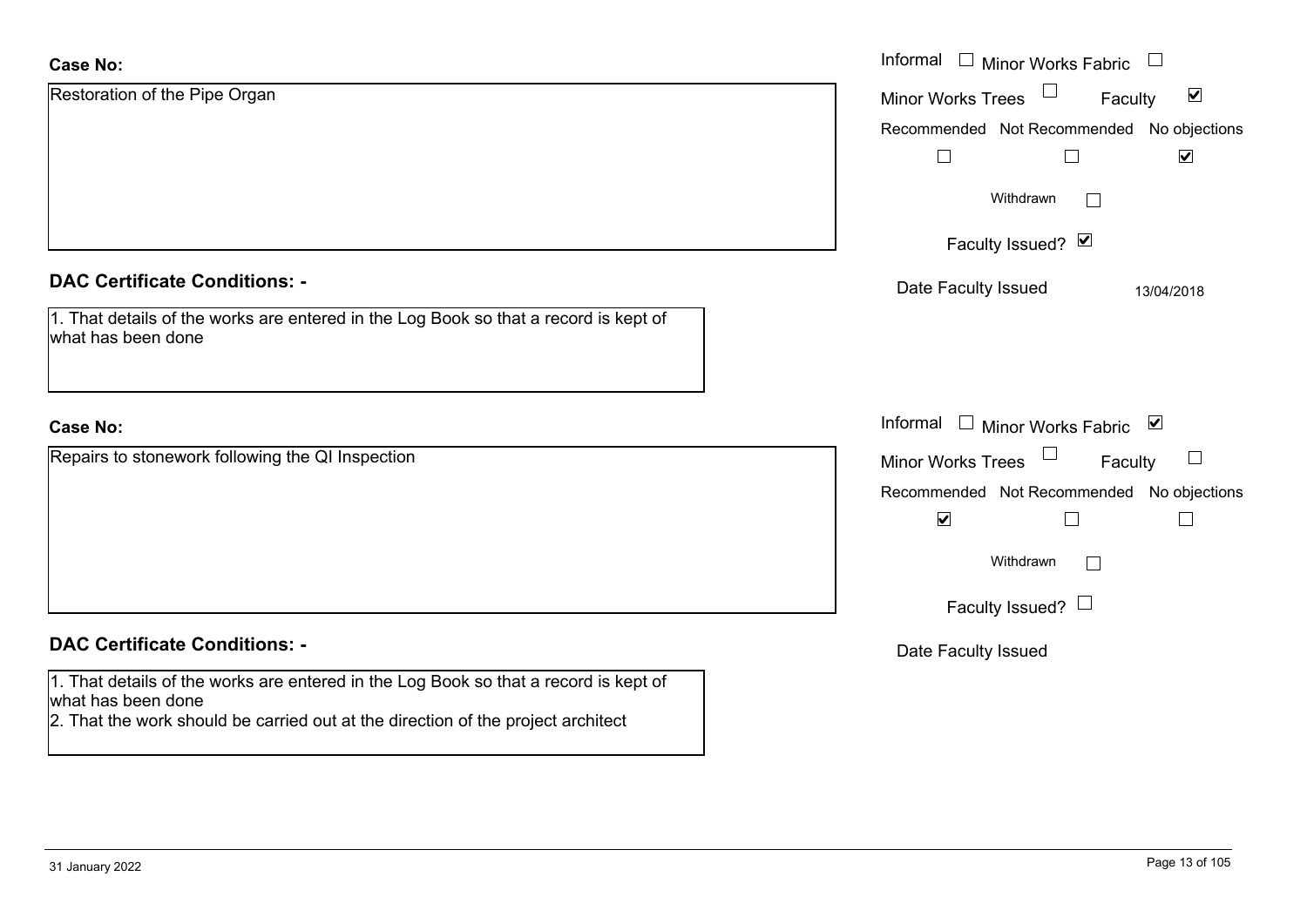| <b>Case No:</b>                                                                                                                                                                                                                             | Informal $\Box$ Minor Works Fabric $\Box$                                                                                                                                                         |
|---------------------------------------------------------------------------------------------------------------------------------------------------------------------------------------------------------------------------------------------|---------------------------------------------------------------------------------------------------------------------------------------------------------------------------------------------------|
| 1. Re-paint the stonework behind the Clock so that it is once again blue in colour<br>2. Remove the dial for restoration and re-gilding                                                                                                     | Minor Works Trees<br>$\blacktriangledown$<br>Faculty<br>Recommended Not Recommended No objections<br>$\blacktriangledown$<br>$\begin{array}{c} \hline \end{array}$<br>Withdrawn<br>$\mathbb{R}^n$ |
|                                                                                                                                                                                                                                             | Faculty Issued? $\Box$                                                                                                                                                                            |
| <b>DAC Certificate Conditions: -</b><br>1. That details of the works are entered in the Log Book so that a record is kept of<br>what has been done                                                                                          | Date Faculty Issued<br>11/03/2020                                                                                                                                                                 |
| <b>Case No:</b>                                                                                                                                                                                                                             | Informal<br>$\Box$ Minor Works Fabric<br>$\overline{\phantom{a}}$                                                                                                                                 |
| Replacement of Boiler and creation of new flue arrangements                                                                                                                                                                                 | Minor Works Trees<br>$\blacktriangledown$<br>Faculty<br>Recommended Not Recommended No objections<br>$\blacktriangledown$<br>$\Box$<br>$\mathbb{R}^n$<br>Withdrawn<br>Faculty Issued? $\Box$      |
| <b>DAC Certificate Conditions: -</b>                                                                                                                                                                                                        | Date Faculty Issued<br>30/03/2020                                                                                                                                                                 |
| 1. That details of the works are entered in the Log Book so that a record is kept of<br>what has been done<br>2. That an updated Electrical Condition Report is commissioned, and submitted to the<br>DAC Secretary, after the installation |                                                                                                                                                                                                   |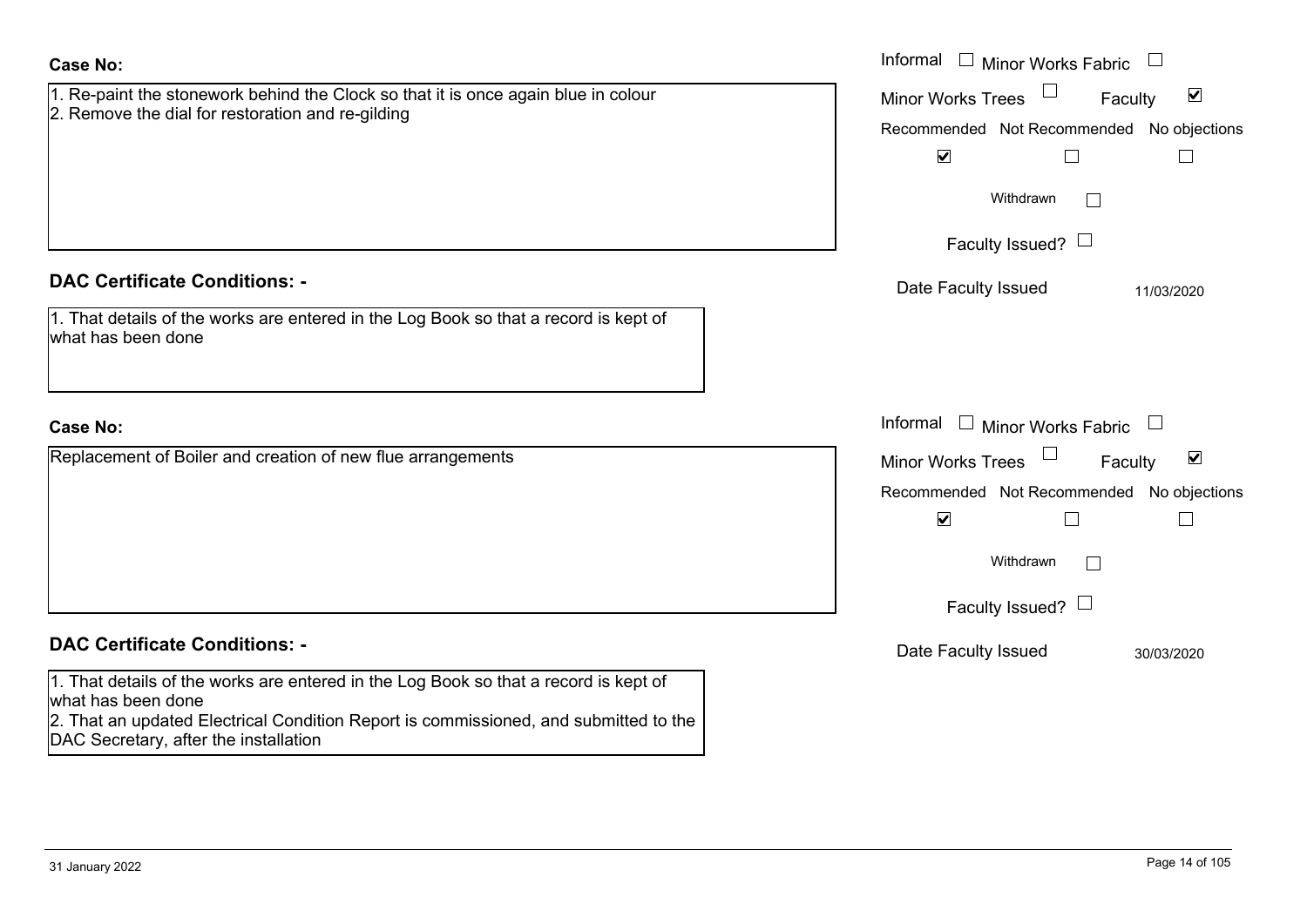| Removal and disposal of the Asbestos based thermal insulation debris identified on the walls in the |  |
|-----------------------------------------------------------------------------------------------------|--|
| basement boiler room                                                                                |  |

#### **DAC Certificate Conditions: -**

| 1. That details of the works are entered in the Log Book so that a record is kept of |  |
|--------------------------------------------------------------------------------------|--|
| what has been done                                                                   |  |

## **Case No:**

Replacement of broken window panes

#### **DAC Certificate Conditions: -**

|                    |  |  | 1. That details of the works are entered in the Log Book so that a record is kept of |
|--------------------|--|--|--------------------------------------------------------------------------------------|
| what has been done |  |  |                                                                                      |

|                                                                                             | Informal □ Minor Works Fabric<br>$\blacktriangledown$ |
|---------------------------------------------------------------------------------------------|-------------------------------------------------------|
| and disposal of the Asbestos based thermal insulation debris identified on the walls in the | <b>Minor Works Trees</b><br>Faculty                   |
| It boiler room                                                                              | Recommended Not Recommended No objections             |
|                                                                                             | $\blacktriangledown$                                  |
|                                                                                             | Withdrawn                                             |
|                                                                                             | Faculty Issued? $\Box$                                |
| rtificate Conditions: -                                                                     | Date Faculty Issued                                   |
| etails of the works are entered in the Log Book so that a record is kept of<br>been done    |                                                       |
|                                                                                             | Informal $\Box$ Minor Works Fabric $\Box$             |
| nent of broken window panes                                                                 | Minor Works Trees<br>$\blacktriangledown$<br>Faculty  |
|                                                                                             | Recommended Not Recommended No objections             |
|                                                                                             | $\blacktriangledown$                                  |
|                                                                                             | Withdrawn                                             |
|                                                                                             | Faculty Issued? Ø                                     |
| rtificate Conditions: -                                                                     | Date Faculty Issued<br>23/07/2021                     |
| etails of the works are entered in the Log Book so that a record is kept of<br>hoon dono    |                                                       |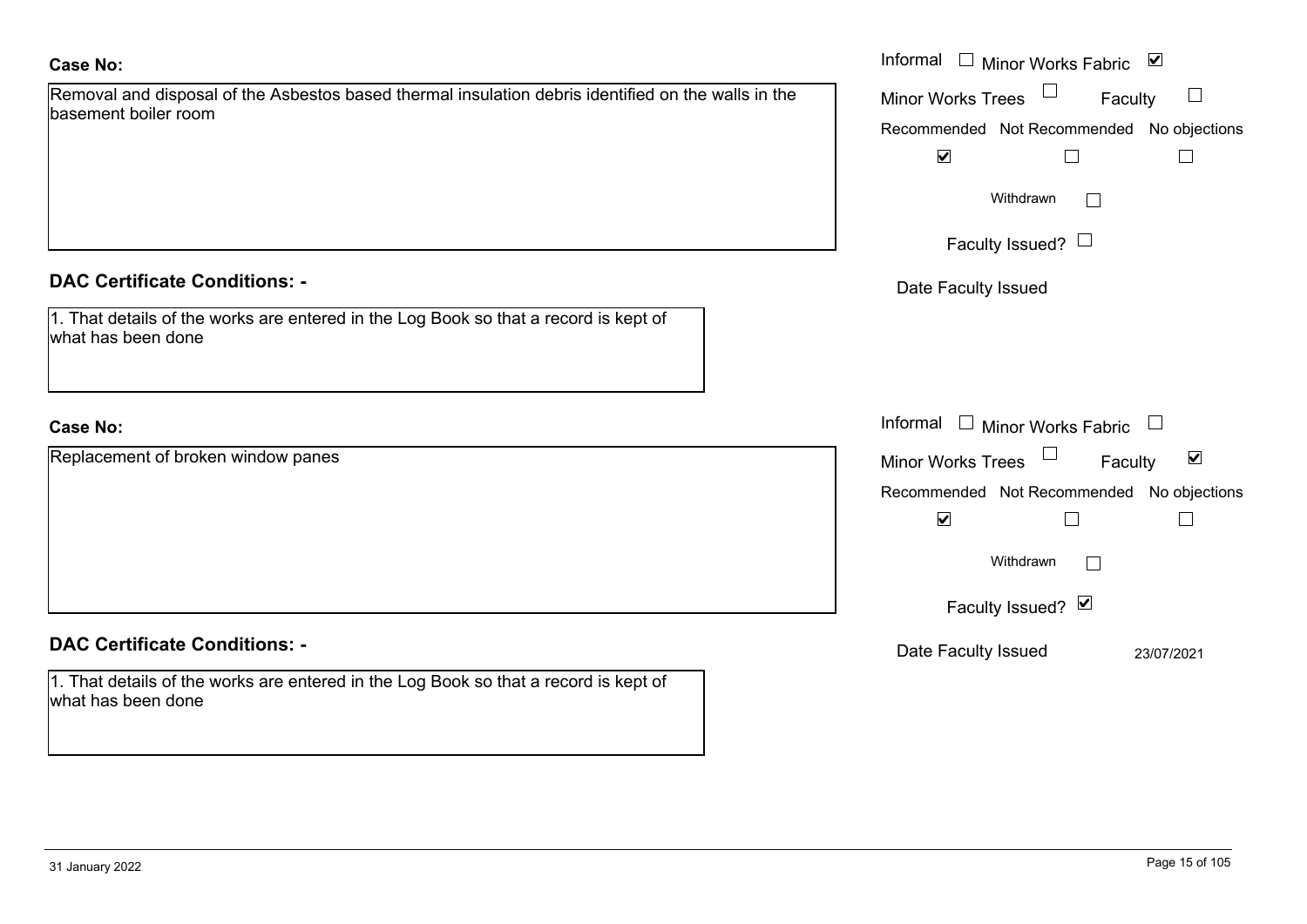Introduction of floodlighting to the Tower

#### **DAC Certificate Conditions: -**

1. That details of the works are entered in the Log Book so that a record is kept of what has been done

2. That an updated Electrical Condition Report is commissioned, and submitted to the DAC Secretary, after the installation

|                                   | Informal $\square$<br>$^{\rm !}$ Minor Works Fabric $\;\;\Box$ |  |
|-----------------------------------|----------------------------------------------------------------|--|
| ion of floodlighting to the Tower | <b>Minor Works Trees</b><br>$\blacktriangledown$<br>Faculty    |  |
|                                   | Recommended Not Recommended No objections                      |  |
|                                   | $\blacktriangledown$                                           |  |
|                                   | Withdrawn                                                      |  |
|                                   | Faculty Issued? Ø                                              |  |
| rtificate Conditions: -           | Date Faculty Issued<br>15/11/2021                              |  |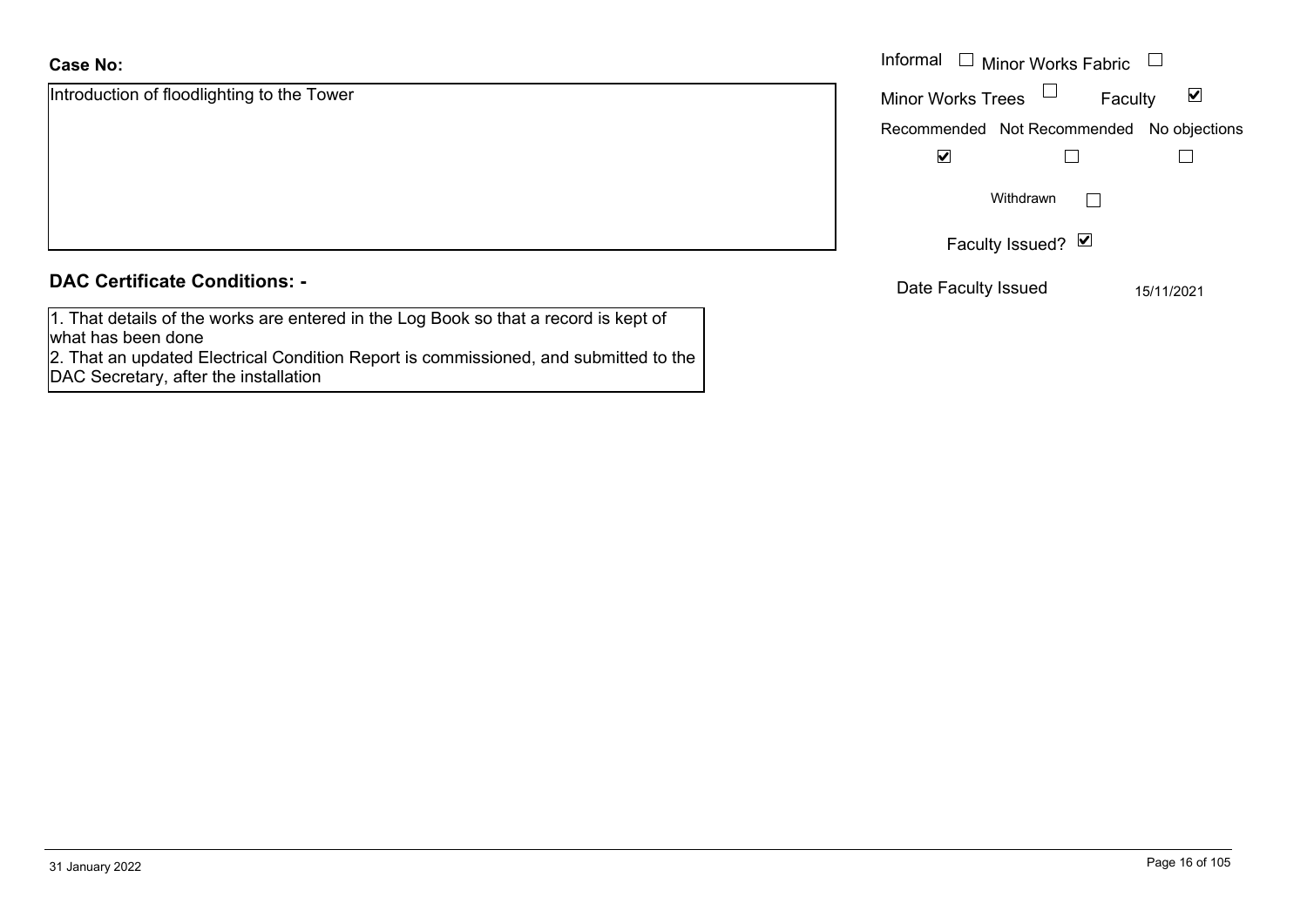#### **Ben No: Church**

#### **10504East Goscote, St Hilda**

#### **L115/2001 Case No:** Informal

Repairs to roof

#### **DAC Certificate Conditions: -**

1. A time limit of 12 months

|                          | Informal ■ Minor Works Fabric             |  |
|--------------------------|-------------------------------------------|--|
| <b>Minor Works Trees</b> | Faculty                                   |  |
|                          | Recommended Not Recommended No objections |  |
|                          |                                           |  |
|                          | Withdrawn                                 |  |
|                          | Faculty Issued?                           |  |

Date Faculty Issued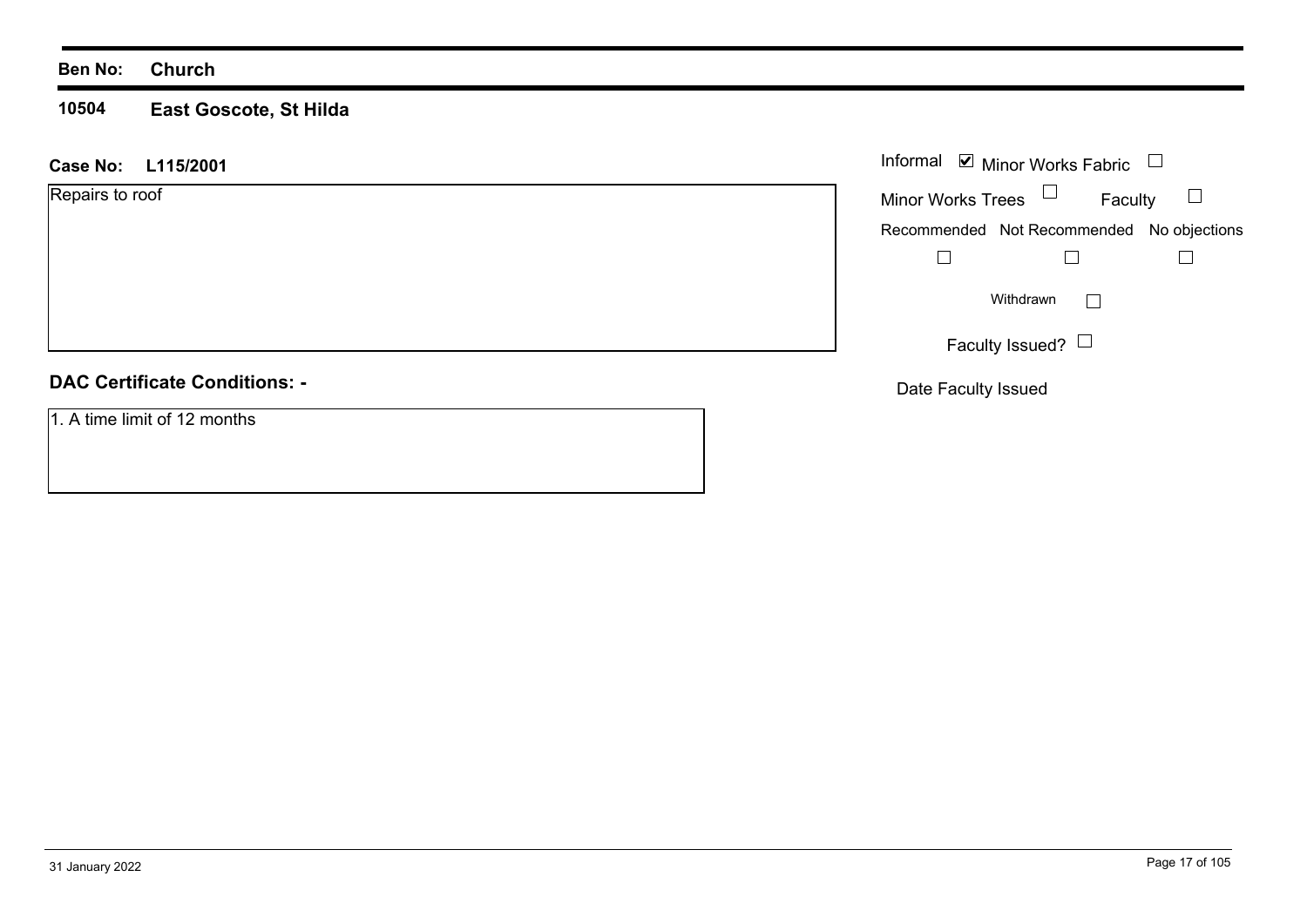| <b>Case No:</b><br>L083/2004                                                                                                               | Informal $\Box$ Minor Works Fabric $\Box$                   |
|--------------------------------------------------------------------------------------------------------------------------------------------|-------------------------------------------------------------|
| Not completed                                                                                                                              | Minor Works Trees<br>$\blacktriangledown$<br>Faculty        |
|                                                                                                                                            | Recommended Not Recommended No objections                   |
|                                                                                                                                            | $\Box$<br>$\Box$                                            |
|                                                                                                                                            | Withdrawn                                                   |
|                                                                                                                                            | Faculty Issued? $\Box$                                      |
| <b>DAC Certificate Conditions: -</b>                                                                                                       | Date Faculty Issued                                         |
| 1. A time limit of 12 months                                                                                                               |                                                             |
| <b>Case No:</b><br>L180/2008                                                                                                               | Informal $\Box$ Minor Works Fabric $\Box$                   |
| Installation of new fenced area in the churchyard to create playground outside the Church Hall                                             | Minor Works Trees $\Box$<br>$\blacktriangledown$<br>Faculty |
|                                                                                                                                            | Recommended Not Recommended No objections                   |
|                                                                                                                                            | $\blacktriangledown$<br>$\Box$<br>$\vert \ \ \vert$         |
|                                                                                                                                            | Withdrawn                                                   |
|                                                                                                                                            | Faculty Issued? Ø                                           |
| <b>DAC Certificate Conditions: -</b>                                                                                                       | Date Faculty Issued<br>01/12/2008                           |
| 1. A time limit of 12 months<br>2. That details of the works are entered in the Log Book so that a record is kept of<br>what has heen done |                                                             |

what has been done 3. That the gate in the fence should be the same width as the fire exit from the hall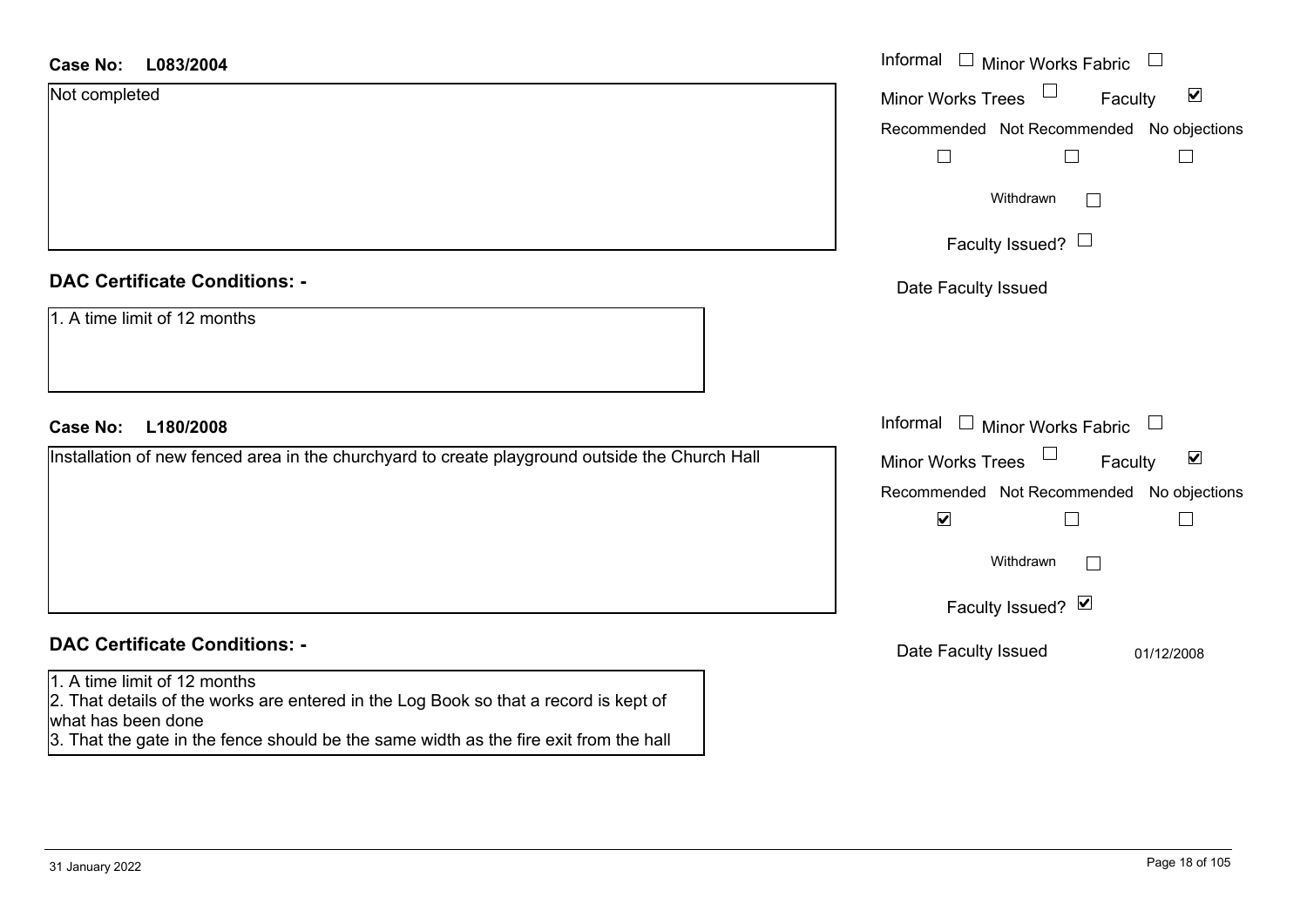| <b>Case No:</b><br>L128/2009                                                                                                                                                                                                        | Informal<br>$\Box$<br>Minor Works Fabric                       |
|-------------------------------------------------------------------------------------------------------------------------------------------------------------------------------------------------------------------------------------|----------------------------------------------------------------|
| Replacement of Lighting System                                                                                                                                                                                                      | $\blacktriangledown$<br><b>Minor Works Trees</b><br>Faculty    |
|                                                                                                                                                                                                                                     | Recommended Not Recommended No objections                      |
|                                                                                                                                                                                                                                     |                                                                |
|                                                                                                                                                                                                                                     | Withdrawn<br>$\mathcal{L}_{\mathcal{A}}$                       |
|                                                                                                                                                                                                                                     | Faculty Issued? $\Box$                                         |
| <b>DAC Certificate Conditions: -</b>                                                                                                                                                                                                | Date Faculty Issued                                            |
| 1. A time limit of 12 months<br>2. That details of the works are entered in the Log Book so that a record is kept of<br>what has been done<br>3. That, where possible, all fixings should be made into joints, not stonework, using |                                                                |
| <b>Case No:</b><br>L003/2009                                                                                                                                                                                                        | Informal<br>$\Box$ Minor Works Fabric<br>$\Box$                |
| <b>CONFIRMATORY FACULTY: -</b>                                                                                                                                                                                                      | $\Box$<br>$\blacktriangledown$<br>Minor Works Trees<br>Faculty |
| 1. Installation of insulation and repairs to roofs<br>2. Repair of wall of church                                                                                                                                                   | Recommended Not Recommended No objections                      |
|                                                                                                                                                                                                                                     | $\blacktriangledown$<br>$\mathbf{L}$                           |
|                                                                                                                                                                                                                                     | Withdrawn<br>$\Box$                                            |
|                                                                                                                                                                                                                                     | Faculty Issued? Ø                                              |
| <b>DAC Certificate Conditions: -</b>                                                                                                                                                                                                | Date Faculty Issued<br>27/04/2009                              |
| 1. A time limit of 12 months<br>2. That details of the works are entered in the Log Book so that a record is kept of<br>what has been done                                                                                          |                                                                |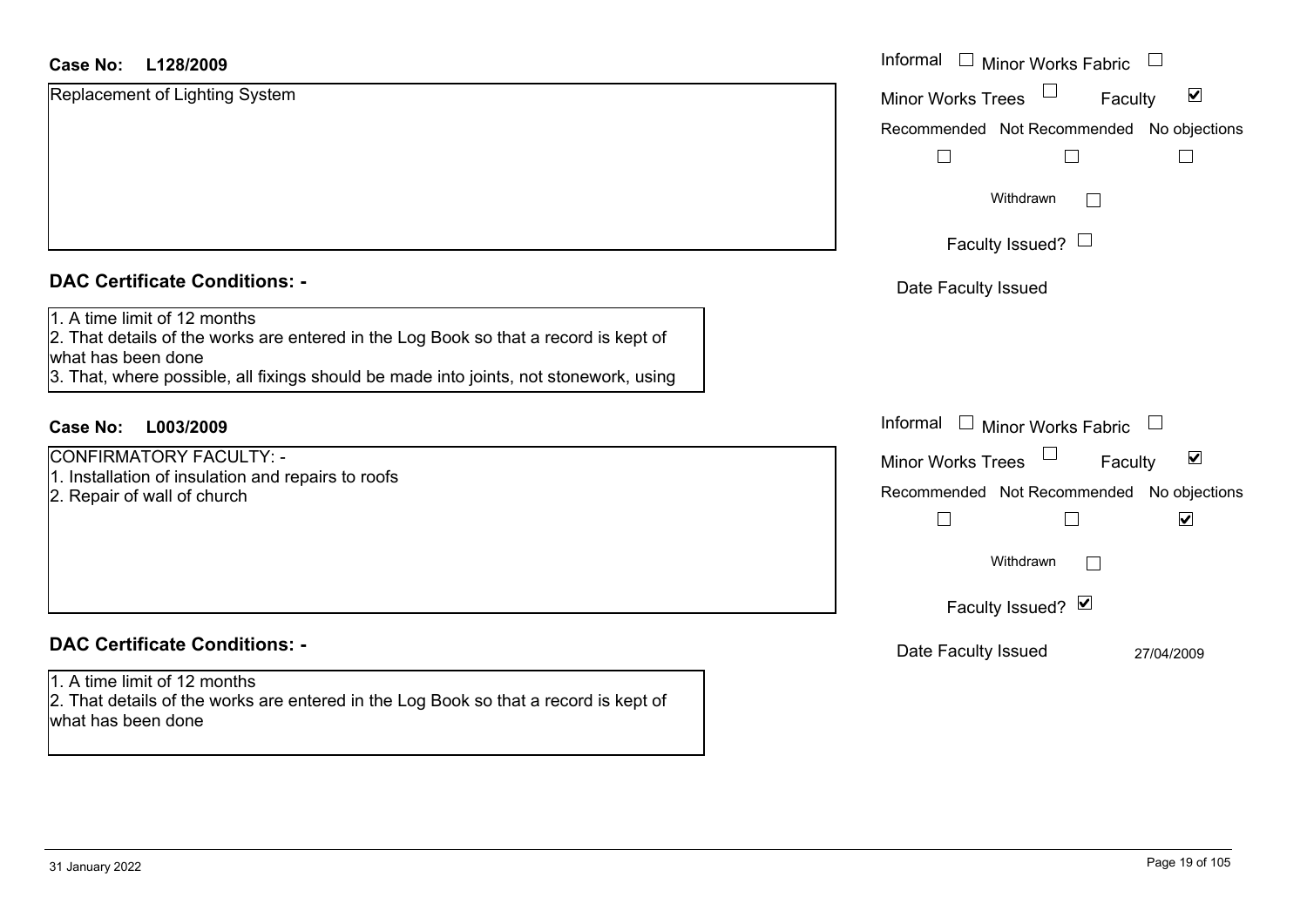| <b>Case No:</b><br>L148/2009                                                                                                                                                                          | Informal $\blacksquare$ Minor Works Fabric $\Box$                                                                                                                               |
|-------------------------------------------------------------------------------------------------------------------------------------------------------------------------------------------------------|---------------------------------------------------------------------------------------------------------------------------------------------------------------------------------|
| 1. Replacement of windows (See L052/2010 & L058/2010)<br>2. Installation of new external noticeboard (see L060/2010)<br>3. Refurbishment of kitchen<br>4. Installation of disabled WC (see L015/2012) | Minor Works Trees <sup>1</sup><br>Faculty<br>$\Box$<br>Recommended Not Recommended No objections<br>$\Box$<br>$\Box$<br>$\Box$<br>Withdrawn<br>$\Box$<br>Faculty Issued? $\Box$ |
| <b>DAC Certificate Conditions: -</b>                                                                                                                                                                  | Date Faculty Issued                                                                                                                                                             |
| 1. A time limit of 12 months<br>2. That details of the works are entered in the Log Book so that a record is kept of<br>what has been done                                                            |                                                                                                                                                                                 |
| <b>Case No:</b><br>L135/2010                                                                                                                                                                          | Informal $\Box$ Minor Works Fabric $\Box$                                                                                                                                       |
| Installation of new Noticeboard on the rear elevation of the church                                                                                                                                   | $\Box$<br>$\blacktriangledown$<br><b>Minor Works Trees</b><br>Faculty                                                                                                           |
|                                                                                                                                                                                                       | Recommended Not Recommended No objections<br>$\blacktriangledown$<br>$\Box$<br>$\overline{\phantom{a}}$                                                                         |
|                                                                                                                                                                                                       | Withdrawn<br>$\Box$                                                                                                                                                             |
|                                                                                                                                                                                                       | Faculty Issued? Ø                                                                                                                                                               |
| <b>DAC Certificate Conditions: -</b>                                                                                                                                                                  | Date Faculty Issued<br>03/12/2010                                                                                                                                               |
| 1. A time limit of 12 months<br>2. That details of the works are entered in the Log Book so that a record is kept of<br>what has been done                                                            |                                                                                                                                                                                 |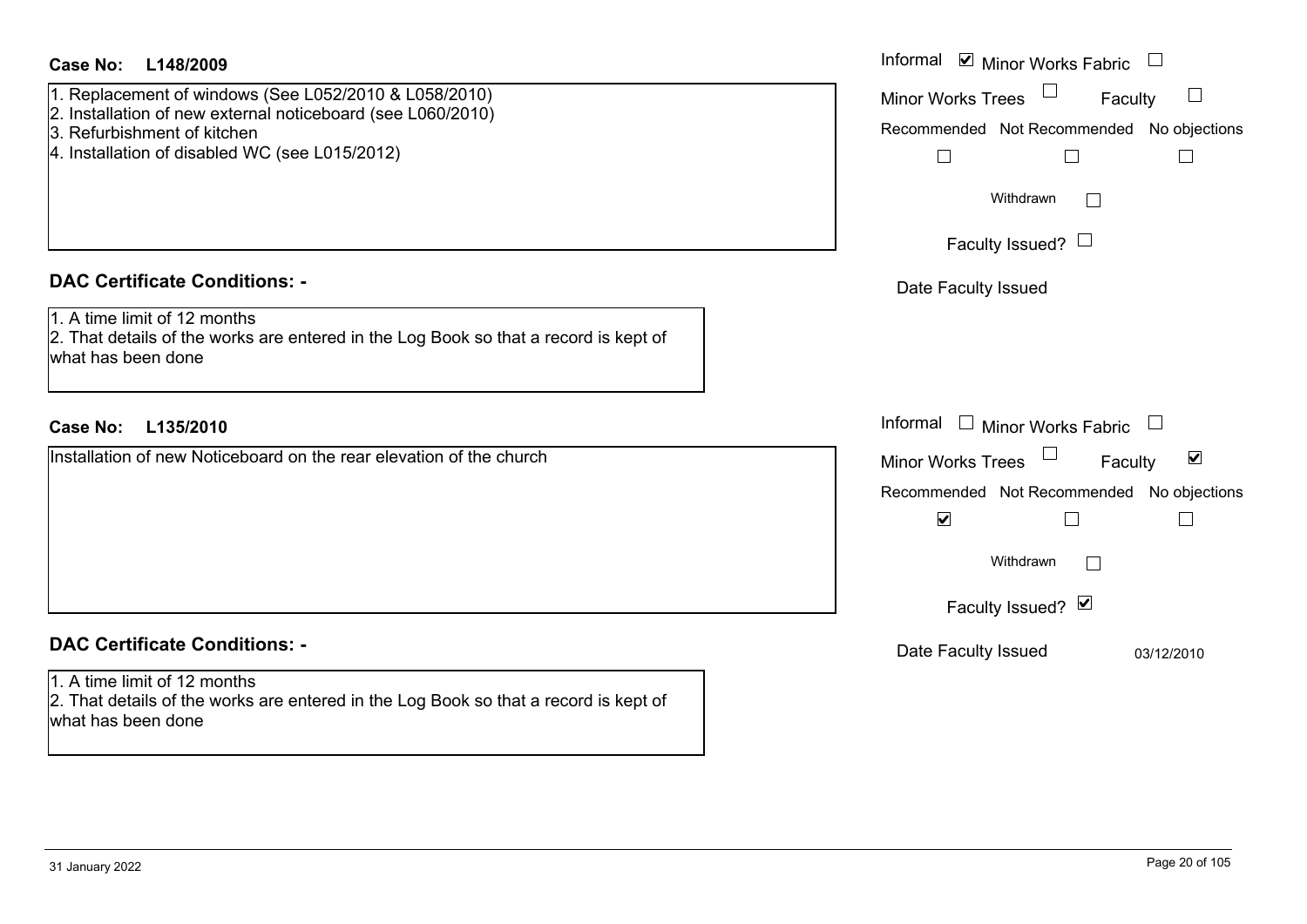#### **L213/2010Case No:** Informal

Upgrading of the electrical and lighting installations including emergency lighting

## **DAC Certificate Conditions: -**

#### 1. A time limit of 12 months

2. That details of the works are entered in the Log Book so that a record is kept of what has been done

3. That the PCC confirms that the lamps will be of the energy efficient type with easy

## **L069/2010Case No:** Informal

Replacement of the windows on the east and west elevations with polycarbonate glass

#### **DAC Certificate Conditions: -**

1. That details of the works are entered in the Log Book so that a record is kept of what has been done

| Informal<br>⊻<br><b>Minor Works Fabric</b>                        |
|-------------------------------------------------------------------|
| <b>Minor Works Trees</b><br>Faculty                               |
| Recommended Not Recommended No objections                         |
| $\blacktriangledown$                                              |
| Withdrawn                                                         |
| Faculty Issued?                                                   |
| Date Faculty Issued                                               |
|                                                                   |
|                                                                   |
|                                                                   |
| Informal<br>$\overline{\blacktriangledown}$<br>Minor Works Fabric |
| <b>Minor Works Trees</b><br>Faculty                               |
| Recommended Not Recommended No objections                         |
| $\blacktriangledown$                                              |
| Withdrawn                                                         |
| Faculty Issued?                                                   |
| Date Faculty Issued                                               |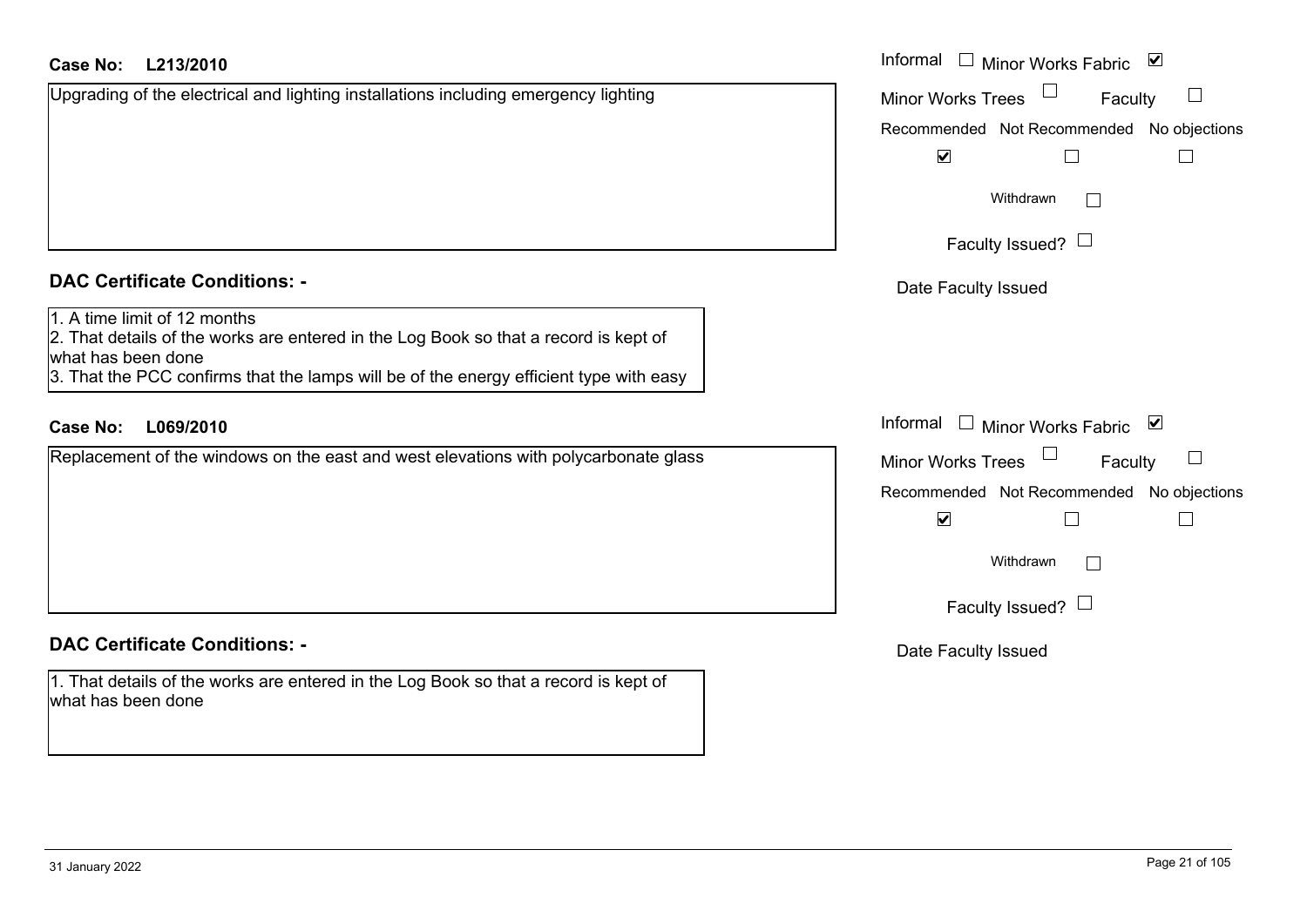| <b>Case No:</b><br>L060/2010                                                                               | Informal $\Box$ Minor Works Fabric<br>$\blacktriangledown$ |
|------------------------------------------------------------------------------------------------------------|------------------------------------------------------------|
| Replacement of external Noticeboard                                                                        | Minor Works Trees<br>Faculty<br>$\Box$                     |
|                                                                                                            | Recommended Not Recommended No objections                  |
|                                                                                                            | $\blacktriangledown$<br>$\Box$                             |
|                                                                                                            | Withdrawn<br>$\Box$                                        |
|                                                                                                            | Faculty Issued? $\Box$                                     |
| <b>DAC Certificate Conditions: -</b>                                                                       | Date Faculty Issued                                        |
| 1. That details of the works are entered in the Log Book so that a record is kept of<br>what has been done |                                                            |
| <b>Case No:</b><br>L058/2010                                                                               | Informal □ Minor Works Fabric ⊠                            |
| Replacement of windows in front elevation with polycarbonated glass                                        | Minor Works Trees<br>Faculty                               |
|                                                                                                            | Recommended Not Recommended No objections                  |
|                                                                                                            | $\blacktriangledown$<br>$\Box$<br>$\Box$                   |
|                                                                                                            | Withdrawn<br>$\Box$                                        |
|                                                                                                            | Faculty Issued? $\Box$                                     |
| <b>DAC Certificate Conditions: -</b>                                                                       | Date Faculty Issued                                        |
| 1. That details of the works are entered in the Log Book so that a record is kept of<br>what has been done |                                                            |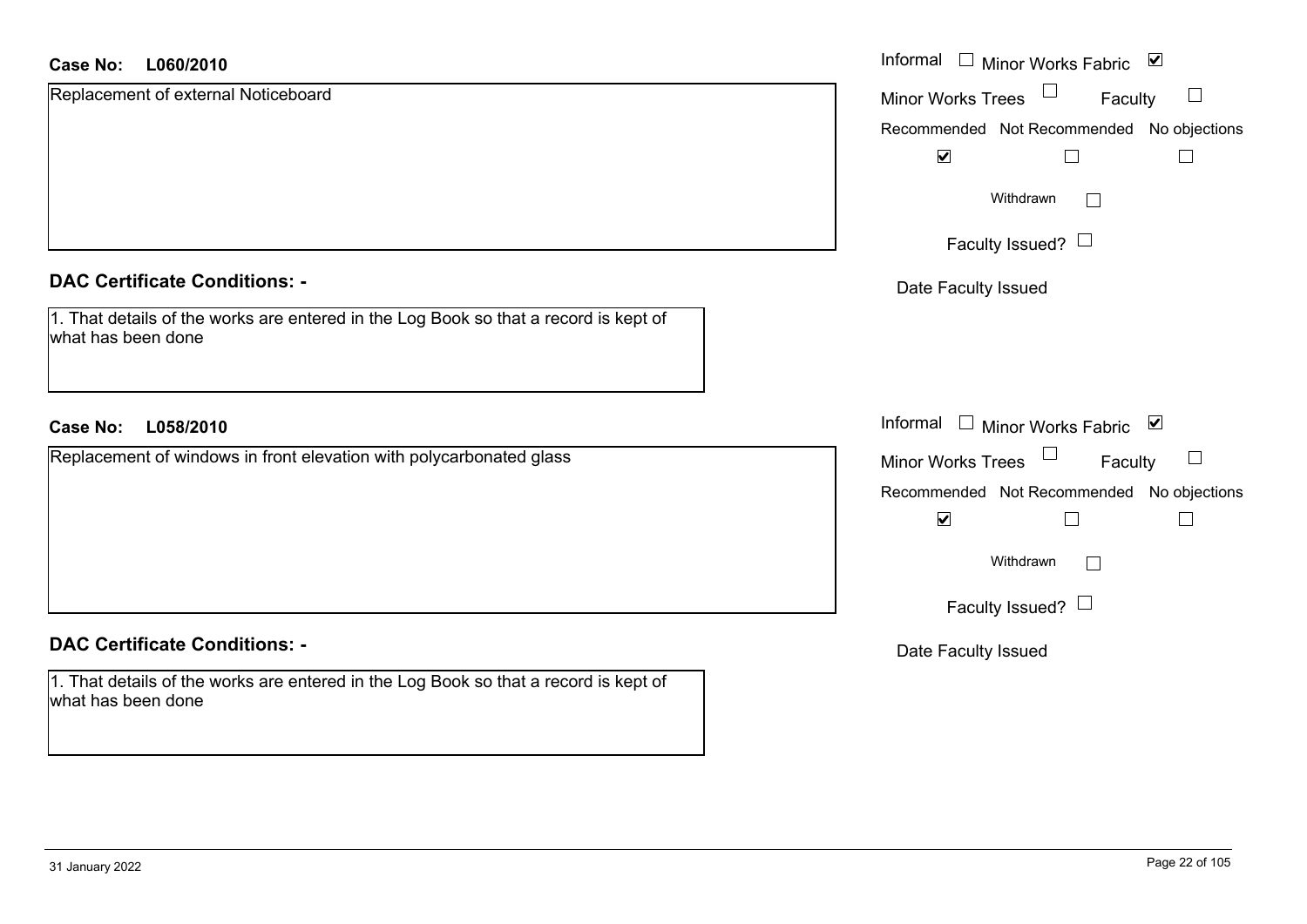| Case No: |  | L052/2010 |  |
|----------|--|-----------|--|
|----------|--|-----------|--|

Replacement of windows in rear elevation with polycarbonated glass

#### **DAC Certificate Conditions: -**

1. That details of the works are entered in the Log Book so that a record is kept of what has been done

2. That the replacement of the remaining windows should the subject of an application for a DAC Certificate ahead of an application to the Diocesan Registrar for a Faculty

#### **L142/2010Case No:** Informal

Installation of CCTV and monitor screen comprising: -1. 2 x Hi Resolution Vandal Resistant Domes and Night Vision Cameras

2. 1 x Digital Video recorder High Definition

3. 1 x 18.5" Flat Wide Screen VGA Monitor

#### **DAC Certificate Conditions: -**

1. A time limit of 12 months

2. That details of the works are entered in the Log Book so that a record is kept of what has been done

3. That the Church Architect should be consulted on the fixings for the cameras to

| L052/2010                                                                                                                                                    | Informal □ Minor Works Fabric<br>$\blacktriangledown$ |
|--------------------------------------------------------------------------------------------------------------------------------------------------------------|-------------------------------------------------------|
| nent of windows in rear elevation with polycarbonated glass                                                                                                  | <b>Minor Works Trees</b><br>$\Box$<br>Faculty         |
|                                                                                                                                                              | Recommended Not Recommended No objections             |
|                                                                                                                                                              | $\blacktriangledown$<br>$\vert \ \ \vert$             |
|                                                                                                                                                              | Withdrawn                                             |
|                                                                                                                                                              | Faculty Issued? $\Box$                                |
| rtificate Conditions: -                                                                                                                                      | Date Faculty Issued                                   |
| etails of the works are entered in the Log Book so that a record is kept of<br>been done                                                                     |                                                       |
| e replacement of the remaining windows should the subject of an application<br>C Certificate ahead of an application to the Diocesan Registrar for a Faculty |                                                       |
| L142/2010                                                                                                                                                    | Informal ☑ Minor Works Fabric                         |
| on of CCTV and monitor screen comprising: -<br>Resolution Vandal Resistant Domes and Night Vision Cameras<br>gital Video recorder High Definition            | Minor Works Trees<br>$\sqcup$<br>Faculty              |
|                                                                                                                                                              | Recommended Not Recommended No objections             |
| .5" Flat Wide Screen VGA Monitor                                                                                                                             | $\blacktriangledown$                                  |
|                                                                                                                                                              | Withdrawn                                             |
|                                                                                                                                                              | Faculty Issued? Ø                                     |
| rtificate Conditions: -                                                                                                                                      | Date Faculty Issued<br>04/03/2011                     |
| limit of 12 months                                                                                                                                           |                                                       |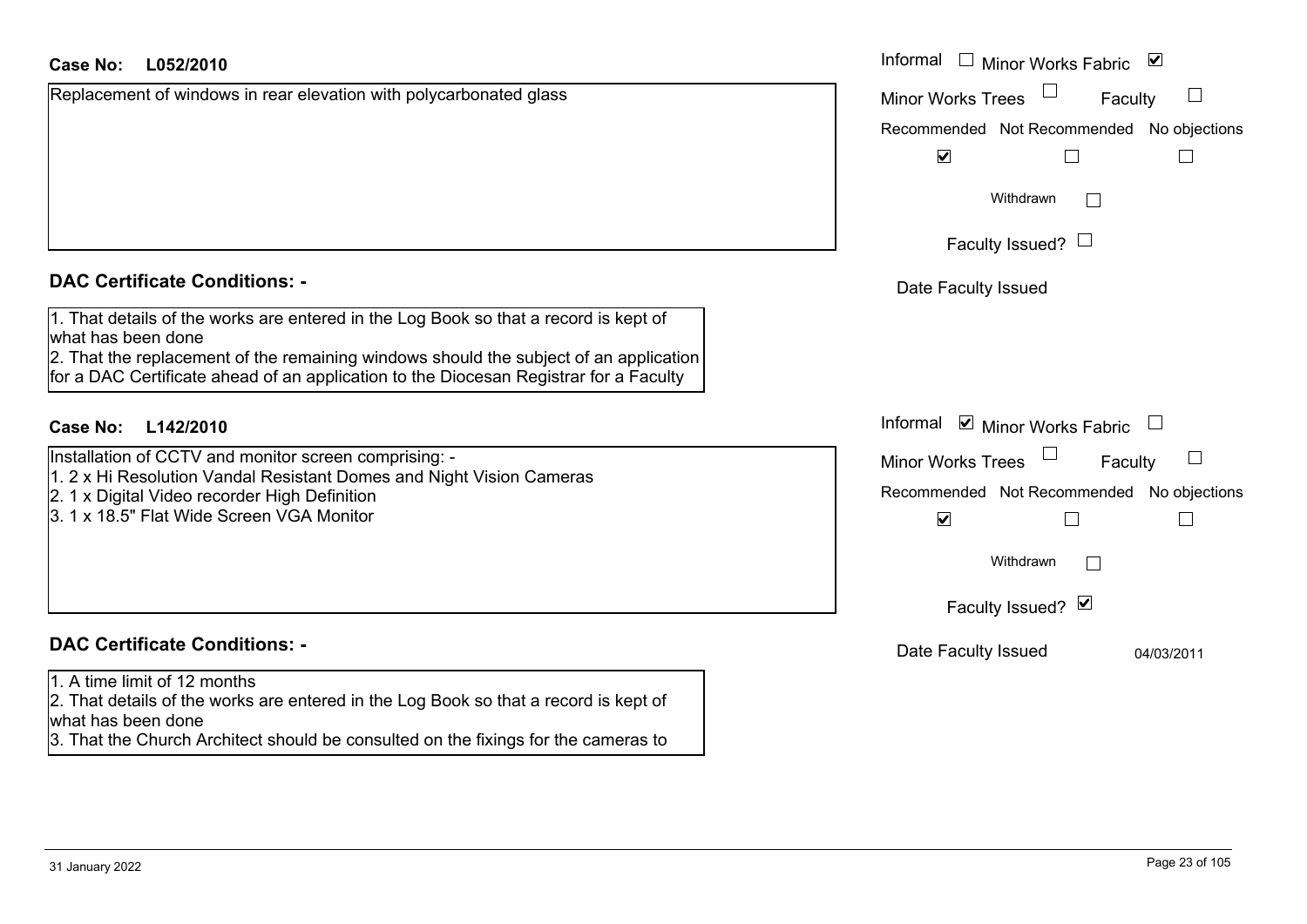| <b>Case No:</b><br>L038/2011                                                                                                               | Informal $\Box$ Minor Works Fabric $\Box$     |
|--------------------------------------------------------------------------------------------------------------------------------------------|-----------------------------------------------|
| 1. Replacement of vandalised broken window in the office room of St. Hilda in the west side to building                                    | Minor Works Trees<br>Faculty<br>$\Box$        |
| 2. Removal of the graffiti from the wooden wall panels on the east side of the building                                                    | Recommended Not Recommended No objections     |
|                                                                                                                                            | $\blacktriangledown$                          |
|                                                                                                                                            | Withdrawn                                     |
|                                                                                                                                            | Faculty Issued? $\Box$                        |
| <b>DAC Certificate Conditions: -</b>                                                                                                       | Date Faculty Issued                           |
| 1. A time limit of 12 months<br>2. That details of the works are entered in the Log Book so that a record is kept of<br>what has been done |                                               |
| L052/2011<br><b>Case No:</b>                                                                                                               | Informal<br>$\Box$ Minor Works Fabric $\Box$  |
| Re-decoration of walls and ceiling in worship space                                                                                        | <b>Minor Works Trees</b><br>Faculty<br>$\Box$ |
|                                                                                                                                            | Recommended Not Recommended No objections     |
|                                                                                                                                            | $\blacktriangledown$                          |
|                                                                                                                                            | Withdrawn                                     |
|                                                                                                                                            | Faculty Issued? $\Box$                        |
| <b>DAC Certificate Conditions: -</b>                                                                                                       | Date Faculty Issued                           |
| 1. A time limit of 12 months<br>2. That details of the works are entered in the Log Book so that a record is kept of<br>what has been done |                                               |
|                                                                                                                                            |                                               |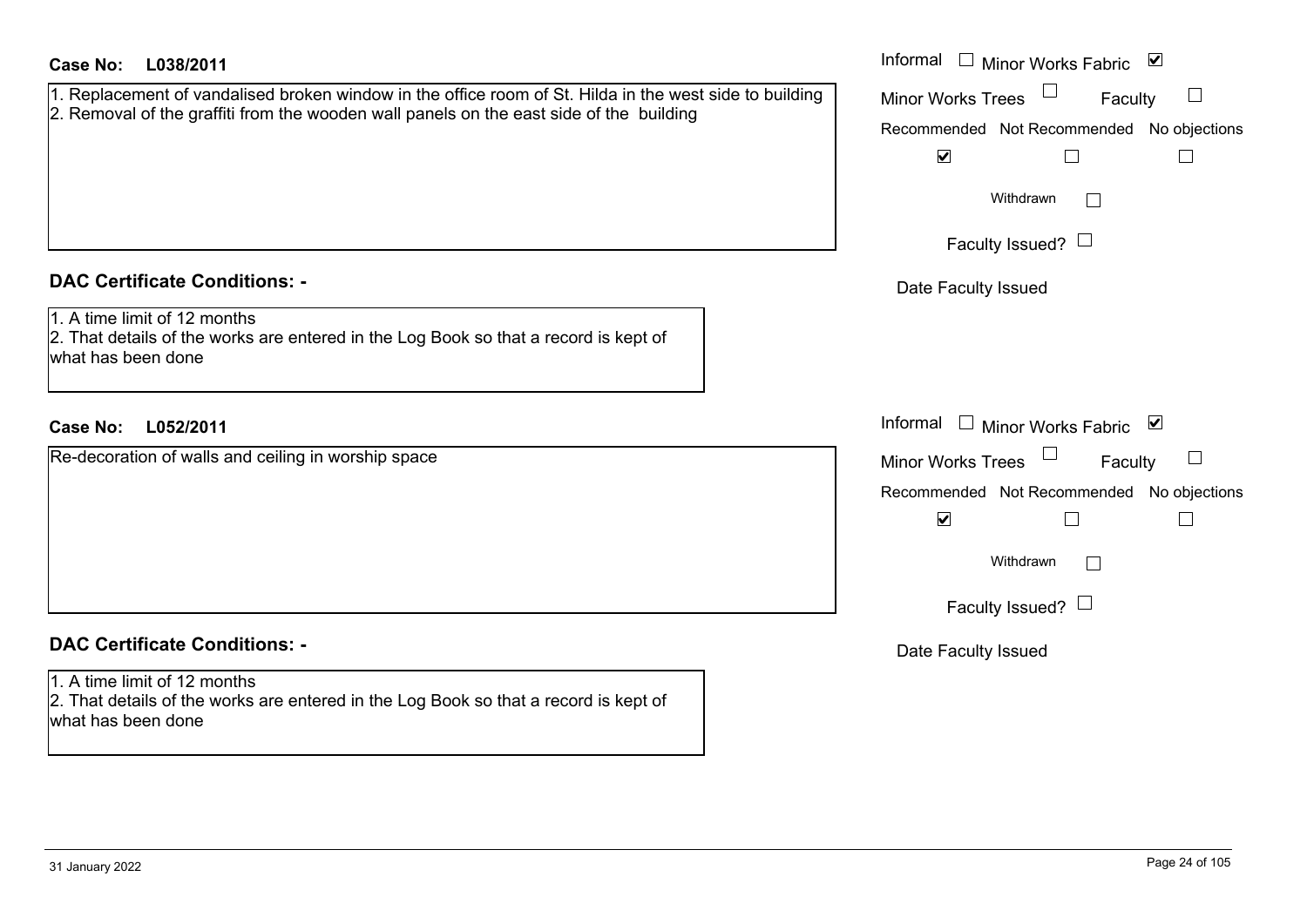| L149/2011<br><b>Case No:</b>                                                                                                               | Informal □ Minor Works Fabric ⊠                                             |
|--------------------------------------------------------------------------------------------------------------------------------------------|-----------------------------------------------------------------------------|
| Re-decoration of the Church Hall and Passageway                                                                                            | $\Box$<br><b>Minor Works Trees</b><br>Faculty                               |
|                                                                                                                                            | Recommended Not Recommended No objections                                   |
|                                                                                                                                            | $\Box$                                                                      |
|                                                                                                                                            | Withdrawn<br>$\Box$                                                         |
|                                                                                                                                            | Faculty Issued? $\Box$                                                      |
| <b>DAC Certificate Conditions: -</b>                                                                                                       | Date Faculty Issued                                                         |
| 1. A time limit of 12 months<br>2. That details of the works are entered in the Log Book so that a record is kept of<br>what has been done |                                                                             |
| <b>Case No:</b><br>L015/2012                                                                                                               | Informal $\Box$ Minor Works Fabric<br>$\begin{array}{c} \hline \end{array}$ |
| Installation of accessible WC                                                                                                              | Minor Works Trees<br>$\blacktriangledown$<br>Faculty                        |
|                                                                                                                                            | Recommended Not Recommended No objections                                   |
|                                                                                                                                            | $\blacktriangledown$<br>$\perp$                                             |
|                                                                                                                                            | Withdrawn<br>$\Box$                                                         |
|                                                                                                                                            | Faculty Issued? $\Box$                                                      |
| <b>DAC Certificate Conditions: -</b>                                                                                                       | Date Faculty Issued                                                         |
| 1. A time limit of 12 months<br>2. That details of the works are entered in the Log Book so that a record is kept of<br>what has been done |                                                                             |
|                                                                                                                                            |                                                                             |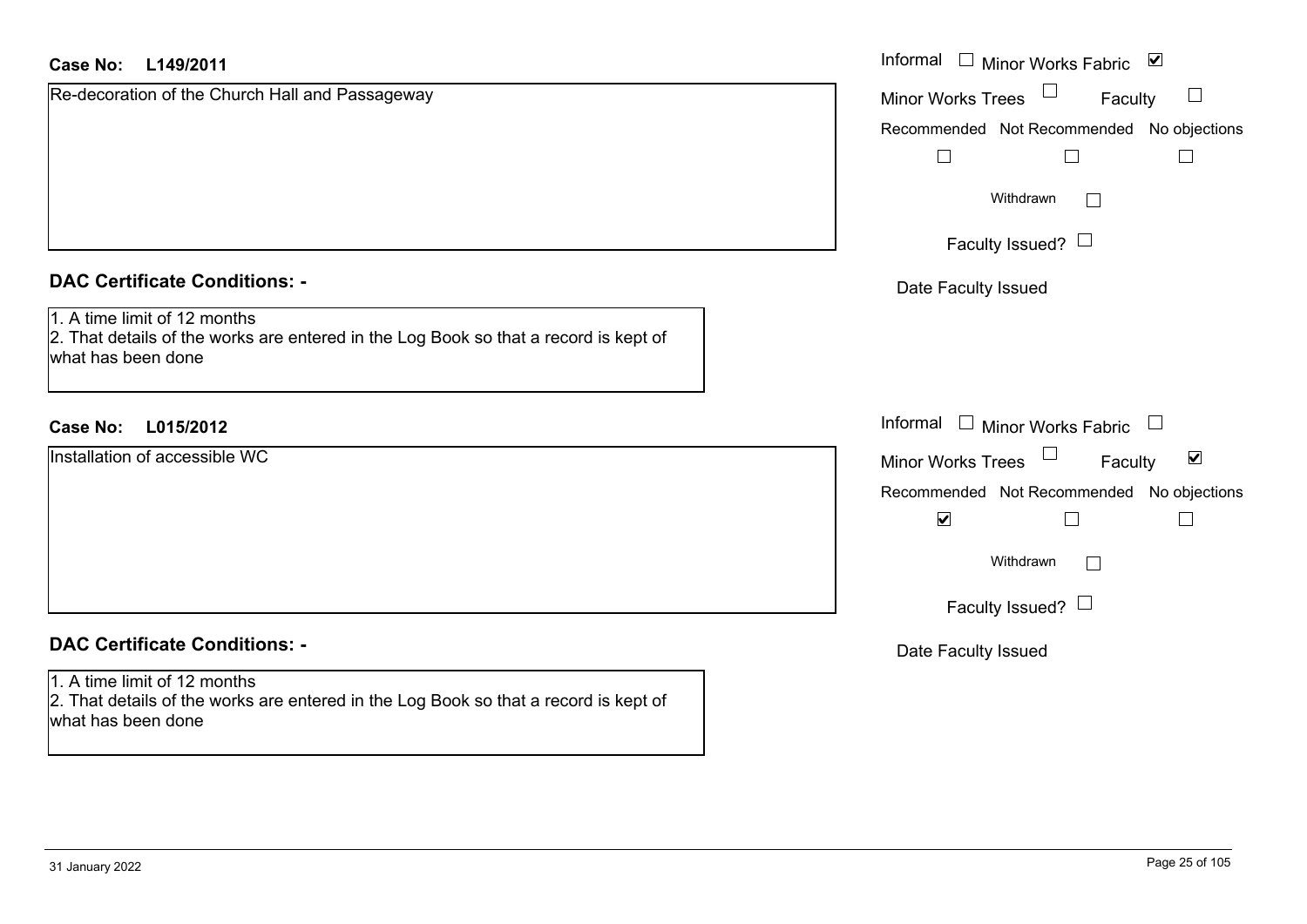| <b>Case No:</b><br>L154/2014                                                                                                                                                                         | Informal<br>$\Box$ Minor Works Fabric<br>$\mathcal{L}_{\mathcal{A}}$                                                                                                         |
|------------------------------------------------------------------------------------------------------------------------------------------------------------------------------------------------------|------------------------------------------------------------------------------------------------------------------------------------------------------------------------------|
| Replacement of<br>1. Windows with double-glazing units: -<br>a) 1 x large window (3 panes) at front<br>b) 2 x windows in Vestry<br>c) 2 x windows in Committee Room<br>2. Facia Boards under windows | Minor Works Trees $\Box$<br>$\blacktriangledown$<br>Faculty<br>Recommended Not Recommended No objections<br>$\blacktriangledown$<br>$\Box$<br>Withdrawn<br>Faculty Issued? Ø |
| <b>DAC Certificate Conditions: -</b>                                                                                                                                                                 | Date Faculty Issued<br>07/10/2014                                                                                                                                            |
| 1. That details of the works are entered in the Log Book so that a record is kept of<br>what has been done                                                                                           |                                                                                                                                                                              |
| <b>Case No:</b>                                                                                                                                                                                      | Informal<br>$\Box$ Minor Works Fabric $\Box$                                                                                                                                 |
| Like-for-like replacement of two movable dividing screens between the main worship space and the hall                                                                                                | Minor Works Trees $\Box$<br>Faculty                                                                                                                                          |
|                                                                                                                                                                                                      | Recommended Not Recommended No objections                                                                                                                                    |
|                                                                                                                                                                                                      | $\blacktriangledown$<br>$\Box$<br>$\Box$                                                                                                                                     |
|                                                                                                                                                                                                      | Withdrawn                                                                                                                                                                    |
|                                                                                                                                                                                                      | Faculty Issued? $\Box$                                                                                                                                                       |
| <b>DAC Certificate Conditions: -</b>                                                                                                                                                                 | Date Faculty Issued                                                                                                                                                          |
| 1. That details of the works are entered in the Log Book so that a record is kept of<br>what has been done                                                                                           |                                                                                                                                                                              |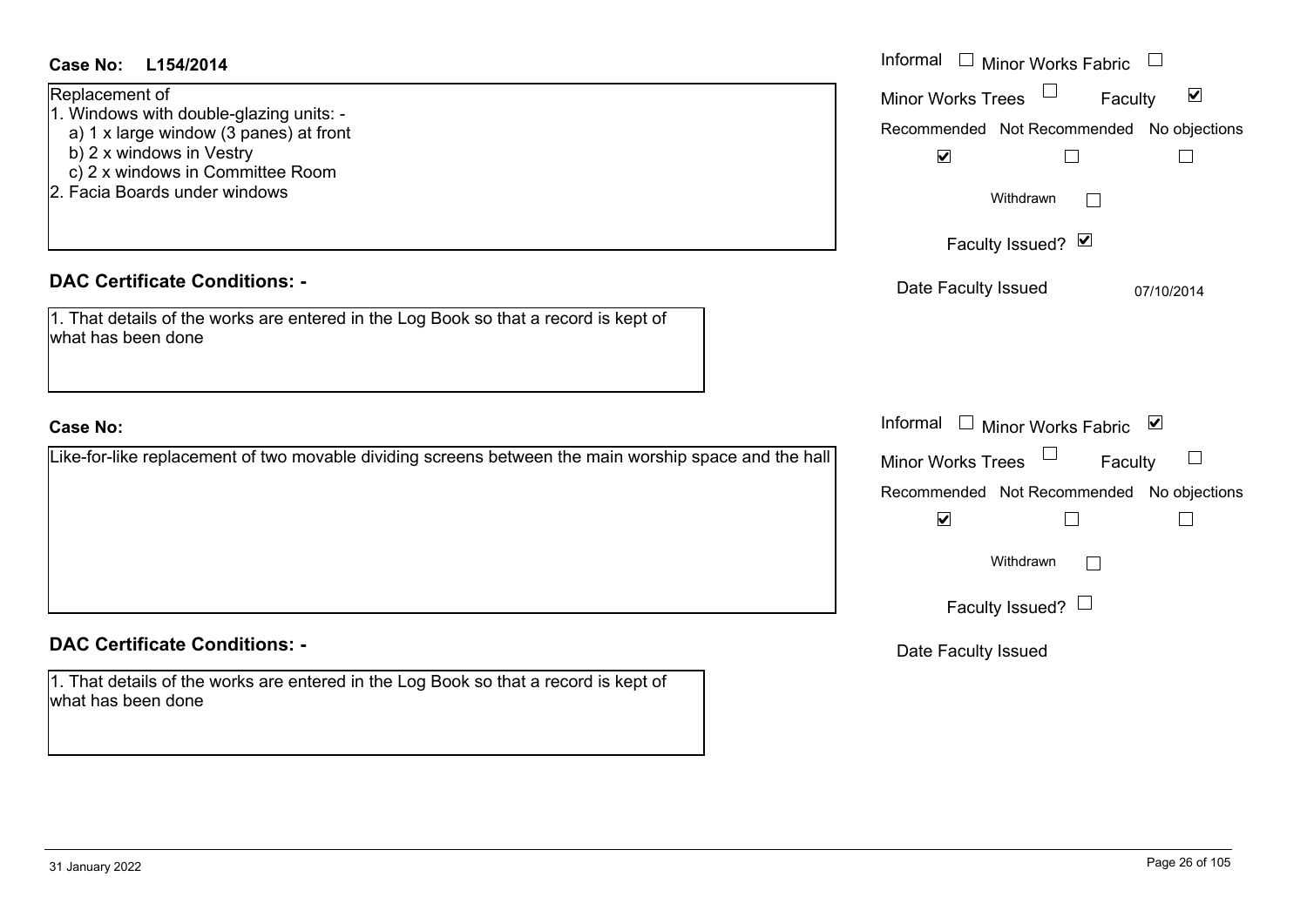Replacement of Window Frame

#### **DAC Certificate Conditions: -**

1. That details of the works are entered in the Log Book so that a record is kept of what has been done

|                      | Informal $\Box$ Minor Works Fabric $\Box$ |
|----------------------|-------------------------------------------|
| nent of Window Frame | Faculty<br>Minor Works Trees $\Box$       |
|                      | Recommended Not Recommended No objections |
|                      | $\blacktriangledown$                      |
|                      | Withdrawn                                 |
|                      | Faculty Issued? $\Box$                    |

Date Faculty Issued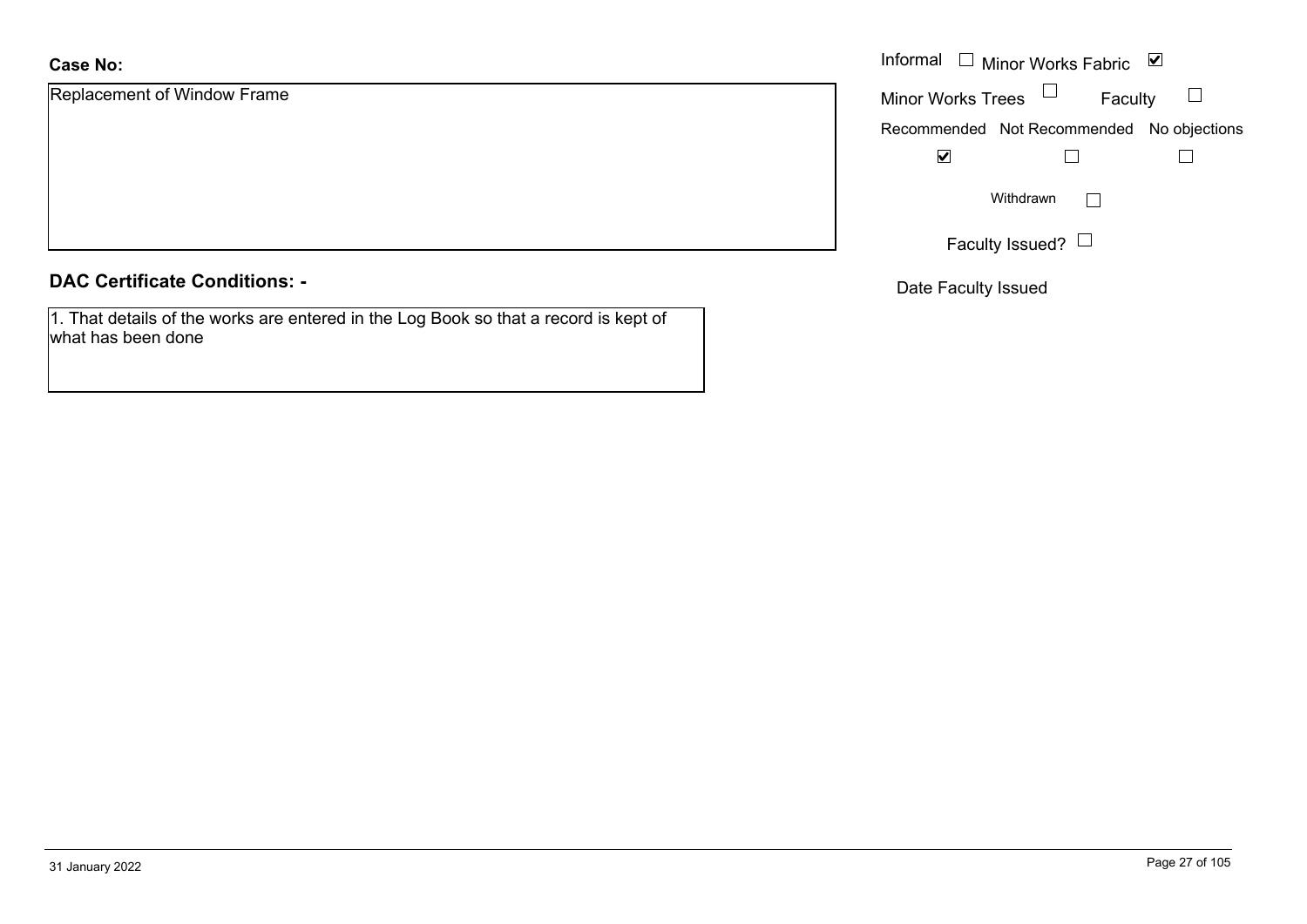#### **Ben No: Church**

#### **10303 East Norton, All Saints**

| <b>Case No:</b><br>L028/2000         | Informal $\Box$ Minor Works Fabric $\Box$                   |
|--------------------------------------|-------------------------------------------------------------|
| Garden of Remembrance                | Minor Works Trees $\Box$<br>$\blacktriangledown$<br>Faculty |
|                                      | Recommended Not Recommended No objections                   |
|                                      |                                                             |
|                                      | Withdrawn<br>$\mathbb{R}^n$                                 |
|                                      | Faculty Issued? $\Box$                                      |
| <b>DAC Certificate Conditions: -</b> | Date Faculty Issued                                         |
| 1. A time limit of 12 months         |                                                             |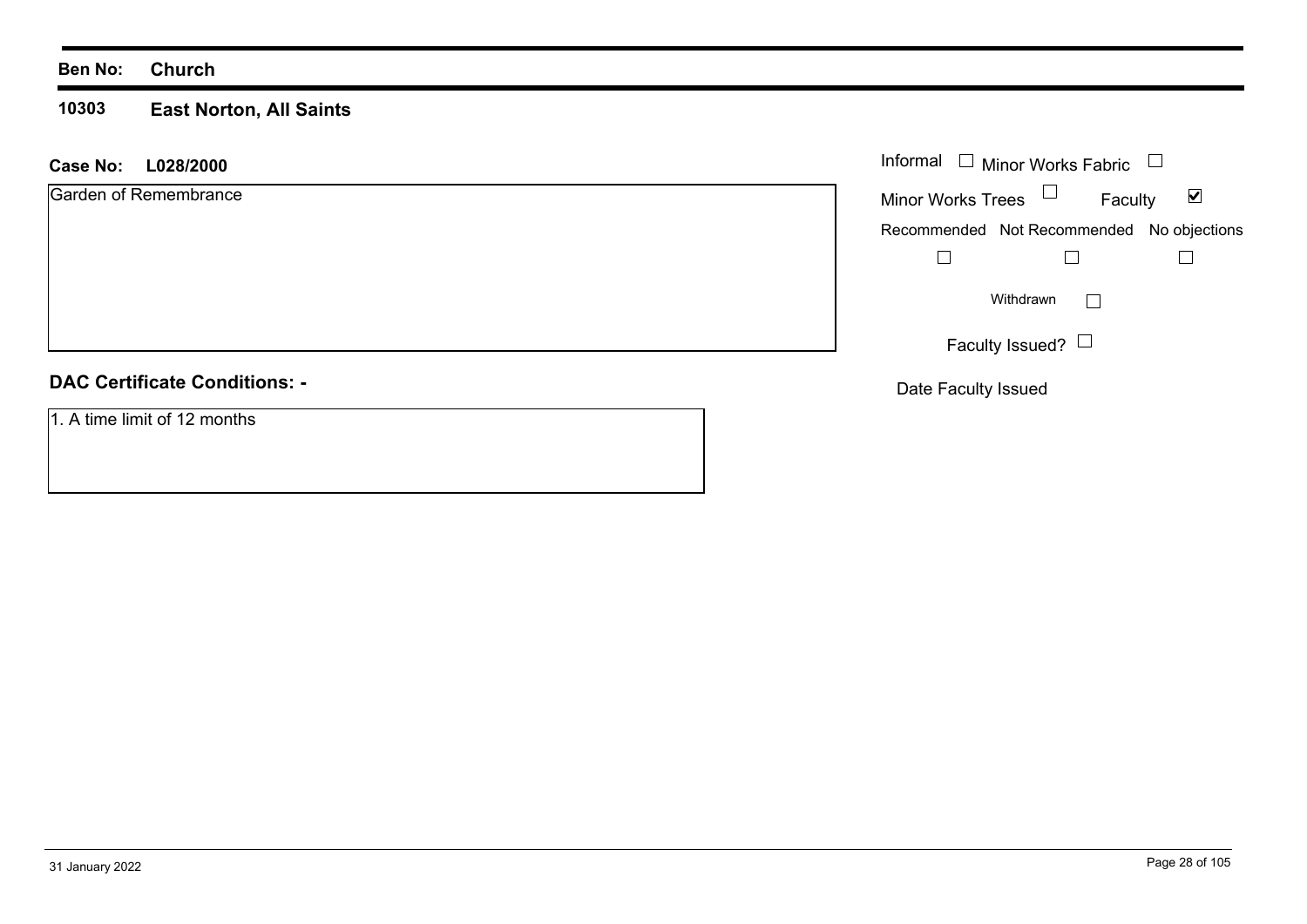| <b>Case No:</b><br>L069/2000                                                                               | Informal $\Box$ Minor Works Fabric $\Box$                   |
|------------------------------------------------------------------------------------------------------------|-------------------------------------------------------------|
| New Lighting                                                                                               | Minor Works Trees $\Box$<br>$\blacktriangledown$<br>Faculty |
|                                                                                                            | Recommended Not Recommended No objections                   |
|                                                                                                            | $\blacktriangledown$                                        |
|                                                                                                            | Withdrawn<br>$\Box$                                         |
|                                                                                                            | Faculty Issued? $\Box$                                      |
| <b>DAC Certificate Conditions: -</b>                                                                       | Date Faculty Issued                                         |
| 1. A time limit of 12 months                                                                               |                                                             |
|                                                                                                            |                                                             |
| L074/2008<br><b>Case No:</b>                                                                               | Informal $\Box$ Minor Works Fabric $\Box$                   |
| Minor lopping of Trees                                                                                     | Minor Works Trees $\Box$<br>$\Box$<br>Faculty               |
|                                                                                                            | Recommended Not Recommended No objections                   |
|                                                                                                            | $\blacktriangledown$                                        |
|                                                                                                            | Withdrawn<br>$\Box$                                         |
|                                                                                                            | Faculty Issued? $\Box$                                      |
| <b>DAC Certificate Conditions: -</b>                                                                       | Date Faculty Issued                                         |
| 1. That details of the works are entered in the Log Book so that a record is kept of<br>what has been done |                                                             |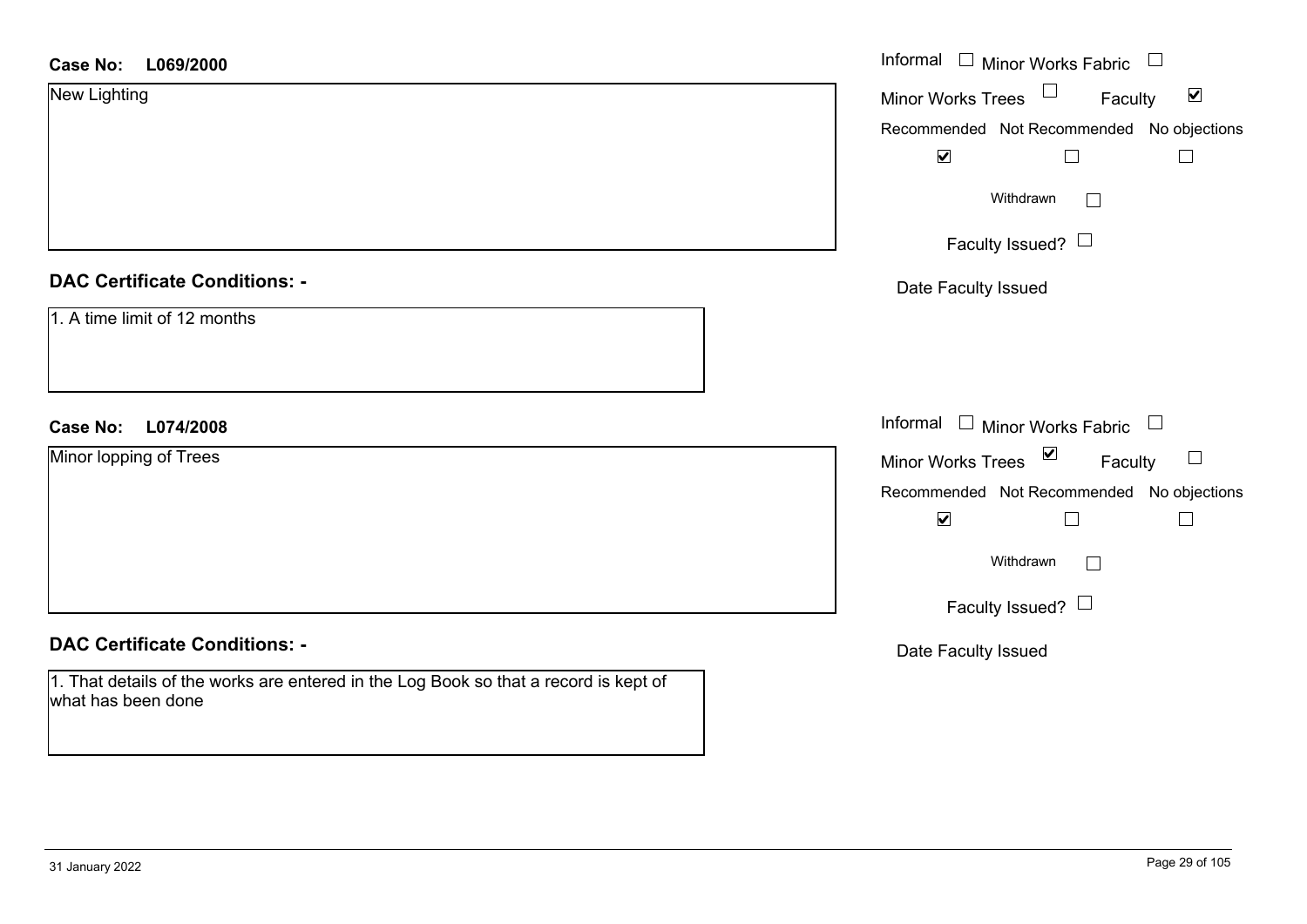#### **L186/2008Case No:**

| <b>Case No:</b><br>L186/2008                                                                                                               | Informal $\blacksquare$ Minor Works Fabric $\blacksquare$   |
|--------------------------------------------------------------------------------------------------------------------------------------------|-------------------------------------------------------------|
| Access to the church                                                                                                                       | <b>Minor Works Trees</b><br>$\Box$<br>Faculty               |
|                                                                                                                                            | Recommended Not Recommended No objections                   |
|                                                                                                                                            | $\Box$                                                      |
|                                                                                                                                            | Withdrawn<br>$\mathbb{R}^n$                                 |
|                                                                                                                                            | Faculty Issued? $\Box$                                      |
| <b>DAC Certificate Conditions: -</b>                                                                                                       | Date Faculty Issued                                         |
| 1. A time limit of 12 months<br>2. That details of the works are entered in the Log Book so that a record is kept of<br>what has been done |                                                             |
| L196/2011<br><b>Case No:</b>                                                                                                               | Informal $\Box$ Minor Works Fabric $\Box$                   |
| Replacement of Vestry floor, including temporarily moving the Organ                                                                        | $\blacktriangledown$<br><b>Minor Works Trees</b><br>Faculty |
|                                                                                                                                            | Recommended Not Recommended No objections                   |
|                                                                                                                                            | $\blacktriangledown$                                        |
|                                                                                                                                            | Withdrawn<br>$\Box$                                         |
|                                                                                                                                            | Faculty Issued? Ø                                           |
| <b>DAC Certificate Conditions: -</b>                                                                                                       | Date Faculty Issued<br>12/01/2012                           |
| 1. A time limit of 12 months<br>2. That details of the works are entered in the Log Book so that a record is kept of<br>what has been done |                                                             |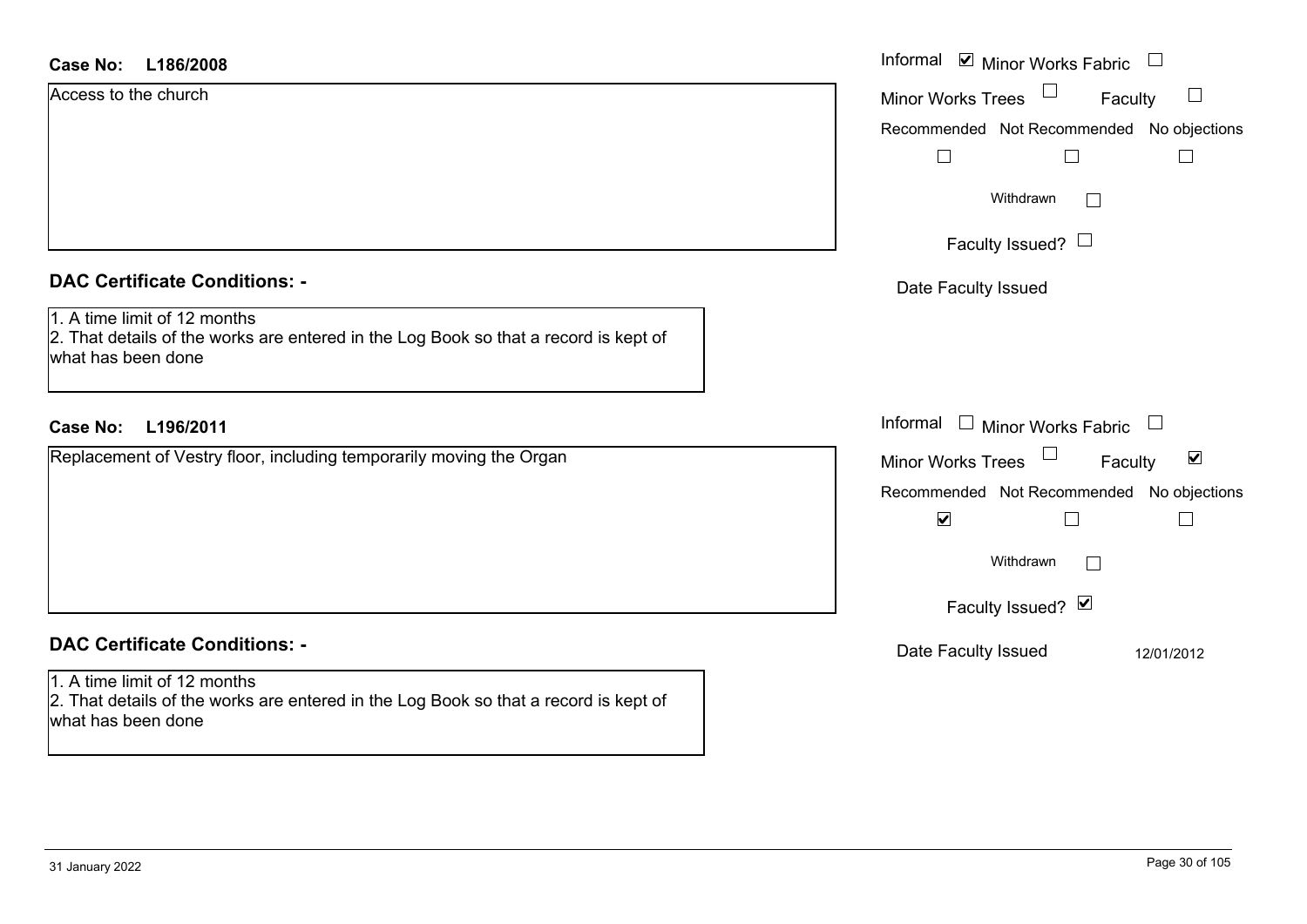| <b>Case No:</b><br>L144/2013                                                                                                                | Informal $\Box$ Minor Works Fabric $\Box$            |
|---------------------------------------------------------------------------------------------------------------------------------------------|------------------------------------------------------|
| Stitching of the crack in the Tower                                                                                                         | $\Box$<br>Minor Works Trees<br>Faculty               |
|                                                                                                                                             | Recommended Not Recommended No objections            |
|                                                                                                                                             | $\blacktriangledown$                                 |
|                                                                                                                                             | Withdrawn<br>$\mathbf{L}$                            |
|                                                                                                                                             | Faculty Issued? $\Box$                               |
| <b>DAC Certificate Conditions: -</b>                                                                                                        | Date Faculty Issued                                  |
| 1. A time limit of 12 months<br>2. That details of the works are entered in the Log Book so that a record is kept of<br>what has been done  |                                                      |
| L218/2013<br><b>Case No:</b>                                                                                                                | Informal $\Box$ Minor Works Fabric $\Box$            |
| Replacement of the Crown Staples of the Bells, dated 1617, 1779 and 1887                                                                    | $\blacktriangledown$<br>Minor Works Trees<br>Faculty |
|                                                                                                                                             | Recommended Not Recommended No objections            |
|                                                                                                                                             | $\blacktriangledown$<br>$\Box$                       |
|                                                                                                                                             | Withdrawn<br>$\mathbf{L}$                            |
|                                                                                                                                             | Faculty Issued? Ø                                    |
| <b>DAC Certificate Conditions: -</b>                                                                                                        | Date Faculty Issued<br>20/02/2014                    |
| 1. A time limit of 12 months<br>2. That details of the works are entered in the Log Book so that a record is kept of<br>lwhat has been done |                                                      |

 $\sim$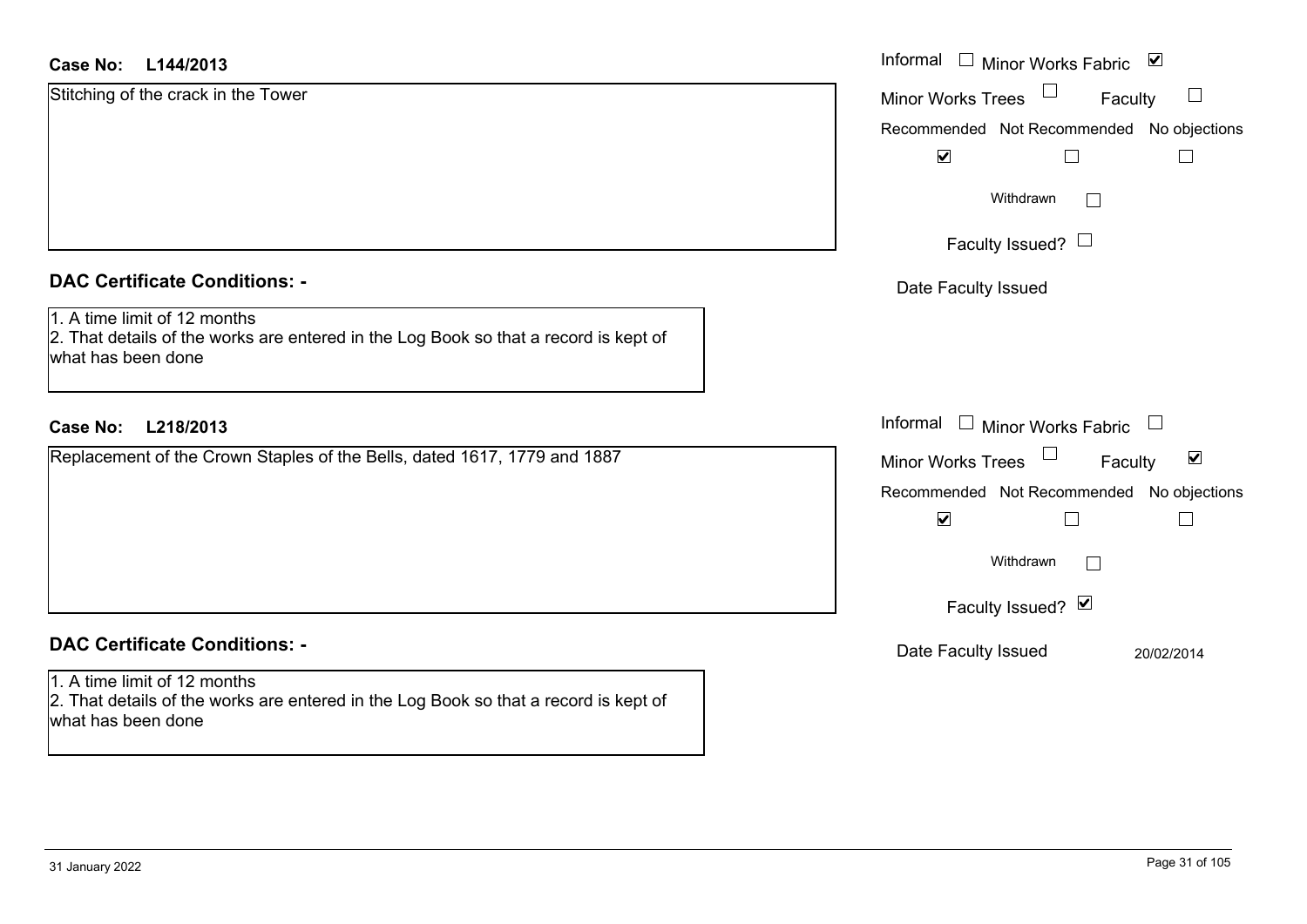| <b>Case No:</b><br>L120/2014                                                                                                                                                                                                                                | Informal $\Box$ Minor Works Fabric $\Box$                   |
|-------------------------------------------------------------------------------------------------------------------------------------------------------------------------------------------------------------------------------------------------------------|-------------------------------------------------------------|
| In the northeast corner of the Nave: -<br>Installation, below the "Thankful Village" Memorial Window, of a Welsh Slate inscribed plaque                                                                                                                     | $\blacktriangledown$<br><b>Minor Works Trees</b><br>Faculty |
|                                                                                                                                                                                                                                                             | Recommended Not Recommended No objections                   |
|                                                                                                                                                                                                                                                             | $\blacktriangledown$<br>$\Box$                              |
|                                                                                                                                                                                                                                                             | Withdrawn                                                   |
|                                                                                                                                                                                                                                                             | Faculty Issued? Ø                                           |
| <b>DAC Certificate Conditions: -</b>                                                                                                                                                                                                                        | Date Faculty Issued<br>23/07/2014                           |
| 1. That details of the works are entered in the Log Book so that a record is kept of<br>what has been done<br>2. That, where possible, all fixings should be made into joints, not stonework, using<br>stainless steel or non-ferrous screws in fibre plugs |                                                             |
| <b>Case No:</b><br>L204/2015                                                                                                                                                                                                                                | Informal<br>$\Box$ Minor Works Fabric $\Box$                |
| Glazing repairs to: -                                                                                                                                                                                                                                       | <b>Minor Works Trees</b><br>Faculty                         |
| 1. East window<br>2. Windows 2 & 4                                                                                                                                                                                                                          | Recommended Not Recommended No objections                   |
| 3. Porch window                                                                                                                                                                                                                                             | $\blacktriangledown$                                        |
| 4. Vestry window<br>5. Tower window                                                                                                                                                                                                                         | Withdrawn                                                   |
|                                                                                                                                                                                                                                                             |                                                             |
|                                                                                                                                                                                                                                                             | Faculty Issued? $\Box$                                      |
| <b>DAC Certificate Conditions: -</b>                                                                                                                                                                                                                        | Date Faculty Issued                                         |
| 1. A time limit of 12 months<br>2. That details of the works are entered in the Log Book so that a record is kept of<br>what has been done                                                                                                                  |                                                             |
|                                                                                                                                                                                                                                                             |                                                             |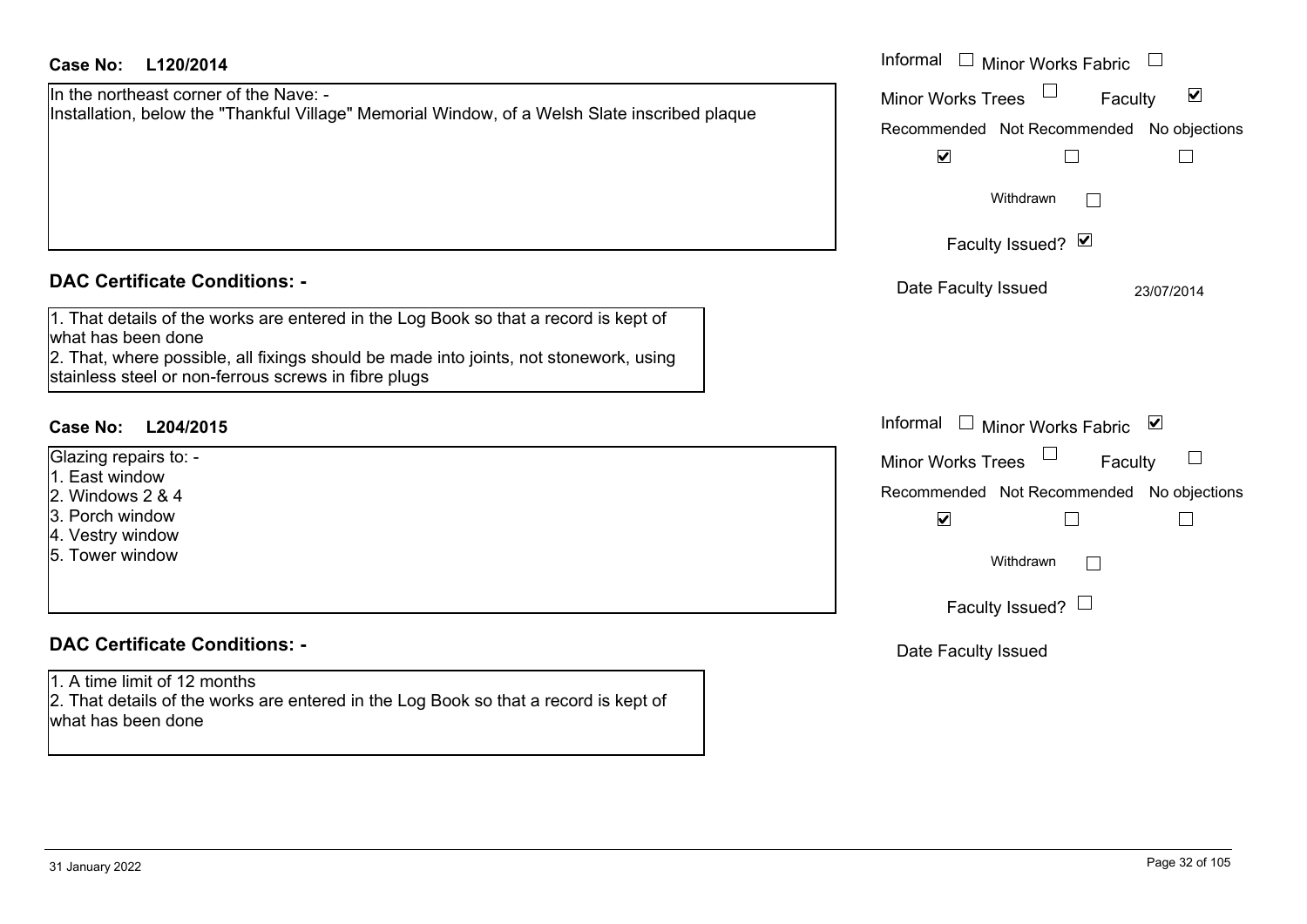| <b>Case No:</b>                                                                                                                                                                                                                                                                       | Informal $\Box$ Minor Works Fabric                          |  |  |
|---------------------------------------------------------------------------------------------------------------------------------------------------------------------------------------------------------------------------------------------------------------------------------------|-------------------------------------------------------------|--|--|
| Restoration of the Cow Pastures Trust Charity Board                                                                                                                                                                                                                                   | $\blacktriangledown$<br><b>Minor Works Trees</b><br>Faculty |  |  |
|                                                                                                                                                                                                                                                                                       | Recommended Not Recommended No objections                   |  |  |
|                                                                                                                                                                                                                                                                                       | $\blacktriangledown$<br>П<br>$\vert \ \ \vert$              |  |  |
|                                                                                                                                                                                                                                                                                       | Withdrawn                                                   |  |  |
|                                                                                                                                                                                                                                                                                       | Faculty Issued? Ø                                           |  |  |
| <b>DAC Certificate Conditions: -</b>                                                                                                                                                                                                                                                  | Date Faculty Issued<br>15/03/2016                           |  |  |
| 1. That details of the works are entered in the Log Book so that a record is kept of<br>what has been done<br>2. That the treatment plan, once it has been approved by the conservation tutor from<br>Lincoln University, is submitted to the CBC for approval prior to the treatment |                                                             |  |  |
| <b>Case No:</b>                                                                                                                                                                                                                                                                       | Informal<br>$\Box$ Minor Works Fabric                       |  |  |
| Creation of a Garden of Remembrance                                                                                                                                                                                                                                                   | $\blacktriangledown$<br><b>Minor Works Trees</b><br>Faculty |  |  |
|                                                                                                                                                                                                                                                                                       | Recommended Not Recommended No objections                   |  |  |
|                                                                                                                                                                                                                                                                                       | $\blacktriangledown$<br>$\vert \ \ \vert$<br>$\mathbb{R}^n$ |  |  |
|                                                                                                                                                                                                                                                                                       | Withdrawn                                                   |  |  |
|                                                                                                                                                                                                                                                                                       | Faculty Issued? $\Box$                                      |  |  |
| <b>DAC Certificate Conditions: -</b>                                                                                                                                                                                                                                                  | Date Faculty Issued<br>04/05/2017                           |  |  |
| 1. That details of the works are entered in the Log Book so that a record is kept of<br>what has been done<br>2. That Human Remains should be expected when excavating within a churchyard.                                                                                           |                                                             |  |  |
| Any remains should be recovered, treated in a respectful manner and boxed or                                                                                                                                                                                                          |                                                             |  |  |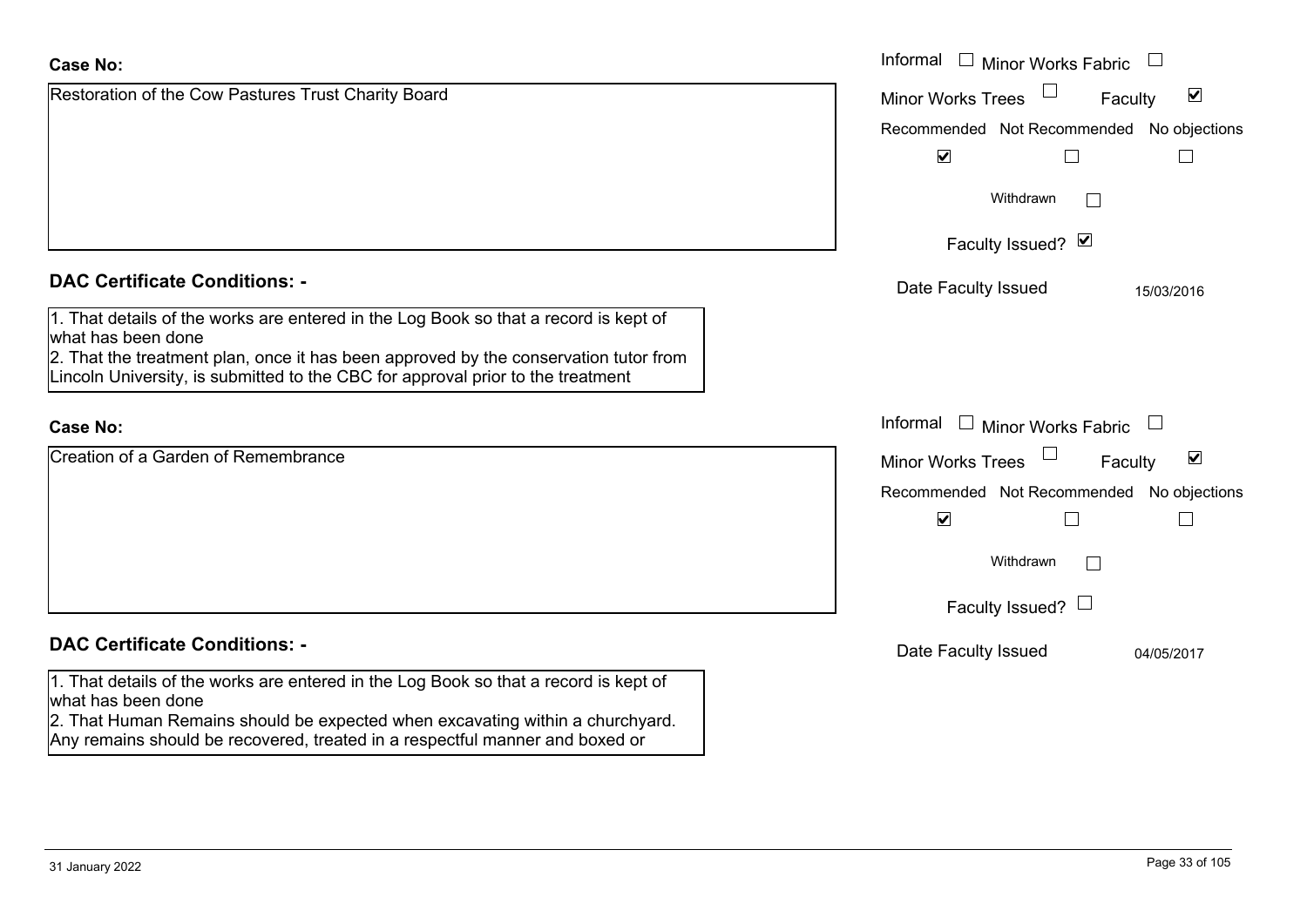Removal of two western Red Cedars undermining the church building

#### **DAC Certificate Conditions: -**

1. That details of the works are entered in the Log Book so that a record is kept of what has been done

|                                                           |                   | Informal $\Box$ Minor Works Fabric $\Box$ |  |
|-----------------------------------------------------------|-------------------|-------------------------------------------|--|
| of two western Red Cedars undermining the church building | Minor Works Trees | Faculty                                   |  |
|                                                           |                   | Recommended Not Recommended No objections |  |
|                                                           | ⊻                 |                                           |  |
|                                                           |                   | Withdrawn                                 |  |
|                                                           |                   | Faculty Issued? $\Box$                    |  |

Date Faculty Issued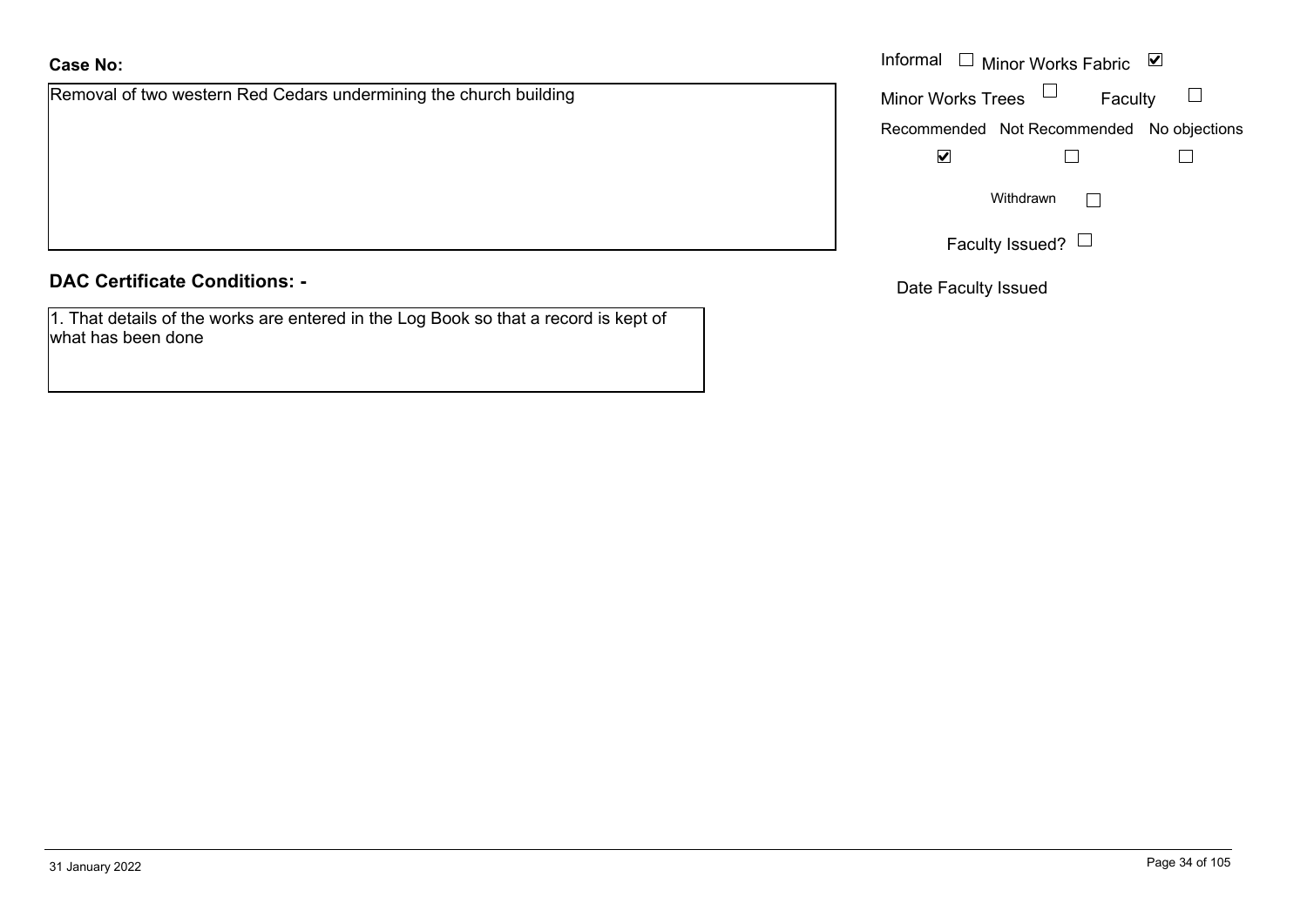#### **Ben No: Church**

**10206Eastwell, St Michael**

accordance with paragraph 4 of the attached archaeological conditions

3. That the PCC consults English Nature's Bat Worker before the floodlights are

#### **L137/2004Case No:** Informal

| Install floodlighting in accordance with attached drawings                                                  | ⊻<br><b>Minor Works Trees</b><br>Faculty  |
|-------------------------------------------------------------------------------------------------------------|-------------------------------------------|
|                                                                                                             | Recommended Not Recommended No objections |
|                                                                                                             | ⊻                                         |
|                                                                                                             | Withdrawn                                 |
|                                                                                                             | Faculty Issued? $\vert \mathbf{v} \vert$  |
| <b>DAC Certificate Conditions: -</b>                                                                        | Date Faculty Issued<br>06/01/2005         |
| 1. A time limit of 12 months<br>2. That any trenching be the subject of an archaeological watching brief in |                                           |

Minor Works Fabric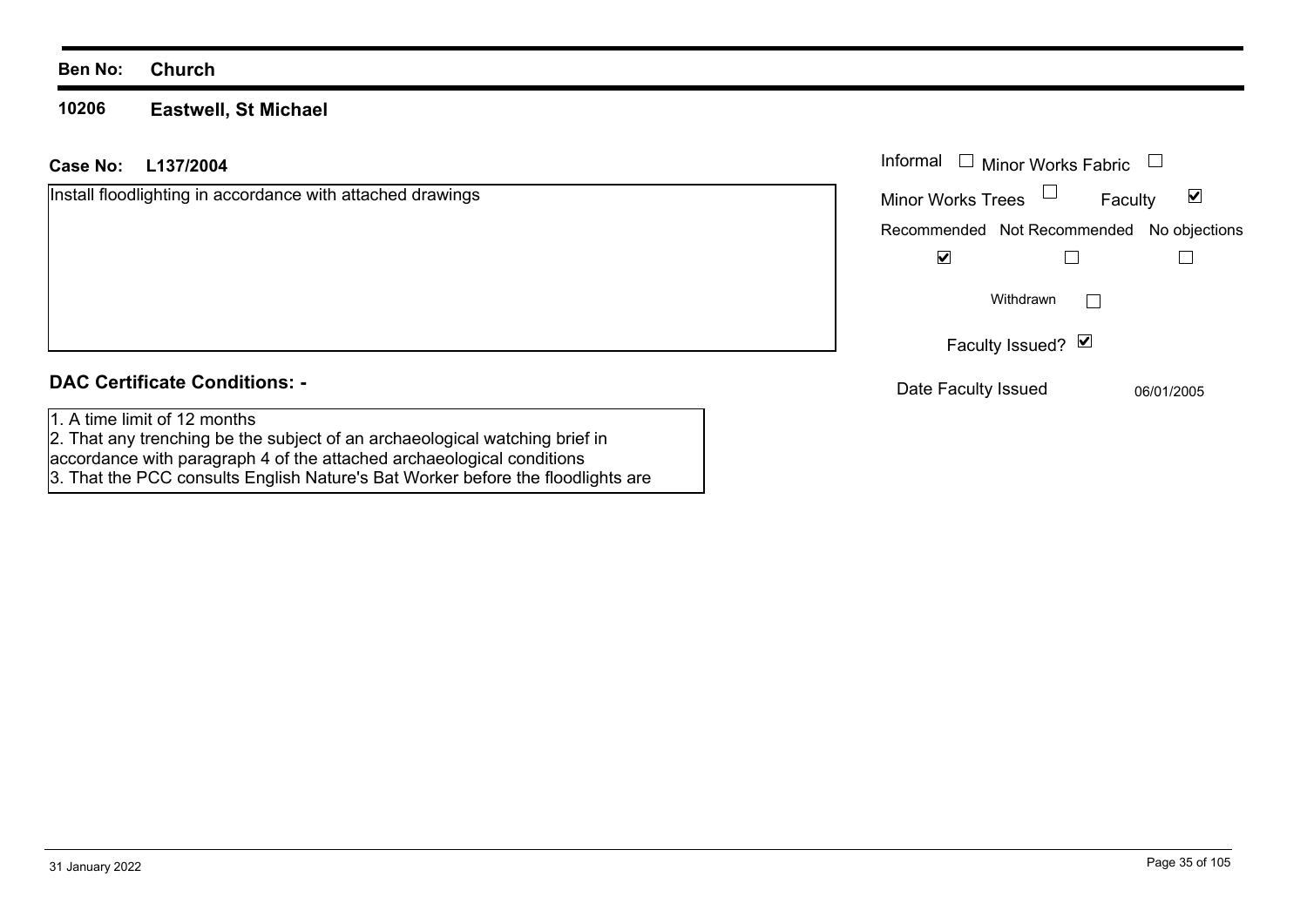#### **L103/2005Case No:**

| <b>Case No:</b><br>L103/2005                                                                                    | Informal $\blacksquare$ Minor Works Fabric $\blacksquare$ |
|-----------------------------------------------------------------------------------------------------------------|-----------------------------------------------------------|
| Extension / Church Hall in churchyard                                                                           | Minor Works Trees<br>Faculty<br>$\Box$                    |
|                                                                                                                 | Recommended Not Recommended No objections                 |
|                                                                                                                 | $\Box$                                                    |
|                                                                                                                 | Withdrawn<br>$\blacktriangledown$                         |
|                                                                                                                 | Faculty Issued? $\Box$                                    |
| <b>DAC Certificate Conditions: -</b>                                                                            | Date Faculty Issued                                       |
| 1. A time limit of 12 months                                                                                    |                                                           |
| <b>Case No:</b><br>L135/2006                                                                                    | Informal<br>$\Box$ Minor Works Fabric $\Box$              |
| Repairs following the 2003 Quinquennial Inspection Report                                                       | Minor Works Trees<br>$\blacktriangledown$<br>Faculty      |
|                                                                                                                 | Recommended Not Recommended No objections                 |
|                                                                                                                 | $\blacktriangledown$                                      |
|                                                                                                                 | Withdrawn<br>$\Box$                                       |
|                                                                                                                 | Faculty Issued? Ø                                         |
| <b>DAC Certificate Conditions: -</b>                                                                            | Date Faculty Issued<br>13/11/2006                         |
| 1. A time limit of 12 months<br>2. That the work should be carried out at the direction of the church architect |                                                           |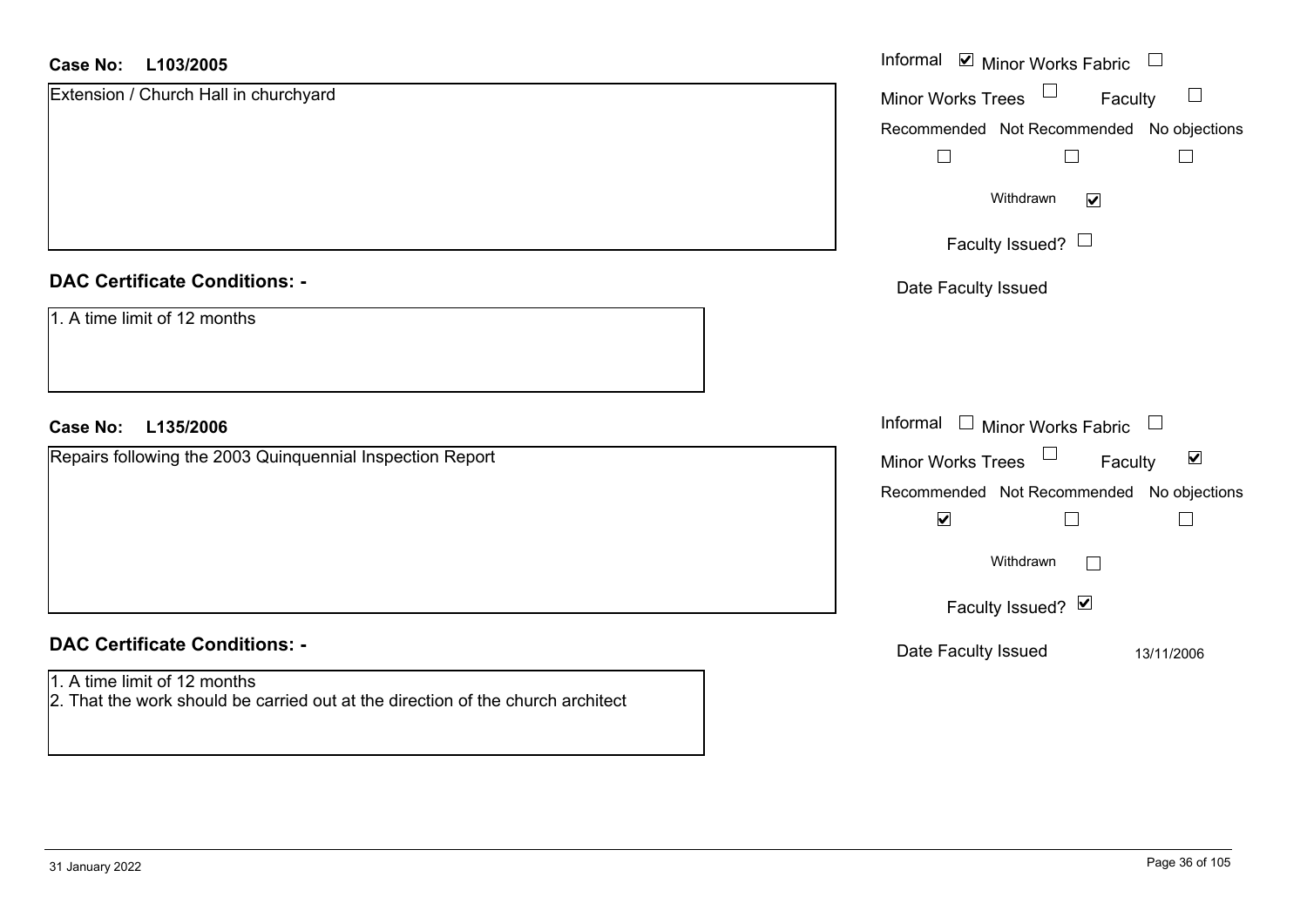| Case No: |  | L090/2008 |
|----------|--|-----------|
|----------|--|-----------|

| Facilities |  |
|------------|--|
|            |  |
|            |  |

# **DAC Certificate Conditions: -**

| 1. A time limit of 12 months |  |  |  |  |  |  |  |
|------------------------------|--|--|--|--|--|--|--|
|------------------------------|--|--|--|--|--|--|--|

2. That details of the works are entered in the Log Book so that a record is kept of what has been done

# **L205/2008Case No:** Informal

1. Introduction of storage container into the churchyard 2. Provision of screening around the container

# **DAC Certificate Conditions: -**

#### 1. A time limit of 12 months

2. That details of the works are entered in the Log Book so that a record is kept of what has been done

3. That the container should be in use for no more than 5 years

| L090/2008                                                                                                      | Informal ☑ Minor Works Fabric                        |
|----------------------------------------------------------------------------------------------------------------|------------------------------------------------------|
|                                                                                                                | Minor Works Trees<br>$\Box$<br>Faculty               |
|                                                                                                                | Recommended Not Recommended No objections            |
|                                                                                                                | $\Box$<br>$\Box$                                     |
|                                                                                                                | Withdrawn                                            |
|                                                                                                                | Faculty Issued? $\Box$                               |
| rtificate Conditions: -                                                                                        | Date Faculty Issued                                  |
| limit of 12 months<br>etails of the works are entered in the Log Book so that a record is kept of<br>been done |                                                      |
| L205/2008                                                                                                      | Informal<br>$\Box$ Minor Works Fabric                |
| uction of storage container into the churchyard                                                                | $\blacktriangledown$<br>Minor Works Trees<br>Faculty |
| ion of screening around the container                                                                          | Recommended Not Recommended No objections            |
|                                                                                                                | $\Box$                                               |
|                                                                                                                | Withdrawn<br>П                                       |
|                                                                                                                | Faculty Issued? $\Box$                               |
| rtificate Conditions: -                                                                                        | Date Faculty Issued                                  |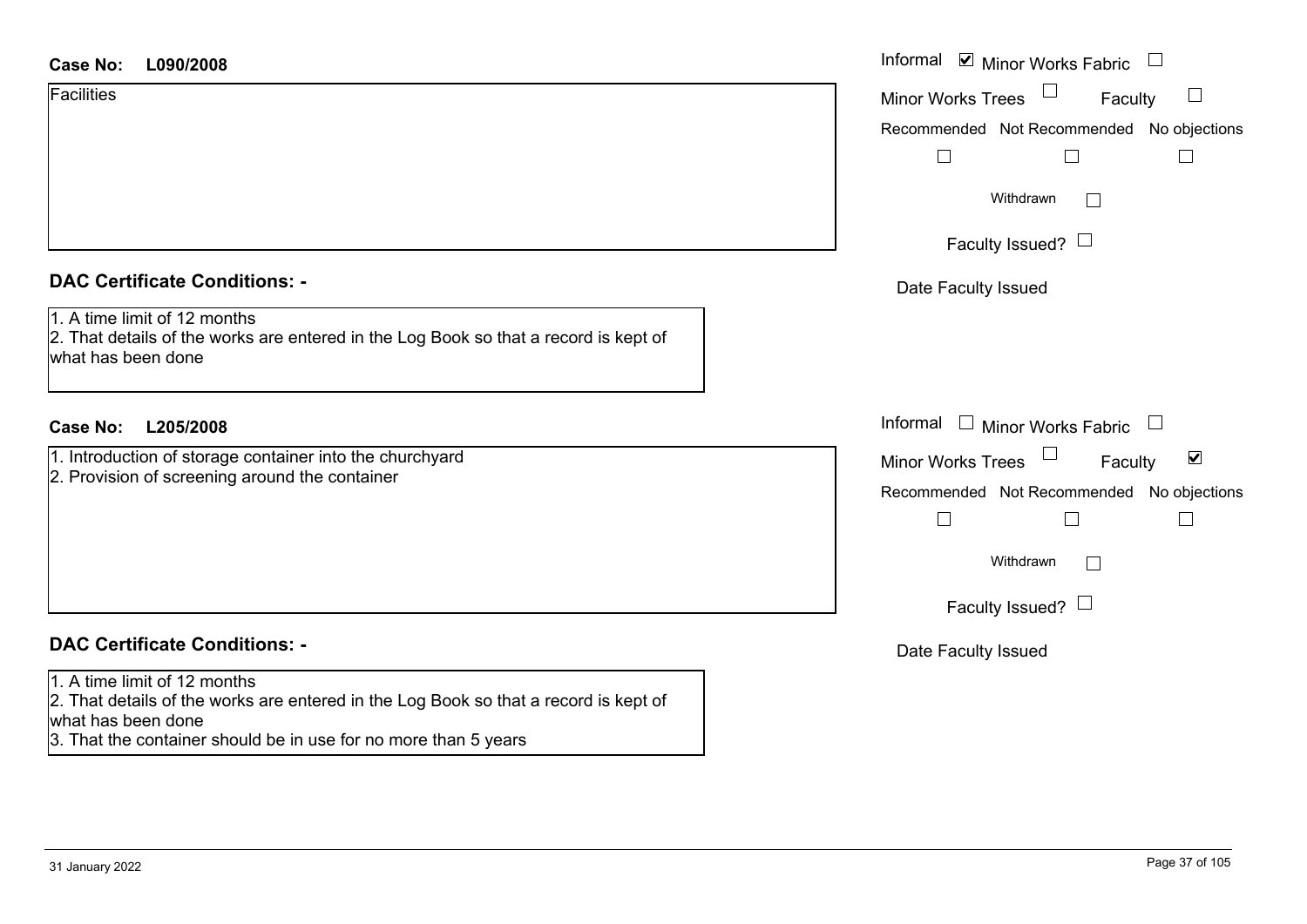| <b>Case No:</b><br>L012a/2010                                                                                                                                                                                               | Informal Ø Minor Works Fabric U                                                                                                                                               |
|-----------------------------------------------------------------------------------------------------------------------------------------------------------------------------------------------------------------------------|-------------------------------------------------------------------------------------------------------------------------------------------------------------------------------|
| Installation of: -<br>1. Servery into the base of the Tower<br>2. Trench Arch Drainage System<br>3. Mains water supply                                                                                                      | $\blacktriangledown$<br><b>Minor Works Trees</b><br>Faculty<br>Recommended Not Recommended No objections<br>$\blacktriangledown$<br>Withdrawn                                 |
|                                                                                                                                                                                                                             | Faculty Issued? Ø                                                                                                                                                             |
| <b>DAC Certificate Conditions: -</b>                                                                                                                                                                                        | Date Faculty Issued<br>27/09/2011                                                                                                                                             |
| 1. A time limit of 12 months<br>2. That details of the works are entered in the Log Book so that a record is kept of<br>what has been done<br>3. That any soil excavated is checked for human remains and any human remains |                                                                                                                                                                               |
| <b>Case No:</b><br>L012b/2010                                                                                                                                                                                               | Informal ☑ Minor Works Fabric                                                                                                                                                 |
| 1. Construction of detached building in the churchyard to house WC and store-room<br>2. Installation of trench-arch drainage system                                                                                         | $\blacktriangledown$<br><b>Minor Works Trees</b><br>Faculty<br>Recommended Not Recommended No objections<br>$\blacktriangleright$<br>Withdrawn<br>$\Box$<br>Faculty Issued? Ø |
| <b>DAC Certificate Conditions: -</b>                                                                                                                                                                                        | Date Faculty Issued<br>17/04/2013                                                                                                                                             |
| 1. A time limit of 12 months<br>2. That details of the works are entered in the Log Book so that a record is kept of<br>what has been done                                                                                  |                                                                                                                                                                               |

3. That no works shall take place until the PCC, after consultation with the Diocesan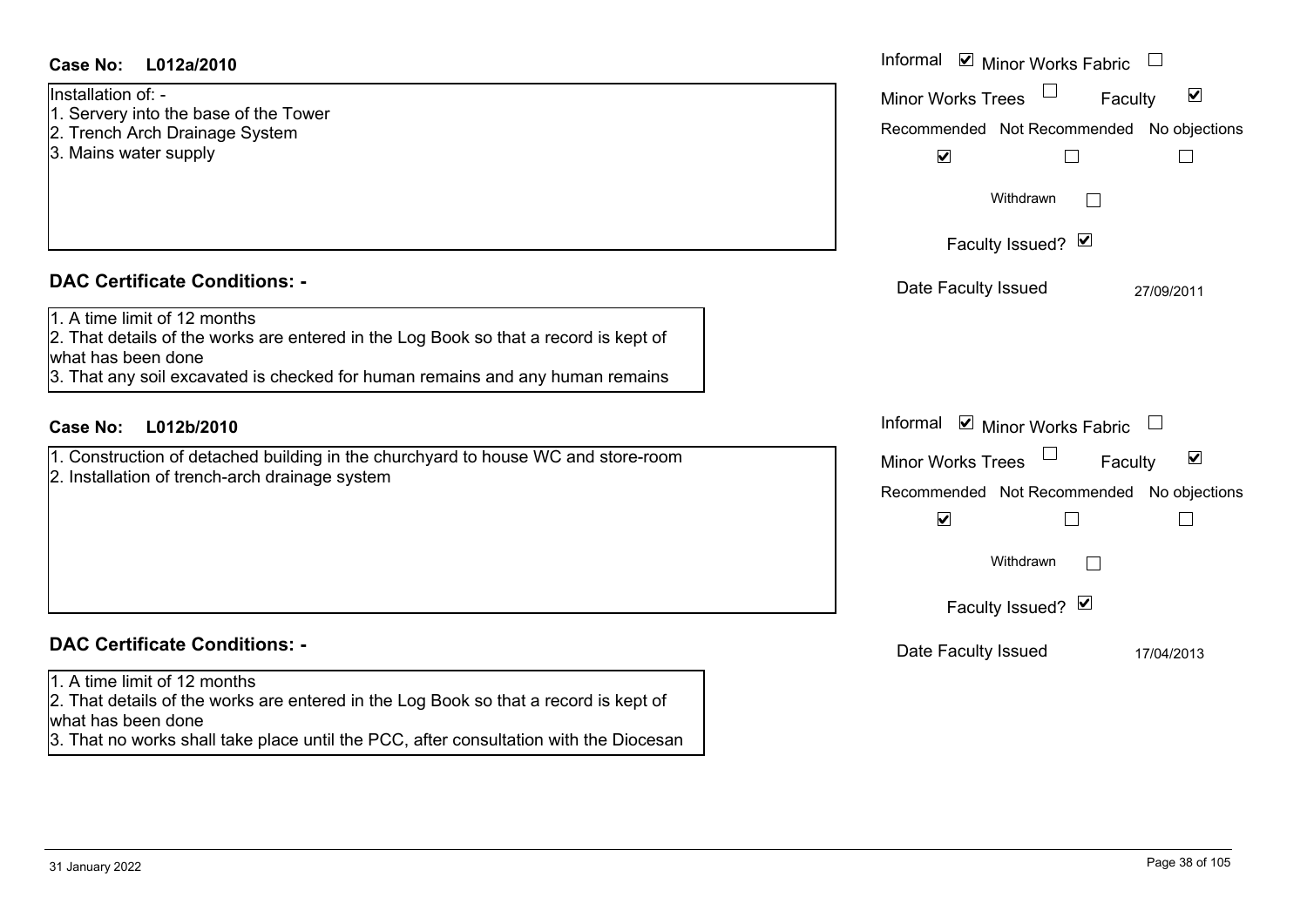| <b>Case No:</b><br>L126/2011                                                                                                               | Informal<br>$\Box$ Minor Works Fabric                                    |
|--------------------------------------------------------------------------------------------------------------------------------------------|--------------------------------------------------------------------------|
| Installation of security alarm system                                                                                                      | $\Box$<br>$\blacktriangledown$<br>Minor Works Trees<br>Faculty           |
|                                                                                                                                            | Recommended Not Recommended No objections                                |
|                                                                                                                                            |                                                                          |
|                                                                                                                                            | Withdrawn<br>$\mathbf{L}$                                                |
|                                                                                                                                            | Faculty Issued? Ø                                                        |
| <b>DAC Certificate Conditions: -</b>                                                                                                       | Date Faculty Issued<br>10/06/2011                                        |
| 1. A time limit of 12 months<br>2. That details of the works are entered in the Log Book so that a record is kept of<br>what has been done |                                                                          |
| L092/2013<br><b>Case No:</b>                                                                                                               | Informal<br>$\Box$ Minor Works Fabric $\lvert \blacktriangleleft \rvert$ |
| Introduction into the churchyard of a composter                                                                                            | Minor Works Trees<br>Faculty                                             |
|                                                                                                                                            | Recommended Not Recommended No objections                                |
|                                                                                                                                            | $\blacktriangledown$<br>$\Box$<br>$\Box$                                 |
|                                                                                                                                            | Withdrawn<br>$\Box$                                                      |
|                                                                                                                                            | Faculty Issued? $\Box$                                                   |
| <b>DAC Certificate Conditions: -</b>                                                                                                       | Date Faculty Issued                                                      |
| 1. A time limit of 12 months                                                                                                               |                                                                          |
|                                                                                                                                            |                                                                          |
|                                                                                                                                            |                                                                          |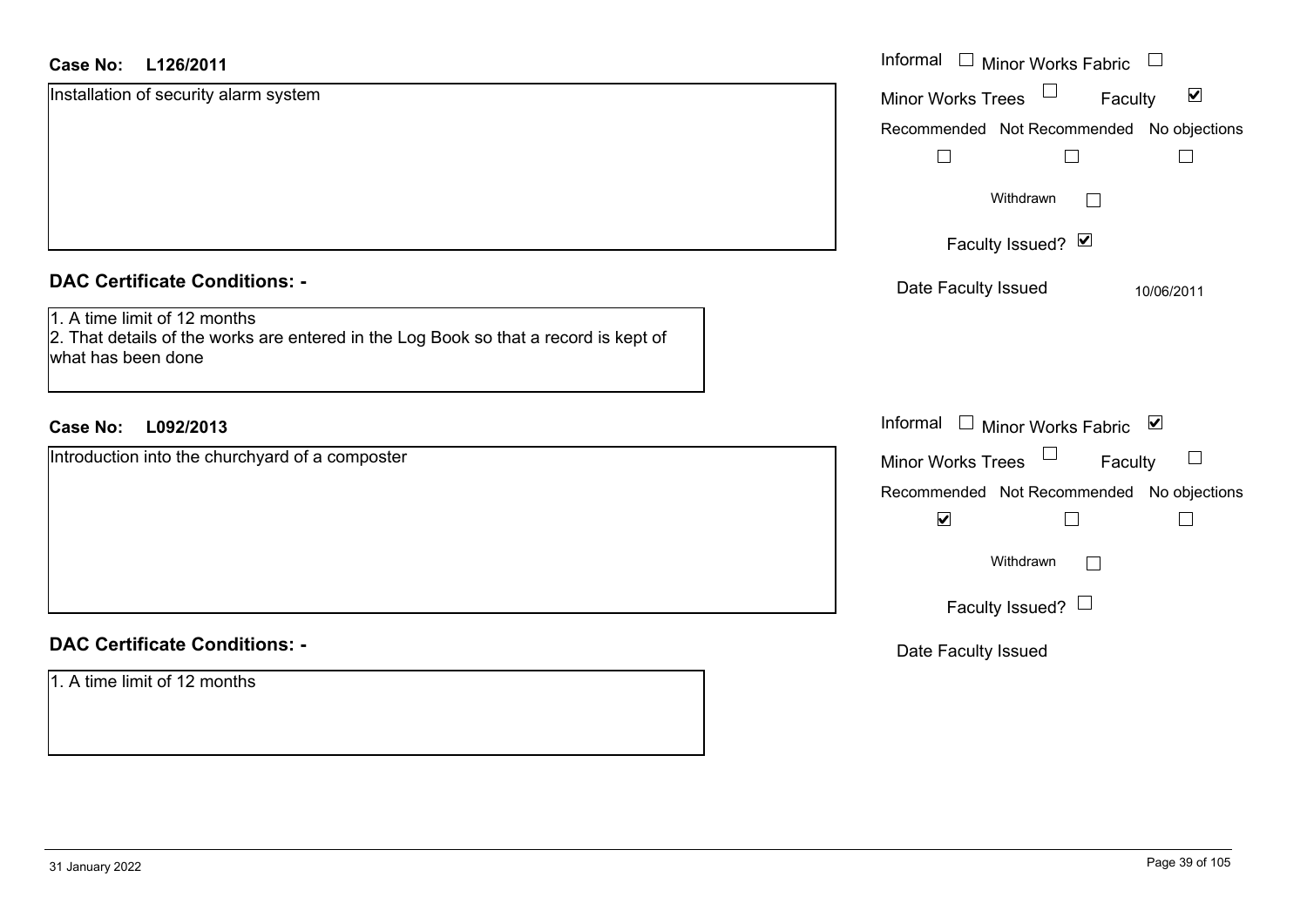| Case No:                                                                                                      | Informal<br>$\perp$<br>Minor Works Fabric                   |
|---------------------------------------------------------------------------------------------------------------|-------------------------------------------------------------|
| Following the 2013 Quinquennial Inspection Report: -                                                          | $\blacktriangledown$<br><b>Minor Works Trees</b><br>Faculty |
| 1. Glazing<br>2. Stonework                                                                                    | Recommended Not Recommended No objections                   |
| repairs as per the specifications by Peter McFarlane                                                          | $\blacktriangledown$<br>⊔<br>$\Box$                         |
|                                                                                                               | Withdrawn<br>$\mathbb{R}^n$                                 |
|                                                                                                               | Faculty Issued? Ø                                           |
| <b>DAC Certificate Conditions: -</b>                                                                          | Date Faculty Issued<br>30/11/2016                           |
| 1. That details of the works are entered in the Log Book so that a record is kept of                          |                                                             |
| what has been done<br>2. That any stonework to be replaced is carefully checked for tool marks and, if found, |                                                             |
| the stones are set aside and Diocesan Archaeological Adviser is notified                                      |                                                             |
|                                                                                                               |                                                             |
| <b>Case No:</b>                                                                                               | Informal<br>Minor Works Fabric                              |
| Creation of Garden of Remembrance                                                                             | $\blacktriangledown$<br><b>Minor Works Trees</b><br>Faculty |
|                                                                                                               | Recommended Not Recommended<br>No objections                |
|                                                                                                               | $\Box$                                                      |
|                                                                                                               | Withdrawn                                                   |
|                                                                                                               | Faculty Issued? $\Box$                                      |
| <b>DAC Certificate Conditions: -</b>                                                                          | Date Faculty Issued                                         |
| 1. That details of the works are entered in the Log Book so that a record is kept of<br>what has been done    |                                                             |
|                                                                                                               |                                                             |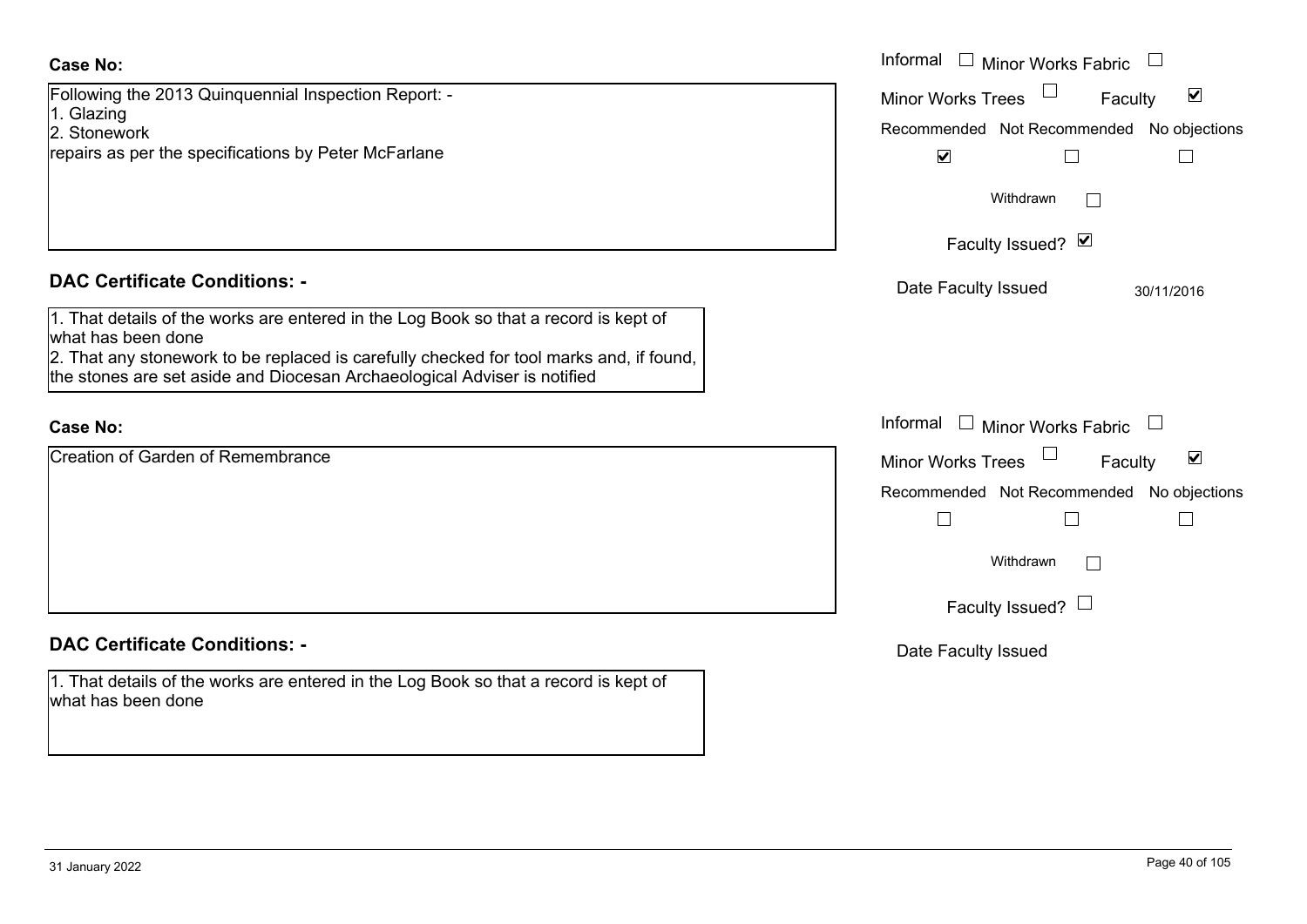# **Case No:**

Replacement of Pipe Organ

## **DAC Certificate Conditions: -**

1. That details of the works are entered in the Log Book so that a record is kept of what has been done

|                    | Informal $\Box$ Minor Works Fabric $\Box$                   |
|--------------------|-------------------------------------------------------------|
| nent of Pipe Organ | Minor Works Trees $\Box$<br>Faculty<br>$\blacktriangledown$ |
|                    | Recommended Not Recommended No objections                   |
|                    |                                                             |
|                    | Withdrawn                                                   |
|                    | Faculty Issued? $\Box$                                      |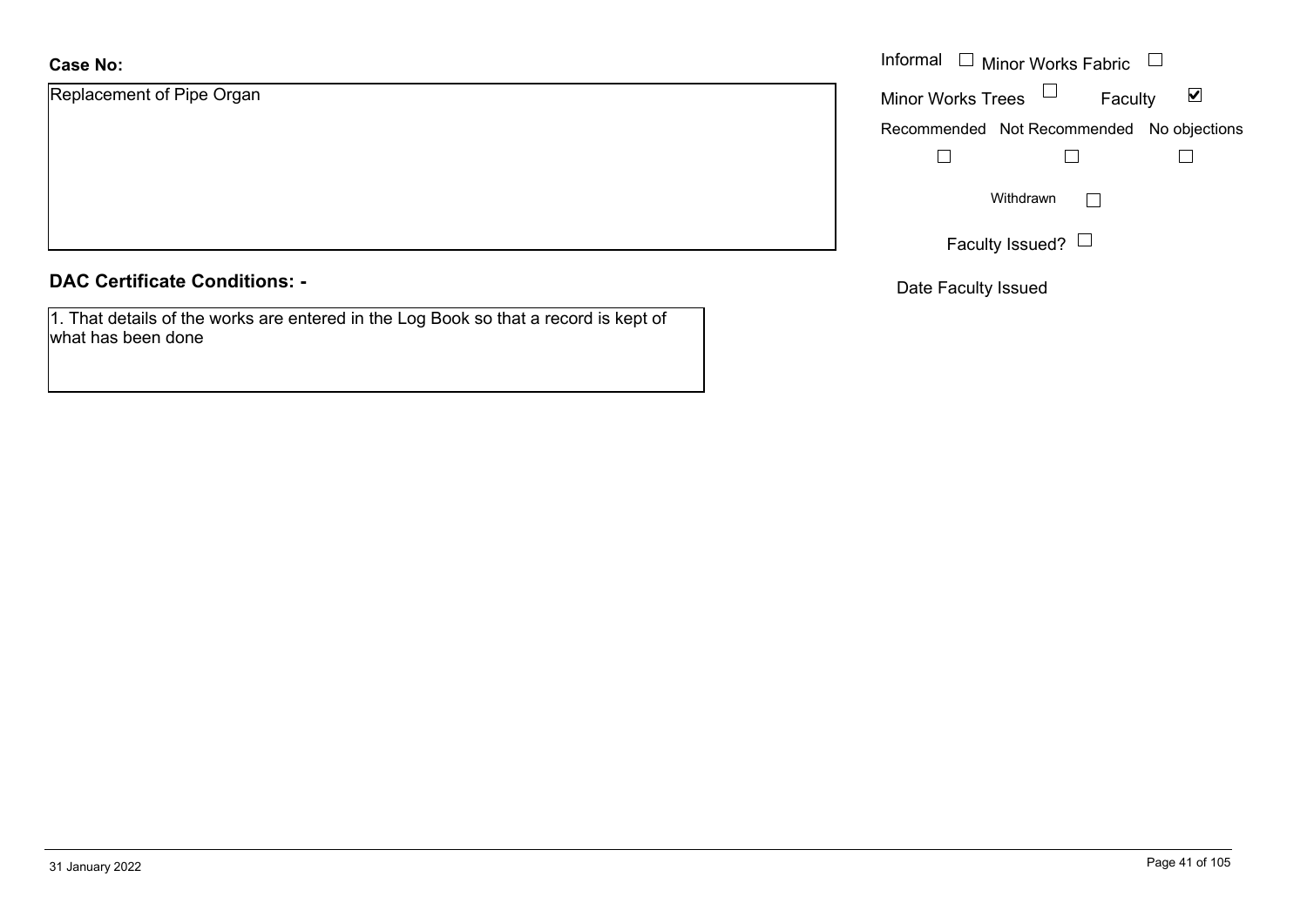**10206Eaton, St Denys**

## **L047/2003 Case No:** Informal

Installation of French Drain around west end of church

# **DAC Certificate Conditions: -**

1. A time limit of 12 months 2. All work should be the subject of a professional watching brief

| Informal $\;\;\Box\;$ Minor Works Fabric  |                        |         |  |
|-------------------------------------------|------------------------|---------|--|
| Minor Works Trees                         |                        | Faculty |  |
| Recommended Not Recommended No objections |                        |         |  |
|                                           |                        |         |  |
|                                           | Withdrawn              |         |  |
|                                           | Faculty Issued? $\Box$ |         |  |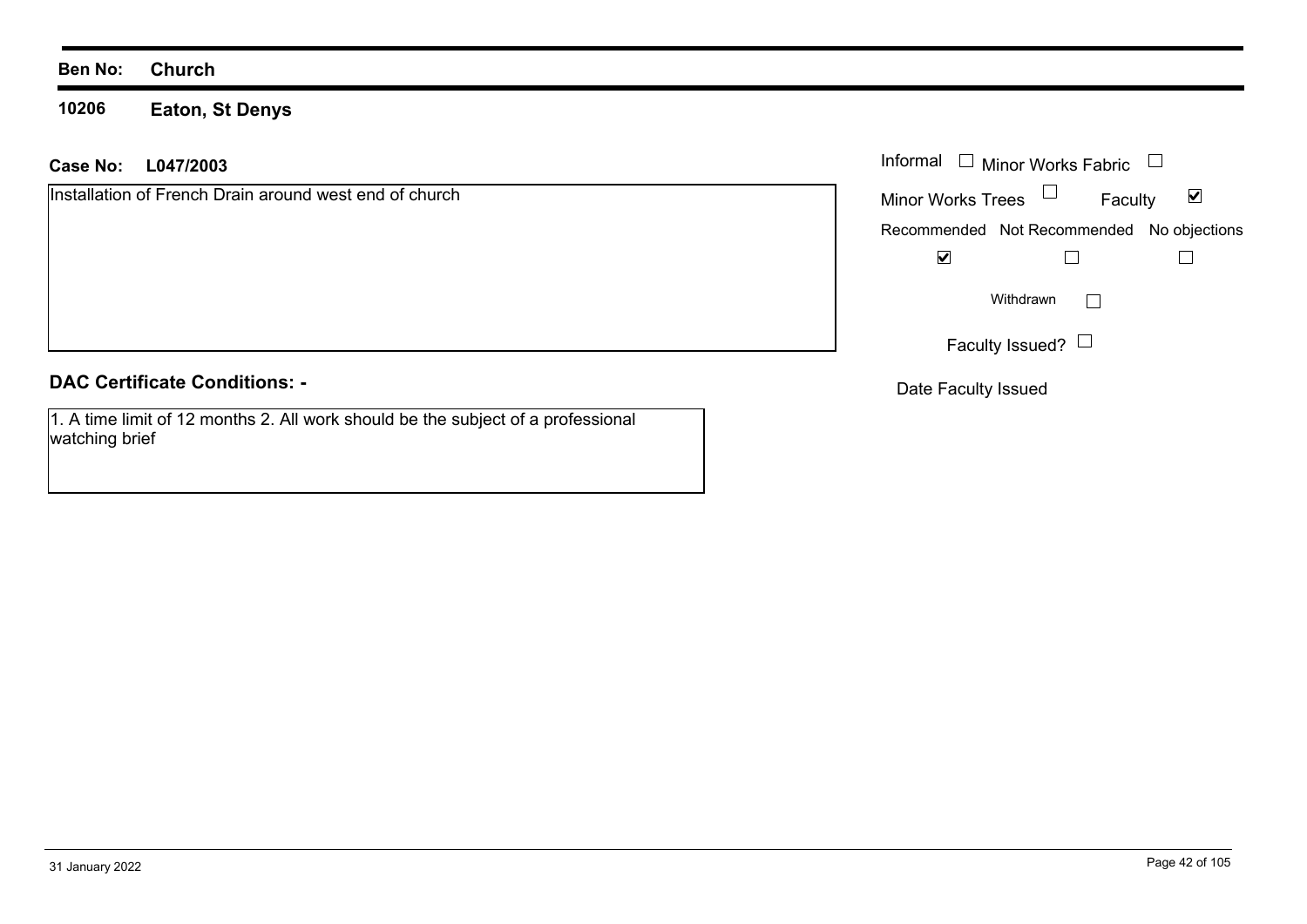| <b>Case No:</b><br>L142/2005                                                                                                                                                                                                                                             | Informal $\Box$ Minor Works Fabric $\Box$                   |
|--------------------------------------------------------------------------------------------------------------------------------------------------------------------------------------------------------------------------------------------------------------------------|-------------------------------------------------------------|
| Installation of French Drain around the remainder of the church building                                                                                                                                                                                                 | $\blacktriangledown$<br><b>Minor Works Trees</b><br>Faculty |
|                                                                                                                                                                                                                                                                          | Recommended Not Recommended No objections                   |
|                                                                                                                                                                                                                                                                          | $\blacktriangledown$<br>$\Box$<br>$\overline{\phantom{a}}$  |
|                                                                                                                                                                                                                                                                          | Withdrawn<br>$\sim$                                         |
|                                                                                                                                                                                                                                                                          | Faculty Issued? Ø                                           |
| <b>DAC Certificate Conditions: -</b>                                                                                                                                                                                                                                     | Date Faculty Issued<br>29/11/2005                           |
| 1. A time limit of 12 months<br>2. That any trenching be the subject of an archaeological watching brief in<br>accordance with paragraph 4 of the attached archaeological conditions<br>3. That an human remains that are unearthed must be treated with respect and put |                                                             |
| L020/2005<br><b>Case No:</b>                                                                                                                                                                                                                                             | Informal $\Box$ Minor Works Fabric $\Box$                   |
| Replace fuel tank in churchyard with bunded tank of same capacity (1,300 litres) as per requirement                                                                                                                                                                      | $\blacktriangledown$<br>Minor Works Trees<br>Faculty        |
|                                                                                                                                                                                                                                                                          | Recommended Not Recommended No objections                   |
|                                                                                                                                                                                                                                                                          | $\blacktriangledown$<br>$\overline{\phantom{a}}$<br>$\Box$  |
|                                                                                                                                                                                                                                                                          | Withdrawn<br>$\mathbb{R}^n$                                 |
|                                                                                                                                                                                                                                                                          | Faculty Issued? $\Box$                                      |
| <b>DAC Certificate Conditions: -</b>                                                                                                                                                                                                                                     | Date Faculty Issued                                         |
| 1. A time limit of 12 months                                                                                                                                                                                                                                             |                                                             |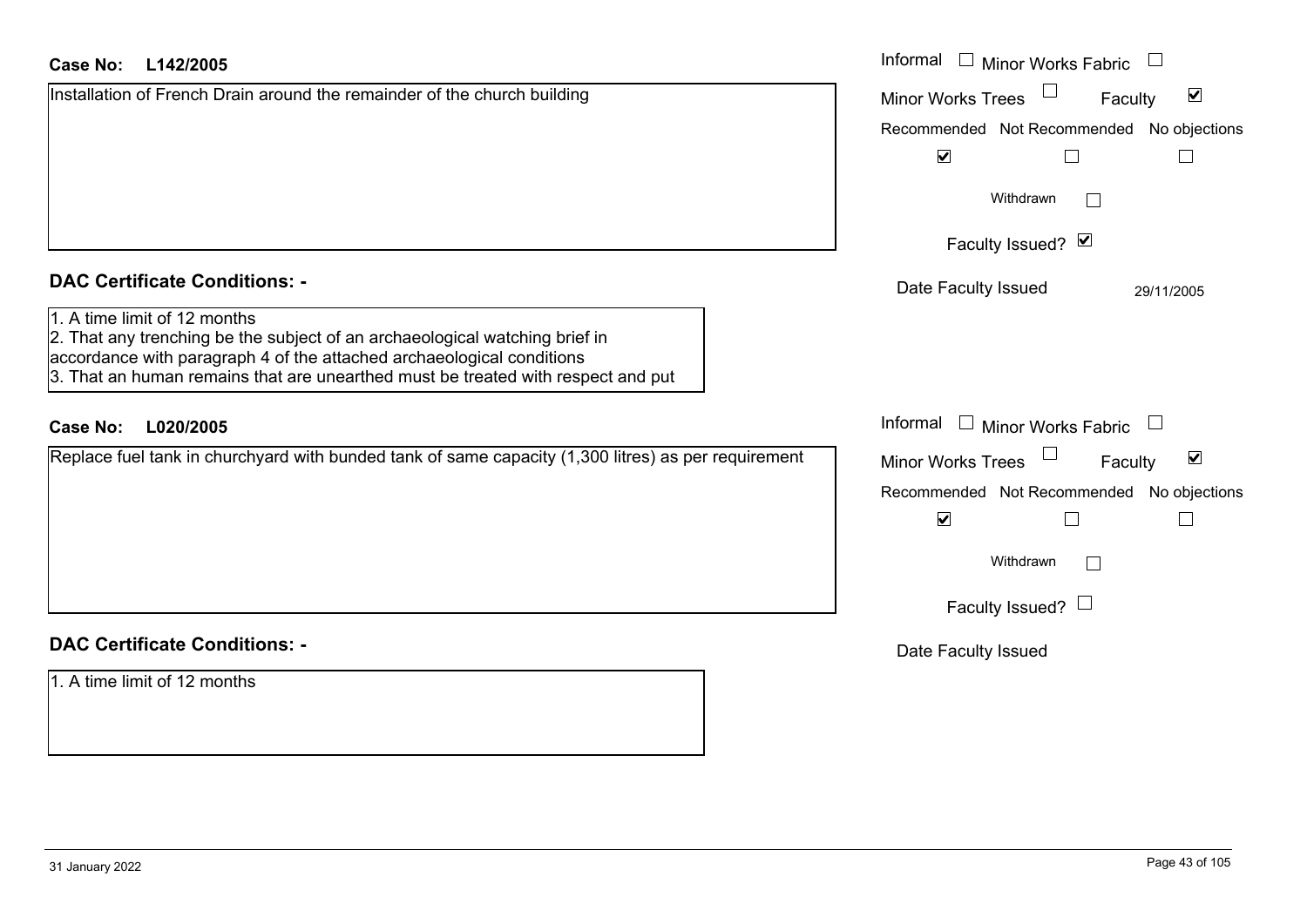#### **L047/2007Case No:**

| L047/2007<br><b>Case No:</b>                                                                | Informal □ Minor Works Fabric ☑                  |
|---------------------------------------------------------------------------------------------|--------------------------------------------------|
| Repair leak in Vestry roof                                                                  | $\Box$<br>Minor Works Trees<br>Faculty<br>$\Box$ |
|                                                                                             | Recommended Not Recommended No objections        |
|                                                                                             | $\Box$<br>$\Box$<br>$\Box$                       |
|                                                                                             | Withdrawn<br>$\mathcal{L}^{\mathcal{A}}$         |
|                                                                                             | Faculty Issued? $\Box$                           |
| <b>DAC Certificate Conditions: -</b>                                                        | Date Faculty Issued                              |
| 1. A time limit of 12 months                                                                |                                                  |
| L048/2007<br><b>Case No:</b>                                                                | Informal □ Minor Works Fabric ⊠                  |
| Replacement of shabby churchyard Noticeboard with a new Noticeboard using the same concrete | Minor Works Trees $\Box$<br>$\Box$<br>Faculty    |
| original posts                                                                              | Recommended Not Recommended No objections        |
|                                                                                             | $\Box$<br>$\Box$<br>$\mathbb{L}$                 |
|                                                                                             | Withdrawn<br>$\Box$                              |
|                                                                                             | Faculty Issued?                                  |
| <b>DAC Certificate Conditions: -</b>                                                        | Date Faculty Issued                              |
| 1. A time limit of 12 months                                                                |                                                  |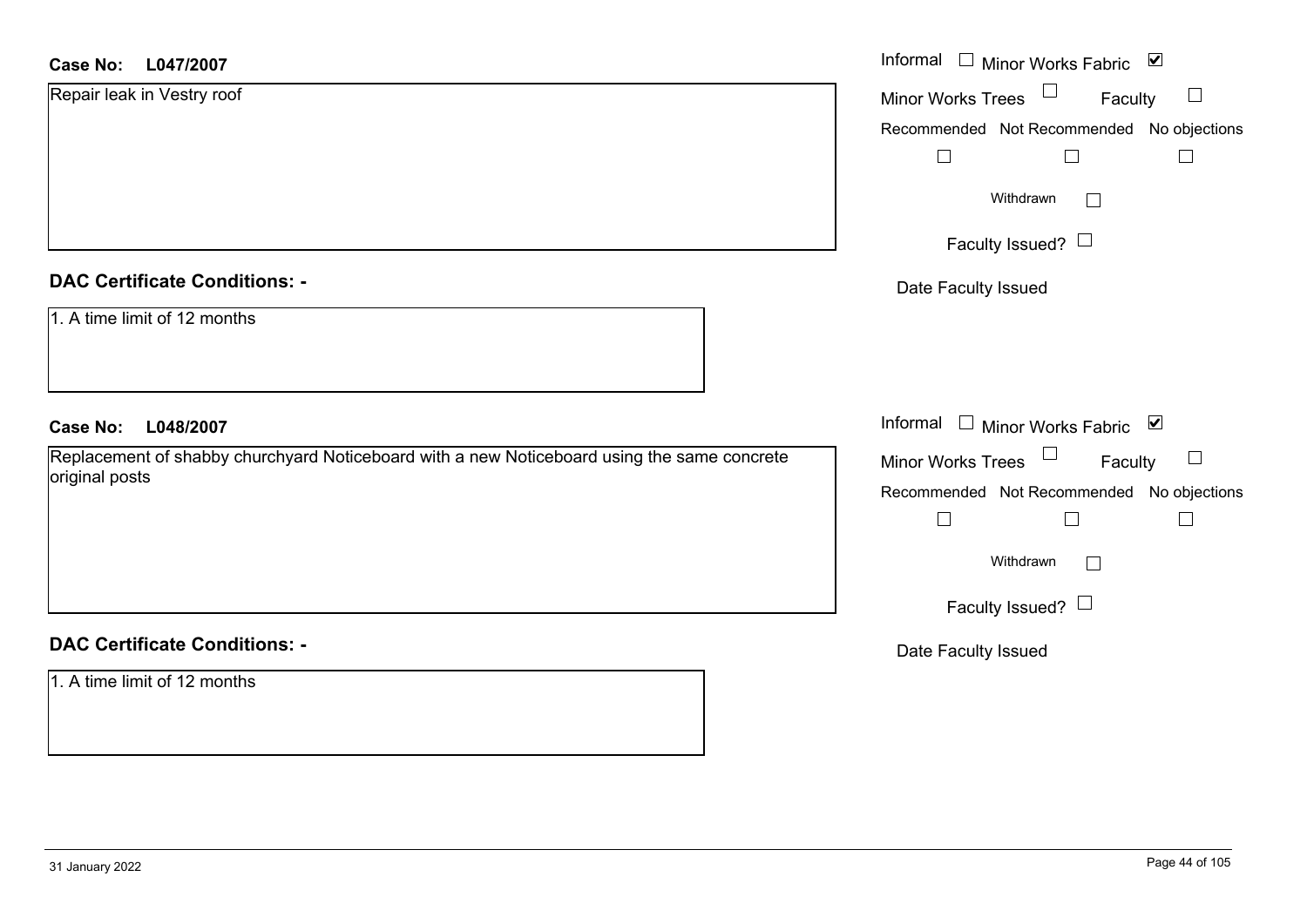| <b>Case No:</b><br>L122/2007                                                                                                                                                                                                        | Informal ⊠ Minor Works Fabric □                                                                                                     |
|-------------------------------------------------------------------------------------------------------------------------------------------------------------------------------------------------------------------------------------|-------------------------------------------------------------------------------------------------------------------------------------|
| 1. Installation of Servery at the west end of the South Aisle<br>2. Re-location of the Font to the south-east corner of the church<br>3. Repairs to the Porch                                                                       | $\blacktriangledown$<br>Minor Works Trees<br>Faculty<br>Recommended Not Recommended No objections<br>$\blacktriangledown$<br>$\Box$ |
|                                                                                                                                                                                                                                     | Withdrawn                                                                                                                           |
|                                                                                                                                                                                                                                     | Faculty Issued? Ø                                                                                                                   |
| <b>DAC Certificate Conditions: -</b>                                                                                                                                                                                                | Date Faculty Issued<br>15/08/2011                                                                                                   |
| 1. A time limit of 12 months<br>2. That details of the works are entered in the Log Book so that a record is kept of<br>what has been done<br>3. That no works shall take place until the PCC, after consultation with the Diocesan |                                                                                                                                     |
| L031/2011<br><b>Case No:</b>                                                                                                                                                                                                        | Informal $\Box$ Minor Works Fabric                                                                                                  |
| Reduction by 30 - 40% of 3 Yew Trees in the churchyard                                                                                                                                                                              | ⊻<br><b>Minor Works Trees</b><br>Faculty                                                                                            |
|                                                                                                                                                                                                                                     | Recommended Not Recommended No objections                                                                                           |
|                                                                                                                                                                                                                                     | $\blacktriangledown$<br>$\Box$<br>$\overline{\phantom{a}}$                                                                          |
|                                                                                                                                                                                                                                     | Withdrawn                                                                                                                           |
|                                                                                                                                                                                                                                     | Faculty Issued? $\Box$                                                                                                              |
| <b>DAC Certificate Conditions: -</b>                                                                                                                                                                                                | Date Faculty Issued                                                                                                                 |
| 1. A time limit of 12 months<br>2. That details of the works are entered in the Log Book so that a record is kept of                                                                                                                |                                                                                                                                     |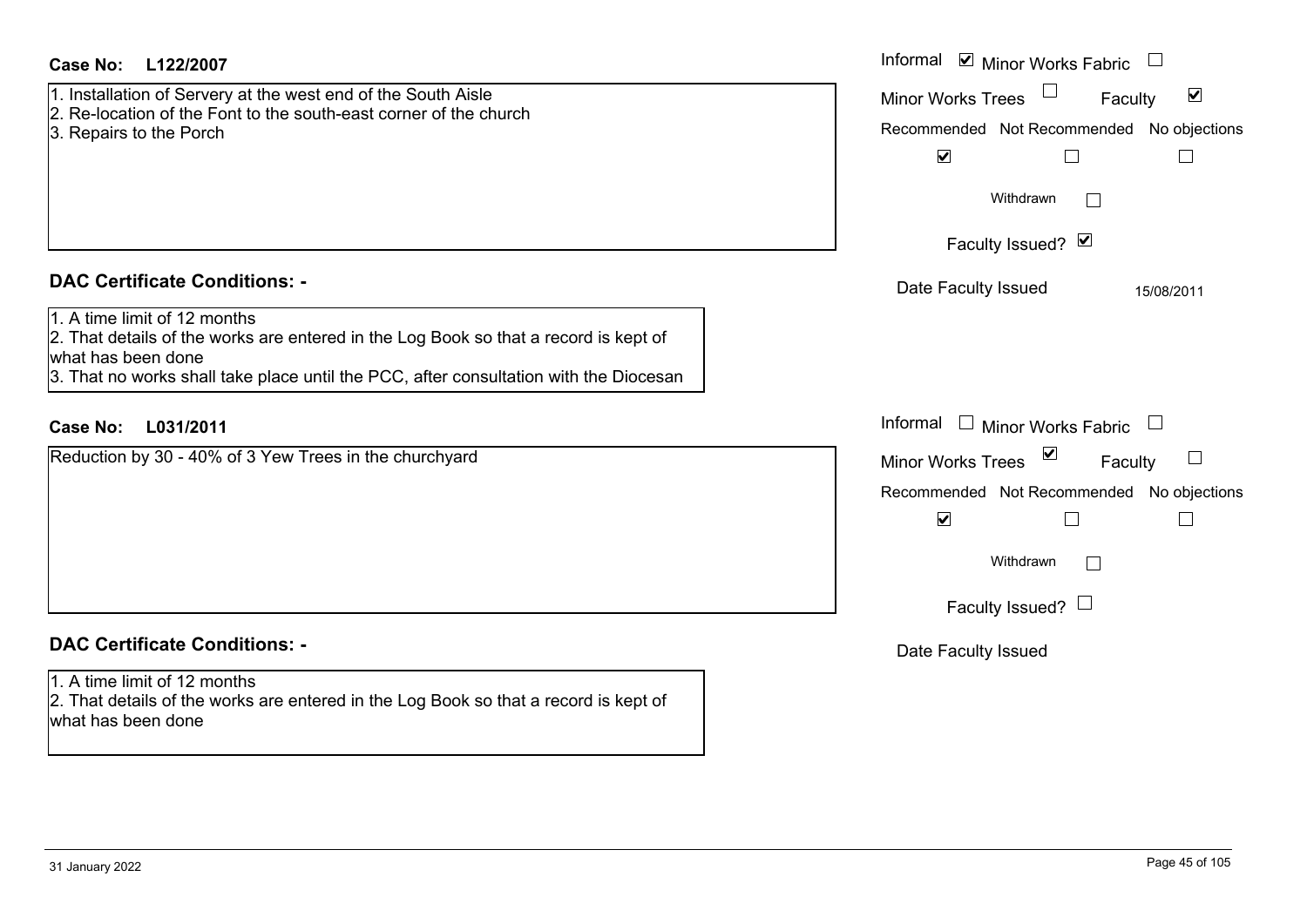| Case No:<br>L150/2012                                                                                                                                                             | Informal ☑ Minor Works Fabric                                                       |
|-----------------------------------------------------------------------------------------------------------------------------------------------------------------------------------|-------------------------------------------------------------------------------------|
| 1. Disposal of 30 x 20th-Century wooden chairs damaged by woodworm and stored in church shed<br>2. Disposal of 2 x Pew frontals<br>3. Introduction of 31 x wood and fabric chairs | <b>Minor Works Trees</b><br>Faculty<br>Recommended Not Recommended<br>No objections |
|                                                                                                                                                                                   | $\Box$<br>$\blacktriangledown$                                                      |
|                                                                                                                                                                                   | Withdrawn                                                                           |
|                                                                                                                                                                                   | Faculty Issued? Ø                                                                   |
| <b>DAC Certificate Conditions: -</b>                                                                                                                                              | Date Faculty Issued<br>22/03/2013                                                   |
| 1. A time limit of 12 months<br>2. That details of the works are entered in the Log Book so that a record is kept of<br>what has been done                                        |                                                                                     |
| L132/2013<br><b>Case No:</b>                                                                                                                                                      | Informal<br>$\Box$ Minor Works Fabric $\Box$                                        |
| 1. Repair of numerous cracked non-stained glass leaded light quarries<br>2. Replacement of 1 tracery light in the Nort Aisle west window                                          | <b>Minor Works Trees</b><br>Faculty                                                 |
|                                                                                                                                                                                   | Recommended Not Recommended<br>No objections                                        |
|                                                                                                                                                                                   | $\blacktriangledown$                                                                |
|                                                                                                                                                                                   | Withdrawn                                                                           |
|                                                                                                                                                                                   | Faculty Issued? $\Box$                                                              |
| <b>DAC Certificate Conditions: -</b>                                                                                                                                              | Date Faculty Issued                                                                 |
| 1. A time limit of 12 months<br>2. That details of the works are entered in the Log Book so that a record is kept of<br>what has been done                                        |                                                                                     |
| 3. That broken tinted cathedral glass quarries should be repaired if possible and, if                                                                                             |                                                                                     |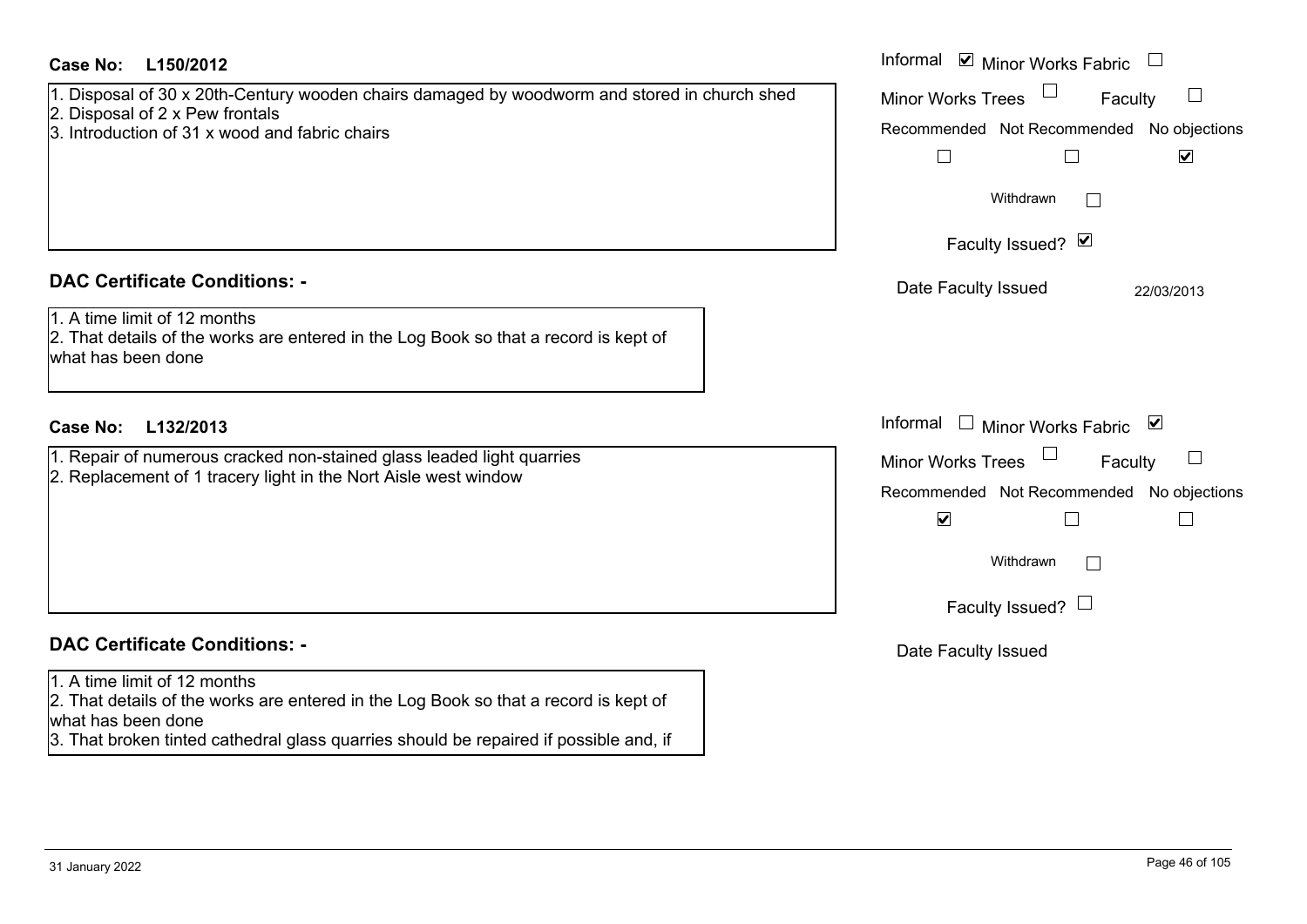#### Informal  $\Box$  Minor Works Fabric  $\Box$ **L105/2014Case No:** Informal Following the 2012 QI Report: - Minor Works Trees<sup>1</sup> Faculty  $\Box$ 1. Repairs to parapet wall above roof on lean-to, re-point joints with heritage and repair stone where necessary Recommended Not Recommended No objections 2. Remove damp perished plaster each side of Bell Tower to a hight of six foot (approx)  $\overline{\mathbf{v}}$  $\Box$  $\Box$ 3. Clean stone walling, chase joints out in stonework and re-point with heritage mix 4. Replace part of wooden caping in corner above wood panelling Withdrawn $\Box$ 5. Re-decoration of: a) Affected area and internal walls of the church Faculty Issued?  $\Box$  b) Internal walls c) Internal panelling, pipework and radiators **DAC Certificate Conditions: -**Date Faculty Issued 1. A time limit of 12 months2. That details of the works are entered in the Log Book so that a record is kept of what has been done3. That the work should be carried out at the direction of the church architectInformal  $\Box$  Minor Works Fabric  $\Box$  Informal **Case No:**Installation of a Roof Alarm $\Box$ Faculty Minor Works Trees Recommended Not Recommended No objections  $\overline{\mathbf{v}}$  $\Box$  $\Box$ **Withdrawn**  $\Box$ Faculty Issued?  $\Box$ **DAC Certificate Conditions: -**Date Faculty Issued 1. That details of the works are entered in the Log Book so that a record is kept of what has been done2. That, in line with the requirement and advice of the Ecclesiastical Insurance Group,

the installation and/or testing must be carried out by an electrician who is an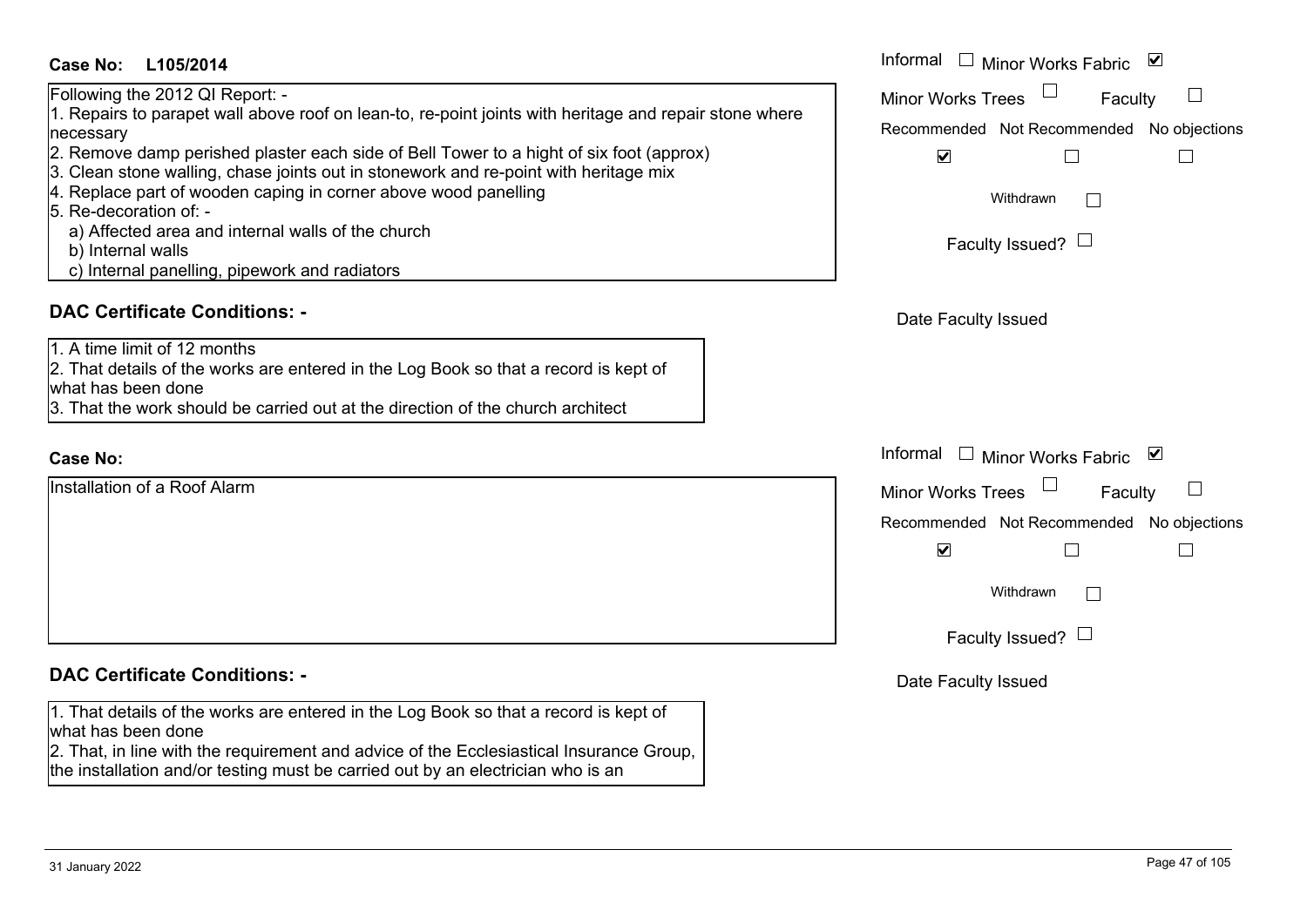| <b>Case No:</b>                                                                                                                                                                                     | Informal □ Minor Works Fabric □                                |
|-----------------------------------------------------------------------------------------------------------------------------------------------------------------------------------------------------|----------------------------------------------------------------|
| Installation of accessible WC                                                                                                                                                                       | $\blacktriangledown$<br><b>Minor Works Trees</b><br>Faculty    |
|                                                                                                                                                                                                     | Recommended Not Recommended No objections                      |
|                                                                                                                                                                                                     | $\Box$<br>$\Box$                                               |
|                                                                                                                                                                                                     | Withdrawn<br>$\blacktriangledown$                              |
|                                                                                                                                                                                                     | Faculty Issued? $\Box$                                         |
| <b>DAC Certificate Conditions: -</b>                                                                                                                                                                | Date Faculty Issued                                            |
| 1. That details of the works are entered in the Log Book so that a record is kept of<br>what has been done<br>2. That no works shall take place until the PCC, after consultation with the Diocesan |                                                                |
| Archaeological Adviser, has secured the implementation of a programme of                                                                                                                            |                                                                |
| <b>Case No:</b>                                                                                                                                                                                     | Informal $\Box$ Minor Works Fabric $\Box$                      |
| Installation of Automatic winding of the church Clock                                                                                                                                               | $\Box$<br>$\blacktriangledown$<br>Minor Works Trees<br>Faculty |
|                                                                                                                                                                                                     | Recommended Not Recommended No objections                      |
|                                                                                                                                                                                                     | $\blacktriangledown$                                           |
|                                                                                                                                                                                                     | Withdrawn                                                      |
|                                                                                                                                                                                                     | Faculty Issued? Ø                                              |
| <b>DAC Certificate Conditions: -</b>                                                                                                                                                                | Date Faculty Issued<br>26/01/2017                              |
| 1. That details of the works are entered in the Log Book so that a record is kept of<br>what has been done                                                                                          |                                                                |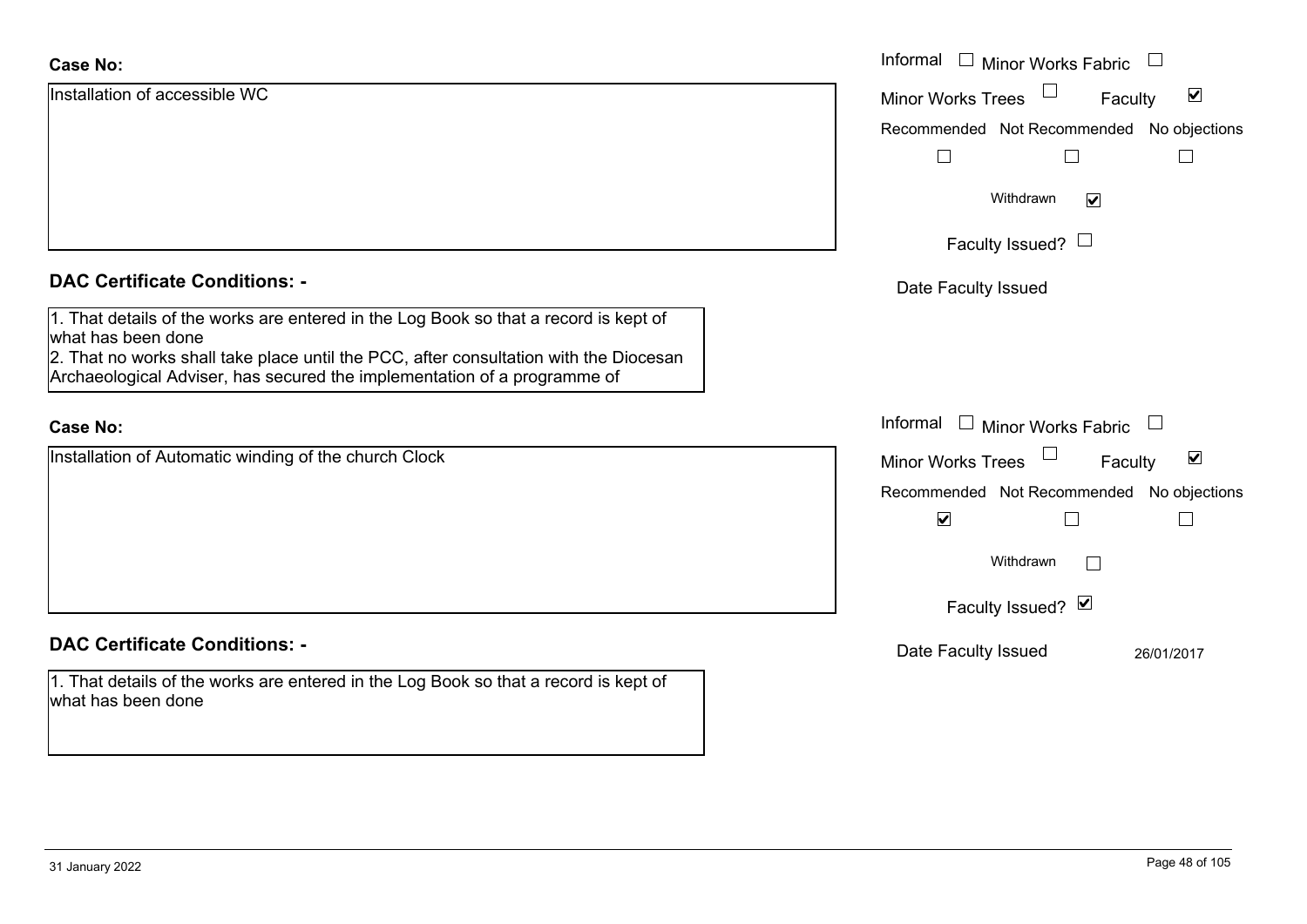#### **10210 Edmondthorpe, St Michael and All Angels**

| Case No: | L037/2004                                                                                                                                                  | Informal<br>Minor Works Fabric            |              |  |  |
|----------|------------------------------------------------------------------------------------------------------------------------------------------------------------|-------------------------------------------|--------------|--|--|
|          | Improvement and adaptations to the surface water drainage to try and resolve the long-standing damp<br>problem in the base of the Tower. Work comprises: - | <b>Minor Works Trees</b>                  | ⊻<br>Faculty |  |  |
|          | 1. Formation of 2 soakaways                                                                                                                                | Recommended Not Recommended No objections |              |  |  |
|          | 2. Re-laying to appropriate new falls existing brick drainage channels                                                                                     | ⊻                                         |              |  |  |
|          |                                                                                                                                                            | Withdrawn                                 |              |  |  |
|          |                                                                                                                                                            | Faculty Issued? Ø                         |              |  |  |
|          | <b>DAC Certificate Conditions: -</b>                                                                                                                       | Date Faculty Issued                       | 26/07/2004   |  |  |
|          | 1. A time limit of 12 months                                                                                                                               |                                           |              |  |  |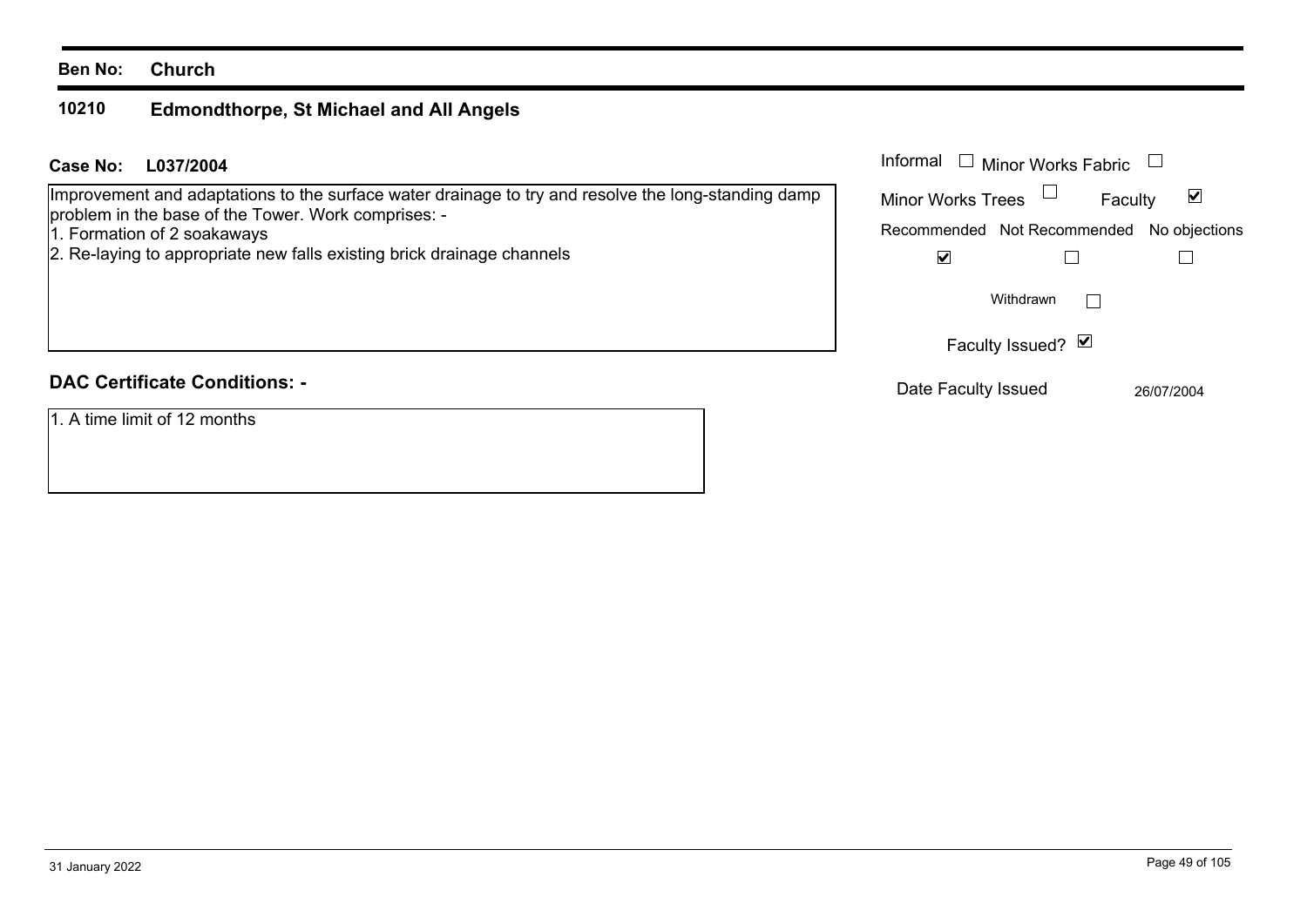## **L185/2014Case No:** Informal

Renovation of World War One War Memorial in the churchyard

#### **DAC Certificate Conditions: -**

1. A time limit of 12 months

 2. That details of the works are entered in the Log Book so that a record is kept of what has been done

| Informal □ Minor Works Fabric<br>M |                                           |  |  |  |  |
|------------------------------------|-------------------------------------------|--|--|--|--|
| <b>Minor Works Trees</b>           | Faculty                                   |  |  |  |  |
|                                    | Recommended Not Recommended No objections |  |  |  |  |
|                                    |                                           |  |  |  |  |
|                                    | Withdrawn                                 |  |  |  |  |
|                                    | Faculty Issued?                           |  |  |  |  |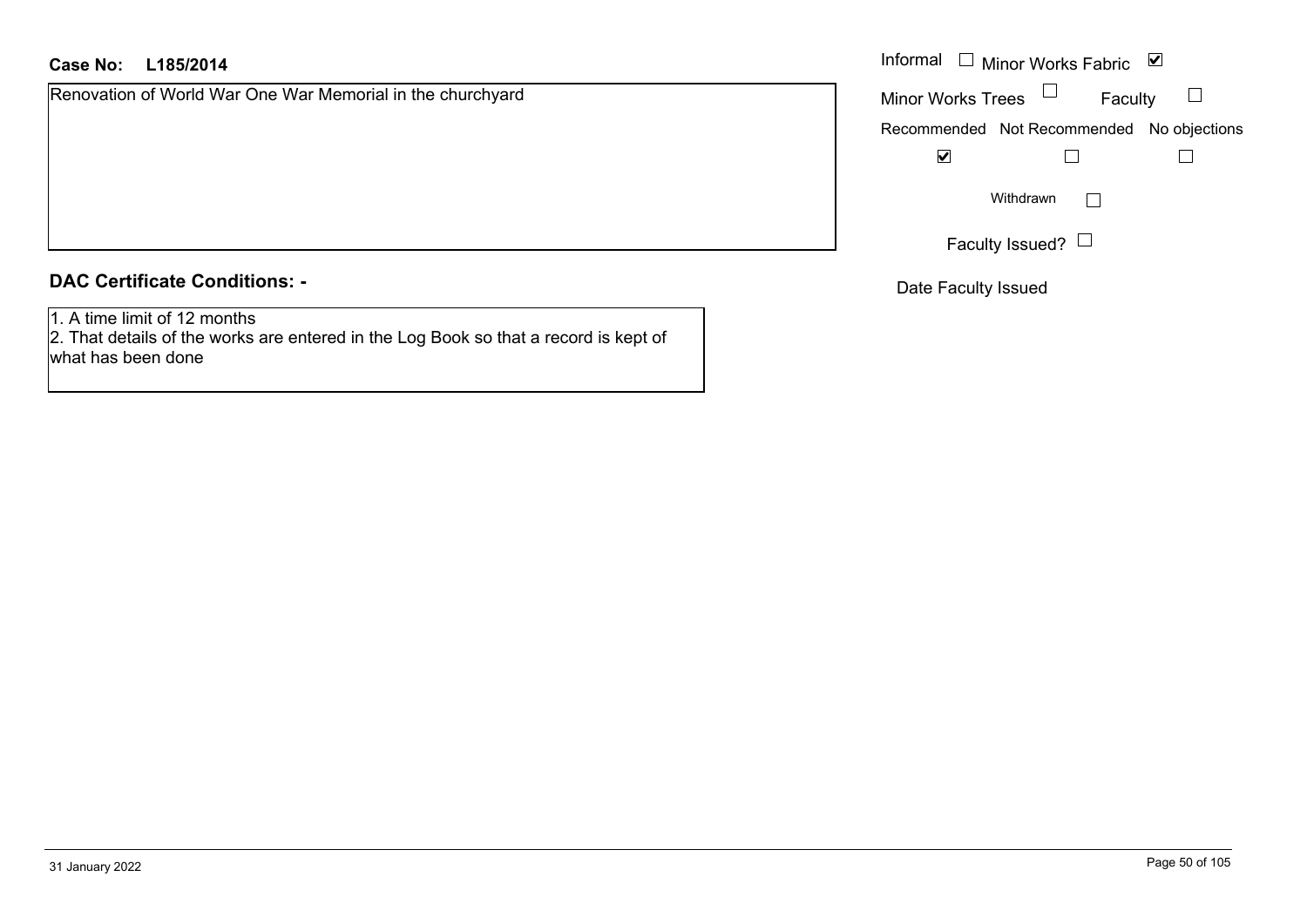#### **20203Ellistown, St Christopher**

#### **LCase No:**

1. Installation of new Heating System

- 2. Refurbishment of WC
- 3. Refurbishment of kitchen
- 4. General repairs

# **DAC Certificate Conditions: -**

1. A time limit of 12 months

2. That details of the works are entered in the Log Book so that a record is kept of what has been done

| : L                                          | Informal ⊠ Minor Works Fabric □           |  |  |  |
|----------------------------------------------|-------------------------------------------|--|--|--|
| ation of new Heating System<br>ishment of WC | Faculty<br>Minor Works Trees $\Box$       |  |  |  |
| ishment of kitchen                           | Recommended Not Recommended No objections |  |  |  |
| al repairs                                   |                                           |  |  |  |
|                                              | Withdrawn                                 |  |  |  |
|                                              | Faculty Issued? $\Box$                    |  |  |  |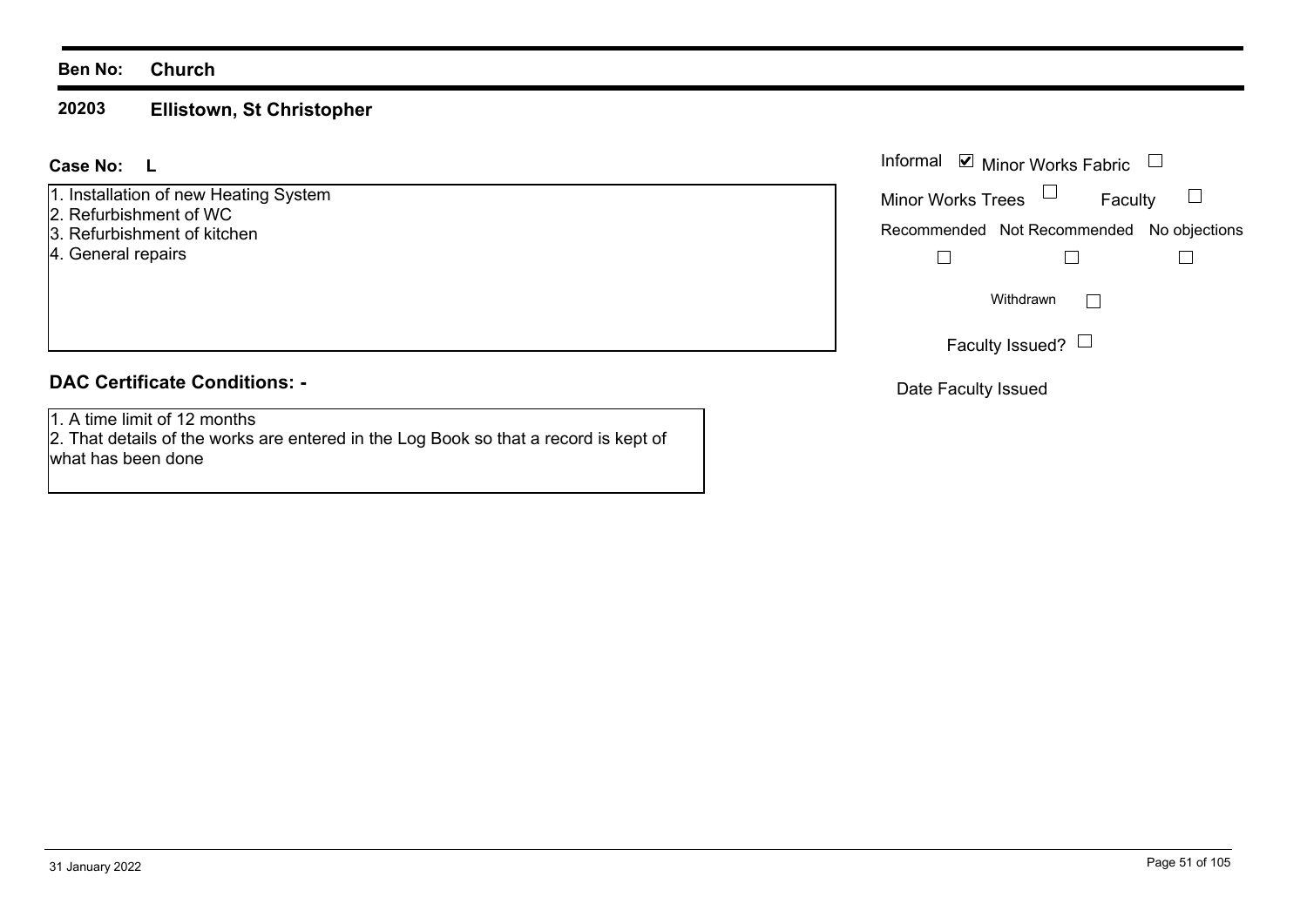## **L080/2010Case No:** Informal

1. Removal of existing condemned heaters

2. Installation of: -

- a) 5 x Vulcana 55 gas heaters with extended flue kits
- b) 1 x Vulcana Kestrel 150 gas heater

# **DAC Certificate Conditions: -**

1. A time limit of 12 months

2. That details of the works are entered in the Log Book so that a record is kept of what has been done

3. That all existing holes / pipe routes should be utilised wherever possible

| Informal $\Box$ Minor Works Fabric |                                           |  |  |  |  |
|------------------------------------|-------------------------------------------|--|--|--|--|
| <b>Minor Works Trees</b>           | Faculty                                   |  |  |  |  |
|                                    | Recommended Not Recommended No objections |  |  |  |  |
|                                    |                                           |  |  |  |  |
| Withdrawn                          |                                           |  |  |  |  |
|                                    | Faculty Issued?                           |  |  |  |  |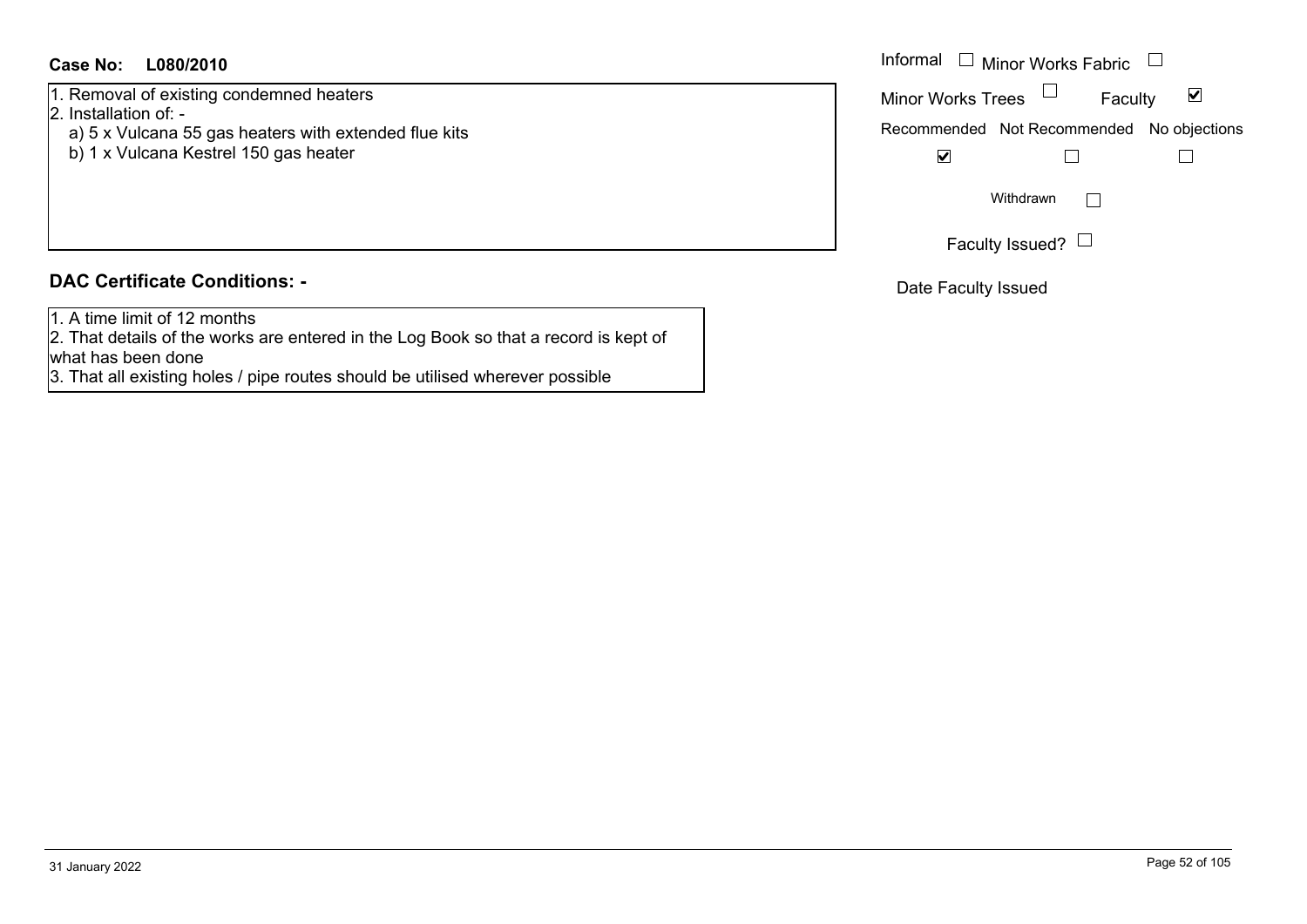| 1. External Works: -                                                                                  |                      |                                           |            |
|-------------------------------------------------------------------------------------------------------|----------------------|-------------------------------------------|------------|
| a) Creation of lawned area south of the church building with a wide path leading from the road to the |                      | Recommended Not Recommended No objections |            |
| proposed new entrance                                                                                 | $\blacktriangledown$ |                                           |            |
| b) Re-development of parking area at the west end of the church                                       |                      |                                           |            |
| c) Landscape and improve appearance of grounds including replacing broken fencing                     |                      | Withdrawn<br>$\triangledown$              |            |
| 2. Internal works: -                                                                                  |                      |                                           |            |
| a) Re-building and extend the existing unstable porch to accommodate: -                               |                      |                                           |            |
| i) Accessible WC                                                                                      |                      | Faculty Issued? Ø                         |            |
| ii) Improved Kitchenette / Servery                                                                    |                      |                                           |            |
| iii) Re-configuration of electricity and gas points                                                   |                      |                                           |            |
| b) Remove the existing partition and balcony                                                          |                      |                                           |            |
| c) Levelling of floor in the Vestry north of the Chancel and conversion to store                      |                      |                                           |            |
| d) Creation of new entrance in the south wall of the building and associated air curtain              |                      |                                           |            |
| e) Upgrading of Heating and Lighting Systems                                                          |                      |                                           |            |
| 3. Repairs to: -                                                                                      |                      |                                           |            |
| a) Rainwater Disposal System                                                                          |                      |                                           |            |
| b) Drainage System                                                                                    |                      |                                           |            |
| c) Bellcote                                                                                           |                      |                                           |            |
| 4. Conversion of external WC block to store                                                           |                      |                                           |            |
|                                                                                                       |                      |                                           |            |
| <b>DAC Certificate Conditions: -</b>                                                                  | Date Faculty Issued  |                                           | 16/11/2018 |
| 1. That details of the works are entered in the Log Book so that a record is kept of                  |                      |                                           |            |
| what has been done                                                                                    |                      |                                           |            |
| 2. That the PCC commissions a detailed photographic record of the interior and the                    |                      |                                           |            |
| exterior of the church prior to the commencement of works, focussing in particular on                 |                      |                                           |            |
|                                                                                                       |                      |                                           |            |

## **L199/2013 Case No:** Informal

Re-ordering Scheme comprising: -

Faculty

 $\blacktriangledown$ 

Minor Works Fabric

Minor Works Trees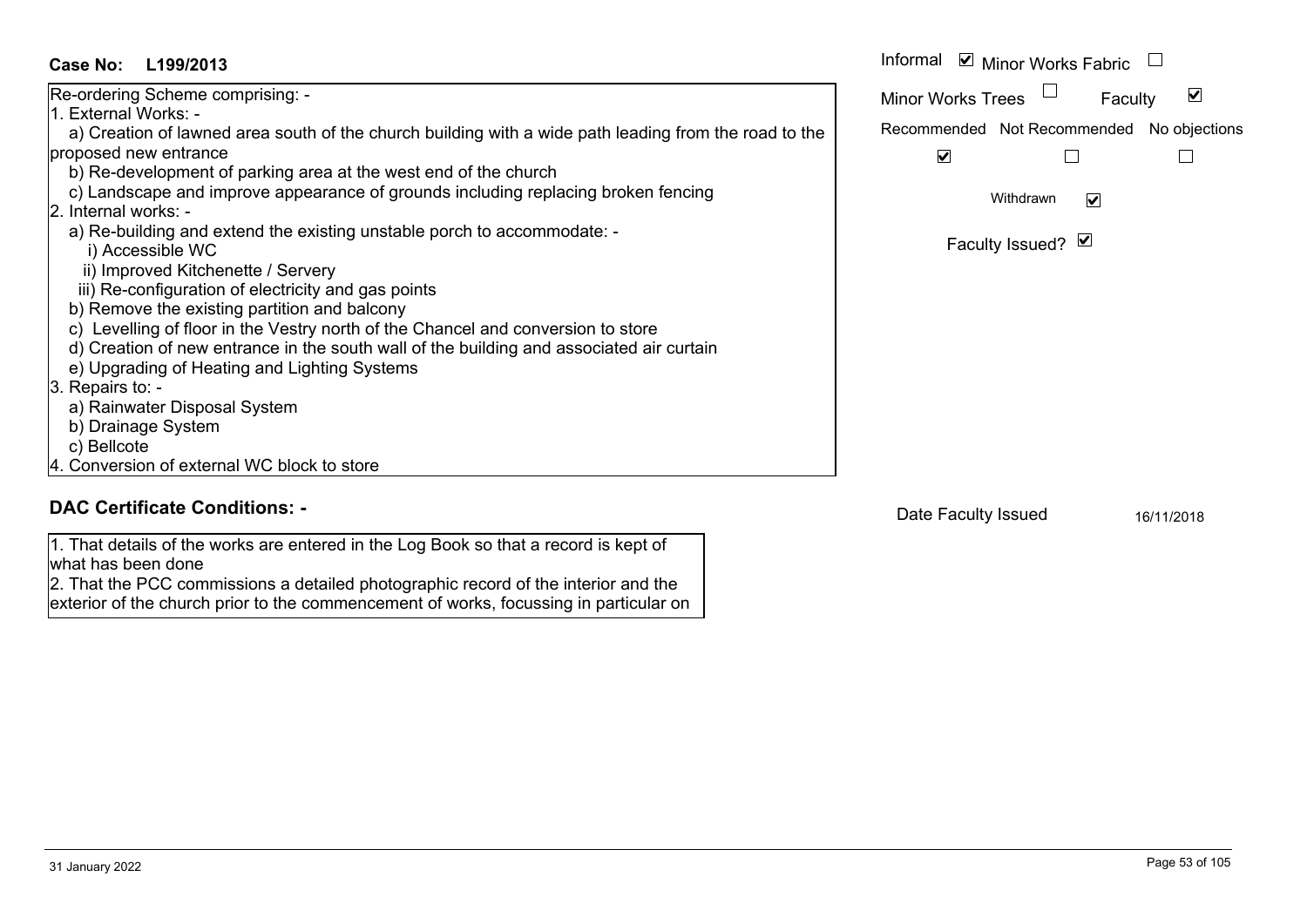| <b>Case No:</b><br>L073/2013                                                                               | Informal $\Box$ Minor Works Fabric $\Box$                                         |
|------------------------------------------------------------------------------------------------------------|-----------------------------------------------------------------------------------|
| 1. Crown lifting of 4 x Beech Trees<br>2. Trimming branches of 1 x Lime Tree                               | Minor Works Trees ⊠<br>$\Box$<br>Faculty                                          |
|                                                                                                            | Recommended Not Recommended No objections<br>$\Box$<br>$\Box$<br>$\Box$           |
|                                                                                                            | Withdrawn                                                                         |
|                                                                                                            | Faculty Issued? $\Box$                                                            |
| <b>DAC Certificate Conditions: -</b>                                                                       | Date Faculty Issued                                                               |
| 1. A time limit of 12 months                                                                               |                                                                                   |
| <b>Case No:</b>                                                                                            | Informal<br>□ Minor Works Fabric $\vert \mathbf{v} \vert$                         |
| Lopping of Trees in the churchyard that are the subject of a TPO                                           | Minor Works Trees<br>Faculty<br>$\Box$                                            |
|                                                                                                            | Recommended Not Recommended No objections<br>$\blacktriangledown$<br>$\mathsf{L}$ |
|                                                                                                            | Withdrawn                                                                         |
|                                                                                                            | Faculty Issued? L                                                                 |
| <b>DAC Certificate Conditions: -</b>                                                                       | Date Faculty Issued                                                               |
| 1. That details of the works are entered in the Log Book so that a record is kept of<br>what has been done |                                                                                   |

2. That the works are not undertaken during the nesting season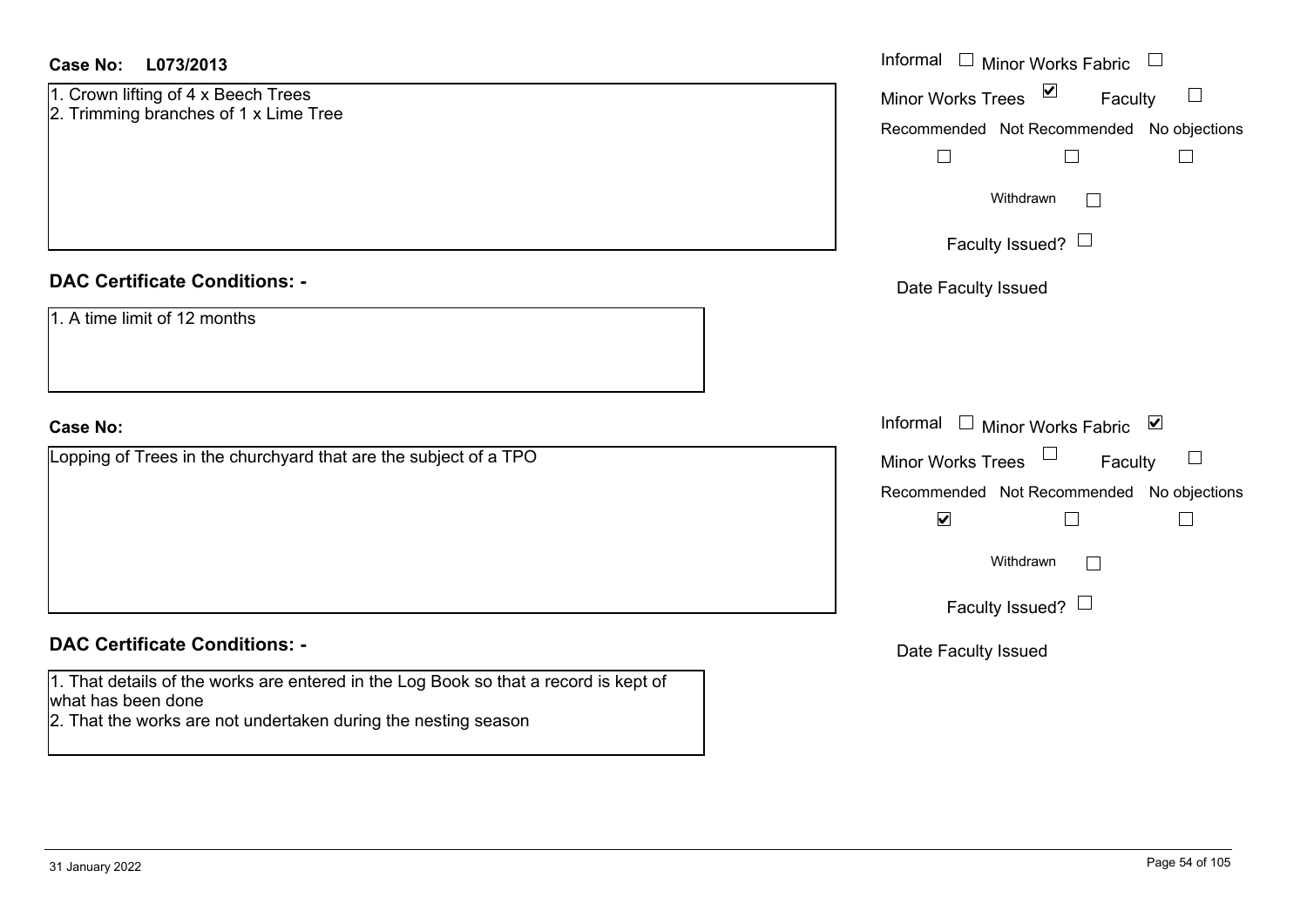| <b>Case No:</b>                                                                                                                                                                                                                                                                                                                                                                                                                                   | Informal $\Box$ Minor Works Fabric                                                                                                                                               |
|---------------------------------------------------------------------------------------------------------------------------------------------------------------------------------------------------------------------------------------------------------------------------------------------------------------------------------------------------------------------------------------------------------------------------------------------------|----------------------------------------------------------------------------------------------------------------------------------------------------------------------------------|
| Works for Phase 1 of proposed restoration and re-ordering project: -<br>1. Internal Works<br>a) Rebuilding and extending the existing unstable porch to accommodate: -<br>i) Accessible WC<br>ii) Improved kitchen/servery<br>b) Remove existing partition and balcony<br>c) Upgrade existing heating and lighting systems<br>d) Replace flooring in current foyer area<br>2. Repairs to: -<br>a) Rainwater disposal system<br>b) Drainage system | $\blacktriangledown$<br>Minor Works Trees<br>Faculty<br>Recommended Not Recommended No objections<br>$\blacktriangledown$<br>Withdrawn<br>Faculty Issued? $\Box$                 |
| <b>DAC Certificate Conditions: -</b><br>01. That details of the works are entered in the Log Book so that a record is kept of<br>what has been done<br>02. That the PCC submits a detailed specification for the works to the DAC Secretary<br>03. That the PCC submits written confirmation whether Building Regulations / Control                                                                                                               | Date Faculty Issued<br>27/03/2020                                                                                                                                                |
| <b>Case No:</b>                                                                                                                                                                                                                                                                                                                                                                                                                                   | Informal<br>$\Box$ Minor Works Fabric                                                                                                                                            |
| Construction of Porch to South Door                                                                                                                                                                                                                                                                                                                                                                                                               | $\blacktriangledown$<br>Minor Works Trees<br>Faculty<br>Recommended Not Recommended No objections<br>$\blacktriangledown$<br>$\mathbf{L}$<br>Withdrawn<br>Faculty Issued? $\Box$ |
| <b>DAC Certificate Conditions: -</b><br>1. That details of the works are entered in the Log Book so that a record is kept of<br>what has been done<br>2. That a good quality photographic record of the present porch should be made prior<br>to replacement, to be read in conjunction with existing plans, as part of the church                                                                                                                | Date Faculty Issued                                                                                                                                                              |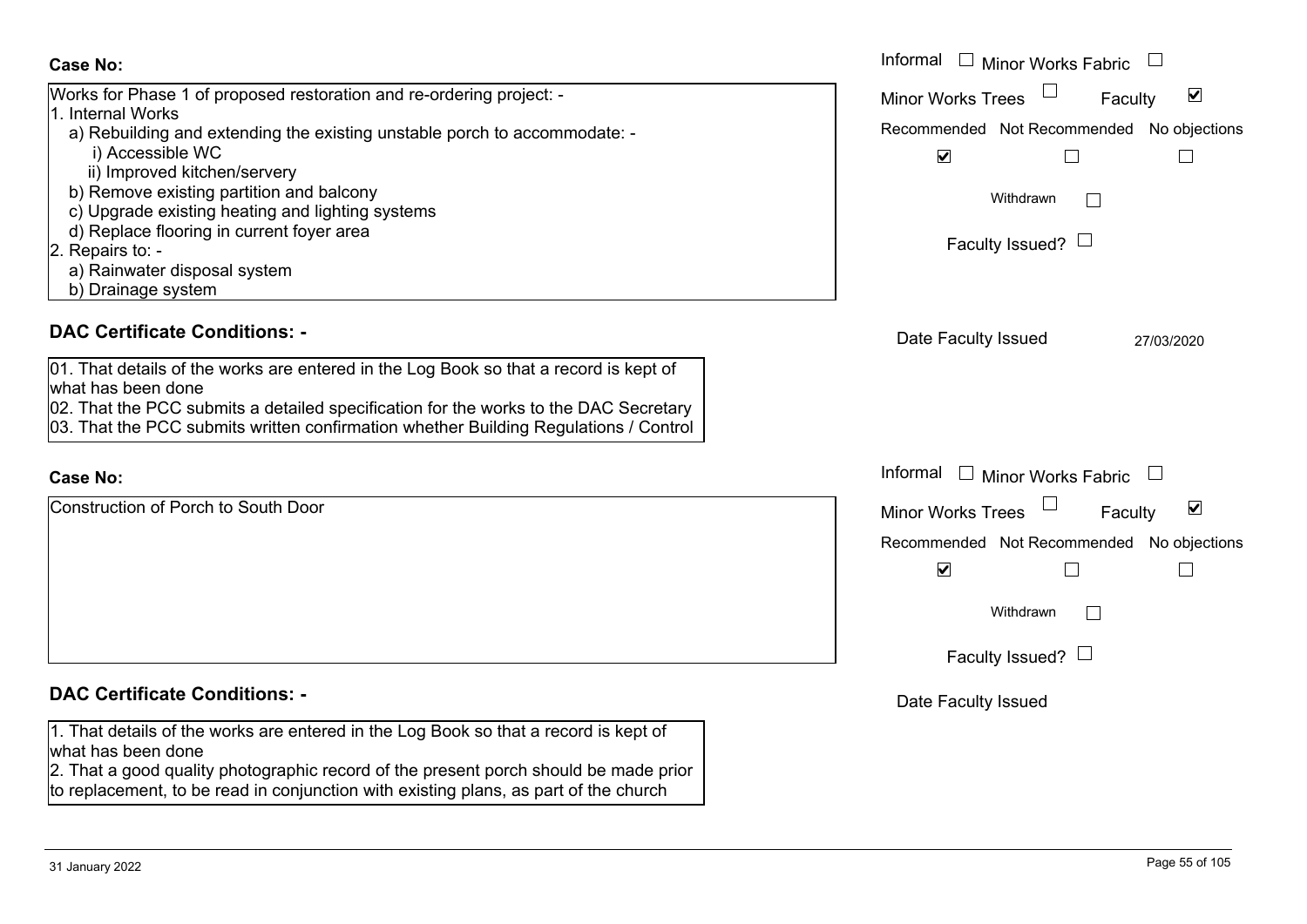#### **20404Elmesthorpe, St Mary**

| <b>Case No:</b> | L053/2001 | Informal |
|-----------------|-----------|----------|
|                 |           |          |

1. Installation of polycarbonate window guards

2. Grid door to ruined Tower entrance

# **DAC Certificate Conditions: -**

1. A time limit of 12 months

| Informal<br><b>Minor Works Fabric</b>     |            |  |  |  |
|-------------------------------------------|------------|--|--|--|
| <b>Minor Works Trees</b><br>Faculty       | M          |  |  |  |
| Recommended Not Recommended No objections |            |  |  |  |
|                                           |            |  |  |  |
| Withdrawn                                 |            |  |  |  |
| Faculty Issued? Ø                         |            |  |  |  |
| Date Faculty Issued                       | 06/11/2001 |  |  |  |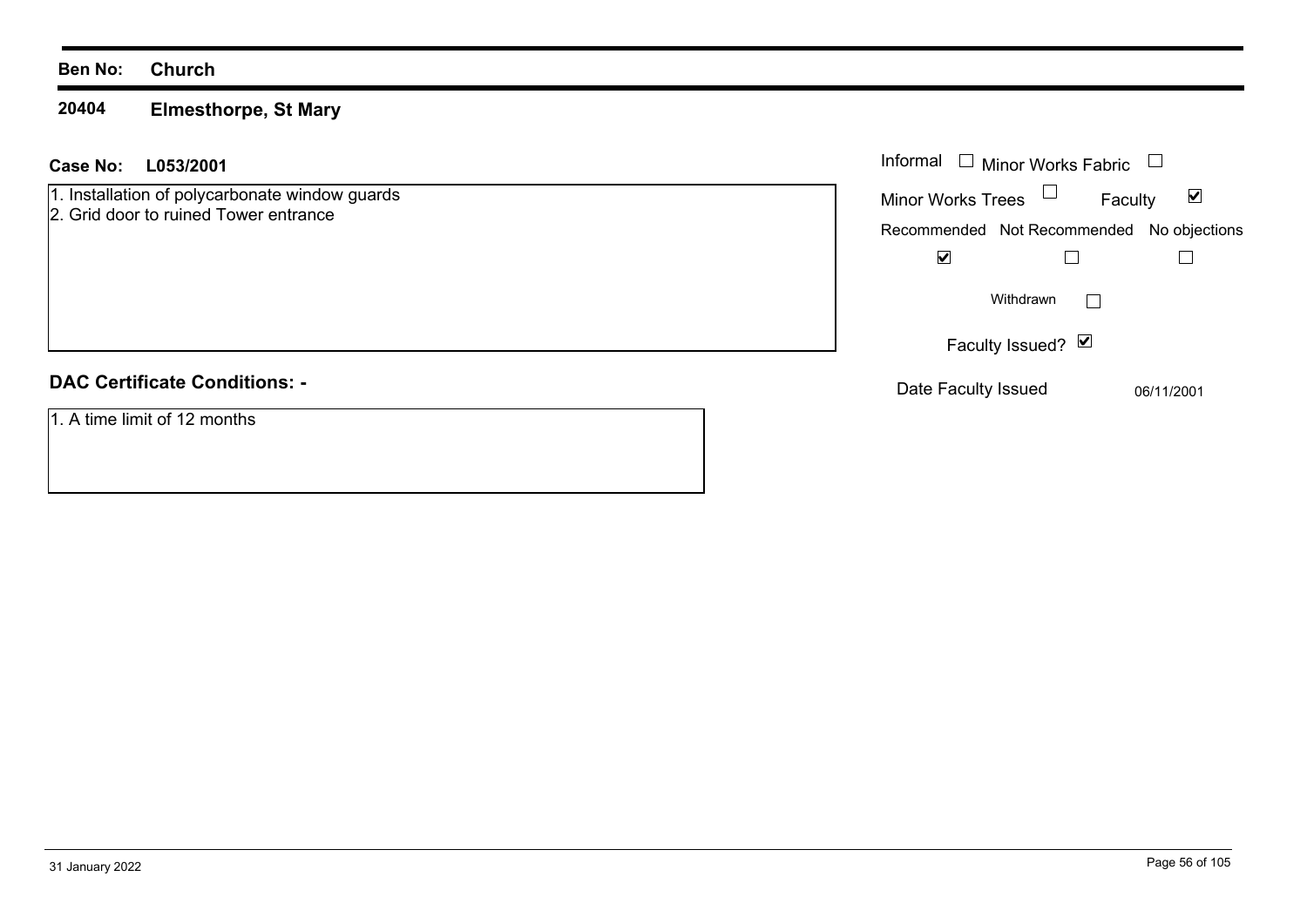|           |  |  | Installation of a Victorian Gothic style single gate to Tower entrance {Tower is a Scheduled Ancient |  |
|-----------|--|--|------------------------------------------------------------------------------------------------------|--|
| Monument} |  |  |                                                                                                      |  |

#### **DAC Certificate Conditions: -**

|  |  |  |  |  | 1. A time limit of 12 months |
|--|--|--|--|--|------------------------------|
|--|--|--|--|--|------------------------------|

# **DAC Certificate Conditions: -**

## 1. A time limit of 12 months

2. That Secure One confirm, in writing, that the surface temperature of the underseat electric heaters will not exceed 60 degrees Centigrade

| <b>Case No:</b><br>L018/2002                                                                                  | Informal $\Box$ Minor Works Fabric                   |
|---------------------------------------------------------------------------------------------------------------|------------------------------------------------------|
| Installation of a Victorian Gothic style single gate to Tower entrance {Tower is a Scheduled Ancient          | $\blacktriangledown$<br>Minor Works Trees<br>Faculty |
| Monument}                                                                                                     | Recommended Not Recommended No objections            |
|                                                                                                               | $\Box$                                               |
|                                                                                                               | Withdrawn<br>$\overline{\mathbf{v}}$                 |
|                                                                                                               | Faculty Issued? $\Box$                               |
| <b>DAC Certificate Conditions: -</b>                                                                          | Date Faculty Issued                                  |
| 1. A time limit of 12 months                                                                                  |                                                      |
| <b>Case No:</b><br>L115/2004                                                                                  | Informal<br>$\Box$ Minor Works Fabric                |
| To install under pew electrical tubular heaters (brackets fitted under pews) with the specification 36 (18    | $\blacktriangledown$<br>Minor Works Trees<br>Faculty |
| each side) x 1300mm, 240w and with 1 x 32 amp ring main circuit and 6 switched fused spurs to feed<br>heaters | Recommended Not Recommended No objections            |
|                                                                                                               | $\blacktriangledown$                                 |
|                                                                                                               | Withdrawn                                            |
|                                                                                                               | Faculty Issued? $\Box$                               |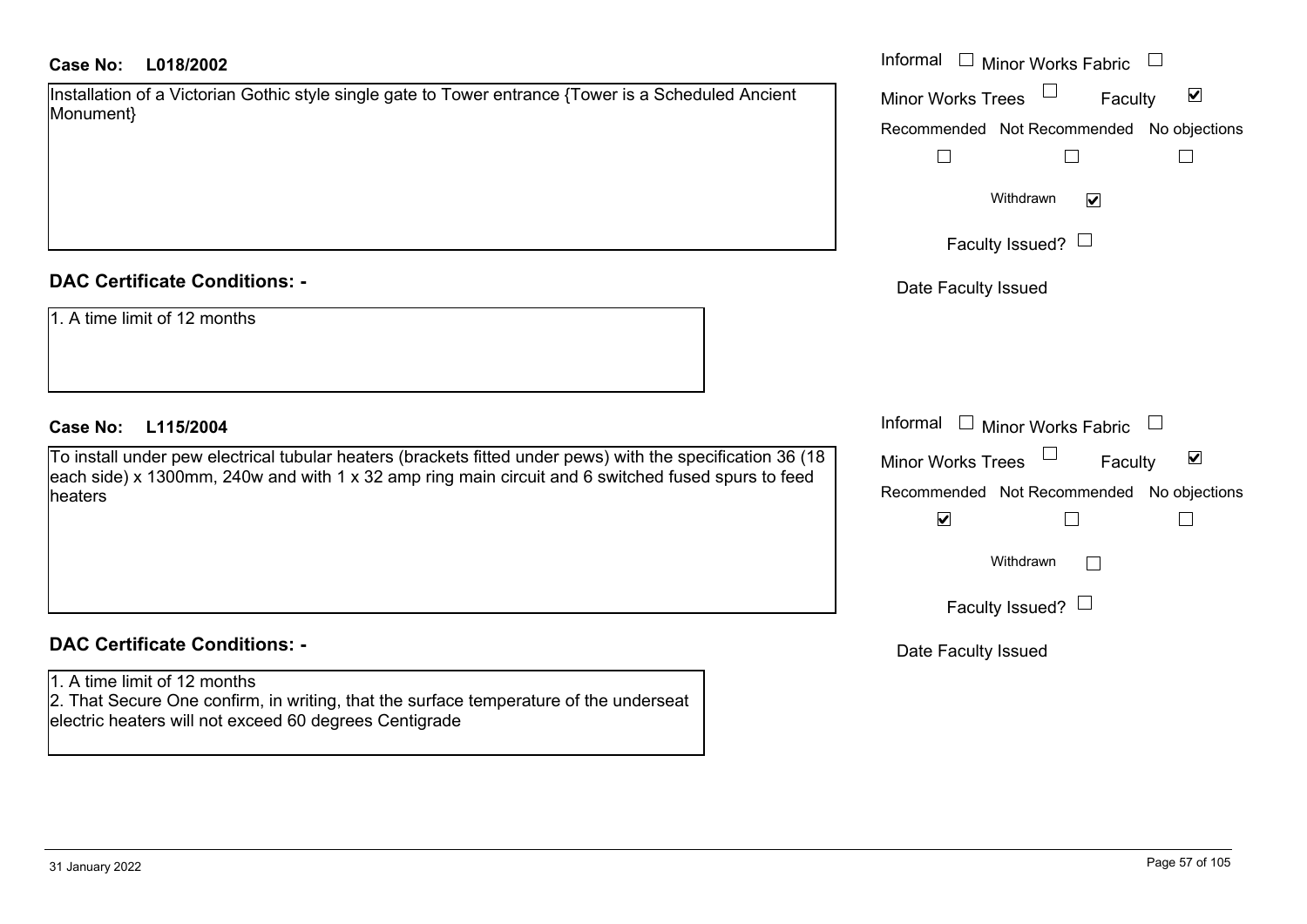| L157/2005<br><b>Case No:</b>                                               | Informal □ Minor Works Fabric ⊠                      |
|----------------------------------------------------------------------------|------------------------------------------------------|
| Emergency Bell repairs                                                     | $\Box$<br>$\Box$<br>Minor Works Trees<br>Faculty     |
|                                                                            | Recommended Not Recommended No objections            |
|                                                                            | $\Box$<br>$\Box$<br>$\overline{\phantom{a}}$         |
|                                                                            | Withdrawn<br>$\Box$                                  |
|                                                                            | Faculty Issued?                                      |
| <b>DAC Certificate Conditions: -</b>                                       | Date Faculty Issued                                  |
| 1. A time limit of 12 months                                               |                                                      |
| <b>Case No:</b><br>L065/2006                                               | Informal $\Box$ Minor Works Fabric $\Box$            |
| Installation of electronically controlled clapper to the bell in the Tower | Minor Works Trees<br>$\blacktriangledown$<br>Faculty |
|                                                                            | Recommended Not Recommended No objections            |
|                                                                            | $\blacktriangledown$<br>$\perp$                      |
|                                                                            | Withdrawn                                            |
|                                                                            | Faculty Issued? Ø                                    |
| <b>DAC Certificate Conditions: -</b>                                       | Date Faculty Issued<br>07/06/2006                    |
| 1. A time limit of 12 months                                               |                                                      |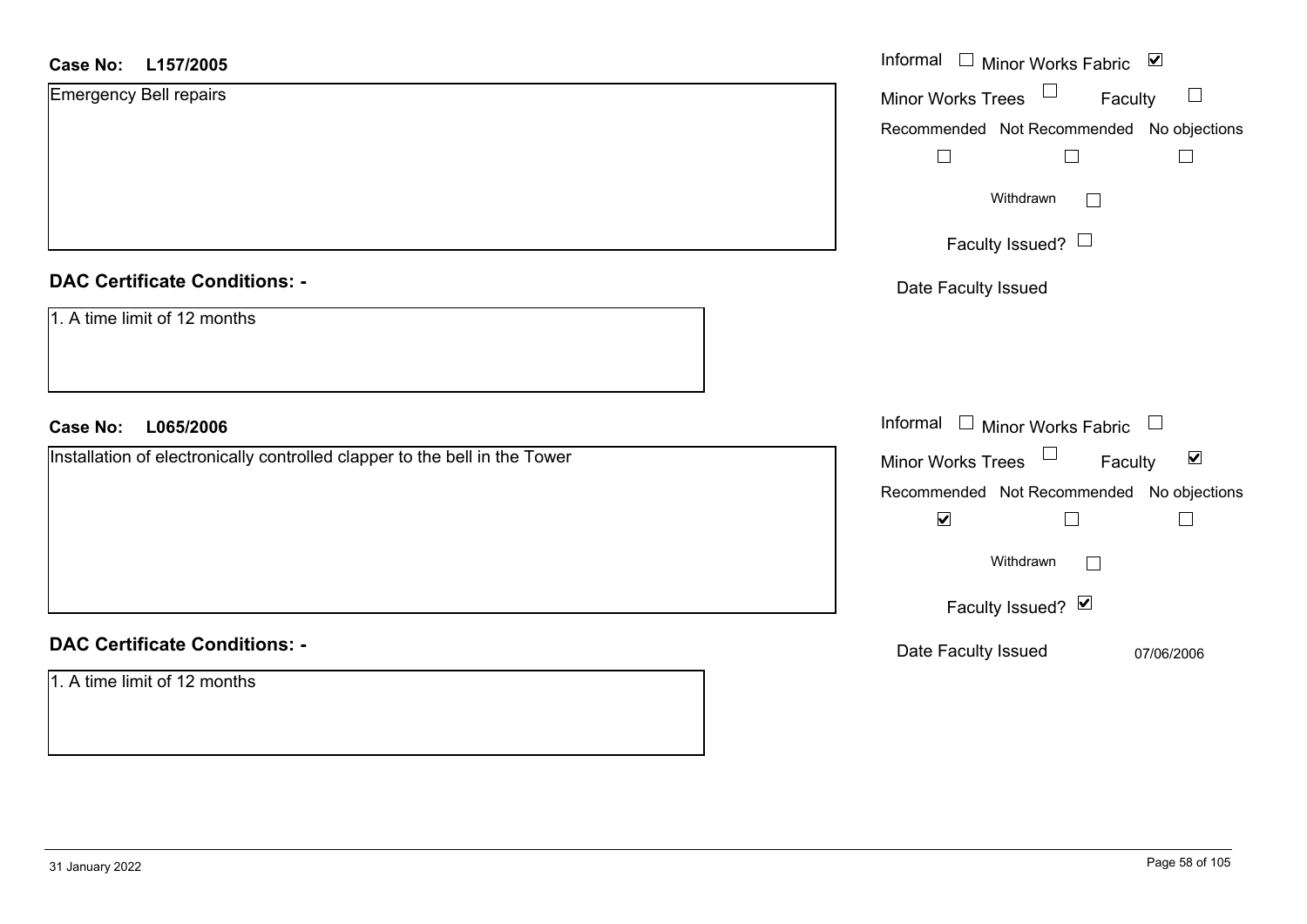## **L090/2011Case No:** Informal

Installation of Induction Loop

| <b>DAC Certificate Conditions: -</b> |  |
|--------------------------------------|--|
|--------------------------------------|--|

1. A time limit of 12 months

2. That details of the works are entered in the Log Book so that a record is kept of what has been done

3. That the PCC ensures the contractor complies with the DAC Conditions on the

| Informal                 | $\Box$ Minor Works Fabric                 | M |
|--------------------------|-------------------------------------------|---|
| <b>Minor Works Trees</b> | Faculty                                   |   |
|                          | Recommended Not Recommended No objections |   |
|                          |                                           |   |
|                          | Withdrawn                                 |   |
|                          | Faculty Issued?                           |   |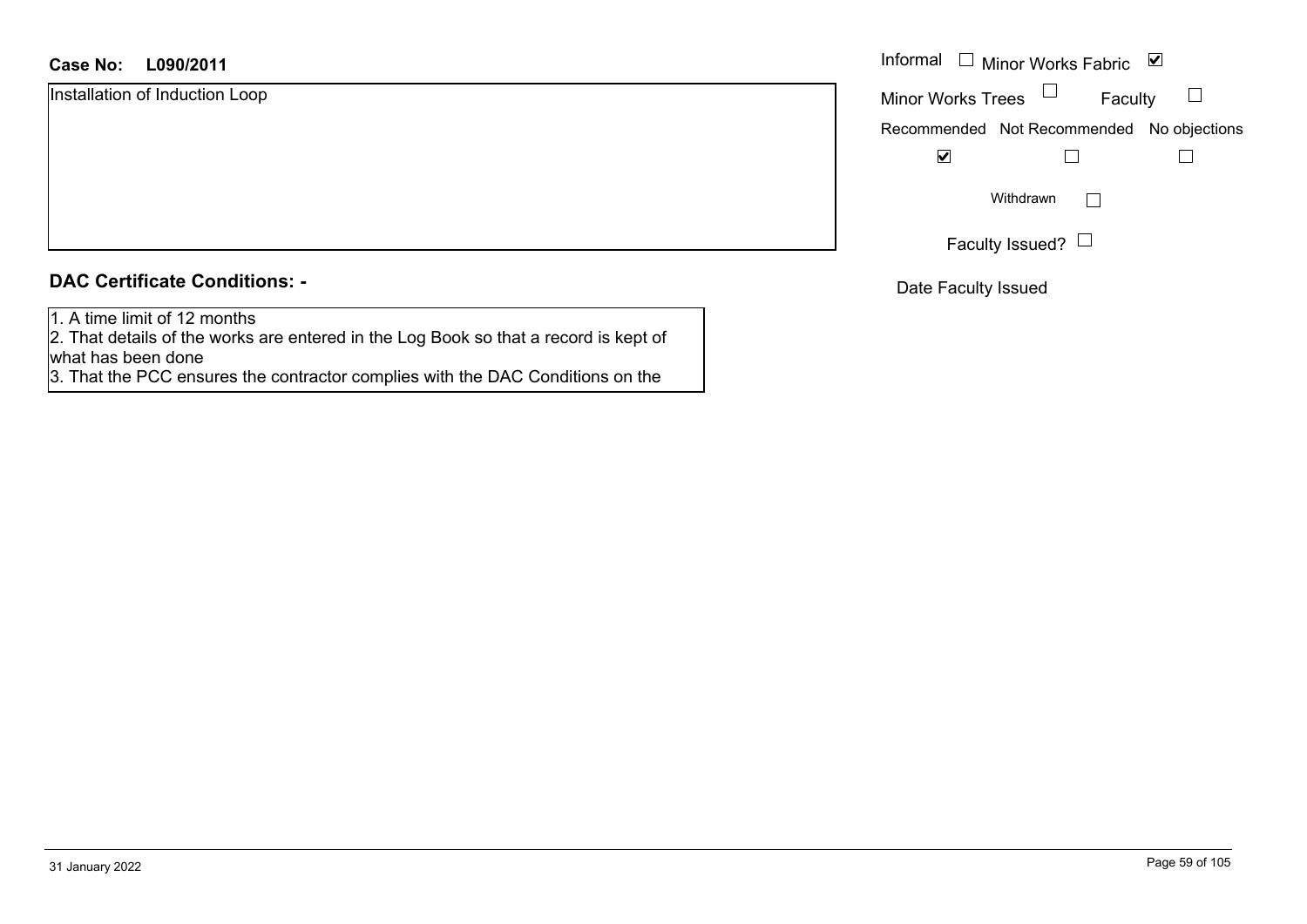| <b>Case No:</b><br>L167/2011                                                                                                                                         | Informal $\Box$ Minor Works Fabric        |
|----------------------------------------------------------------------------------------------------------------------------------------------------------------------|-------------------------------------------|
| 1. Install a new 3 phase distribution board which will also act as a main isolator for the installation and                                                          | <b>Minor Works Trees</b><br>Faculty       |
| to allow replacement sub circuits to be correctly protected by over current protection devices<br>2. Replace incoming supply tails                                   | Recommended Not Recommended No objections |
| 3. Install new main earth terminal and wiring                                                                                                                        |                                           |
| 4. Install new earth circuits at source                                                                                                                              |                                           |
| 5. Install new sub mains to existing heating distribution board                                                                                                      | Withdrawn                                 |
| 6. Remove existing lighting distribution board and re-direct to new distribution unit                                                                                |                                           |
| 7. Remove existing old socket outlet board and remove old socket outlets<br>8. Install local isolators to the wall mounted heaters and rewire in heat resistant flex | Faculty Issued? $\Box$                    |
| 9. Carry out repairs to make exterior conduit feeding the external lights watertight                                                                                 |                                           |
| 10. Extend the existing plastic conduit and install 2 new double 13A sockets to each of the north and                                                                |                                           |
| south walls to replace old sockets removed                                                                                                                           |                                           |
| [11. Install RCD protection to all socket outlet                                                                                                                     |                                           |

# **DAC Certificate Conditions: -**

1. A time limit of 12 months

 2. That details of the works are entered in the Log Book so that a record is kept of what has been done

3. That the incoming electrical supply, meter, distribution board etc are enclosed in a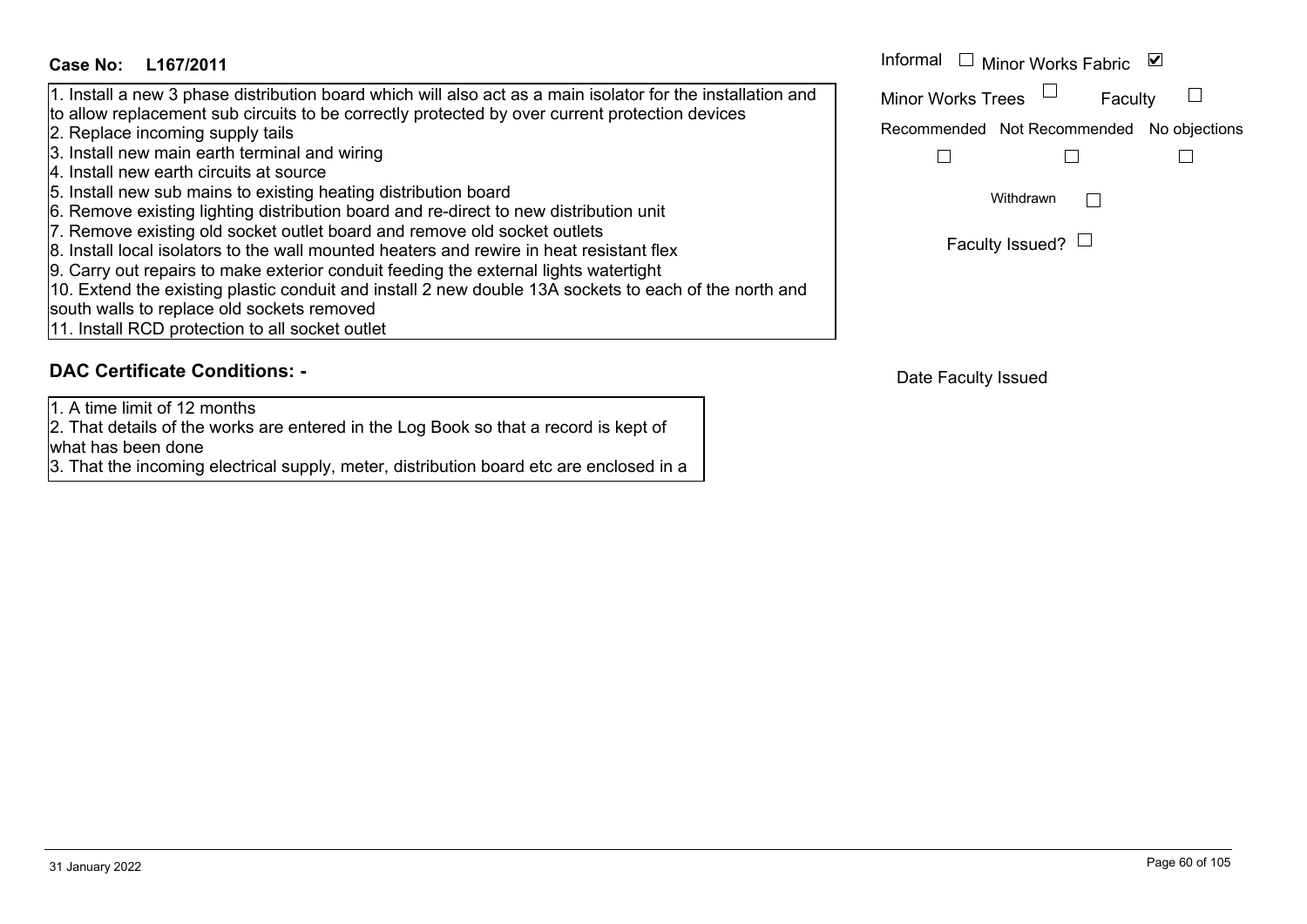| <b>Case No:</b><br>L170/2012                                                                                                                                                                                                                                                         | Informal ☑ Minor Works Fabric                                                                               |
|--------------------------------------------------------------------------------------------------------------------------------------------------------------------------------------------------------------------------------------------------------------------------------------|-------------------------------------------------------------------------------------------------------------|
| 1. Installation of roof to the 'courtyard'<br>2. Re-construction of the missing sections of the walls (including the windows) to facilitate the<br>installation of the new roof                                                                                                      | $\blacktriangledown$<br><b>Minor Works Trees</b><br>Faculty<br>Recommended Not Recommended<br>No objections |
| 3. Removal of existing shed in the southeast corner of the courtyard<br>4. Creation of new: -<br>a) Meeting Room                                                                                                                                                                     | $\blacktriangledown$<br>$\Box$<br>$\Box$                                                                    |
| b) Vestry<br>c) Accessible WC and Servery                                                                                                                                                                                                                                            | Withdrawn<br>Faculty Issued? $\Box$                                                                         |
| 5. Installation of new door leading from the Tower to the courtyard<br>6. Installation of new mains water supply<br>7. Installation of drainage system leading to cess pit to be buried at the west end of the existing car park<br>8. Installation of new wet Heating System        |                                                                                                             |
| <b>DAC Certificate Conditions: -</b>                                                                                                                                                                                                                                                 | Date Faculty Issued                                                                                         |
| 1. That details of the works are entered in the Log Book so that a record is kept of<br>what has been done<br>2. That prior to the commencement of the works the PCC submits a detailed plan of<br>the accessible WC showing the distances between the components within the cubicle |                                                                                                             |
| <b>Case No:</b>                                                                                                                                                                                                                                                                      | Informal □ Minor Works Fabric □                                                                             |
| Archaeological investigations prior to proposed building works                                                                                                                                                                                                                       | $\blacktriangledown$<br><b>Minor Works Trees</b><br>Faculty                                                 |
|                                                                                                                                                                                                                                                                                      | Recommended Not Recommended No objections                                                                   |
|                                                                                                                                                                                                                                                                                      | $\blacktriangledown$<br>$\mathcal{L}_{\mathcal{A}}$                                                         |
|                                                                                                                                                                                                                                                                                      | Withdrawn                                                                                                   |
|                                                                                                                                                                                                                                                                                      | Faculty Issued? V                                                                                           |
| <b>DAC Certificate Conditions: -</b>                                                                                                                                                                                                                                                 | Date Faculty Issued<br>06/04/2018                                                                           |
| 1. That details of the works are entered in the Log Book so that a record is kept of<br>what has been done<br>2. That a copy of the Report on the investigations be uploaded to the OFS as part of<br>the Practical Completion Certificate and forwarded to the DAC Secretary        |                                                                                                             |
|                                                                                                                                                                                                                                                                                      |                                                                                                             |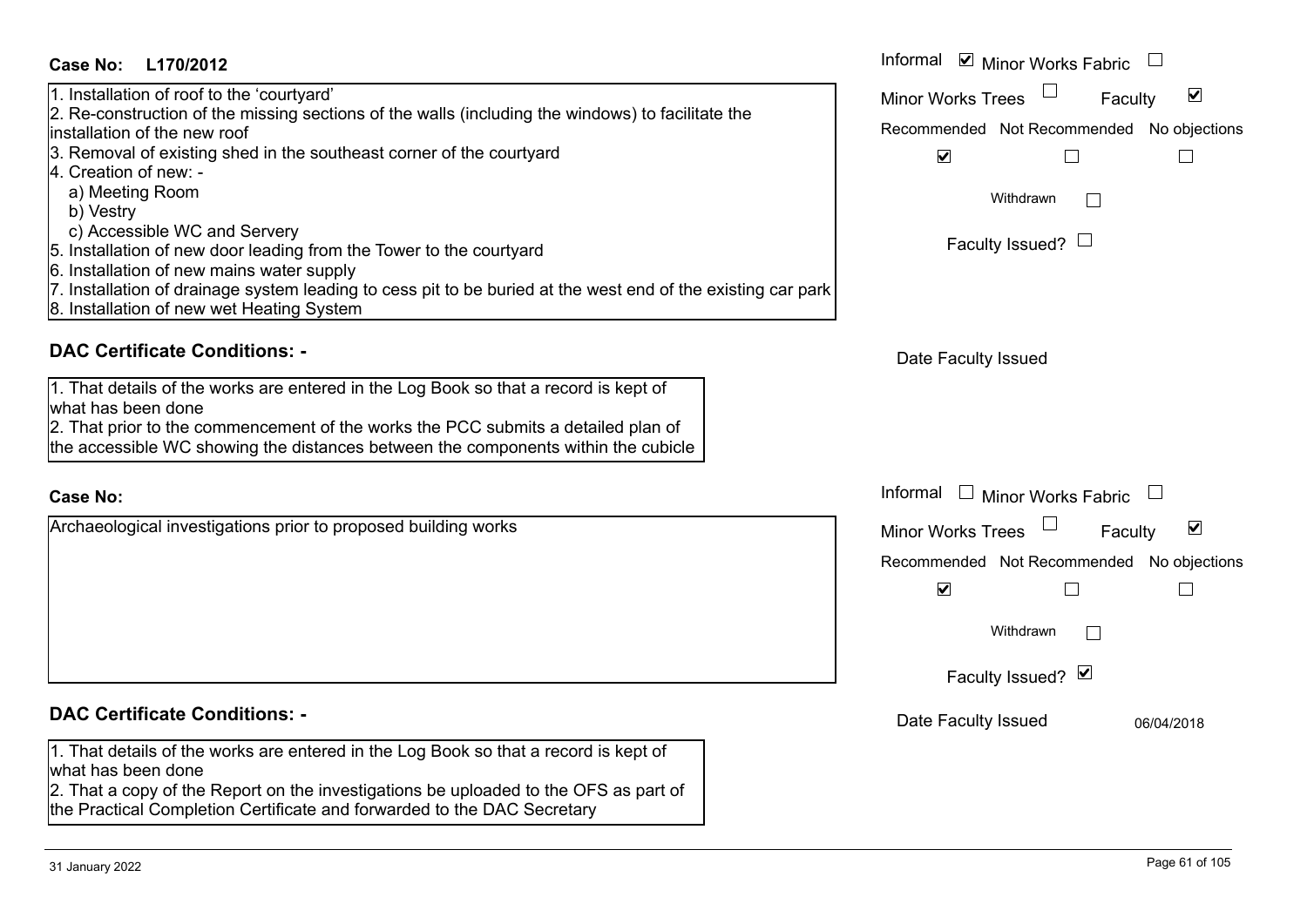| <b>Case No:</b>                                                                                                                                                     | Informal $\Box$ Minor Works Fabric                   |
|---------------------------------------------------------------------------------------------------------------------------------------------------------------------|------------------------------------------------------|
| Repairs to the Tower Roof                                                                                                                                           | $\blacktriangledown$<br>Minor Works Trees<br>Faculty |
|                                                                                                                                                                     | Recommended Not Recommended<br>No objections         |
|                                                                                                                                                                     | $\blacktriangledown$                                 |
|                                                                                                                                                                     | Withdrawn<br>$\mathbb{R}^n$                          |
|                                                                                                                                                                     | Faculty Issued? $\Box$                               |
| <b>DAC Certificate Conditions: -</b>                                                                                                                                | Date Faculty Issued<br>09/03/2021                    |
| 1. That details of the works are entered in the Log Book so that a record is kept of<br>what has been done                                                          |                                                      |
| 2. That any stonework to be replaced is carefully checked for tool marks and, if found,<br>the stones are set aside and Diocesan Archaeological Adviser is notified |                                                      |
| <b>Case No:</b>                                                                                                                                                     | Informal<br>$\Box$ Minor Works Fabric $\Box$         |
| To undertake repointing to the Tower as the architect's supplementary specification dated 16.02.2021<br>item E3d                                                    | <b>Minor Works Trees</b><br>$\sqcup$<br>Faculty      |
|                                                                                                                                                                     | Recommended Not Recommended No objections            |
|                                                                                                                                                                     | $\blacktriangledown$                                 |
|                                                                                                                                                                     | Withdrawn<br>$\mathbf{L}$                            |
|                                                                                                                                                                     | Faculty Issued? $\Box$                               |
| <b>DAC Certificate Conditions: -</b>                                                                                                                                | Date Faculty Issued                                  |
| 1. That details of the works are entered in the Log Book so that a record is kept of<br>what has been done                                                          |                                                      |
| 2. That any stonework to be replaced is carefully checked for tool marks and, if found,<br>the stones are set aside and Diocesan Archaeological Adviser is notified |                                                      |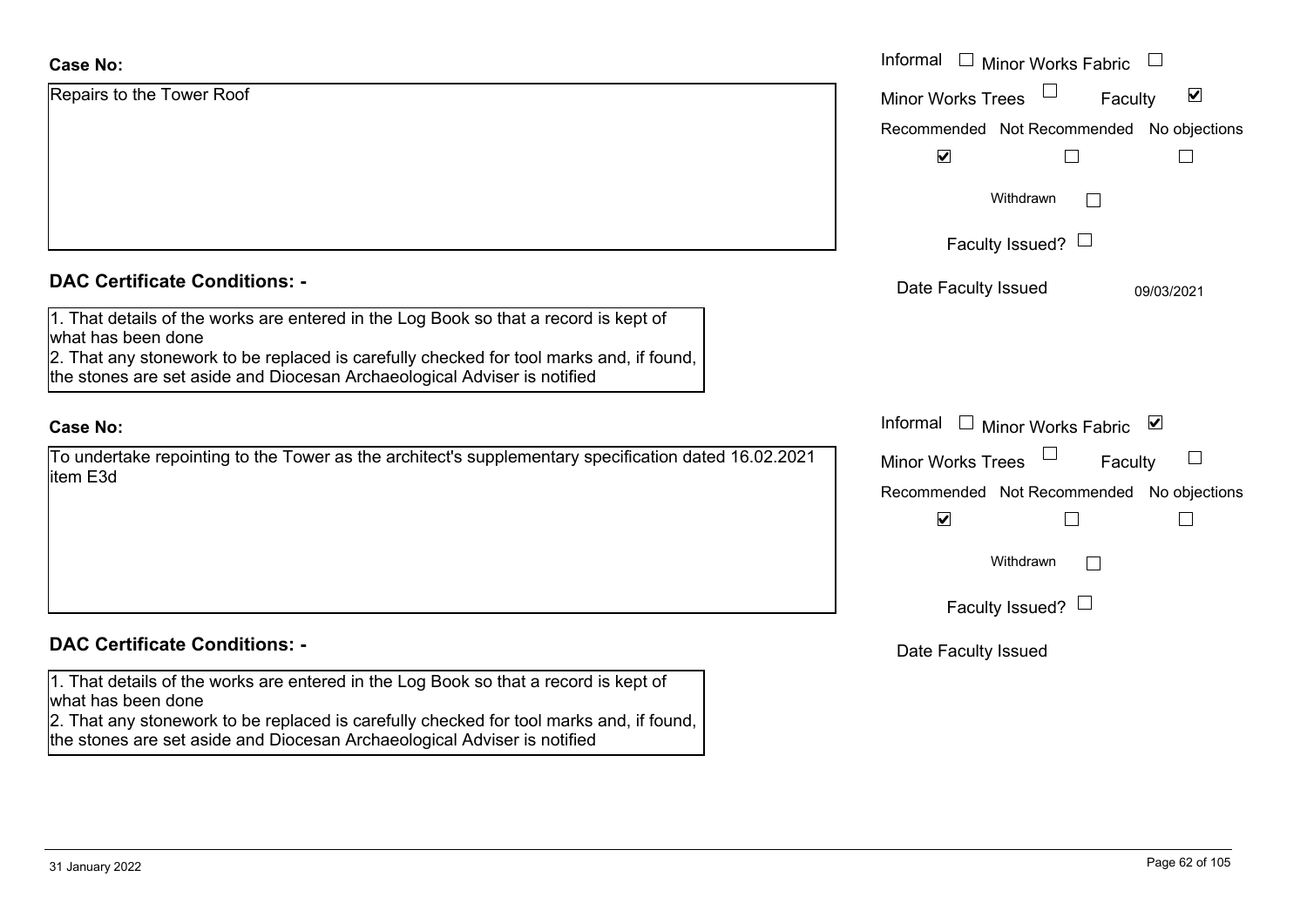#### **20307 Enderby St John the Baptist**

| L/1999<br><b>Case No:</b>            | Informal $\Box$ Minor Works Fabric $\Box$ |                          |                      |
|--------------------------------------|-------------------------------------------|--------------------------|----------------------|
| Re-wiring                            | Minor Works Trees $\Box$                  | Faculty                  | $\blacktriangledown$ |
|                                      | Recommended Not Recommended No objections |                          |                      |
|                                      |                                           |                          |                      |
|                                      | Withdrawn                                 | $\overline{\phantom{a}}$ |                      |
|                                      | Faculty Issued? Ø                         |                          |                      |
| <b>DAC Certificate Conditions: -</b> | Date Faculty Issued                       |                          | 08/11/2000           |
| 1. A time limit of 12 months         |                                           |                          |                      |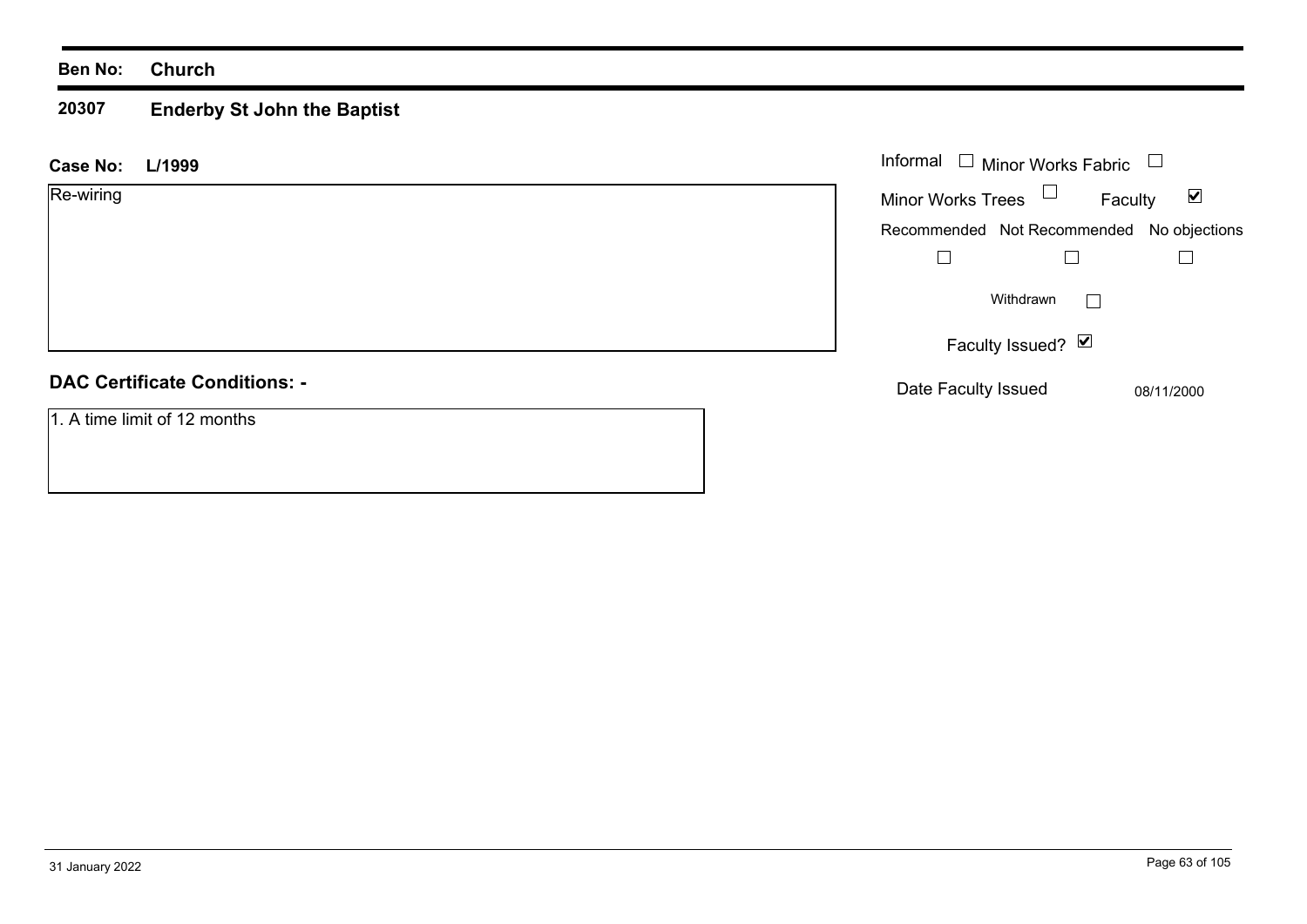| <b>Case No:</b><br>L/1999                                                                                                                                                       | Informal $\Box$ Minor Works Fabric $\Box$                                                                                                                                                      |
|---------------------------------------------------------------------------------------------------------------------------------------------------------------------------------|------------------------------------------------------------------------------------------------------------------------------------------------------------------------------------------------|
| Creation of: -<br>1. Meeting Room in northwest corner of the Nave with kitchen facilities, new water supply and foul<br>water drainage<br>2. Toilet facilities in base of tower | Minor Works Trees $\Box$<br>$\blacktriangledown$<br>Faculty<br>Recommended Not Recommended No objections<br>$\Box$<br>$\Box$<br>$\Box$                                                         |
|                                                                                                                                                                                 | Withdrawn<br>Faculty Issued? Ø                                                                                                                                                                 |
| <b>DAC Certificate Conditions: -</b>                                                                                                                                            | Date Faculty Issued<br>11/02/2002                                                                                                                                                              |
| 1. A time limit of 12 months                                                                                                                                                    |                                                                                                                                                                                                |
| L/1999<br><b>Case No:</b>                                                                                                                                                       | Informal<br>$\Box$ Minor Works Fabric $\;\Box$                                                                                                                                                 |
| 1. Lead repairs to roof<br>2. Re-pointing of stonework                                                                                                                          | Minor Works Trees<br>$\blacktriangledown$<br>Faculty<br>Recommended Not Recommended No objections<br>$\blacktriangledown$<br>$\Box$<br>$\Box$<br>Withdrawn<br>$\Box$<br>Faculty Issued? $\Box$ |
| <b>DAC Certificate Conditions: -</b>                                                                                                                                            | Date Faculty Issued                                                                                                                                                                            |
| 1. A time limit of 12 months                                                                                                                                                    |                                                                                                                                                                                                |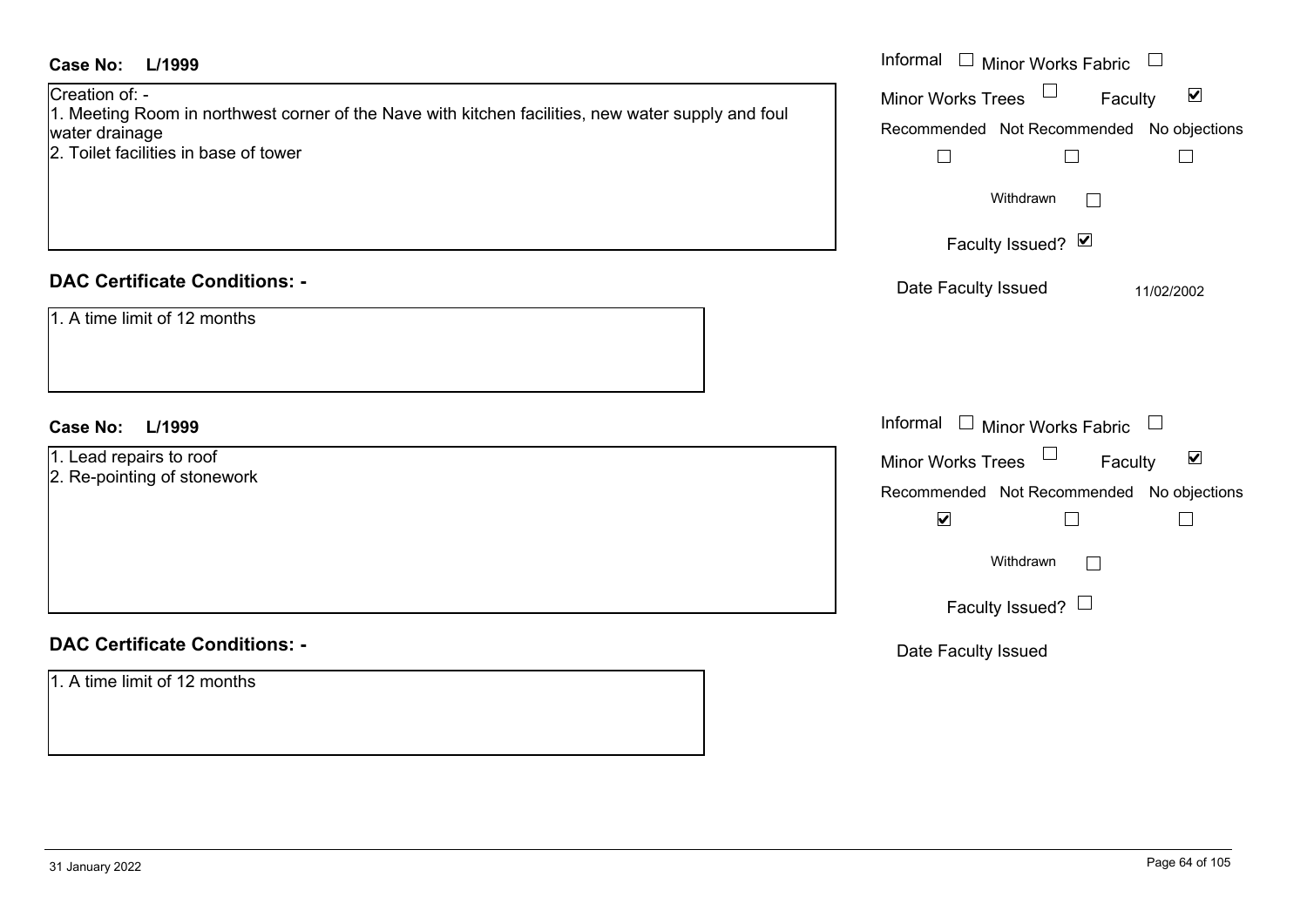#### **L108/2000Case No:**

| L108/2000<br>Case No:                                                                                                                                                                              | Informal □ Minor Works Fabric             |                                 |
|----------------------------------------------------------------------------------------------------------------------------------------------------------------------------------------------------|-------------------------------------------|---------------------------------|
| Laying up of Royal British Legion Standard                                                                                                                                                         | Minor Works Trees                         | $\blacktriangledown$<br>Faculty |
|                                                                                                                                                                                                    | Recommended Not Recommended No objections |                                 |
|                                                                                                                                                                                                    | $\blacktriangledown$                      |                                 |
|                                                                                                                                                                                                    | Withdrawn                                 |                                 |
|                                                                                                                                                                                                    | Faculty Issued? Ø                         |                                 |
| <b>DAC Certificate Conditions: -</b>                                                                                                                                                               | Date Faculty Issued                       | 12/12/2000                      |
| 1. A time limit of 12 months<br><b>Case No:</b><br>L085/2003                                                                                                                                       | Informal <b>v</b> Minor Works Fabric      |                                 |
| Third and final phase of planned re-ordering programme: -                                                                                                                                          | <b>Minor Works Trees</b>                  | $\blacktriangledown$<br>Faculty |
| 1. Creation of meeting rooms / Sunday School room and crèche in the body of the church by use of                                                                                                   |                                           |                                 |
| hardwood/glazed panelled infilling                                                                                                                                                                 | Recommended Not Recommended No objections |                                 |
| 2. Re-location of the font                                                                                                                                                                         | $\blacktriangledown$                      |                                 |
| 3. Creation of stepped extension to the chancel floor into the nave<br>4. Removal of all pews in the nave and replacement with chairs<br>5. Levelling of nave floor to existing pew platform level | Withdrawn<br>$\Box$                       |                                 |
| 6. Replacement of existing carpeting<br>7. Installation of new carpeting to nave and chancel floor<br>8. Installation of two new noticeboards                                                      | Faculty Issued? $\Box$                    |                                 |
| <b>DAC Certificate Conditions: -</b>                                                                                                                                                               | Date Faculty Issued                       |                                 |

1. A time limit of 12 months 2. The prior approval of the DAC be sought on the full specification for the work; the design of the screens; on the type and colour of carpet and the style and colour of chairs before installation 3. Re-decoration be carried out using an approved micro-porous paint such as Classidur Tradition and that the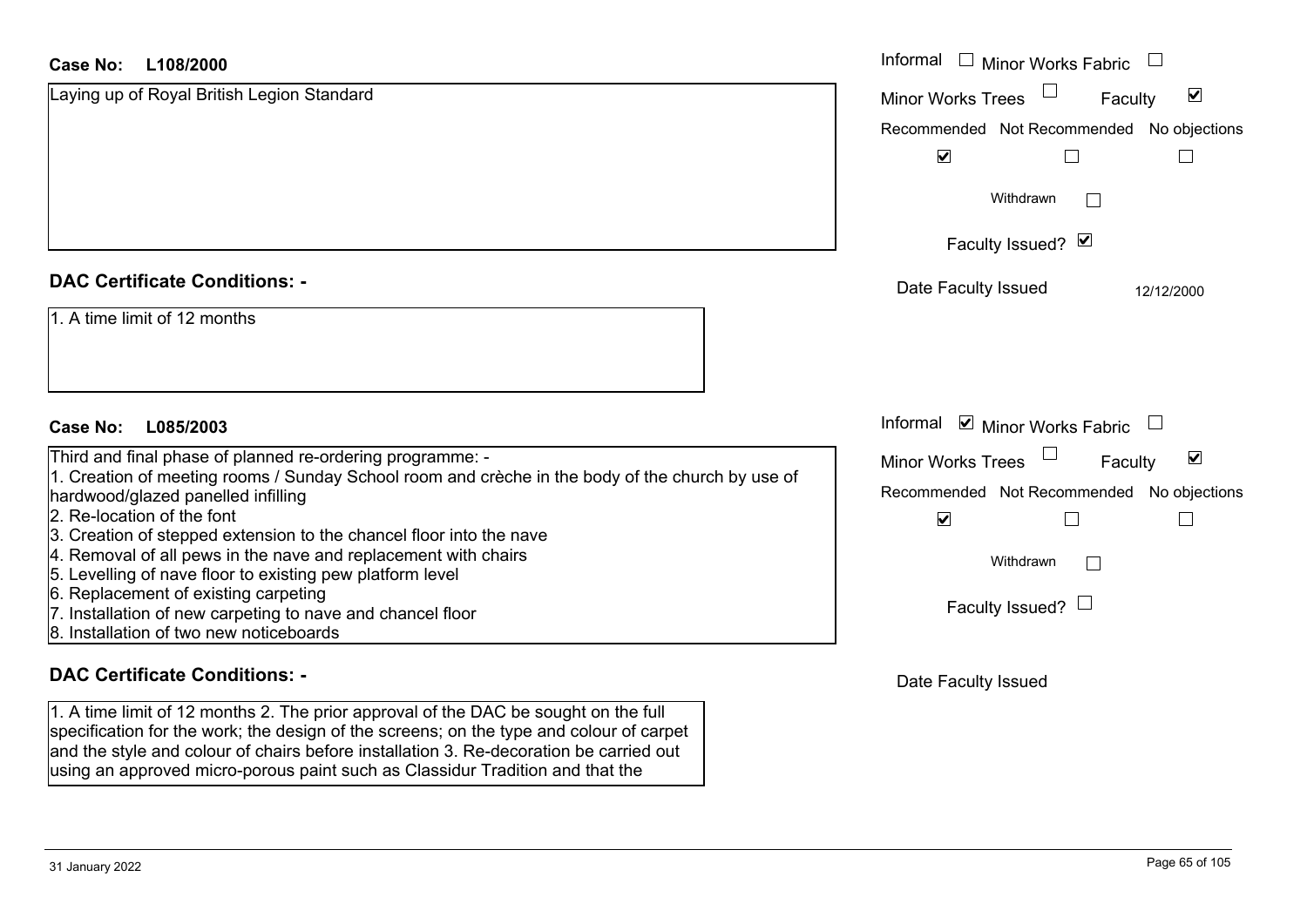| <b>Case No:</b><br>L008/2004                                                                                                                                                                                                                              | Informal<br>$\Box$ Minor Works Fabric                                                                                                                                                  |
|-----------------------------------------------------------------------------------------------------------------------------------------------------------------------------------------------------------------------------------------------------------|----------------------------------------------------------------------------------------------------------------------------------------------------------------------------------------|
| Significant restoration / repair work comprising: -<br>1. Repair to stained glass windows<br>2. Repair to stone frieze on east chancel wall<br>3. Roof repair<br>4. Re-surfacing of car park and church surrounds<br><b>DAC Certificate Conditions: -</b> | $\blacktriangledown$<br><b>Minor Works Trees</b><br>Faculty<br>Recommended Not Recommended No objections<br>$\blacktriangledown$<br>$\Box$<br>$\Box$<br>Withdrawn<br>Faculty Issued? Ø |
| 1. A time limit of 12 months                                                                                                                                                                                                                              | Date Faculty Issued<br>02/03/2006                                                                                                                                                      |
| <b>Case No:</b><br>L034/2005                                                                                                                                                                                                                              | Informal<br>$\Box$ Minor Works Fabric                                                                                                                                                  |
| 1. CONFIRMATORY APPLICATION: -<br>Supply and install a new replacement sound system<br>2. Supply and install a new plasma screen as a replacement for the present overhead projector                                                                      | $\blacktriangledown$<br><b>Minor Works Trees</b><br>Faculty<br>Recommended Not Recommended<br>No objections<br>$\blacktriangledown$<br>$\mathbb{R}^n$<br>$\Box$                        |
|                                                                                                                                                                                                                                                           | Withdrawn<br>Faculty Issued? $\Box$                                                                                                                                                    |
| <b>DAC Certificate Conditions: -</b>                                                                                                                                                                                                                      | Date Faculty Issued                                                                                                                                                                    |
| 1. A time limit of 12 months<br>2. That individual checks must be made whilst the system is in use on both induction<br>loops and sound reinforcement systems<br>3. That the feed to the loop system must be equalised to enhance the middle to           |                                                                                                                                                                                        |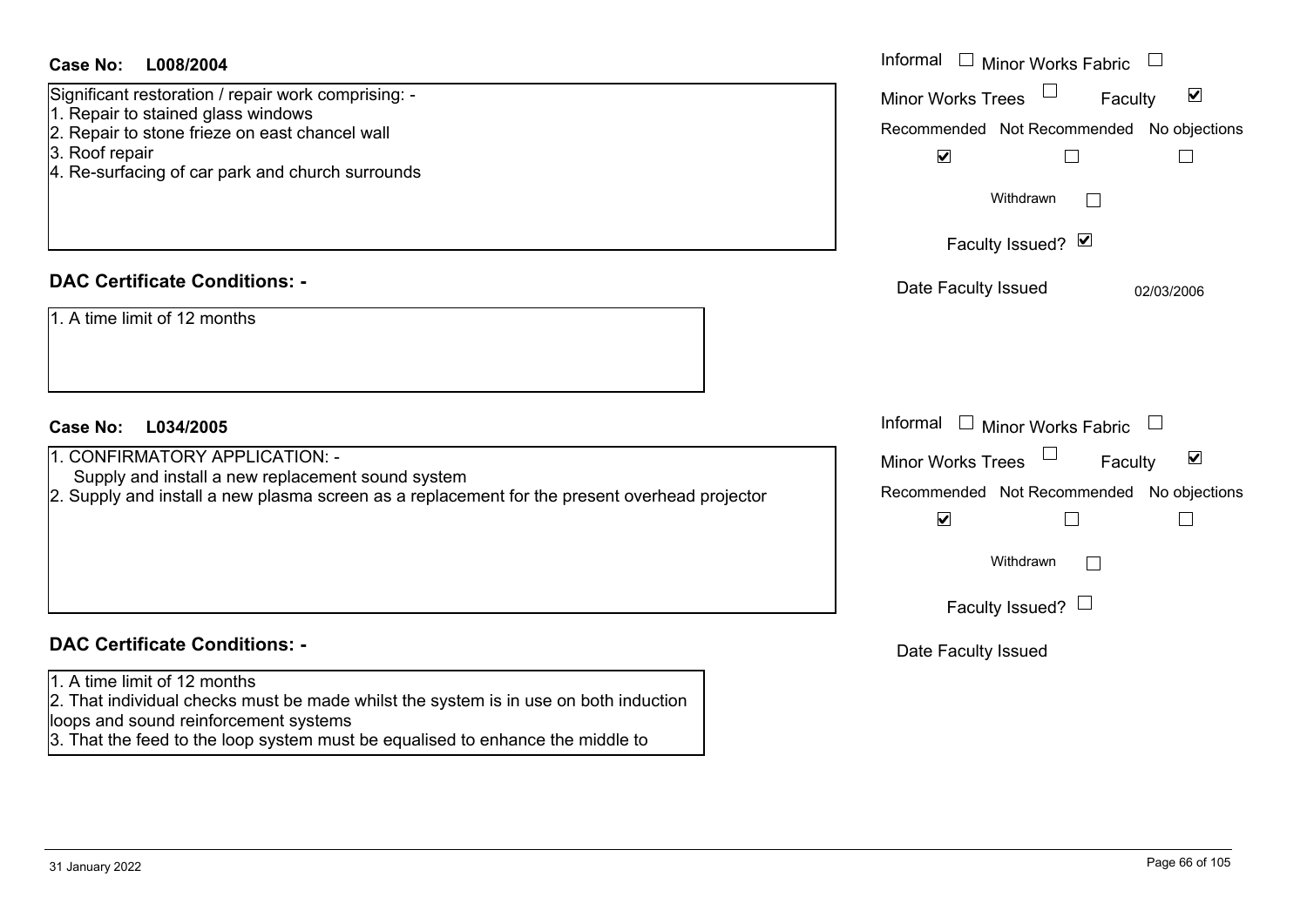#### **L076/2006Case No:**

| <b>Case No:</b><br>L076/2006                                                                                                                                                                                                                                             | Informal □ Minor Works Fabric                               |
|--------------------------------------------------------------------------------------------------------------------------------------------------------------------------------------------------------------------------------------------------------------------------|-------------------------------------------------------------|
| Installation of satellite dish                                                                                                                                                                                                                                           | $\blacktriangledown$<br><b>Minor Works Trees</b><br>Faculty |
|                                                                                                                                                                                                                                                                          | Recommended Not Recommended No objections                   |
|                                                                                                                                                                                                                                                                          | $\blacktriangledown$                                        |
|                                                                                                                                                                                                                                                                          | Withdrawn                                                   |
|                                                                                                                                                                                                                                                                          | Faculty Issued? Ø                                           |
| <b>DAC Certificate Conditions: -</b>                                                                                                                                                                                                                                     | Date Faculty Issued<br>02/08/2006                           |
| 1. A time limit of 12 months<br>2. That, where possible, all fixings should be made into joints, not stonework, using<br>stainless steel or non-ferrous screws in fibre plugs<br>3. That all wiring should be as unobtrusive as possible and of an appropriate colour to |                                                             |
| L111/2006<br><b>Case No:</b>                                                                                                                                                                                                                                             | Informal □ Minor Works Fabric                               |
| Nave and Chancel: -                                                                                                                                                                                                                                                      | $\blacktriangledown$<br><b>Minor Works Trees</b><br>Faculty |
| 1. Replacement of lead roofing<br>2. Repairs to timberwork of roof structure                                                                                                                                                                                             | Recommended Not Recommended No objections                   |
|                                                                                                                                                                                                                                                                          | $\blacktriangledown$                                        |
|                                                                                                                                                                                                                                                                          | Withdrawn                                                   |
|                                                                                                                                                                                                                                                                          | Faculty Issued? Ø                                           |
| <b>DAC Certificate Conditions: -</b>                                                                                                                                                                                                                                     | Date Faculty Issued<br>14/11/2007                           |
| 1. A time limit of 12 months<br>2. That, before the works commence, the PCC arranges for a bat survey of the church<br>to be undertaken and to consult with English nature if a bat colony is discovered                                                                 |                                                             |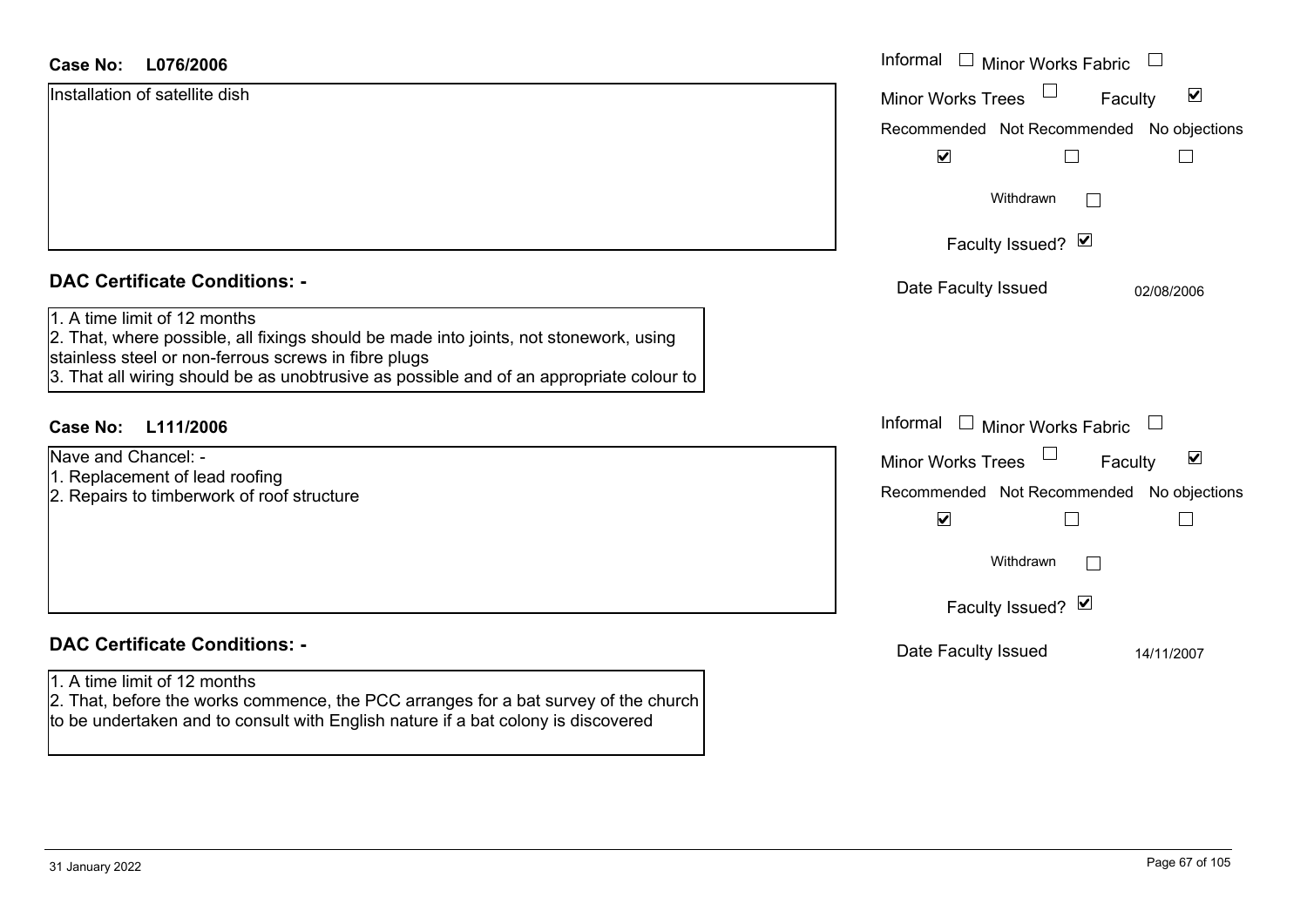| <b>Case No:</b><br>L208/2008                                                                                                                                                                                                        | Informal<br>$\Box$ Minor Works Fabric                                                                                                                                                       |
|-------------------------------------------------------------------------------------------------------------------------------------------------------------------------------------------------------------------------------------|---------------------------------------------------------------------------------------------------------------------------------------------------------------------------------------------|
| 1. Re-furbishment and re-location of existing timber doors from inside side of the Porch to the outside<br>2. Installation of new glass doors to the inside of the Porch                                                            | $\blacktriangledown$<br>Faculty<br><b>Minor Works Trees</b><br>Recommended Not Recommended<br>No objections<br>$\blacktriangledown$<br>$\Box$<br>Withdrawn                                  |
| <b>DAC Certificate Conditions: -</b>                                                                                                                                                                                                | Faculty Issued? Ø<br>Date Faculty Issued<br>27/03/2009                                                                                                                                      |
| 1. A time limit of 12 months<br>2. That details of the works are entered in the Log Book so that a record is kept of<br>what has been done<br>3. That the PCC must check that the motion of the doors will be sufficiently dampened |                                                                                                                                                                                             |
| <b>Case No:</b><br>L072/2009                                                                                                                                                                                                        | Informal<br>$\Box$ Minor Works Fabric<br>$\overline{\phantom{a}}$                                                                                                                           |
| Roof repairs to: -<br>1. North Aisle<br>2. South Aisle<br>3. South Transept<br>as per architect's specification, dated September 2008                                                                                               | $\blacktriangledown$<br><b>Minor Works Trees</b><br>Faculty<br>Recommended Not Recommended No objections<br>$\blacktriangledown$<br>$\Box$<br>⊔<br>Withdrawn<br>$\Box$<br>Faculty Issued? Ø |
| <b>DAC Certificate Conditions: -</b><br>1. A time limit of 12 months<br>2. That details of the works are entered in the Log Book so that a record is kept of<br>what has been done                                                  | Date Faculty Issued<br>23/02/2011                                                                                                                                                           |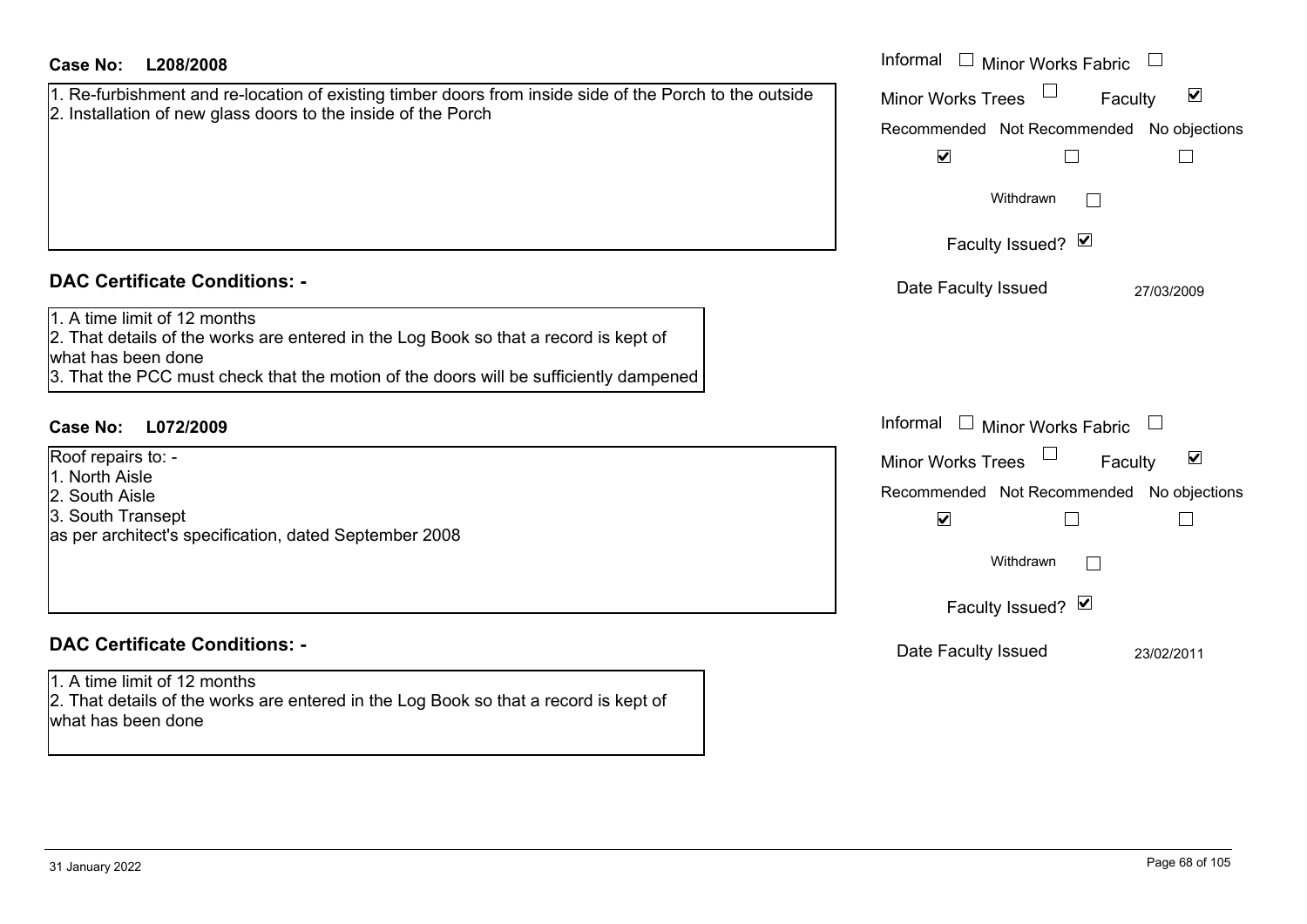| <b>Case No:</b> | L072/2010 |
|-----------------|-----------|
|-----------------|-----------|

1. Replacement of existing kitchen units and appliances 2. Upgrading of existing kitchen facilities

# **DAC Certificate Conditions: -**

# 1. A time limit of 12 months

2. That details of the works are entered in the Log Book so that a record is kept of what has been done

# **L139/2013Case No:** Informal

Installation of telephone line into the church to facilitate a broadband connection

# **DAC Certificate Conditions: -**

1. A time limit of 12 months 2. That details of the works are entered in the Log Book so that a record is kept of what has been done

| L072/2010                                                                                                      | Informal <b>v</b> Minor Works Fabric                                                  |
|----------------------------------------------------------------------------------------------------------------|---------------------------------------------------------------------------------------|
| cement of existing kitchen units and appliances<br>ding of existing kitchen facilities                         | Minor Works Trees<br>Faculty<br>$\sqcup$<br>Recommended Not Recommended No objections |
|                                                                                                                | Withdrawn<br>Faculty Issued? $\Box$                                                   |
|                                                                                                                |                                                                                       |
| rtificate Conditions: -                                                                                        | Date Faculty Issued                                                                   |
| limit of 12 months<br>etails of the works are entered in the Log Book so that a record is kept of<br>been done |                                                                                       |
| L139/2013                                                                                                      | Informal $\Box$ Minor Works Fabric<br>⊻                                               |
| on of telephone line into the church to facilitate a broadband connection                                      | Minor Works Trees<br>Faculty<br>$\Box$                                                |
|                                                                                                                | Recommended Not Recommended No objections<br>$\blacktriangledown$                     |
|                                                                                                                | Withdrawn                                                                             |
|                                                                                                                | Faculty Issued? $\Box$                                                                |
| rtificate Conditions: -                                                                                        | Date Faculty Issued                                                                   |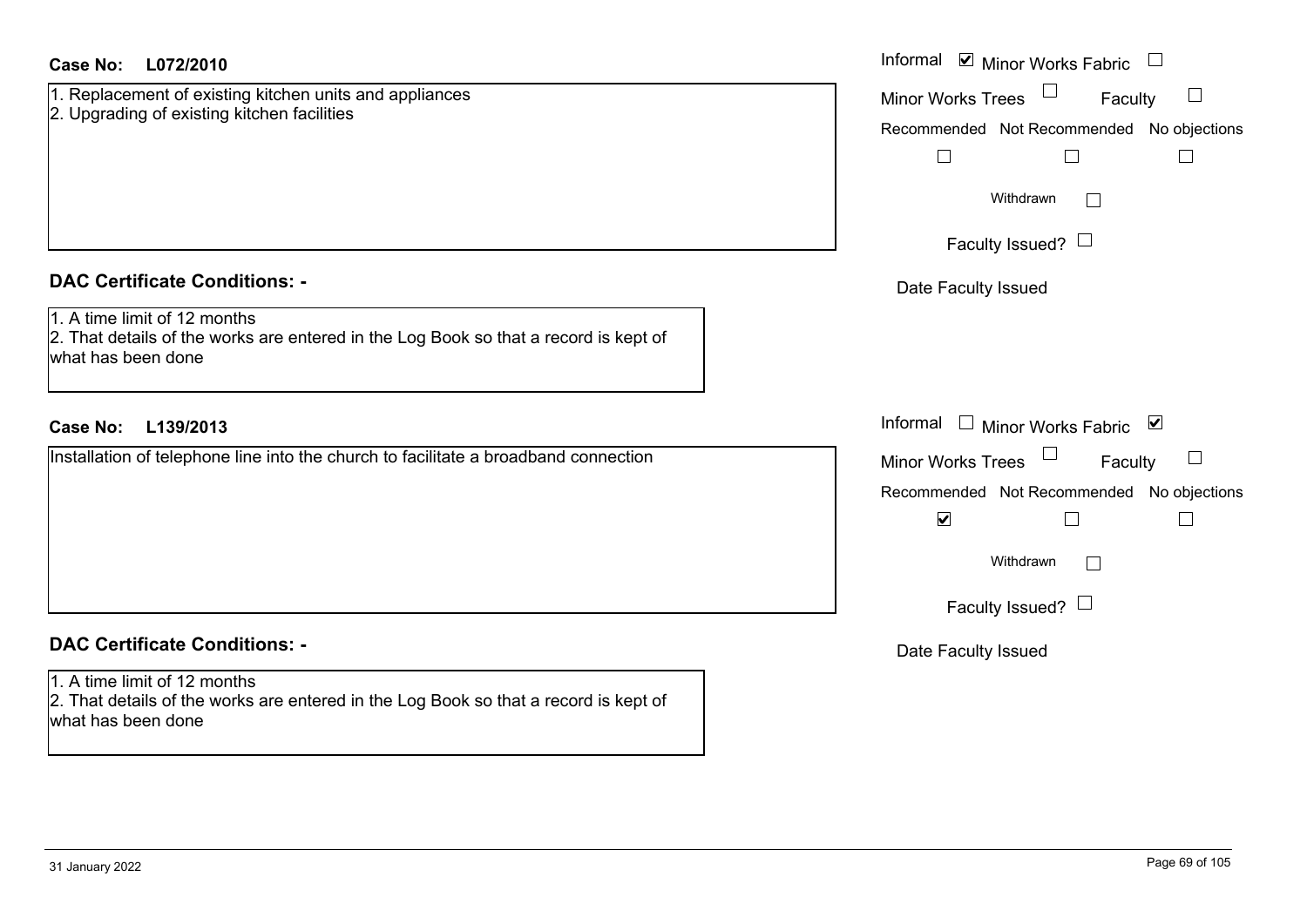#### 1. Removal of temporary plastic 2. Installation of Alumasc 'Heritage' Cast Aluminium, factory finished in RAL-7024 Graphite Gray Rainwater downpipes

## **DAC Certificate Conditions: -**

1. A time limit of 12 months

2. That details of the works are entered in the Log Book so that a record is kept of what has been done

# **L205/2014Case No:** Informal

With regard to the South Porch: - 1. Refurbishment and re-positioning of existing timber entrance doors from the inner archway to the outer archway 2. Installation of glass doors to the inner archway

# **DAC Certificate Conditions: -**

1. A time limit of 12 months2. That details of the works are entered in the Log Book so that a record is kept of what has been done

| L047/2013                                                                                                                                       | Informal<br>$\perp$<br>$\blacktriangledown$<br><b>Minor Works Fabric</b>                                           |
|-------------------------------------------------------------------------------------------------------------------------------------------------|--------------------------------------------------------------------------------------------------------------------|
| val of temporary plastic<br>ation of Alumasc 'Heritage' Cast Aluminium, factory finished in RAL-7024 Graphite Gray<br>er downpipes              | <b>Minor Works Trees</b><br>Faculty<br>$\Box$<br>Recommended Not Recommended No objections<br>$\blacktriangledown$ |
|                                                                                                                                                 | Withdrawn                                                                                                          |
|                                                                                                                                                 | Faculty Issued? $\Box$                                                                                             |
| rtificate Conditions: -                                                                                                                         | Date Faculty Issued                                                                                                |
| limit of 12 months<br>etails of the works are entered in the Log Book so that a record is kept of<br>been done                                  |                                                                                                                    |
| L205/2014                                                                                                                                       | Informal<br>$\mathbf{1}$<br><b>Minor Works Fabric</b>                                                              |
| ard to the South Porch: -                                                                                                                       | $\blacktriangledown$<br><b>Minor Works Trees</b><br>Faculty                                                        |
| ishment and re-positioning of existing timber entrance doors from the inner archway to the<br>hway<br>ation of glass doors to the inner archway | Recommended Not Recommended No objections                                                                          |
|                                                                                                                                                 | Withdrawn<br>$\blacktriangledown$                                                                                  |
|                                                                                                                                                 | Faculty Issued? $\Box$                                                                                             |
| rtificate Conditions: -                                                                                                                         | Date Faculty Issued                                                                                                |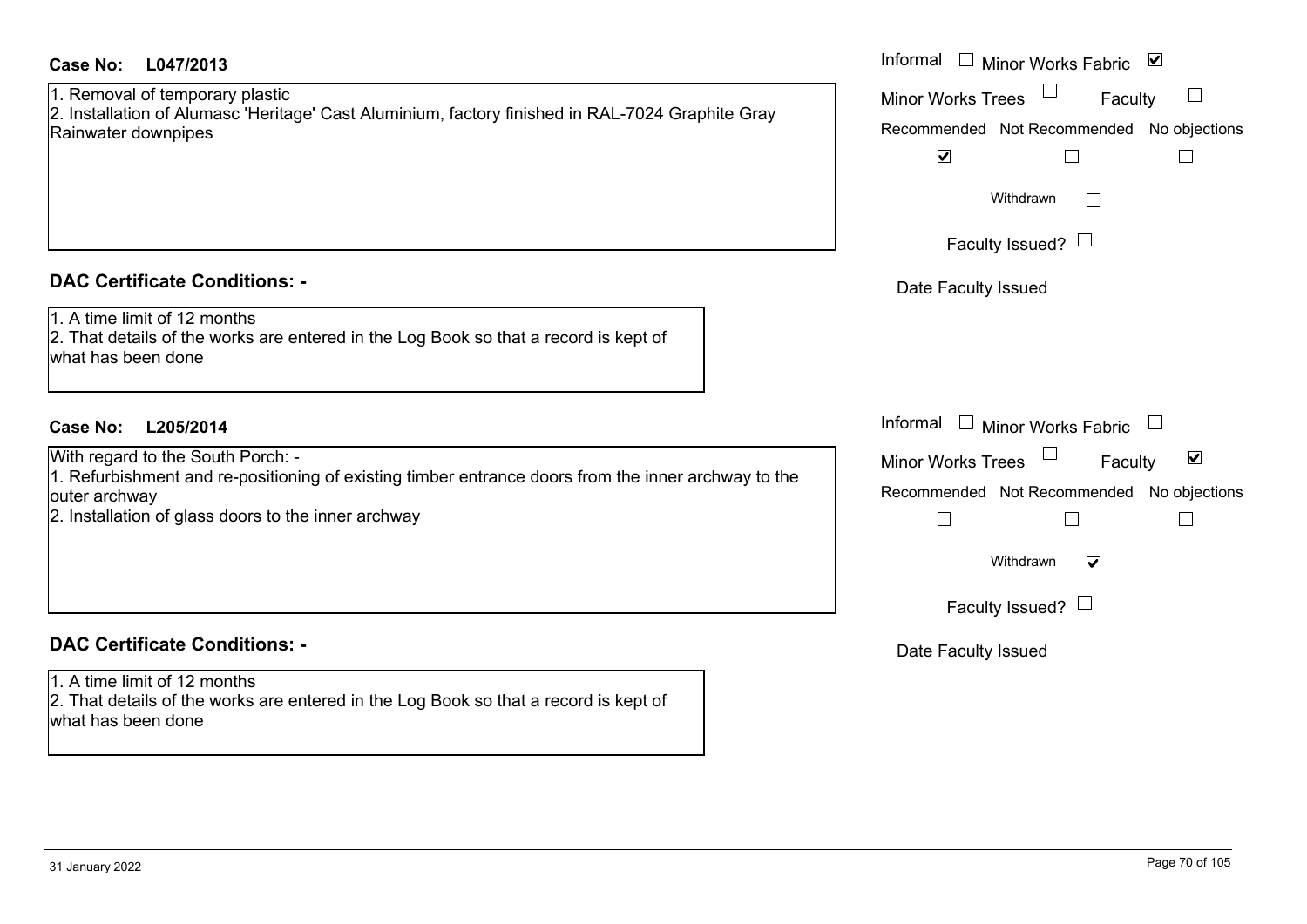| <b>Case No:</b><br>L243/2015                                                                                                                                                                                                     | Informal □ Minor Works Fabric<br>$\blacktriangledown$ |
|----------------------------------------------------------------------------------------------------------------------------------------------------------------------------------------------------------------------------------|-------------------------------------------------------|
| Upgrading of the Lightning Conductor                                                                                                                                                                                             | <b>Minor Works Trees</b><br>Faculty                   |
|                                                                                                                                                                                                                                  | No objections<br>Recommended Not Recommended          |
|                                                                                                                                                                                                                                  | $\blacktriangledown$                                  |
|                                                                                                                                                                                                                                  | Withdrawn<br>$\mathbf{L}$                             |
|                                                                                                                                                                                                                                  | Faculty Issued? $\Box$                                |
| <b>DAC Certificate Conditions: -</b>                                                                                                                                                                                             | Date Faculty Issued                                   |
| 1. A time limit of 12 months<br>2. That details of the works are entered in the Log Book so that a record is kept of<br>what has been done<br>3. Installation must comply with Regulation 413-02-02 "Main equipoitential bonding |                                                       |
| <b>Case No:</b>                                                                                                                                                                                                                  | Informal □ Minor Works Fabric                         |
| Replacement of stolen roof coverings: -                                                                                                                                                                                          | $\blacktriangledown$<br>Minor Works Trees<br>Faculty  |
| 1. South Nave<br>2. South Aisle                                                                                                                                                                                                  | No objections<br>Recommended Not Recommended          |
| 3. North Chancel                                                                                                                                                                                                                 | $\overline{\phantom{a}}$                              |
| 4. North Aisle<br>5. Vestry                                                                                                                                                                                                      | Withdrawn<br>$\blacktriangledown$                     |
|                                                                                                                                                                                                                                  | Faculty Issued? $\Box$                                |
| <b>DAC Certificate Conditions: -</b>                                                                                                                                                                                             | Date Faculty Issued                                   |
| 1. That details of the works are entered in the Log Book so that a record is kept of<br>what has been done                                                                                                                       |                                                       |
| 2. That an updated Electrical Condition Report is commissioned, and submitted to the                                                                                                                                             |                                                       |

DAC Secretary, after the installation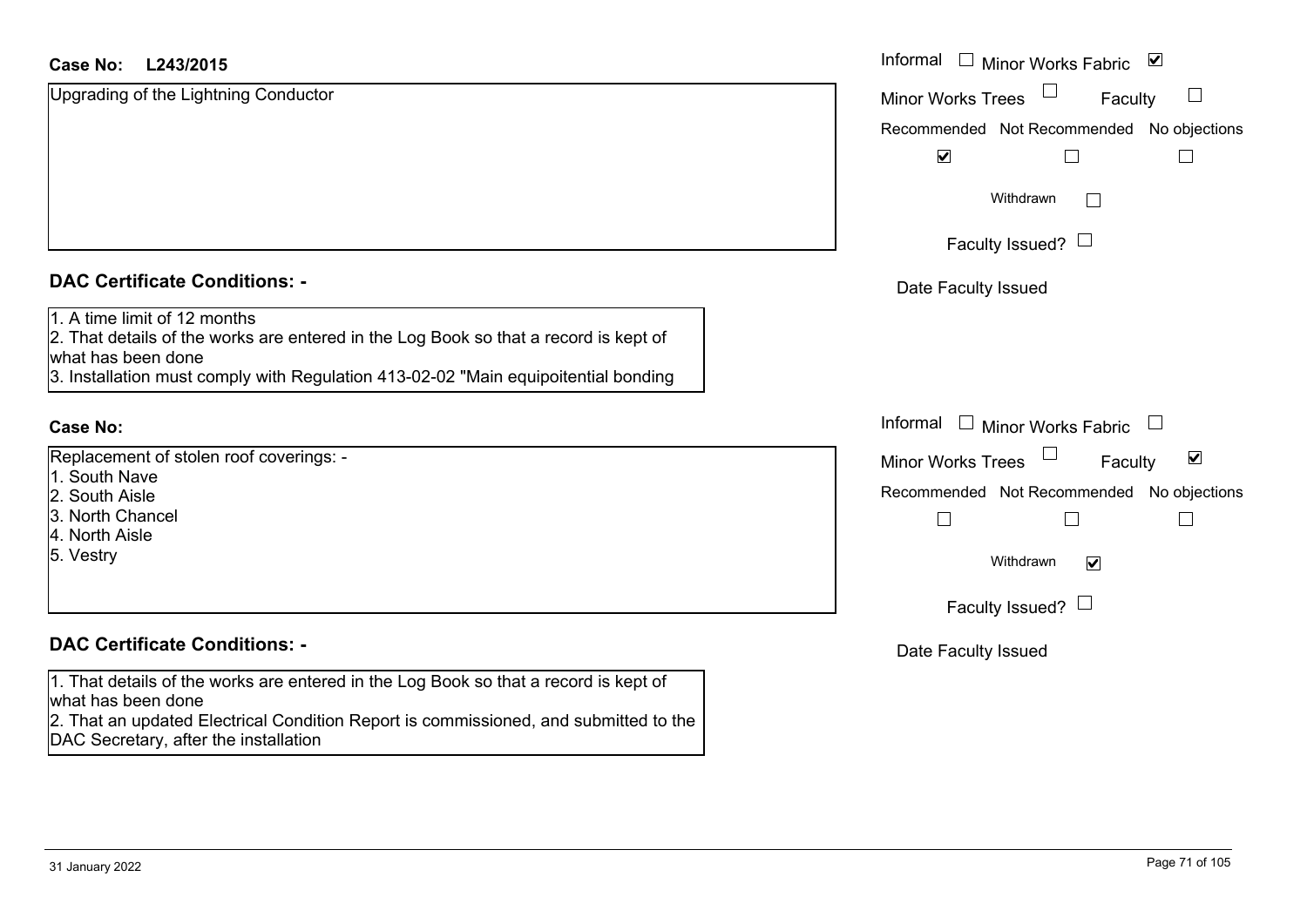| <b>Case No:</b>                                                                                                                                                            | Informal<br>Minor Works Fabric<br>$\Box$                    |
|----------------------------------------------------------------------------------------------------------------------------------------------------------------------------|-------------------------------------------------------------|
| Replacement of stolen roof coverings: -                                                                                                                                    | $\blacktriangledown$<br><b>Minor Works Trees</b><br>Faculty |
| 1. South Nave<br>2. South Aisle                                                                                                                                            | Recommended Not Recommended No objections                   |
| 3. North Chancel                                                                                                                                                           | $\blacktriangleright$                                       |
| 4. North Aisle                                                                                                                                                             |                                                             |
| 5. Vestry                                                                                                                                                                  | Withdrawn<br>$\Box$                                         |
|                                                                                                                                                                            | Faculty Issued? Ø                                           |
| <b>DAC Certificate Conditions: -</b>                                                                                                                                       | Date Faculty Issued<br>27/06/2018                           |
| 1. That details of the works are entered in the Log Book so that a record is kept of<br>what has been done                                                                 |                                                             |
| 2. That any plumbers marks found on existing lead should be photographed, identified<br>and cut-out, then retained or spot-welded back into the new lead work according to |                                                             |
| <b>Case No:</b>                                                                                                                                                            | Informal $\Box$ Minor Works Fabric<br>⊻                     |
| Installation of Roof Alarm                                                                                                                                                 | $\Box$<br><b>Minor Works Trees</b><br>Faculty               |
|                                                                                                                                                                            | Recommended Not Recommended No objections                   |
|                                                                                                                                                                            | $\blacktriangledown$                                        |
|                                                                                                                                                                            | Withdrawn<br>$\Box$                                         |
|                                                                                                                                                                            | Faculty Issued? $\Box$                                      |
| <b>DAC Certificate Conditions: -</b>                                                                                                                                       | Date Faculty Issued                                         |
| 1. That details of the works are entered in the Log Book so that a record is kept of<br>what has been done                                                                 |                                                             |
| 2. That, in line with the requirement and advice of the Ecclesiastical Insurance Group,<br>the installation and/or testing must be carried out by an electrician who is an |                                                             |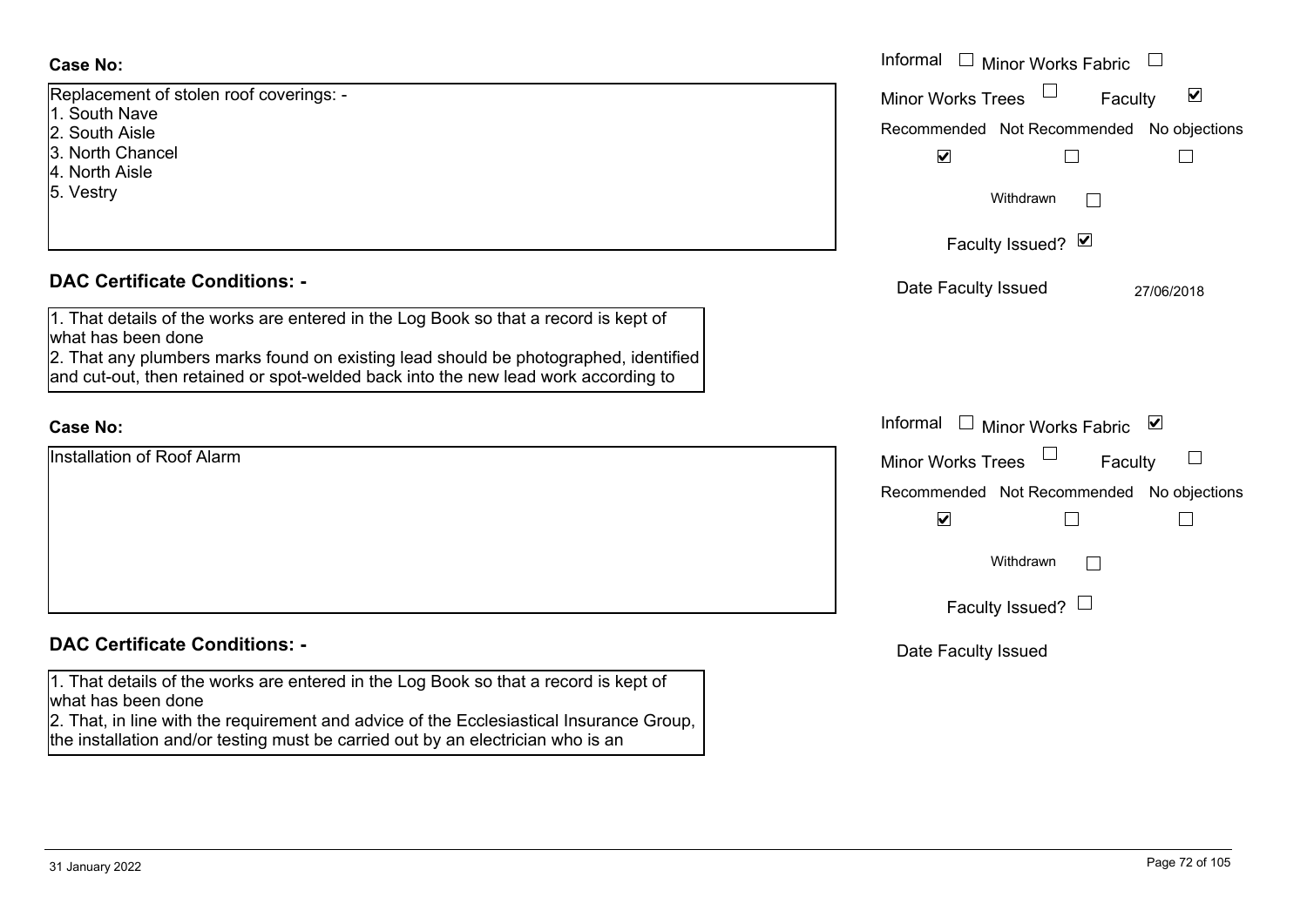| <b>Case No:</b>                                                                                                                                                      | Informal $\Box$ Minor Works Fabric $\Box$                   |
|----------------------------------------------------------------------------------------------------------------------------------------------------------------------|-------------------------------------------------------------|
| To take down and repair the gable cross above the East Window                                                                                                        | $\blacktriangledown$<br>Faculty<br><b>Minor Works Trees</b> |
|                                                                                                                                                                      | Recommended Not Recommended No objections                   |
|                                                                                                                                                                      | $\blacktriangledown$<br>⊔                                   |
|                                                                                                                                                                      | Withdrawn                                                   |
|                                                                                                                                                                      | Faculty Issued? Ø                                           |
| <b>DAC Certificate Conditions: -</b>                                                                                                                                 | Date Faculty Issued<br>13/04/2021                           |
| 1. That details of the works are entered in the Log Book so that a record is kept of<br>what has been done                                                           |                                                             |
| <b>Case No:</b>                                                                                                                                                      | Informal $\Box$ Minor Works Fabric $\Box$                   |
| <b>Upgrading of AV Equipment</b>                                                                                                                                     | Minor Works Trees<br>$\blacktriangledown$<br>Faculty        |
|                                                                                                                                                                      | Recommended Not Recommended No objections                   |
|                                                                                                                                                                      | $\blacktriangledown$<br>$\Box$<br>$\Box$                    |
|                                                                                                                                                                      | Withdrawn                                                   |
|                                                                                                                                                                      | Faculty Issued? $\Box$                                      |
| <b>DAC Certificate Conditions: -</b>                                                                                                                                 | Date Faculty Issued<br>14/10/2020                           |
| 1. That details of the works are entered in the Log Book so that a record is kept of<br>what has been done<br>2. That any new electricals must have RCBO protectuion |                                                             |

3. That an updated Electrical Condition Report is commissioned, and submitted to the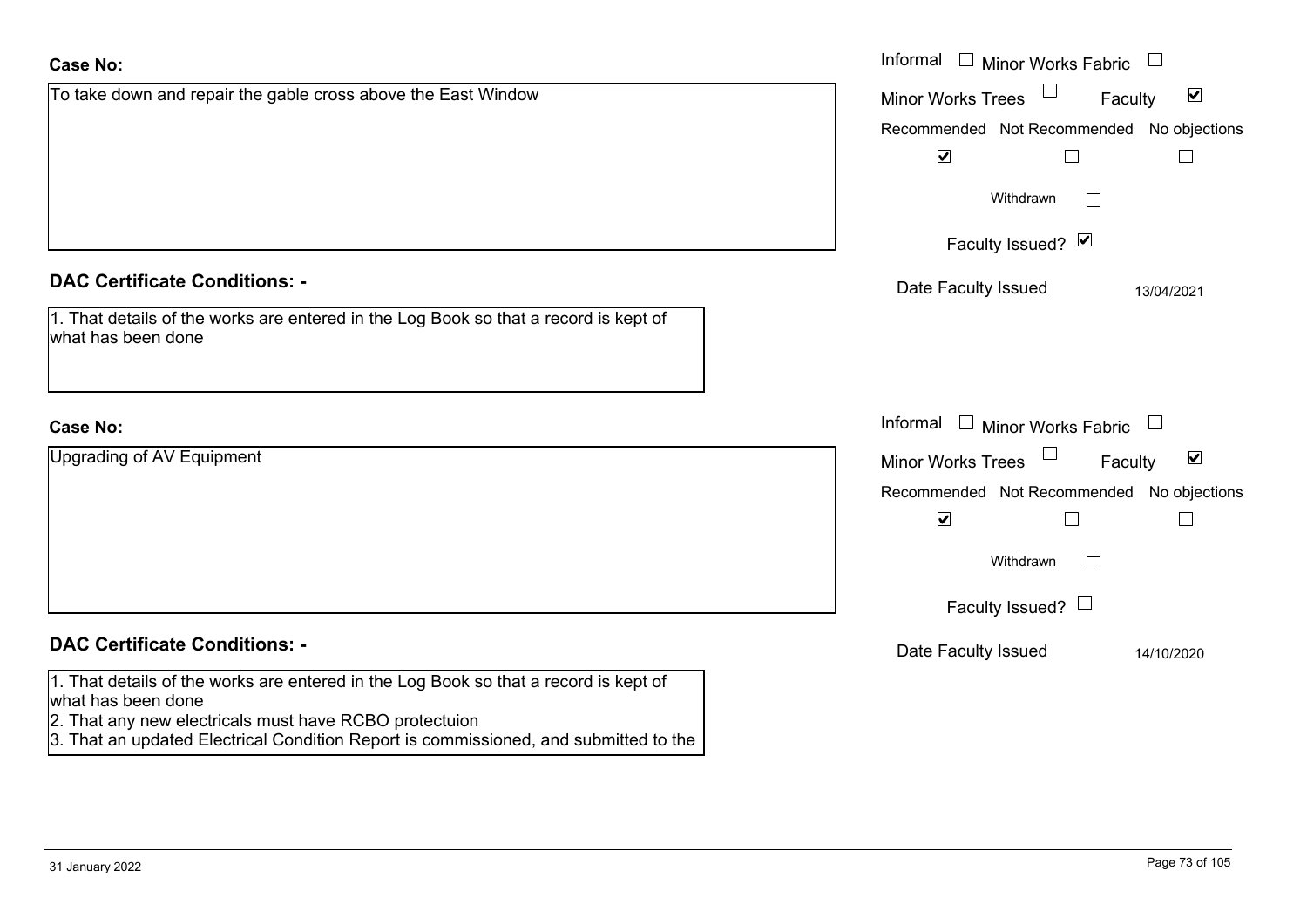# **Case No:**

- To the Tower: -1. Roof repairs
- 2. Re-pointing

# **DAC Certificate Conditions: -**

1. That details of the works are entered in the Log Book so that a record is kept of what has been done

2. That any stonework to be replaced is carefully checked for tool marks and, if found, the stones are set aside and Diocesan Archaeological Adviser is notified

|                  | Informal $\Box$ Minor Works Fabric $\Box$ |                                           |  |
|------------------|-------------------------------------------|-------------------------------------------|--|
| >wer: -          | Minor Works Trees $\Box$                  | Faculty                                   |  |
| epairs<br>inting |                                           | Recommended Not Recommended No objections |  |
|                  | ⊻                                         |                                           |  |
|                  | Withdrawn                                 |                                           |  |
|                  |                                           | Faculty Issued? $\Box$                    |  |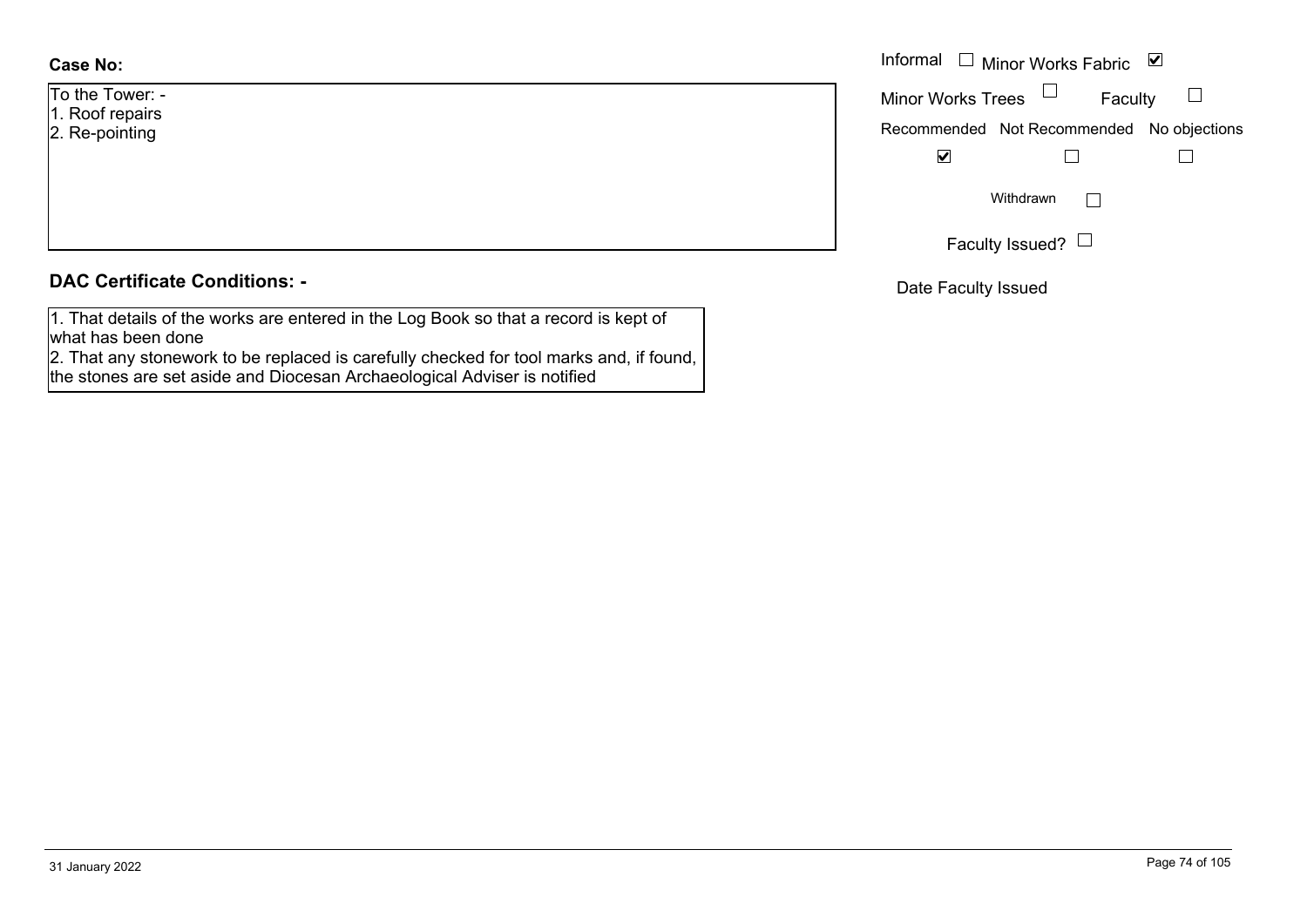## **Ben No: Church**

### **10104Evington (Leicester), St Philip**

# **L101/2001 Case No:** Informal

1. New Noticeboards to be mounted on the wall of the church (hall end) - one on the south side and one on the north side - designed to follow Church of England guidelines

2. Installation of case for Book of Remembrance in the south aisle of the Nave

3. Boarding up of windows to storage areas on the south side of the building

# **DAC Certificate Conditions: -**

1. A time limit of 12 months

| Informal<br><b>Minor Works Fabric</b> |                                           |   |  |
|---------------------------------------|-------------------------------------------|---|--|
| <b>Minor Works Trees</b>              | Faculty                                   | M |  |
|                                       | Recommended Not Recommended No objections |   |  |
|                                       |                                           |   |  |
|                                       | Withdrawn                                 |   |  |
|                                       | Faculty Issued?                           |   |  |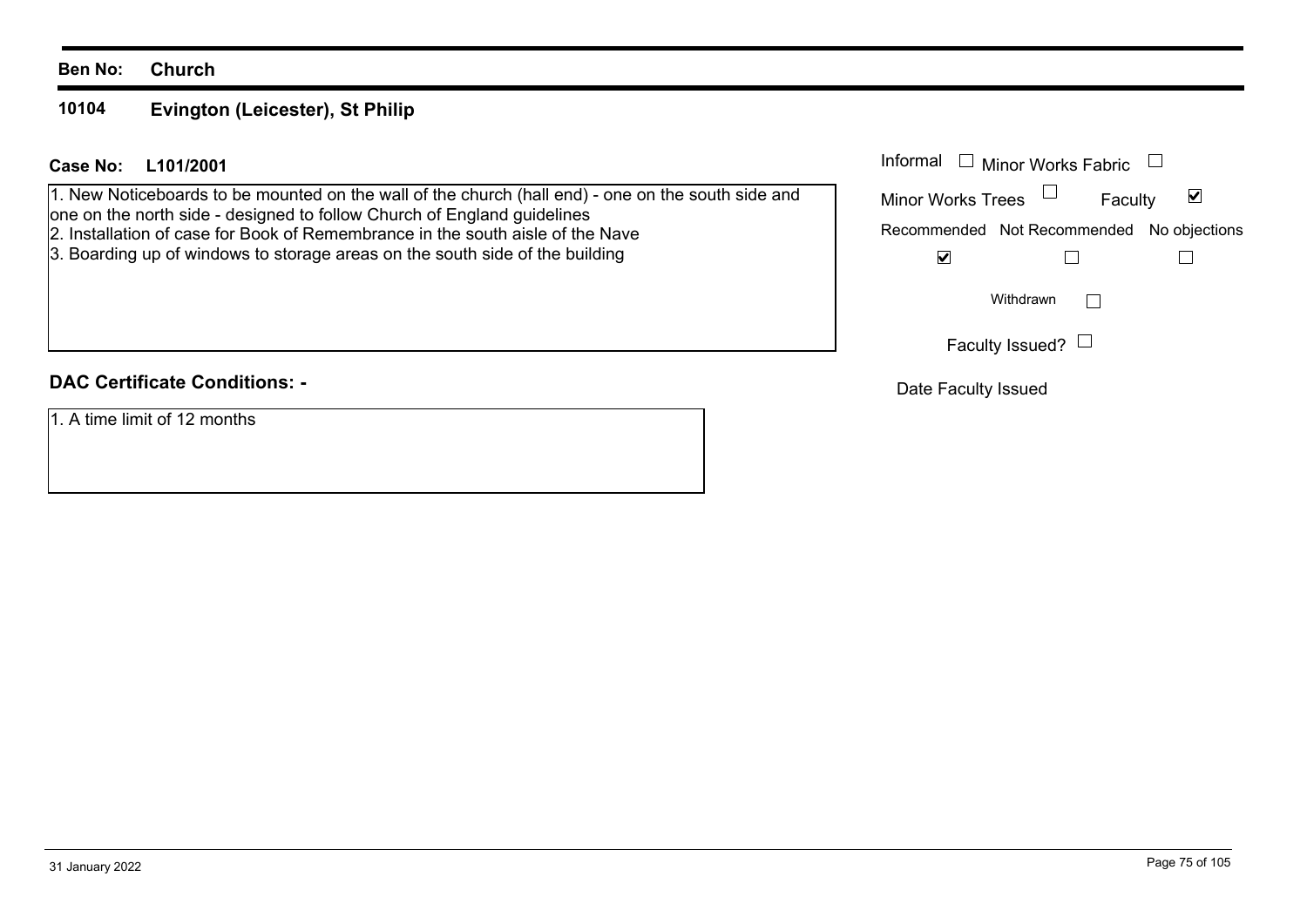| <b>Case No:</b><br>L064/2005                                                                                                                                                                                                        | Informal □ Minor Works Fabric                               |
|-------------------------------------------------------------------------------------------------------------------------------------------------------------------------------------------------------------------------------------|-------------------------------------------------------------|
| Repair and replacement of severely bowed leaded opening lights                                                                                                                                                                      | $\blacktriangledown$<br><b>Minor Works Trees</b><br>Faculty |
|                                                                                                                                                                                                                                     | Recommended Not Recommended No objections                   |
|                                                                                                                                                                                                                                     | $\blacktriangledown$<br>$\perp$                             |
|                                                                                                                                                                                                                                     | Withdrawn                                                   |
|                                                                                                                                                                                                                                     | Faculty Issued? $\Box$                                      |
| <b>DAC Certificate Conditions: -</b>                                                                                                                                                                                                | Date Faculty Issued                                         |
| 1. A time limit of 12 months                                                                                                                                                                                                        |                                                             |
| L100/2010<br><b>Case No:</b>                                                                                                                                                                                                        | Informal □ Minor Works Fabric                               |
| Up-grading of the Heating System comprising: -                                                                                                                                                                                      | $\blacktriangledown$<br><b>Minor Works Trees</b><br>Faculty |
| 1. De-commissioning of the Dravo blower<br>2. Installation of 6 x fan convector units sited on the church walls at ground level                                                                                                     | Recommended Not Recommended No objections                   |
| 3. Installation of small air handling unit in the space currently occupied by ducting of the existing blown                                                                                                                         | $\blacktriangledown$<br>$\Box$<br>$\overline{\phantom{a}}$  |
| air heater                                                                                                                                                                                                                          |                                                             |
| 4. Installation of circulation pump in the existing boiler room<br>5. Installation of 5 x destratification fans at the apex of the church                                                                                           | Withdrawn                                                   |
| 6. Installation of 3 x destratification fans on the ceiling of the church hall<br>7. Installation of 3 x Digital Time Switches                                                                                                      | Faculty Issued? Ø                                           |
| <b>DAC Certificate Conditions: -</b>                                                                                                                                                                                                | Date Faculty Issued<br>11/10/2010                           |
| 1. A time limit of 12 months<br>2. That details of the works are entered in the Log Book so that a record is kept of<br>what has been done<br>3. That, where possible, all fixings should be made into joints, not stonework, using |                                                             |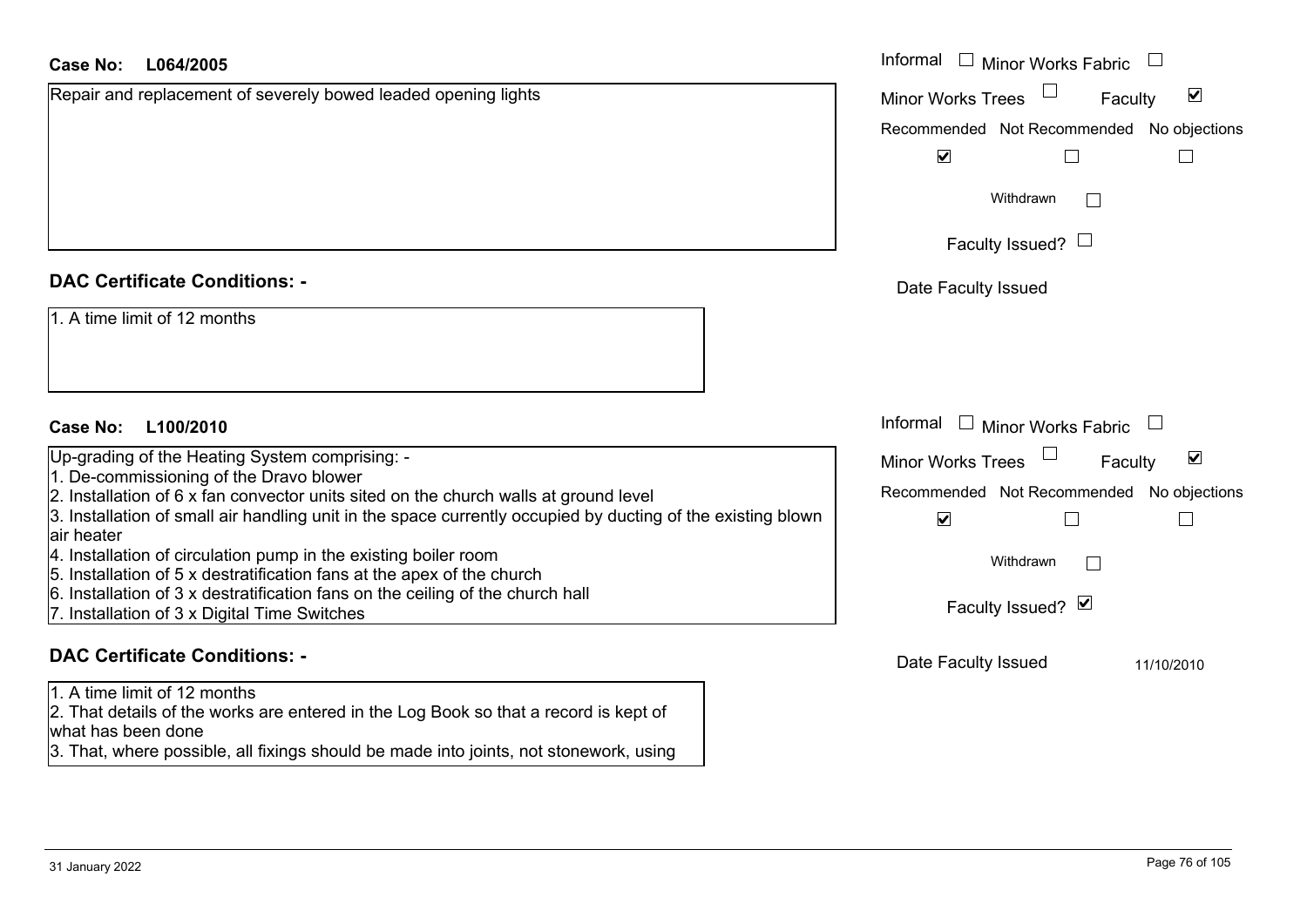| L030/2014<br><b>Case No:</b>                                                                                | Informal <b>☑</b> Minor Works Fabric                                        |
|-------------------------------------------------------------------------------------------------------------|-----------------------------------------------------------------------------|
| Use of space between Vestry and Office                                                                      | $\Box$<br><b>Minor Works Trees</b><br>Faculty                               |
|                                                                                                             | Recommended Not Recommended No objections                                   |
|                                                                                                             | $\Box$<br>П                                                                 |
|                                                                                                             | Withdrawn<br>$\blacktriangledown$                                           |
|                                                                                                             | Faculty Issued? $\Box$                                                      |
| <b>DAC Certificate Conditions: -</b>                                                                        | Date Faculty Issued                                                         |
| 1. That details of the works are entered in the Log Book so that a record is kept of<br>what has been done  |                                                                             |
| <b>Case No:</b><br>L029/2014                                                                                | Informal $\Box$ Minor Works Fabric<br>$\begin{array}{c} \hline \end{array}$ |
| 1. Removal of the existing 6 x fan convectors<br>2. Installation of 12 x radiators and associated pipe work | $\blacktriangledown$<br>Faculty<br><b>Minor Works Trees</b>                 |
| 3. Replacement of the heating control system                                                                | Recommended Not Recommended No objections                                   |
| 4. Making good                                                                                              |                                                                             |
|                                                                                                             | Withdrawn<br>$\blacktriangledown$                                           |
|                                                                                                             | Faculty Issued? $\Box$                                                      |
| <b>DAC Certificate Conditions: -</b>                                                                        | Date Faculty Issued                                                         |
| 1. That details of the works are entered in the Log Book so that a record is kept of<br>what has been done  |                                                                             |
|                                                                                                             |                                                                             |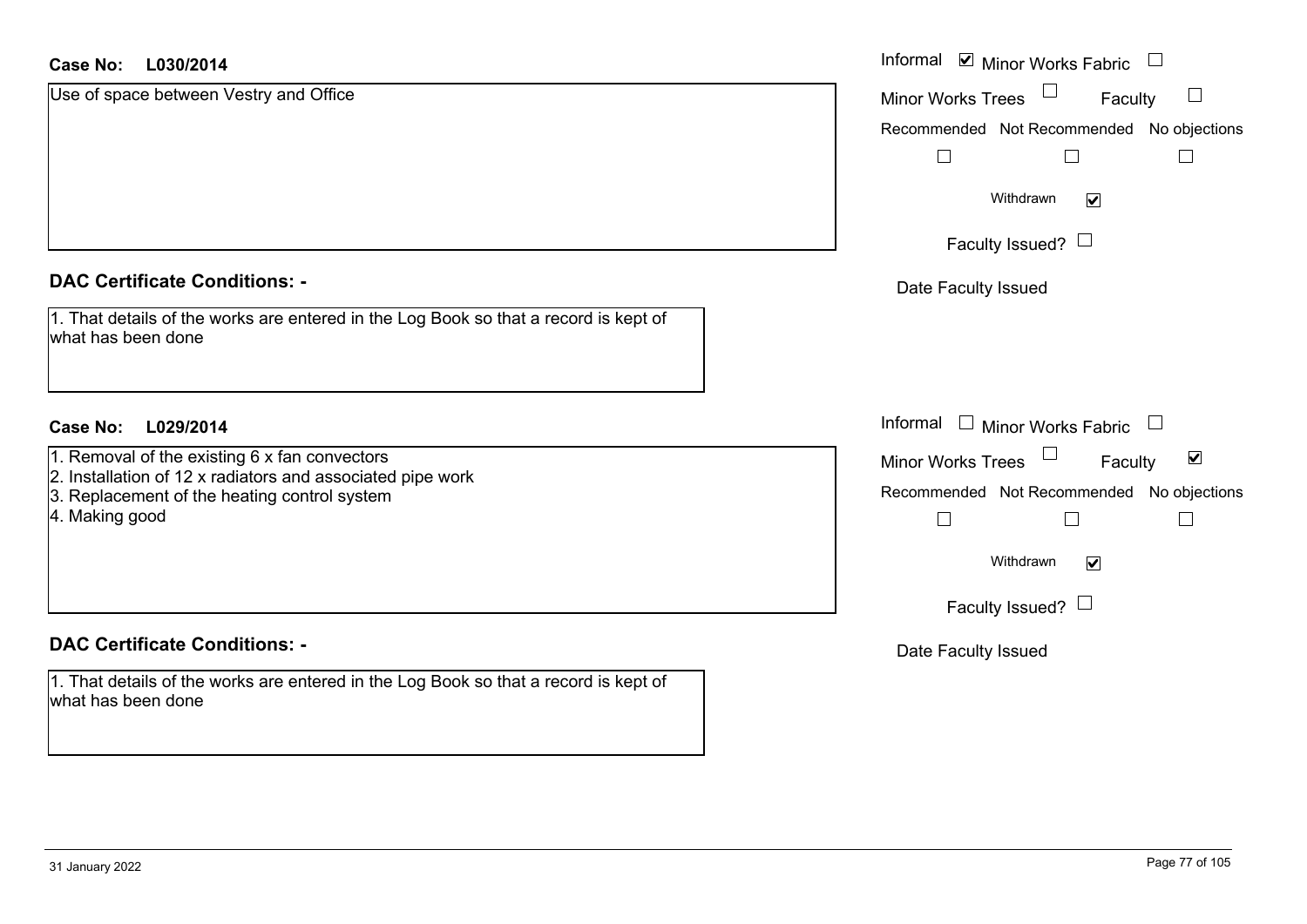| <b>DAC Certificate Conditions: -</b>                                                                       | Date Faculty Issued | 01/07/2014     |
|------------------------------------------------------------------------------------------------------------|---------------------|----------------|
| 1. That details of the works are entered in the Log Book so that a record is kept of<br>what has been done |                     |                |
|                                                                                                            |                     |                |
| 31 January 2022                                                                                            |                     | Page 78 of 105 |
|                                                                                                            |                     |                |

| Case No:<br>L082/2014                                                                                                                                                                                                                                                                                                                                                                                                                                                                                                                                                             | Informal $\blacksquare$ Minor Works Fabric $\blacksquare$                                                                |
|-----------------------------------------------------------------------------------------------------------------------------------------------------------------------------------------------------------------------------------------------------------------------------------------------------------------------------------------------------------------------------------------------------------------------------------------------------------------------------------------------------------------------------------------------------------------------------------|--------------------------------------------------------------------------------------------------------------------------|
| 1. Insertion of a mezzanine floor into the west end of the church<br>2. Re-ordering of the Foyer and entrance area                                                                                                                                                                                                                                                                                                                                                                                                                                                                | <b>Minor Works Trees</b><br>Faculty<br>Recommended Not Recommended No                                                    |
|                                                                                                                                                                                                                                                                                                                                                                                                                                                                                                                                                                                   | Withdrawn<br>Faculty Issued? $\Box$                                                                                      |
| <b>DAC Certificate Conditions: -</b>                                                                                                                                                                                                                                                                                                                                                                                                                                                                                                                                              | Date Faculty Issued                                                                                                      |
| 1. A time limit of 12 months<br>2. That details of the works are entered in the Log Book so that a record is kept of<br>what has been done                                                                                                                                                                                                                                                                                                                                                                                                                                        |                                                                                                                          |
| <b>Case No:</b><br>L027/2014                                                                                                                                                                                                                                                                                                                                                                                                                                                                                                                                                      | Informal $\blacksquare$ Minor Works Fabric $\blacksquare$                                                                |
| Re-ordering of the Garden of Remembrance area comprising: -<br>1. Grub out roots to 7 x Shrubs<br>2. Cut down and grub out roots to tree at southwest corner of Garden<br>3. Remove existing timber surrounds to grassed area<br>4. Dig over to spade depth and rake over to level soil area shown shaded on the sketch<br>5. Around perimeter of grassed area supply and set bull-nosed concrete edging into mortar base<br>6. Re-fix existing gravel board to fence on northern boundary<br>7. Clear away and remove from site all tree and garden waste generated by the works | Minor Works Trees<br>Faculty<br>Recommended Not Recommended No<br>$\blacktriangledown$<br>Withdrawn<br>Faculty Issued? Ø |

objections

 $\Box$ 

 $\Box$ 

objections

 $\Box$ 

 $\Box$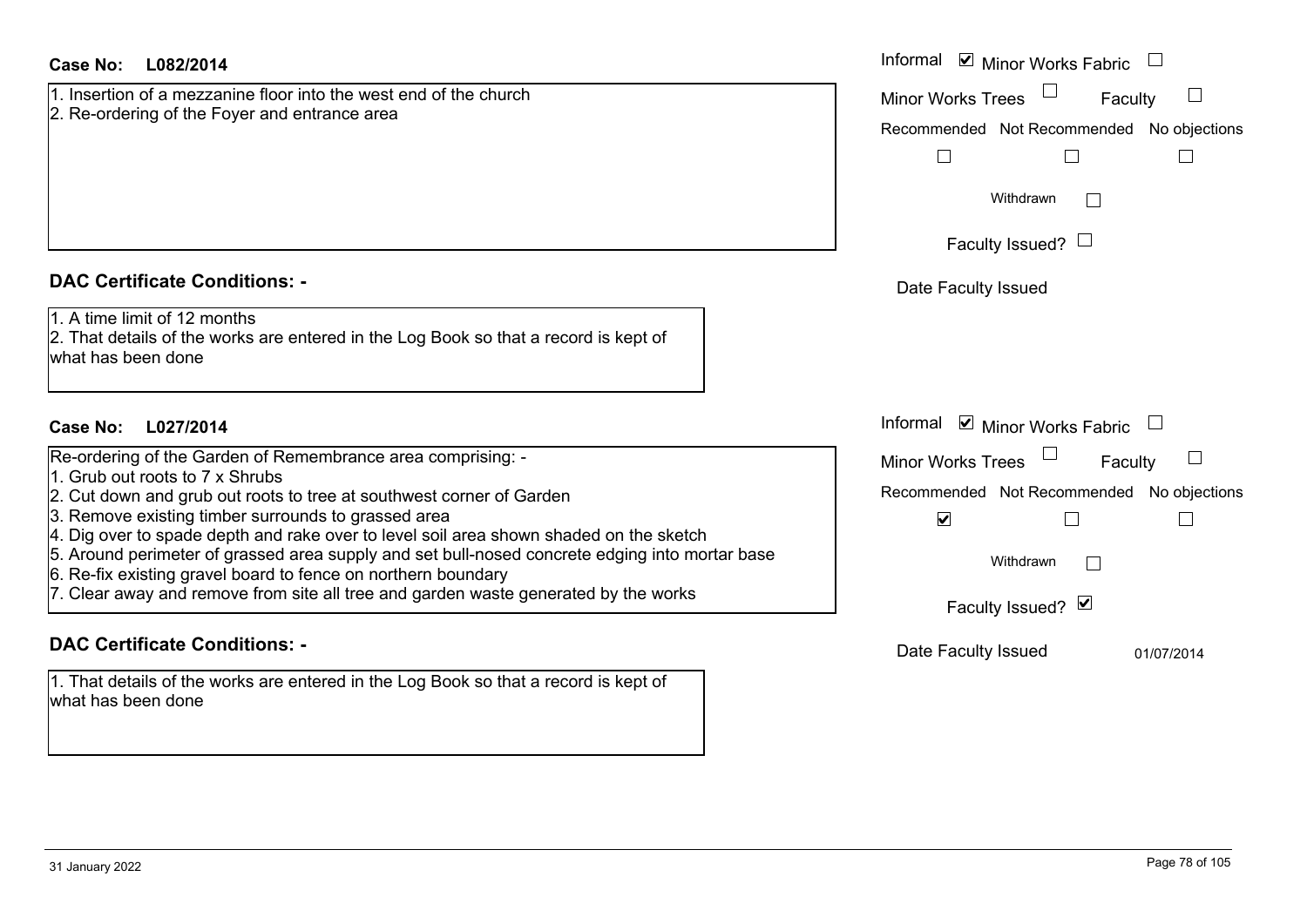| <b>Case No:</b><br>L028/2014                                                                                                               | Informal<br>Minor Works Fabric                                 |
|--------------------------------------------------------------------------------------------------------------------------------------------|----------------------------------------------------------------|
| Installation of mesh guards to 22 windows                                                                                                  | $\Box$<br>$\blacktriangledown$<br>Minor Works Trees<br>Faculty |
|                                                                                                                                            | Recommended Not Recommended No objections                      |
|                                                                                                                                            | $\Box$<br>$\Box$<br>$\Box$                                     |
|                                                                                                                                            | Withdrawn<br>$\blacktriangledown$                              |
|                                                                                                                                            | Faculty Issued? $\Box$                                         |
| <b>DAC Certificate Conditions: -</b>                                                                                                       | Date Faculty Issued                                            |
| 1. A time limit of 24 months<br>2. That details of the works are entered in the Log Book so that a record is kept of<br>what has been done |                                                                |
| <b>Case No:</b><br>L023/2014                                                                                                               | Informal □ Minor Works Fabric ⊠                                |
| Felling of: -                                                                                                                              | Minor Works Trees<br>$\Box$<br>Faculty                         |
| 1.6 x Diseased Ash Trees<br>2. 2 x Self-sown young Ash Trees                                                                               | Recommended Not Recommended No objections                      |
|                                                                                                                                            | $\blacktriangledown$<br>$\Box$                                 |
|                                                                                                                                            | Withdrawn<br>$\Box$                                            |
|                                                                                                                                            | Faculty Issued? $\Box$                                         |
| <b>DAC Certificate Conditions: -</b>                                                                                                       | Date Faculty Issued                                            |
| 1. A time limit of 12 months<br>2. That details of the works are entered in the Log Book so that a record is kept of<br>what has been done |                                                                |
|                                                                                                                                            |                                                                |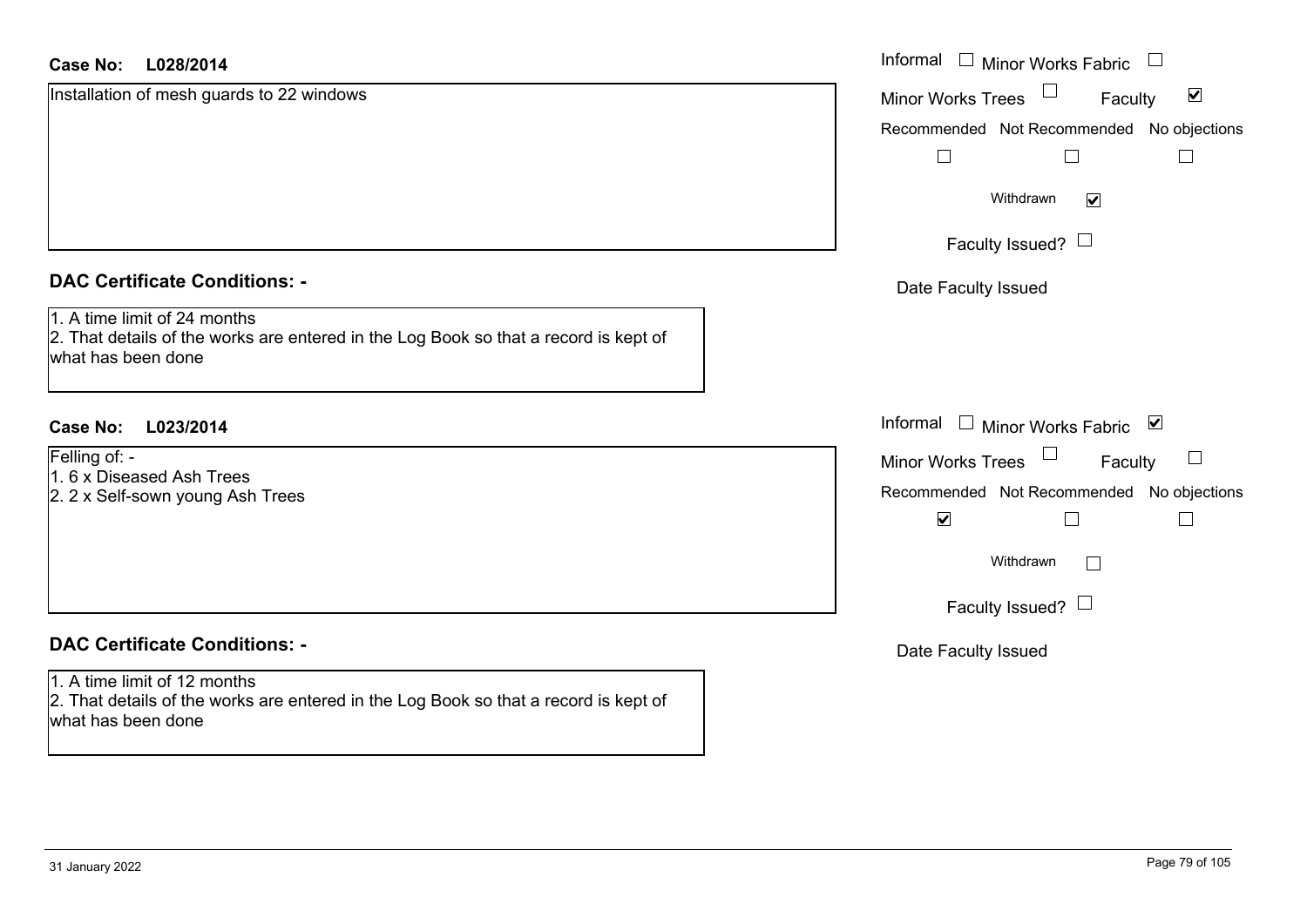# **L013/2014Case No:** Informal

Felling of 1 x Hawthorn Tree

**DAC Certificate Conditions: -**

1. A time limit of 12 months

2. That the works are recorded in the Log Book so that a record is kept of what has been done

3. That the PCC submits details of the replacement tree to be planted in compliance

# **L211/2015Case No:** Informal

Re-decoration of: -

- 1. Hall
- 2. Vestry
- 3. Entrance Area
- 4. Meeting Room
- 5. Kitchen

# **DAC Certificate Conditions: -**

### 1. A time limit of 12 months

2. That details of the works are entered in the Log Book so that a record is kept of what has been done

3. That, in conjunction with the Church Architect, the PCC ensures that emulsion paint

| Informal<br><b>Minor Works Fabric</b>      |
|--------------------------------------------|
| ⊻<br><b>Minor Works Trees</b><br>Faculty   |
| Recommended Not Recommended No objections  |
| $\overline{\mathbf{v}}$                    |
| Withdrawn                                  |
| Faculty Issued? $\Box$                     |
| Date Faculty Issued                        |
|                                            |
|                                            |
| Informal<br>⊻<br><b>Minor Works Fabric</b> |
| <b>Minor Works Trees</b><br>Faculty        |
| Recommended Not Recommended No objections  |
| $\blacktriangledown$                       |
| Withdrawn                                  |
| Faculty Issued?                            |
| Date Faculty Issued                        |
|                                            |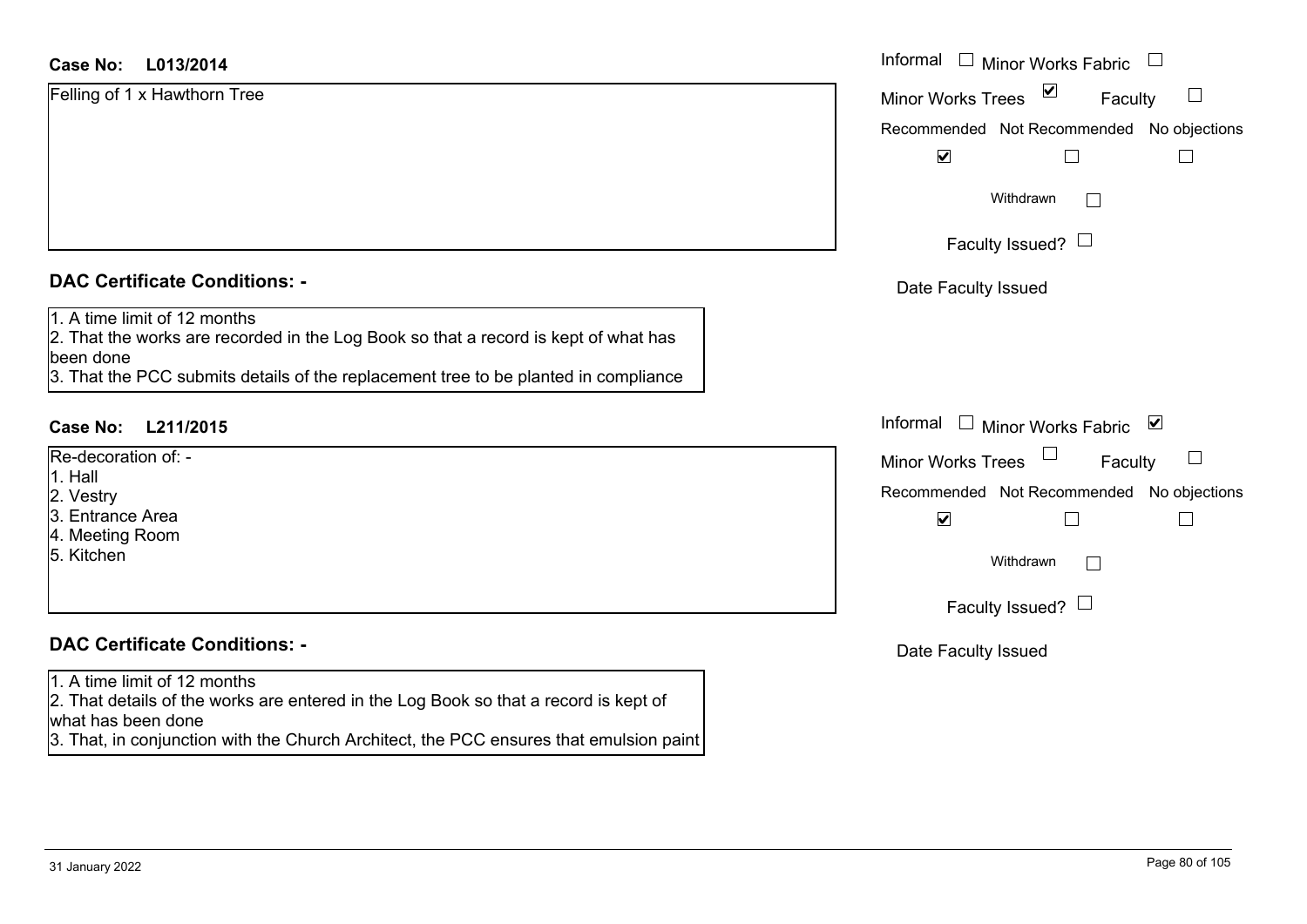# **L160/2015Case No:** Informal

Replacement of rocker switches on all six fan heater units with keyswitch type

# **DAC Certificate Conditions: -**

1. A time limit of 12 months

2. That details of the works are entered in the Log Book so that a record is kept of what has been done

3. That, in line with the requirement and advice of the Ecclesiastical Insurance Group,

# **L253/2015Case No:** Informal

Replacement of roof flashings

# **DAC Certificate Conditions: -**

1. A time limit of 12 months 2. That details of the works are entered in the Log Book so that a record is kept of what has been done

| Informal |                          | Minor Works Fabric                        | ⊻ |
|----------|--------------------------|-------------------------------------------|---|
|          | <b>Minor Works Trees</b> | Faculty                                   | ⊻ |
|          |                          | Recommended Not Recommended No objections |   |
|          | V                        |                                           |   |
|          | Withdrawn                |                                           |   |
|          | Faculty Issued? L        |                                           |   |
|          | Date Faculty Issued      |                                           |   |
|          |                          |                                           |   |
|          |                          |                                           |   |
| Informal |                          |                                           |   |
|          |                          | Minor Works Fabric                        | ⊻ |
|          | <b>Minor Works Trees</b> | Faculty                                   |   |
|          |                          | Recommended Not Recommended No objections |   |
|          | $\blacktriangledown$     |                                           |   |
|          | Withdrawn                |                                           |   |
|          | Faculty Issued?          |                                           |   |
|          | Date Faculty Issued      |                                           |   |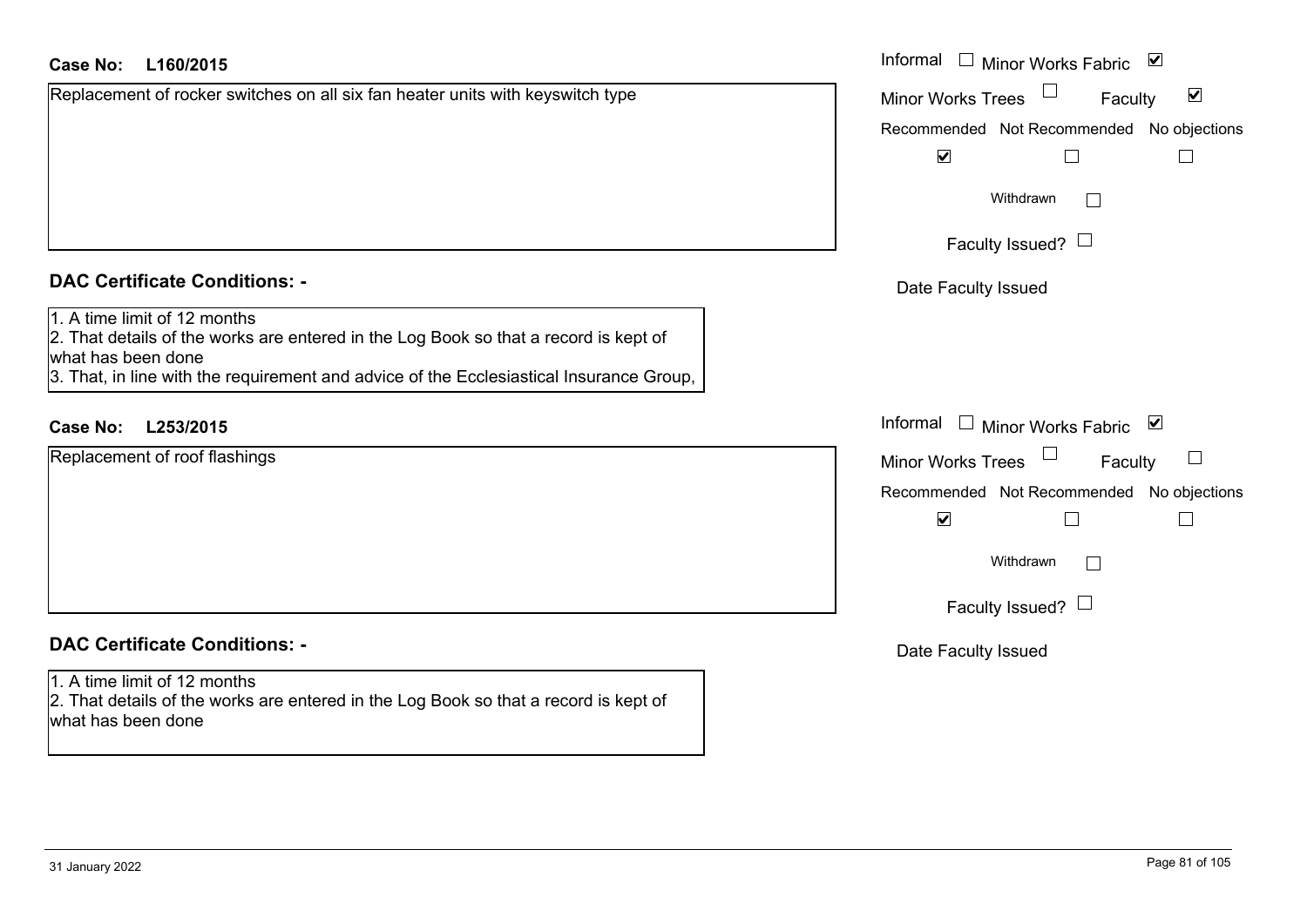| <b>Case No:</b><br>L009/2015                                                                                                               | Informal<br>□ Minor Works Fabric                |
|--------------------------------------------------------------------------------------------------------------------------------------------|-------------------------------------------------|
| Replacement of the Vestry ceiling Trap Door                                                                                                | <b>Minor Works Trees</b><br>$\Box$<br>Faculty   |
|                                                                                                                                            | Recommended Not Recommended No objections       |
|                                                                                                                                            | $\blacktriangledown$                            |
|                                                                                                                                            | Withdrawn<br>$\mathbb{R}^n$                     |
|                                                                                                                                            | Faculty Issued? $\Box$                          |
| <b>DAC Certificate Conditions: -</b>                                                                                                       | Date Faculty Issued                             |
| 1. A time limit of 12 months<br>2. That details of the works are entered in the Log Book so that a record is kept of<br>what has been done |                                                 |
| <b>Case No:</b><br>L215/2015                                                                                                               | Informal<br>$\Box$ Minor Works Fabric $\Box$    |
| Installation of 2 additional sensors in the Vestry for the existing Fire Alarm                                                             | $\sqcup$<br><b>Minor Works Trees</b><br>Faculty |
|                                                                                                                                            | Recommended Not Recommended No objections       |
|                                                                                                                                            | $\blacktriangledown$                            |
|                                                                                                                                            | Withdrawn<br>$\Box$                             |
|                                                                                                                                            | Faculty Issued? $\Box$                          |
| <b>DAC Certificate Conditions: -</b>                                                                                                       | Date Faculty Issued                             |
| 1. A time limit of 12 months<br>2. That details of the works are entered in the Log Book so that a record is kept of<br>what has been done |                                                 |
| 3. That, where possible, all fixings should be made into joints, not stonework, using                                                      |                                                 |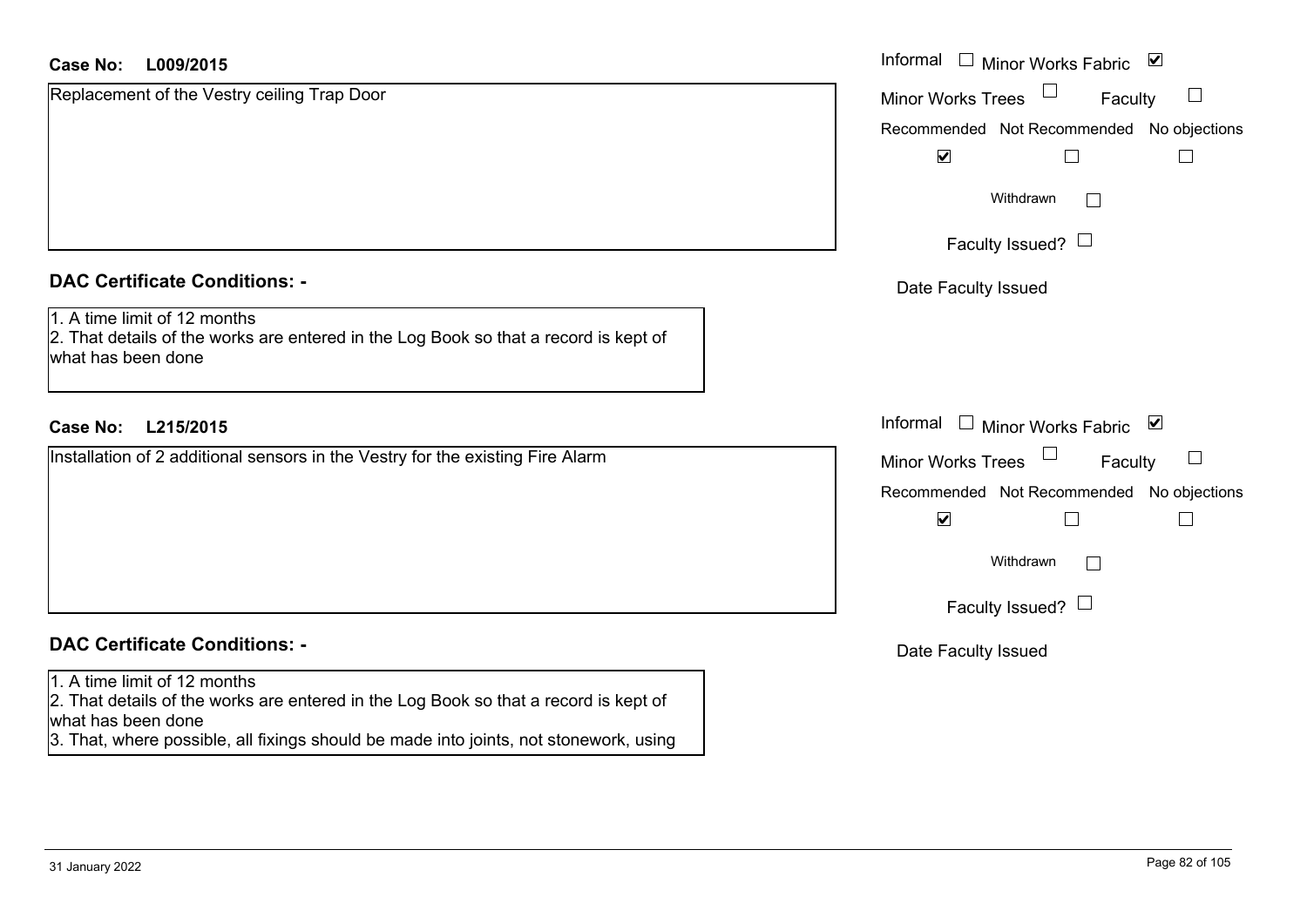| <b>Case No:</b>                                                                                                                                                                                       | Informal<br>$\Box$ Minor Works Fabric                             |
|-------------------------------------------------------------------------------------------------------------------------------------------------------------------------------------------------------|-------------------------------------------------------------------|
| Removal of Ash Tree with Tree Preservation Order                                                                                                                                                      | $\overline{\mathbf{v}}$<br>Minor Works Trees<br>$\Box$<br>Faculty |
|                                                                                                                                                                                                       | Recommended Not Recommended No objections                         |
|                                                                                                                                                                                                       | $\blacktriangledown$                                              |
|                                                                                                                                                                                                       | Withdrawn                                                         |
|                                                                                                                                                                                                       | Faculty Issued? $\Box$                                            |
| <b>DAC Certificate Conditions: -</b>                                                                                                                                                                  | Date Faculty Issued                                               |
| 1. That details of the works are entered in the Log Book so that a record is kept of<br>what has been done                                                                                            |                                                                   |
|                                                                                                                                                                                                       |                                                                   |
| <b>Case No:</b>                                                                                                                                                                                       | Informal □ Minor Works Fabric<br>⊻                                |
| Replacement of the heating control equipment                                                                                                                                                          | Minor Works Trees<br>Faculty                                      |
|                                                                                                                                                                                                       | Recommended Not Recommended No objections                         |
|                                                                                                                                                                                                       | $\blacktriangledown$                                              |
|                                                                                                                                                                                                       | Withdrawn<br>$\vert \ \ \vert$                                    |
|                                                                                                                                                                                                       | Faculty Issued? $\Box$                                            |
| <b>DAC Certificate Conditions: -</b>                                                                                                                                                                  | Date Faculty Issued                                               |
| 1. That details of the works are entered in the Log Book so that a record is kept of<br>what has been done<br>2. That, in line with the requirement and advice of the Ecclesiastical Insurance Group, |                                                                   |

the installation and/or testing must be carried out by an electrician who is an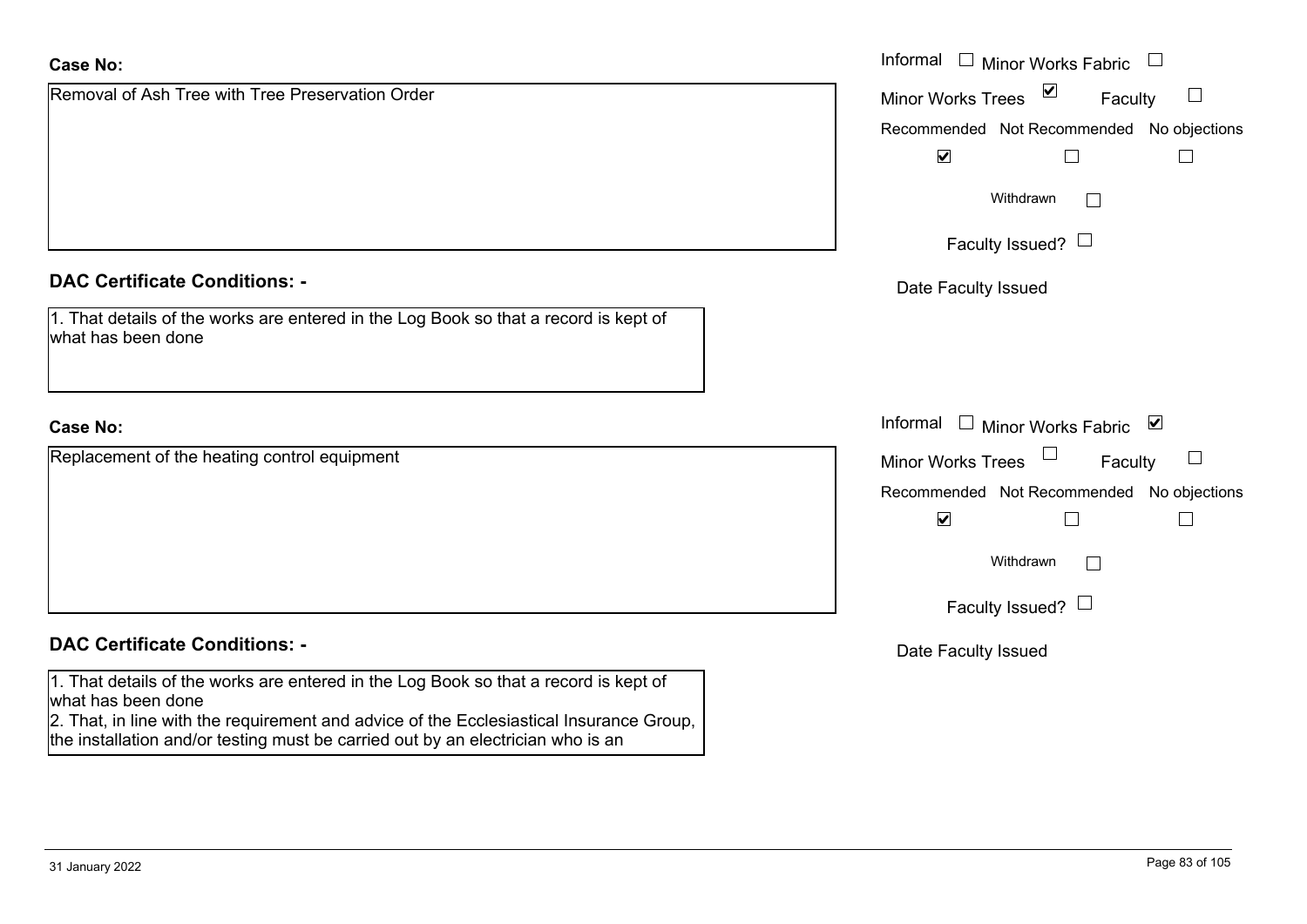| <b>Case No:</b>                                                                                                                                                                                                                             | Informal □ Minor Works Fabric                               |
|---------------------------------------------------------------------------------------------------------------------------------------------------------------------------------------------------------------------------------------------|-------------------------------------------------------------|
| Replacement of Lighting Units in the Worship Space                                                                                                                                                                                          | $\blacktriangledown$<br><b>Minor Works Trees</b><br>Faculty |
|                                                                                                                                                                                                                                             | Recommended Not Recommended<br>No objections                |
|                                                                                                                                                                                                                                             | $\blacktriangledown$<br>L                                   |
|                                                                                                                                                                                                                                             | Withdrawn                                                   |
|                                                                                                                                                                                                                                             | Faculty Issued? Ø                                           |
| <b>DAC Certificate Conditions: -</b>                                                                                                                                                                                                        | Date Faculty Issued<br>01/05/2018                           |
| 1. That details of the works are entered in the Log Book so that a record is kept of<br>what has been done<br>2. That an updated Electrical Condition Report is commissioned, and submitted to the<br>DAC Secretary, after the installation |                                                             |
| <b>Case No:</b>                                                                                                                                                                                                                             | Informal $\Box$ Minor Works Fabric<br>⊻                     |
| 1. Re-decoration of high level timberwork to the soffits and fascia's.                                                                                                                                                                      | Minor Works Trees<br>Faculty                                |
| 2. Cleaning out and repainting of all guttering and downpipes, both high and low level                                                                                                                                                      | Recommended Not Recommended<br>No objections                |
| Re-decoration of window ironwork<br>4. Re-decoration of bars to the boiler house vents                                                                                                                                                      |                                                             |
| 5. Re-painting of the boiler house railings                                                                                                                                                                                                 | $\blacktriangledown$                                        |
| 6. Re-painting of the timber exit doors and frames                                                                                                                                                                                          | Withdrawn                                                   |
| 7. Re-painting of the entrance door and frames                                                                                                                                                                                              |                                                             |
|                                                                                                                                                                                                                                             | Faculty Issued? $\Box$                                      |
| <b>DAC Certificate Conditions: -</b>                                                                                                                                                                                                        | Date Faculty Issued                                         |
| 1. That details of the works are entered in the Log Book so that a record is kept of<br>what has been done                                                                                                                                  |                                                             |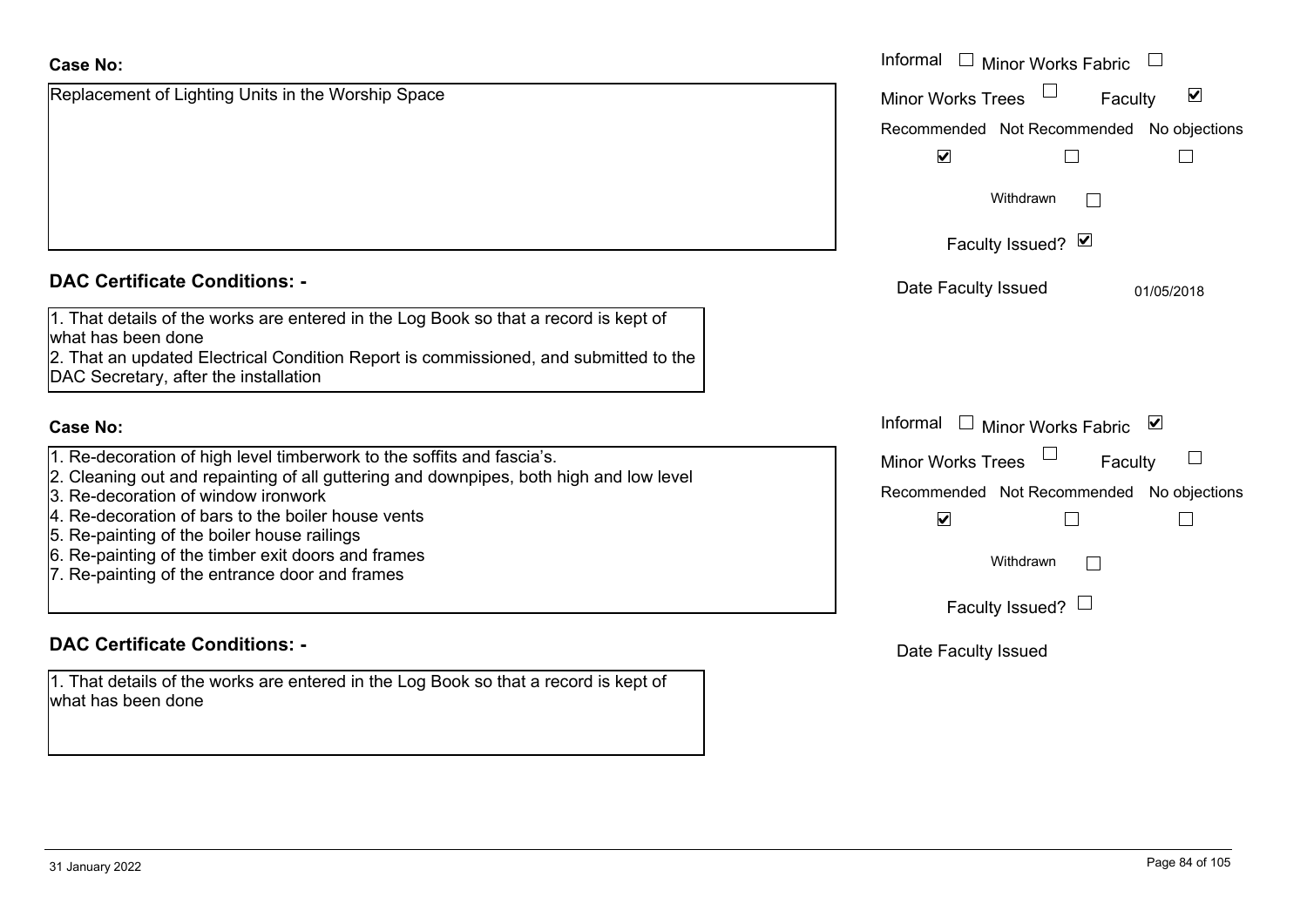### **Ben No: Church**

### **10103 Evington, St Denys**

| L035/2001<br>Case No:                                                                                                                                                           | Informal<br>$\Box$ Minor Works Fabric                       |
|---------------------------------------------------------------------------------------------------------------------------------------------------------------------------------|-------------------------------------------------------------|
| Garden of Remembrance                                                                                                                                                           | <b>Minor Works Trees</b><br>$\blacktriangledown$<br>Faculty |
|                                                                                                                                                                                 | Recommended Not Recommended No objections                   |
|                                                                                                                                                                                 | ⊻                                                           |
|                                                                                                                                                                                 | Withdrawn                                                   |
|                                                                                                                                                                                 | Faculty Issued? Ø                                           |
| <b>DAC Certificate Conditions: -</b>                                                                                                                                            | Date Faculty Issued<br>12/10/2001                           |
| 1. A time limit of 12 months 2. That no personal memorials should be erected 3. That<br>the Bishop's Regulations for the interment of ashes (BR6) should be strictly adhered to |                                                             |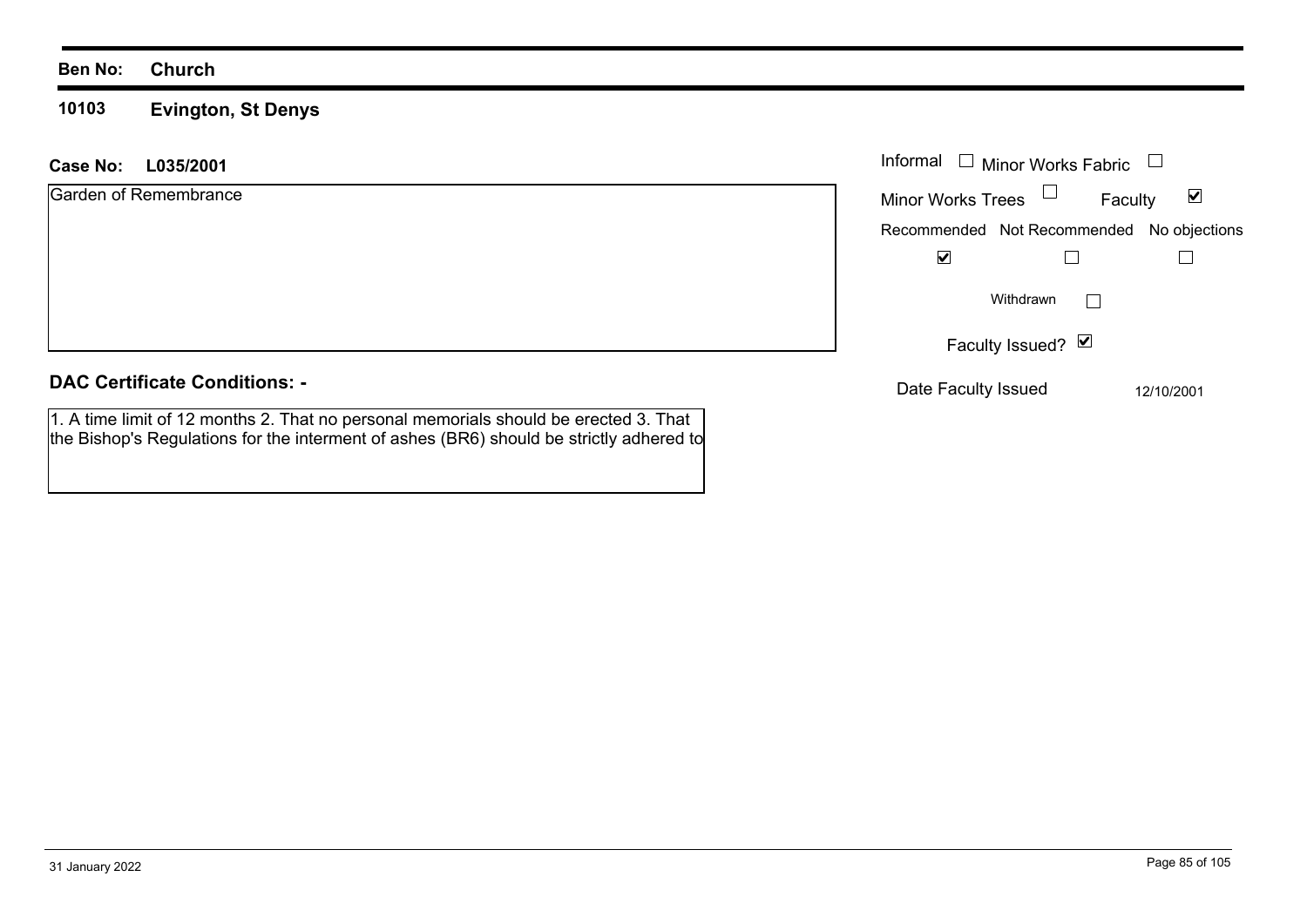| <b>Case No:</b><br>L029/2003                                                                                                                                 | Informal<br>$\Box$ Minor Works Fabric<br>$\begin{array}{c} \square \end{array}$ |
|--------------------------------------------------------------------------------------------------------------------------------------------------------------|---------------------------------------------------------------------------------|
| Installation of Pipe Organ (transfer from Leicester, St James the Greater)                                                                                   | $\blacktriangledown$<br><b>Minor Works Trees</b><br>Faculty                     |
|                                                                                                                                                              | Recommended Not Recommended No objections                                       |
|                                                                                                                                                              | $\blacktriangledown$<br>$\Box$<br>$\Box$                                        |
|                                                                                                                                                              | Withdrawn<br>$\Box$                                                             |
|                                                                                                                                                              | Faculty Issued? $\Box$                                                          |
| <b>DAC Certificate Conditions: -</b>                                                                                                                         | Date Faculty Issued                                                             |
| 1. A time limit of 12 months                                                                                                                                 |                                                                                 |
| L011/2004<br><b>Case No:</b>                                                                                                                                 | Informal $\blacksquare$ Minor Works Fabric $\blacksquare$                       |
| Replace Heating System for the whole church as detailed on the quotation from Christopher Dunphy<br>Ecclesiastical Ltd.                                      | $\blacktriangledown$<br><b>Minor Works Trees</b><br>Faculty                     |
|                                                                                                                                                              | Recommended Not Recommended No objections                                       |
|                                                                                                                                                              | $\blacktriangledown$<br>$\Box$<br>$\Box$                                        |
|                                                                                                                                                              | Withdrawn                                                                       |
|                                                                                                                                                              | Faculty Issued? Ø                                                               |
| <b>DAC Certificate Conditions: -</b>                                                                                                                         | Date Faculty Issued<br>20/05/2004                                               |
| 1. A time limit of 12 months<br>2. That all fixings should be made into joints, not stonework, using stainless steel or<br>non-ferrous screws in fibre plugs |                                                                                 |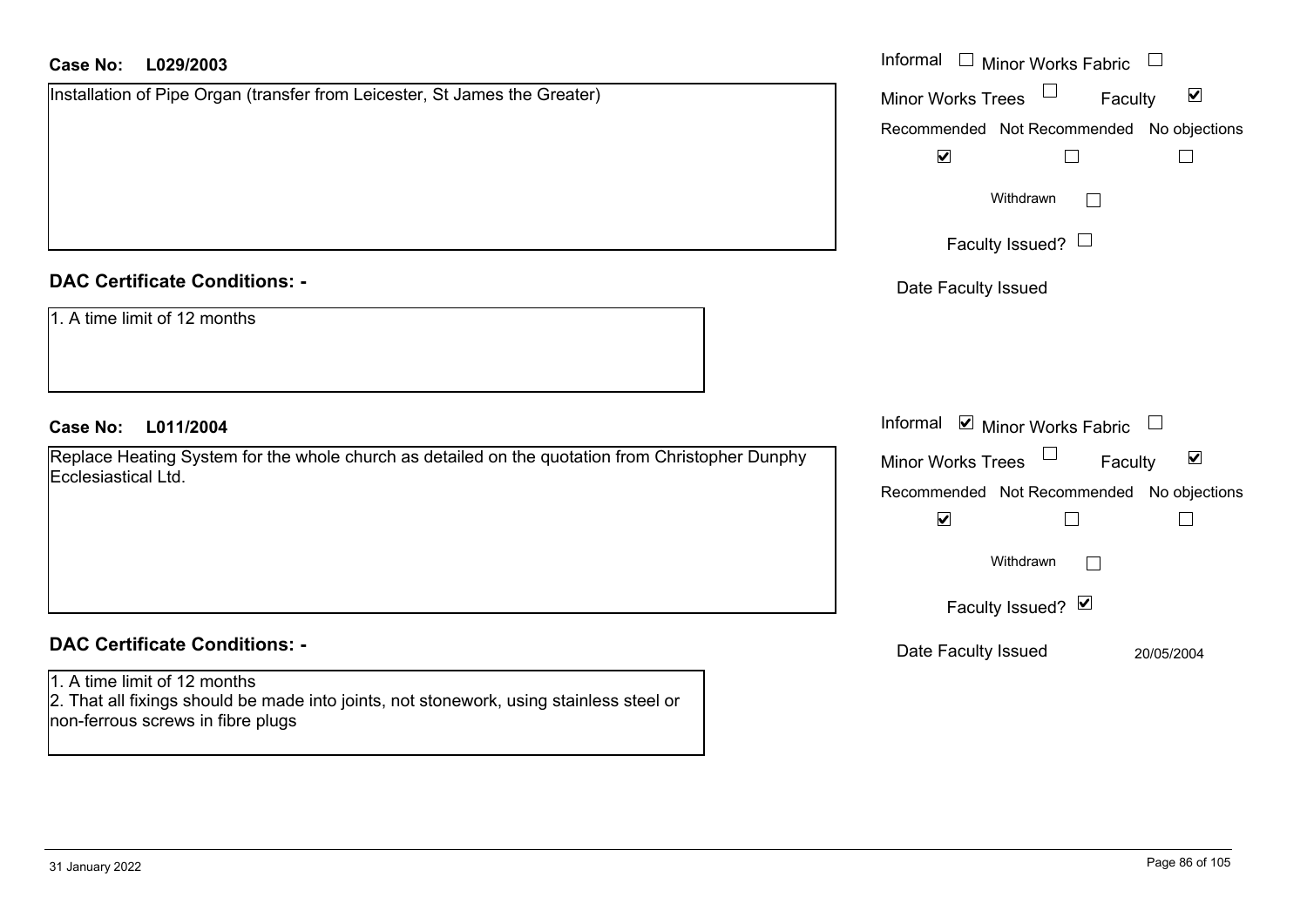| <b>Case No:</b><br>L131/2004                                                                                                                                                                 | Informal □ Minor Works Fabric                               |
|----------------------------------------------------------------------------------------------------------------------------------------------------------------------------------------------|-------------------------------------------------------------|
| Replace the electric lighting in the church, and make minor improvements to the remainder of the<br>electrical installation, as detailed in the quotation from Haydon & Sons, 19 August 2004 | $\blacktriangledown$<br><b>Minor Works Trees</b><br>Faculty |
|                                                                                                                                                                                              | Recommended Not Recommended No objections                   |
|                                                                                                                                                                                              | $\blacktriangledown$                                        |
|                                                                                                                                                                                              | Withdrawn                                                   |
|                                                                                                                                                                                              | Faculty Issued? Ø                                           |
| <b>DAC Certificate Conditions: -</b>                                                                                                                                                         | Date Faculty Issued<br>01/12/2004                           |
| 1. A time limit of 12 months<br>2. That all wiring should be as unobtrusive as possible and of an appropriate colour to<br>blend with the background                                         |                                                             |
| L123/2005<br><b>Case No:</b>                                                                                                                                                                 | Informal $\Box$ Minor Works Fabric                          |
| Replace the existing worn-out Organ with a brand new pipeless (electronic) Organ                                                                                                             | $\blacktriangledown$<br><b>Minor Works Trees</b><br>Faculty |
|                                                                                                                                                                                              | Recommended Not Recommended No objections                   |
|                                                                                                                                                                                              | $\blacktriangledown$                                        |
|                                                                                                                                                                                              | Withdrawn                                                   |
|                                                                                                                                                                                              | Faculty Issued? Ø                                           |
| <b>DAC Certificate Conditions: -</b>                                                                                                                                                         | Date Faculty Issued<br>01/09/2006                           |
| 1. A time limit of 12 months<br>2. That the PCC considers ways of preserving the mechanics of the pipe organ for<br>possible future use                                                      |                                                             |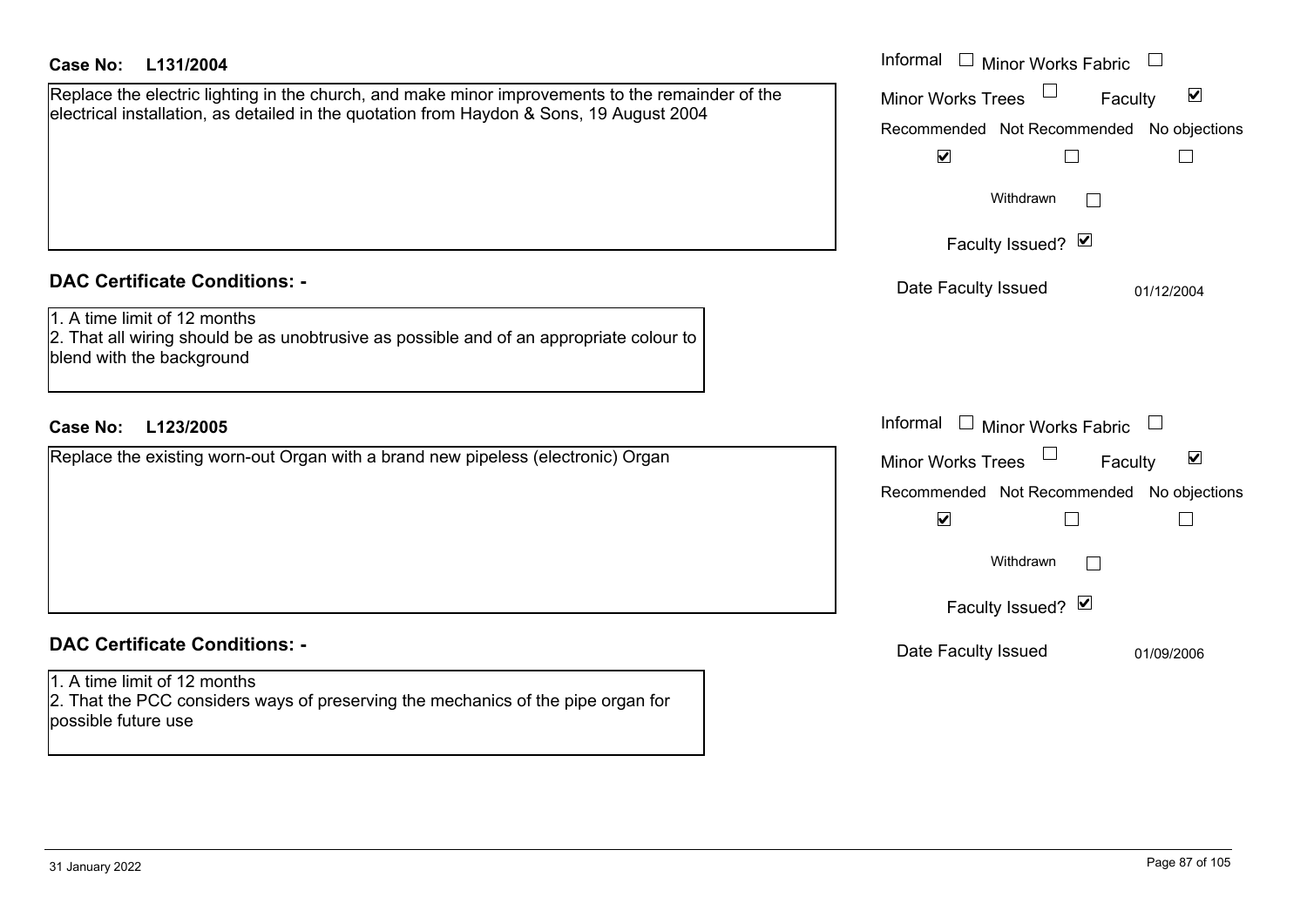| Case No:<br>L122/2005                                                                                                                                                                                                                                                                                                                                                                           | Informal $\Box$ Minor Works Fabric $\Box$                                                                                                                                                                                            |
|-------------------------------------------------------------------------------------------------------------------------------------------------------------------------------------------------------------------------------------------------------------------------------------------------------------------------------------------------------------------------------------------------|--------------------------------------------------------------------------------------------------------------------------------------------------------------------------------------------------------------------------------------|
| 1. Install new bespoke oak Altar at the east end of the South Aisle<br>2. Re-locate existing altar to another place in the church                                                                                                                                                                                                                                                               | $\blacktriangledown$<br><b>Minor Works Trees</b><br>Faculty<br>No objections<br>Recommended Not Recommended<br>$\blacktriangledown$<br>$\mathbb{R}^n$<br>$\mathbf{L}$<br>Withdrawn<br>Faculty Issued? Ø                              |
| <b>DAC Certificate Conditions: -</b><br>1. A time limit of 12 months                                                                                                                                                                                                                                                                                                                            | Date Faculty Issued<br>06/06/2006                                                                                                                                                                                                    |
| <b>Case No:</b><br>L198/2007<br>Re-ordering comprising: -<br>1. Removal of pews at west end of N and S Aisles and in Northwest section of Nave<br>2. Installation of storage cupboards at west end of North Aisle<br>3. Re-positioning of the font from Nave to North Aisle<br>4. Removal of choir stalls in the Chancel - 1 to be installed at west end of S Aisle<br>5. New chairs and carpet | Informal $\blacksquare$ Minor Works Fabric $\blacksquare$<br>$\blacktriangledown$<br><b>Minor Works Trees</b><br>Faculty<br>Recommended Not Recommended No objections<br>$\blacktriangledown$<br>П<br>Withdrawn<br>Faculty Issued? Ø |
| <b>DAC Certificate Conditions: -</b><br>1. A time limit of 12 months<br>2. That details of the works are entered in the Log Book so that a record is kept of<br>what has been done<br>3. That the DAC approves the finalised proposals for the carpetting and the Chancel                                                                                                                       | Date Faculty Issued<br>21/10/2009                                                                                                                                                                                                    |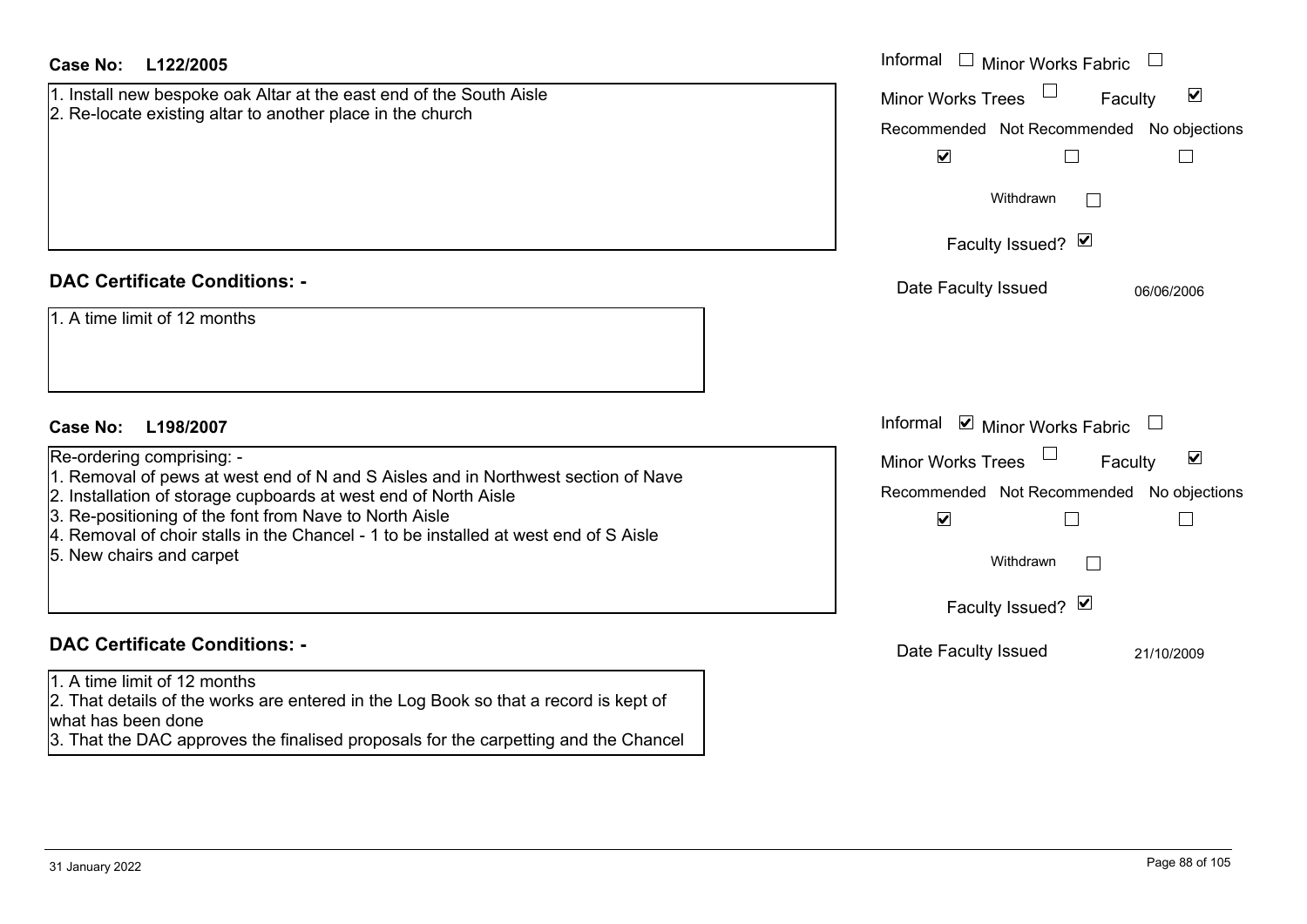| <b>Case No:</b><br>L019/2008<br>1. a) Replace existing main doors (north entrance) with glass doors<br>b) Re-locate existing north entrance doors to to the Porch entrance<br>c) Remove and dispose of existing Porch entrance gates<br>2. To make permanent the removal of one pew on either side of the Nave aisle permitted under<br>Archdeacon's Licence granted 8 April 2007 | Informal $\Box$ Minor Works Fabric $\Box$<br>$\Box$<br>$\blacktriangledown$<br><b>Minor Works Trees</b><br>Faculty<br>Recommended Not Recommended No objections<br>$\blacktriangledown$<br>$\Box$<br>$\Box$<br>Withdrawn<br>Faculty Issued? Ø |
|-----------------------------------------------------------------------------------------------------------------------------------------------------------------------------------------------------------------------------------------------------------------------------------------------------------------------------------------------------------------------------------|-----------------------------------------------------------------------------------------------------------------------------------------------------------------------------------------------------------------------------------------------|
| <b>DAC Certificate Conditions: -</b><br>1. A time limit of 12 months                                                                                                                                                                                                                                                                                                              | Date Faculty Issued<br>12/03/2008                                                                                                                                                                                                             |
| <b>Case No:</b><br>L161/2009                                                                                                                                                                                                                                                                                                                                                      | Informal<br>■ Minor Works Fabric $\Box$                                                                                                                                                                                                       |
| Work to 4 Trees (numbers 13, 23, 30 and 31)                                                                                                                                                                                                                                                                                                                                       | Minor Works Trees <b>■</b><br>Faculty                                                                                                                                                                                                         |
|                                                                                                                                                                                                                                                                                                                                                                                   | Recommended Not Recommended No objections                                                                                                                                                                                                     |
|                                                                                                                                                                                                                                                                                                                                                                                   | $\blacktriangledown$<br>$\Box$<br>$\Box$                                                                                                                                                                                                      |
|                                                                                                                                                                                                                                                                                                                                                                                   | Withdrawn                                                                                                                                                                                                                                     |
|                                                                                                                                                                                                                                                                                                                                                                                   | Faculty Issued? $\Box$                                                                                                                                                                                                                        |
| <b>DAC Certificate Conditions: -</b>                                                                                                                                                                                                                                                                                                                                              | Date Faculty Issued                                                                                                                                                                                                                           |
| 1. That details of the works are entered in the Log Book so that a record is kept of<br>what has been done                                                                                                                                                                                                                                                                        |                                                                                                                                                                                                                                               |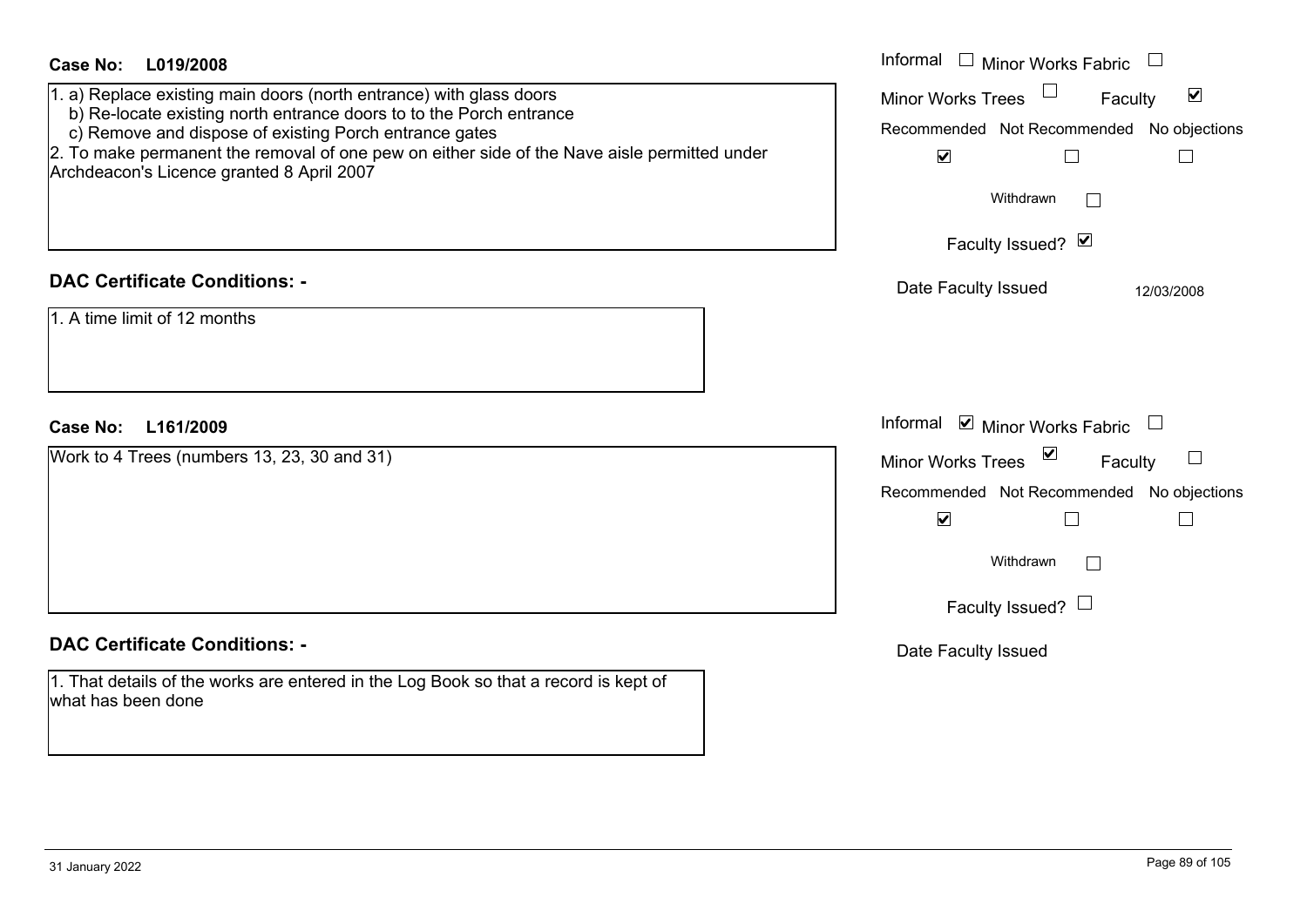| <b>Case No:</b><br>L141/2010                                                                                                                                                                                                        | Informal ⊠ Minor Works Fabric                                                                                                                                 |
|-------------------------------------------------------------------------------------------------------------------------------------------------------------------------------------------------------------------------------------|---------------------------------------------------------------------------------------------------------------------------------------------------------------|
| 1. Demolition of existing Vestry (1958)<br>2. Construction of replacement Vestry                                                                                                                                                    | $\blacktriangledown$<br>Minor Works Trees<br>Faculty<br>Recommended Not Recommended No objections<br>$\blacktriangledown$                                     |
|                                                                                                                                                                                                                                     | Withdrawn<br>$\mathbb{R}$<br>Faculty Issued? Ø                                                                                                                |
| <b>DAC Certificate Conditions: -</b>                                                                                                                                                                                                | Date Faculty Issued<br>17/04/2013                                                                                                                             |
| 1. A time limit of 12 months<br>2. That details of the works are entered in the Log Book so that a record is kept of<br>what has been done<br>3. That no works shall take place until the PCC, after consultation with the Diocesan |                                                                                                                                                               |
| L177/2011<br><b>Case No:</b>                                                                                                                                                                                                        | Informal $\Box$ Minor Works Fabric $\Box$                                                                                                                     |
| Digging of 3 trial holes                                                                                                                                                                                                            | $\blacktriangledown$<br>Minor Works Trees<br>Faculty<br>Recommended Not Recommended No objections<br>$\Box$<br>Withdrawn<br>$\mathbf{1}$<br>Faculty Issued? Ø |
| <b>DAC Certificate Conditions: -</b>                                                                                                                                                                                                | Date Faculty Issued<br>20/08/2011                                                                                                                             |
| 1. A time limit of 12 months<br>2. That details of the works are entered in the Log Book so that a record is kept of<br>what has been done                                                                                          |                                                                                                                                                               |

L.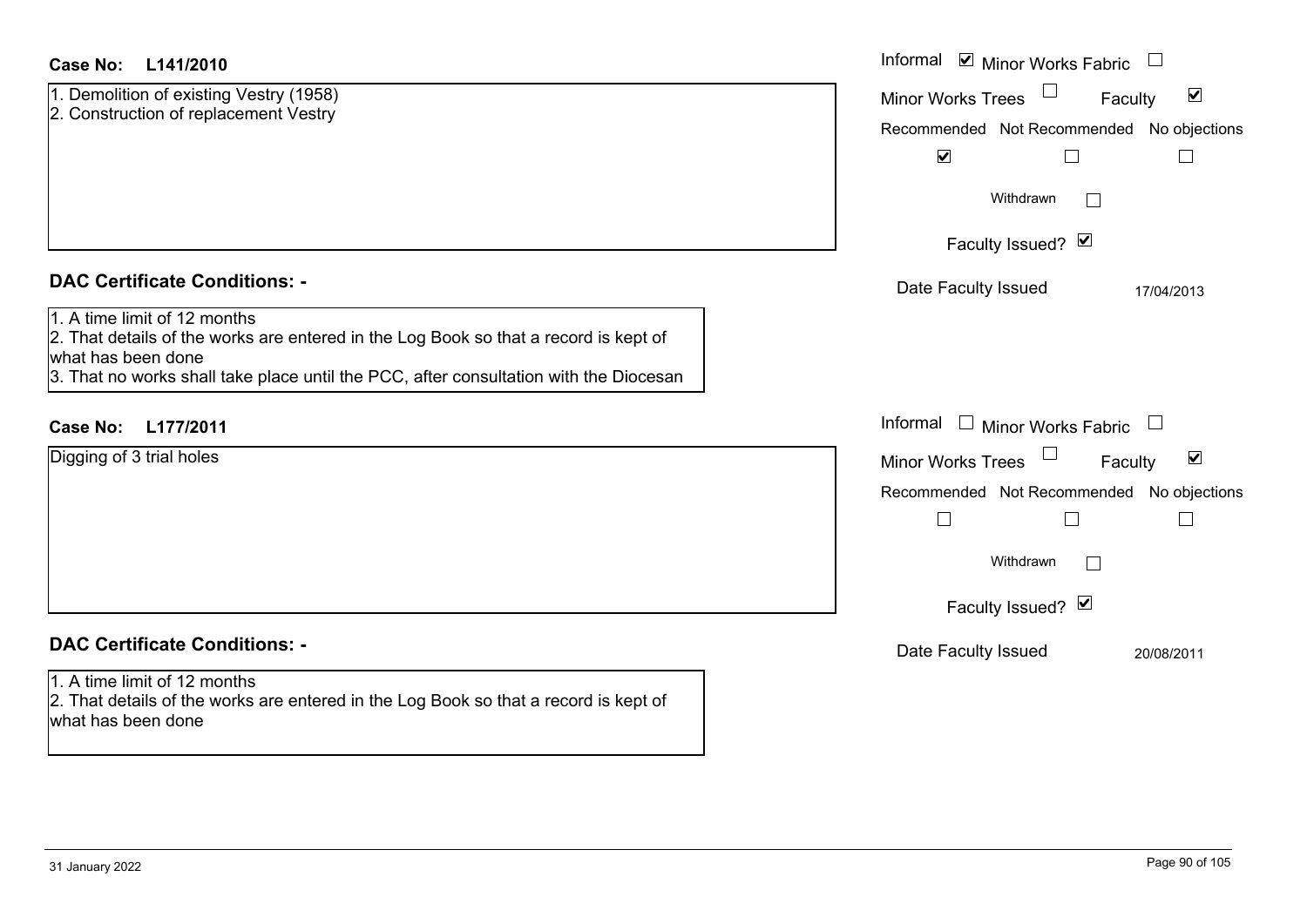# **DAC Certificate Conditions: -**

# **DAC Certificate Conditions: -**

1. A time limit of 12 months2. That details of the works are entered in the Log Book so that a record is kept of what has been done

| <b>Case No:</b><br>L124/2012                                                                                                                                                                                                                                                                                                                                                                                                                                    | Informal ⊠ Minor Works Fabric                                             |
|-----------------------------------------------------------------------------------------------------------------------------------------------------------------------------------------------------------------------------------------------------------------------------------------------------------------------------------------------------------------------------------------------------------------------------------------------------------------|---------------------------------------------------------------------------|
| Erection of temporary 6' x 4' wooden "shed" Boiler House                                                                                                                                                                                                                                                                                                                                                                                                        | <b>Minor Works Trees</b><br>Faculty                                       |
|                                                                                                                                                                                                                                                                                                                                                                                                                                                                 | Recommended Not Recommended No objections                                 |
|                                                                                                                                                                                                                                                                                                                                                                                                                                                                 |                                                                           |
|                                                                                                                                                                                                                                                                                                                                                                                                                                                                 | Withdrawn                                                                 |
|                                                                                                                                                                                                                                                                                                                                                                                                                                                                 | Faculty Issued? $\Box$                                                    |
| <b>DAC Certificate Conditions: -</b>                                                                                                                                                                                                                                                                                                                                                                                                                            | Date Faculty Issued                                                       |
| 1. A time limit of 12 months<br>2. That details of the works are entered in the Log Book so that a record is kept of<br>what has been done                                                                                                                                                                                                                                                                                                                      |                                                                           |
| <b>Case No:</b><br>L172/2014                                                                                                                                                                                                                                                                                                                                                                                                                                    | Informal<br>$\mathrel{\boxdot}$ Minor Works Fabric<br>⊻                   |
| Installation of a Warwick Teak bench (150cm x 69cm x 101cm) from 4memorialbench.co.uk. bearing<br>the inscription in same font as in picture (without the scrolls) to read across the top "Henry Walter<br>Parker 1929 – 2014" to be fixed in place on paving slabs to be laid using the recommended hard<br>ground fixing anchors and to be sited to the rear of the church adjacent to the bell tower under the West<br>window at the back of the North Aisle | Minor Works Trees<br>Faculty<br>Recommended Not Recommended No objections |
|                                                                                                                                                                                                                                                                                                                                                                                                                                                                 | Withdrawn                                                                 |
|                                                                                                                                                                                                                                                                                                                                                                                                                                                                 | Faculty Issued? $\Box$                                                    |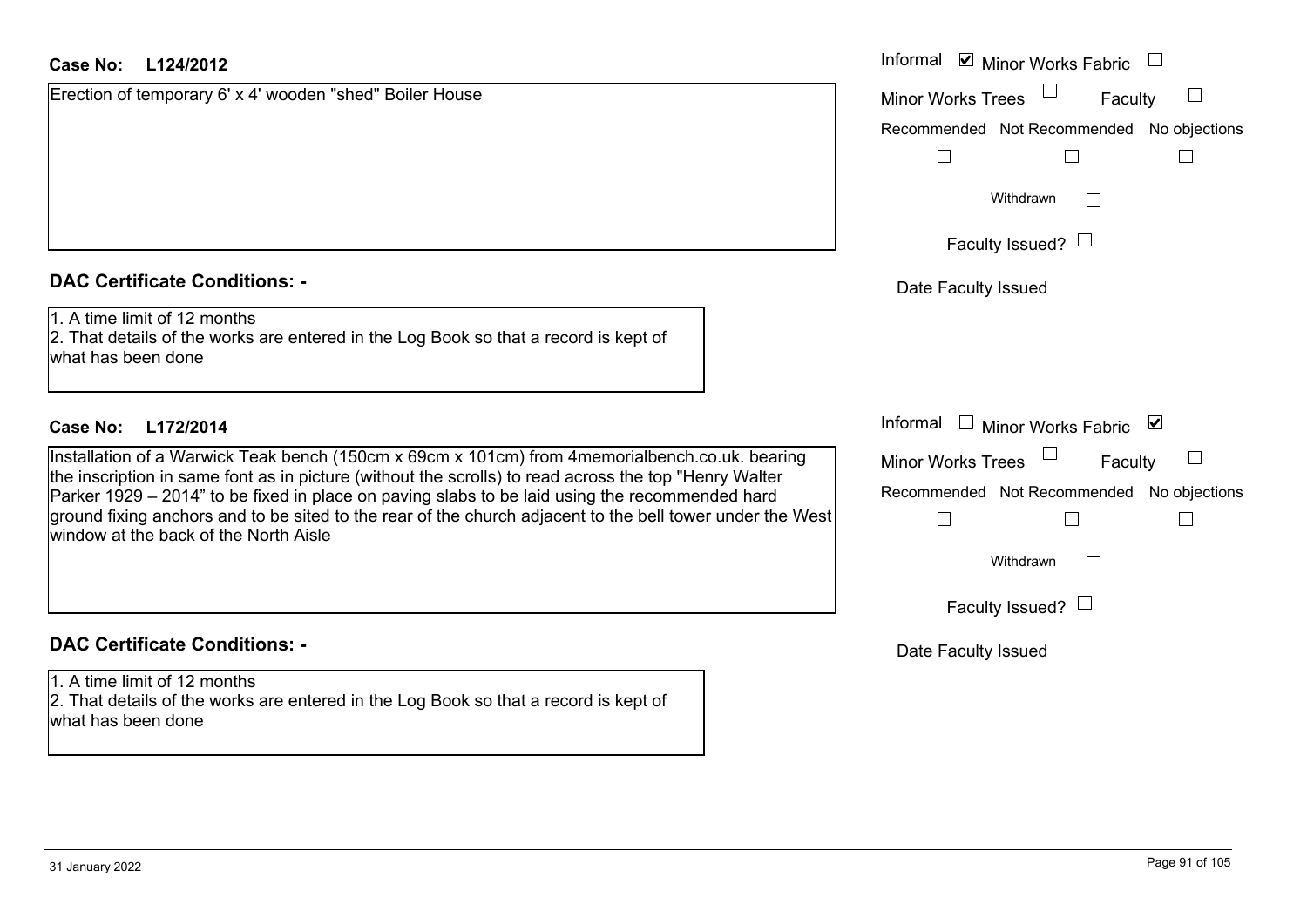| Case No:<br>L080/2014                                                                                                                                                                                                                                           | Informal $\Box$ Minor Works Fabric $\Box$                                                                   |
|-----------------------------------------------------------------------------------------------------------------------------------------------------------------------------------------------------------------------------------------------------------------|-------------------------------------------------------------------------------------------------------------|
| Installation in the churchyard of wooden Teak Bench (120cm x 65cm x 95cm Heavy Marden) in<br>memory of Peggy Martin and Susan Shepherd bearing the inscription in 'cambria' font "Peggy Martin<br>1918-2013 and Susan Shepherd 1944-2012" and "Loving Memories" | Minor Works Trees<br>Faculty<br>$\Box$<br>Recommended Not Recommended No objections<br>$\blacktriangledown$ |
|                                                                                                                                                                                                                                                                 | Withdrawn<br>$\Box$                                                                                         |
|                                                                                                                                                                                                                                                                 | Faculty Issued? $\Box$                                                                                      |
| <b>DAC Certificate Conditions: -</b>                                                                                                                                                                                                                            | Date Faculty Issued                                                                                         |
| 1. A time limit of 12 months<br>2. That details of the works are entered in the Log Book so that a record is kept of<br>what has been done                                                                                                                      |                                                                                                             |
| <b>Case No:</b><br>L232/2015                                                                                                                                                                                                                                    | Informal $\Box$ Minor Works Fabric $\Box$                                                                   |
| Re-plastering of approximately 4sqm of Chancel wall                                                                                                                                                                                                             | Minor Works Trees<br>Faculty                                                                                |
|                                                                                                                                                                                                                                                                 | Recommended Not Recommended No objections                                                                   |
|                                                                                                                                                                                                                                                                 | $\blacktriangledown$<br>$\overline{\phantom{a}}$<br>⊔                                                       |
|                                                                                                                                                                                                                                                                 | Withdrawn<br>$\mathcal{L}^{\mathcal{A}}$                                                                    |
|                                                                                                                                                                                                                                                                 | Faculty Issued? $\Box$                                                                                      |
| <b>DAC Certificate Conditions: -</b>                                                                                                                                                                                                                            | Date Faculty Issued                                                                                         |
| 1. A time limit of 12 months<br>2. That details of the works are entered in the Log Book so that a record is kept of<br>what has been done                                                                                                                      |                                                                                                             |
|                                                                                                                                                                                                                                                                 |                                                                                                             |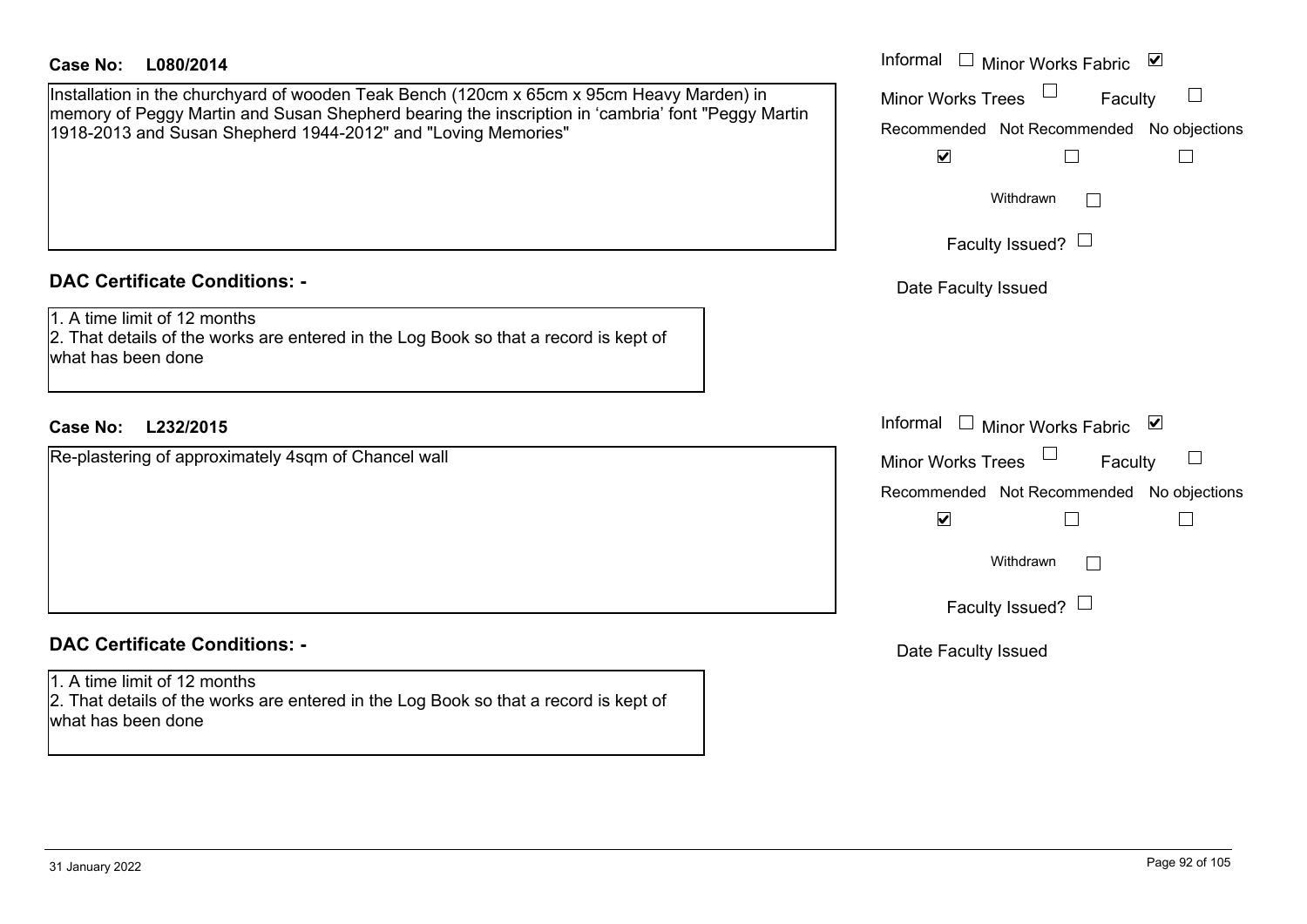| L226/2015<br>Case No:                                                                                      | Informal $\Box$ Minor Works Fabric $\Box$                   |
|------------------------------------------------------------------------------------------------------------|-------------------------------------------------------------|
| Installation of opening windows in Parish Centre kitchen                                                   | $\blacktriangledown$<br><b>Minor Works Trees</b><br>Faculty |
|                                                                                                            | Recommended Not Recommended No objections                   |
|                                                                                                            | $\blacktriangledown$<br>$\mathsf{L}$                        |
|                                                                                                            | Withdrawn                                                   |
|                                                                                                            | Faculty Issued? Ø                                           |
| <b>DAC Certificate Conditions: -</b>                                                                       | Date Faculty Issued<br>01/12/2015                           |
| 1. That details of the works are entered in the Log Book so that a record is kept of<br>what has been done |                                                             |
| 2. That the opening lights should be machined to address weather seals and capillary<br>action             |                                                             |
| L080/2015<br><b>Case No:</b>                                                                               | Informal $\Box$ Minor Works Fabric $\Box$                   |
| Creation of supplementary Garden of Remembrance                                                            | $\blacktriangledown$<br><b>Minor Works Trees</b><br>Faculty |
|                                                                                                            | Recommended Not Recommended No objections                   |
|                                                                                                            | $\blacktriangledown$                                        |
|                                                                                                            | Withdrawn                                                   |
|                                                                                                            | Faculty Issued? Ø                                           |
| <b>DAC Certificate Conditions: -</b>                                                                       | Date Faculty Issued<br>22/06/2015                           |
| 1. That details of the works are entered in the Log Book so that a record is kept of<br>what has been done |                                                             |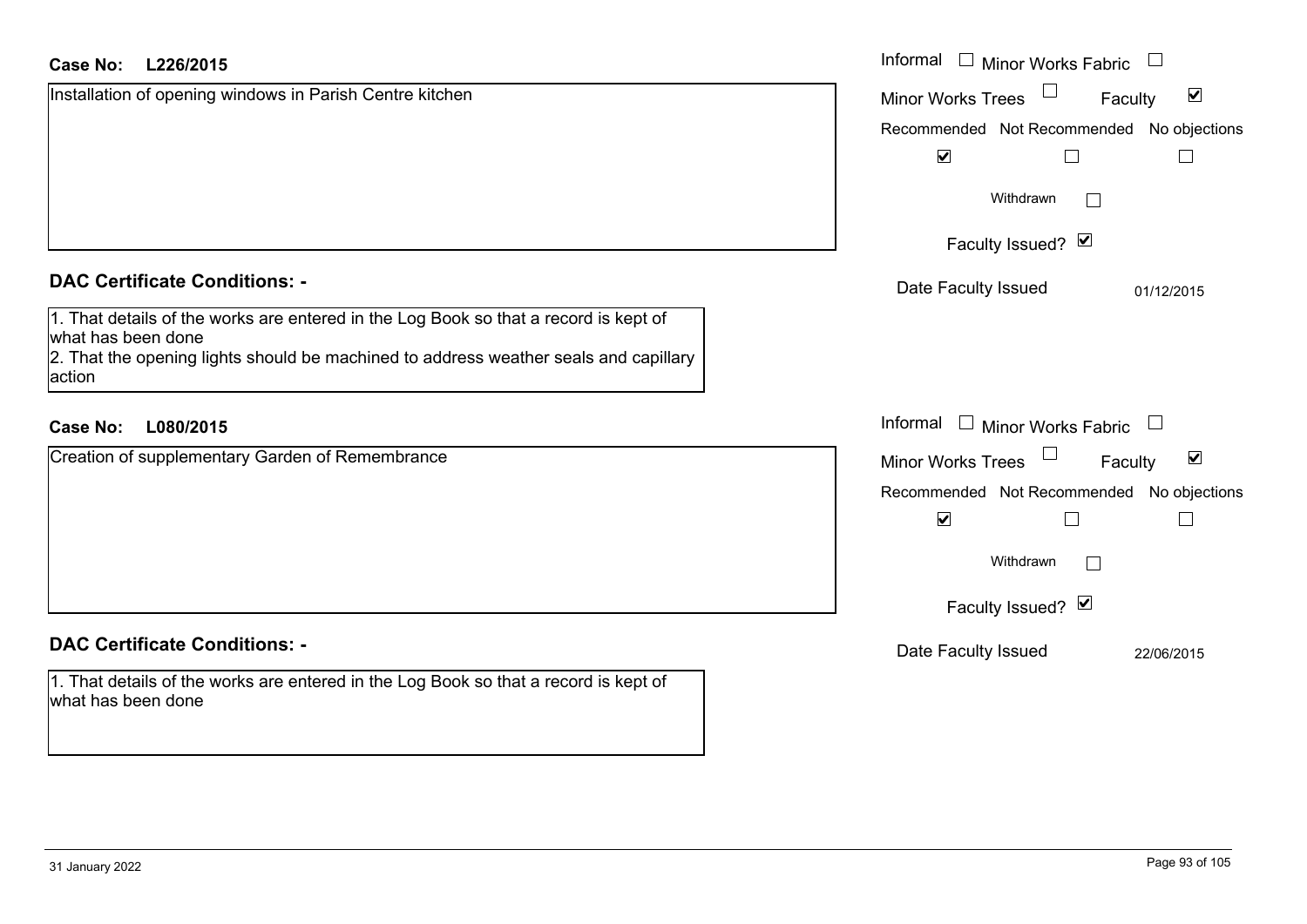| <b>Case No:</b>                                                                                                                                                                                                                                             | Informal<br>$\perp$<br>Minor Works Fabric                                                                                                                                      |
|-------------------------------------------------------------------------------------------------------------------------------------------------------------------------------------------------------------------------------------------------------------|--------------------------------------------------------------------------------------------------------------------------------------------------------------------------------|
| Replacement of two Noticeboards in the South Porch                                                                                                                                                                                                          | $\blacktriangledown$<br><b>Minor Works Trees</b><br>Faculty<br>Recommended Not Recommended No objections                                                                       |
|                                                                                                                                                                                                                                                             | $\blacktriangledown$<br>$\mathbf{L}$                                                                                                                                           |
|                                                                                                                                                                                                                                                             | Withdrawn                                                                                                                                                                      |
|                                                                                                                                                                                                                                                             | Faculty Issued? Ø                                                                                                                                                              |
| <b>DAC Certificate Conditions: -</b>                                                                                                                                                                                                                        | Date Faculty Issued<br>27/04/2016                                                                                                                                              |
| 1. That details of the works are entered in the Log Book so that a record is kept of<br>what has been done<br>2. That, where possible, all fixings should be made into joints, not stonework, using<br>stainless steel or non-ferrous screws in fibre plugs |                                                                                                                                                                                |
| <b>Case No:</b>                                                                                                                                                                                                                                             | Informal $\Box$ Minor Works Fabric<br>⊻                                                                                                                                        |
| To site a memorial bench to the south of the fire doors on the west side of Parish Centre, made of<br>sustainable teak, measuring 150cmx69cmx101cm, in memory of Peter James Stuart                                                                         | Minor Works Trees<br>Faculty<br>Recommended Not Recommended No objections<br>$\blacktriangledown$<br>$\Box$<br>$\overline{\phantom{a}}$<br>Withdrawn<br>Faculty Issued? $\Box$ |
| <b>DAC Certificate Conditions: -</b>                                                                                                                                                                                                                        | Date Faculty Issued                                                                                                                                                            |
| 1. That details of the works are entered in the Log Book so that a record is kept of<br>what has been done                                                                                                                                                  |                                                                                                                                                                                |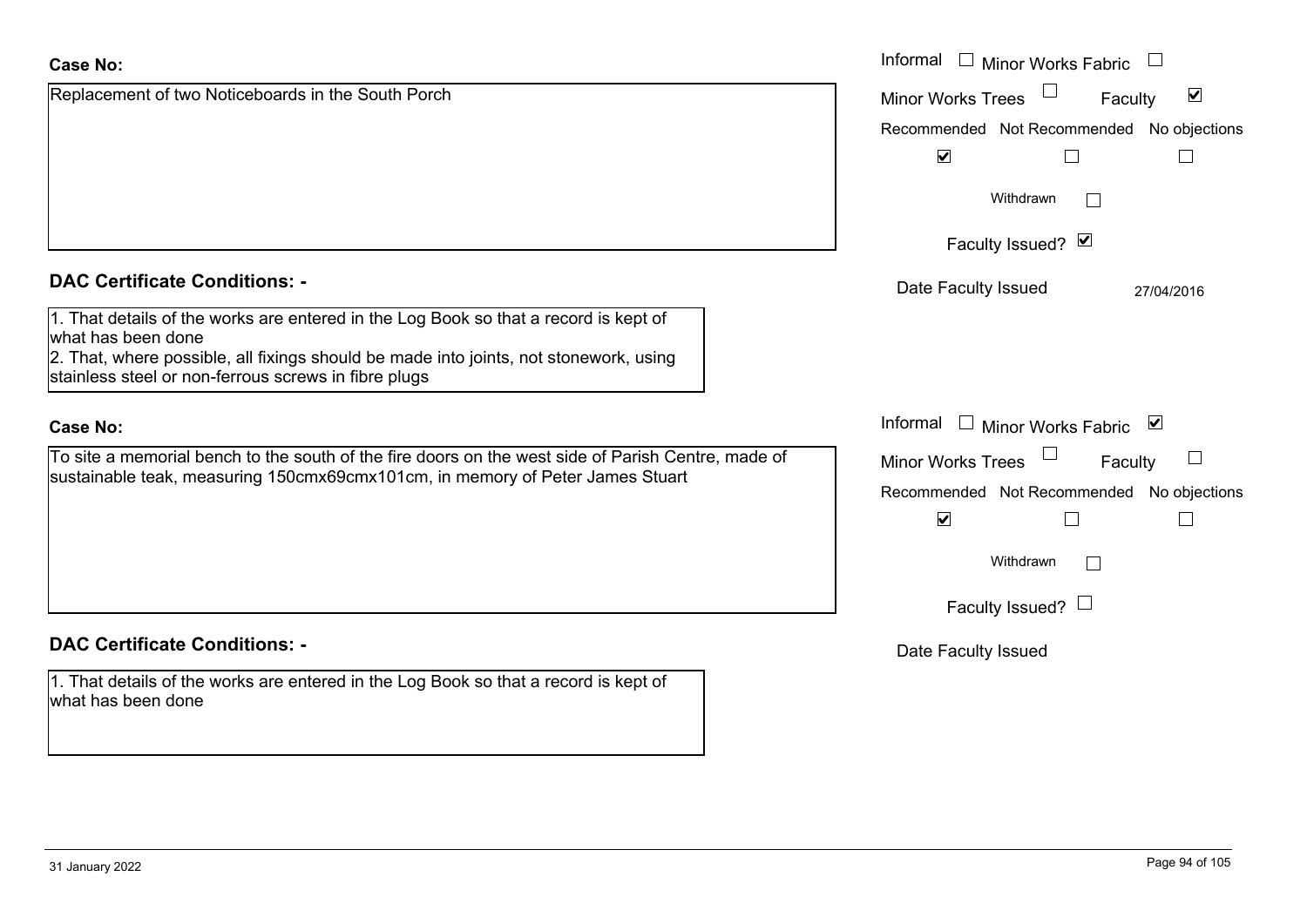| <b>Case No:</b>                                                                                                                                                                                                                                                                          | Informal<br>$\Box$ Minor Works Fabric<br>$\blacktriangledown$                                                             |
|------------------------------------------------------------------------------------------------------------------------------------------------------------------------------------------------------------------------------------------------------------------------------------------|---------------------------------------------------------------------------------------------------------------------------|
| Installation of a Roof Alarm                                                                                                                                                                                                                                                             | <b>Minor Works Trees</b><br>$\Box$<br>Faculty                                                                             |
|                                                                                                                                                                                                                                                                                          | Recommended Not Recommended No objections                                                                                 |
|                                                                                                                                                                                                                                                                                          |                                                                                                                           |
|                                                                                                                                                                                                                                                                                          | Withdrawn<br>$\mathbb{R}^n$                                                                                               |
|                                                                                                                                                                                                                                                                                          | Faculty Issued? $\Box$                                                                                                    |
| <b>DAC Certificate Conditions: -</b>                                                                                                                                                                                                                                                     | Date Faculty Issued                                                                                                       |
| 1. That details of the works are entered in the Log Book so that a record is kept of<br>what has been done<br>2. That, in line with the requirement and advice of the Ecclesiastical Insurance Group,<br>the installation and/or testing must be carried out by an electrician who is an |                                                                                                                           |
| <b>Case No:</b>                                                                                                                                                                                                                                                                          | Informal<br>$\Box$ Minor Works Fabric                                                                                     |
| Permission for brass remembrance plaques $4 \times 2$ or $5 \times 3$ inches and of a uniform size to be placed<br>within the perimeters of the Gardens on a small wooden fence                                                                                                          | $\blacktriangledown$<br>Minor Works Trees<br>Faculty<br>Recommended Not Recommended No objections<br>$\blacktriangledown$ |
|                                                                                                                                                                                                                                                                                          | Withdrawn<br>$\mathbb{R}^n$                                                                                               |
|                                                                                                                                                                                                                                                                                          | Faculty Issued? $\Box$                                                                                                    |
| <b>DAC Certificate Conditions: -</b>                                                                                                                                                                                                                                                     | Date Faculty Issued<br>20/10/2020                                                                                         |
| 1. That details of the works are entered in the Log Book so that a record is kept of<br>what has been done                                                                                                                                                                               |                                                                                                                           |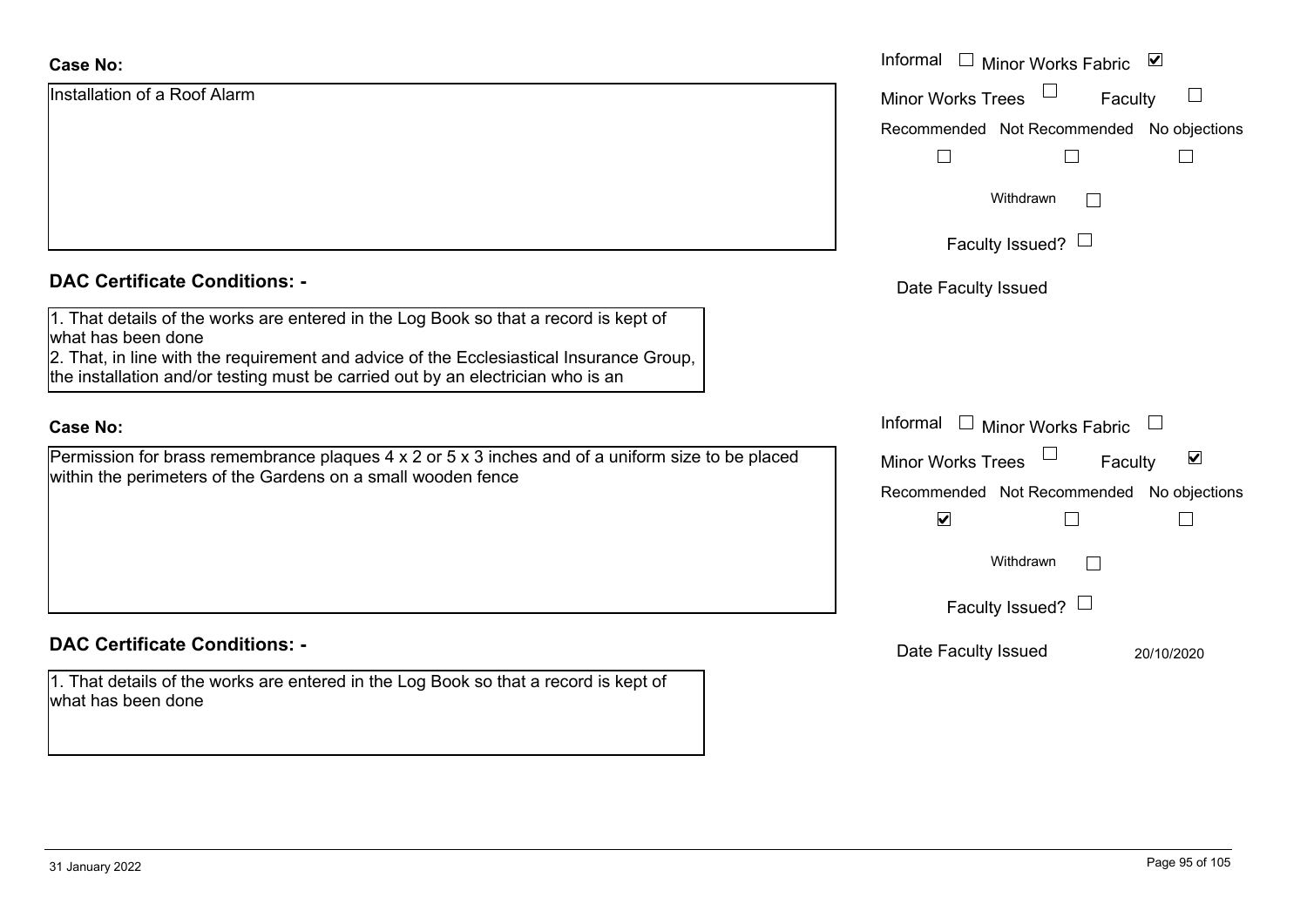# Case

| <b>Case No:</b>                                                                                                                                                                                                                                             | Informal $\square$<br>Minor Works Fabric ⊠      |
|-------------------------------------------------------------------------------------------------------------------------------------------------------------------------------------------------------------------------------------------------------------|-------------------------------------------------|
| Fixing peal board in Bell Tower                                                                                                                                                                                                                             | <b>Minor Works Trees</b><br>Faculty             |
|                                                                                                                                                                                                                                                             | Recommended Not Recommended No objections       |
|                                                                                                                                                                                                                                                             | $\blacktriangledown$<br>$\Box$                  |
|                                                                                                                                                                                                                                                             | Withdrawn                                       |
|                                                                                                                                                                                                                                                             | Faculty Issued? $\Box$                          |
| <b>DAC Certificate Conditions: -</b>                                                                                                                                                                                                                        | Date Faculty Issued                             |
| 1. That details of the works are entered in the Log Book so that a record is kept of<br>what has been done<br>2. That, where possible, all fixings should be made into joints, not stonework, using<br>stainless steel or non-ferrous screws in fibre plugs |                                                 |
| <b>Case No:</b>                                                                                                                                                                                                                                             | Informal<br><b>Minor Works Fabric</b>           |
| Works to Trees comprising: -                                                                                                                                                                                                                                | $\triangledown$<br>Minor Works Trees<br>Faculty |
| 1. Re-pollarding of Limes T41, 42 & 43<br>2. Removal of deadwood from Lime T4                                                                                                                                                                               | Recommended Not Recommended No objections       |
| 3. Removal of basal sucker and epicormic growth from Limes 6, 7, 9,11, 13 & 14 to 2.5m                                                                                                                                                                      | $\blacktriangledown$<br>$\Box$                  |
|                                                                                                                                                                                                                                                             | Withdrawn<br>$\vert \ \ \vert$                  |
|                                                                                                                                                                                                                                                             | Faculty Issued? $\Box$                          |
| <b>DAC Certificate Conditions: -</b>                                                                                                                                                                                                                        | Date Faculty Issued                             |
| 1. That details of the works are entered in the Log Book so that a record is kept of<br>what has been done                                                                                                                                                  |                                                 |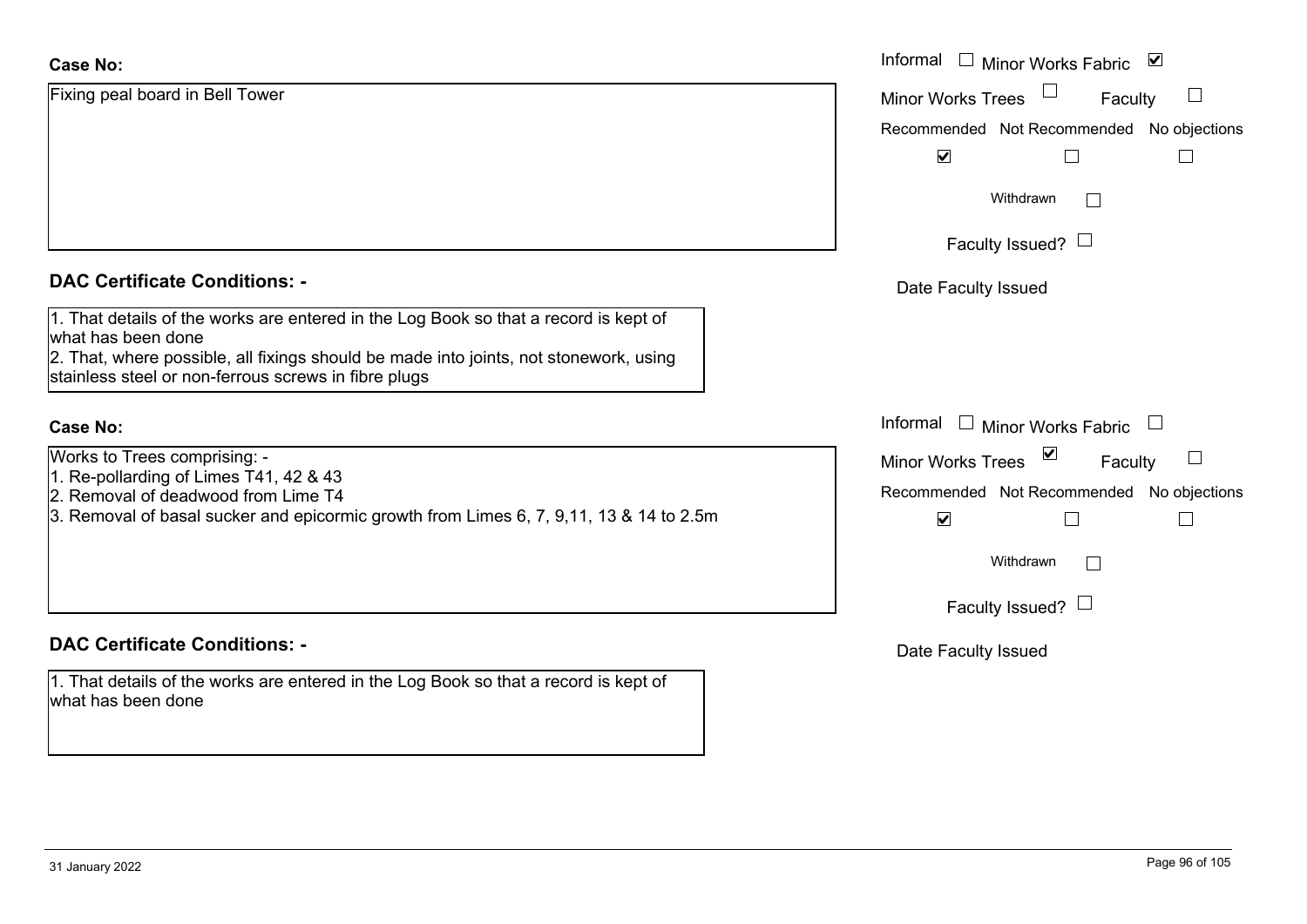| <b>Case No:</b>                                                                                                                                                              | Informal □ Minor Works Fabric<br>$\begin{array}{c} \hline \end{array}$ |
|------------------------------------------------------------------------------------------------------------------------------------------------------------------------------|------------------------------------------------------------------------|
| Planting of a Cherry Tree in the churchyard                                                                                                                                  | $\sum$<br>$\Box$<br>Minor Works Trees<br>Faculty                       |
|                                                                                                                                                                              | Recommended Not Recommended No objections                              |
|                                                                                                                                                                              | $\blacktriangledown$<br>$\Box$                                         |
|                                                                                                                                                                              | Withdrawn<br>$\Box$                                                    |
|                                                                                                                                                                              | Faculty Issued? $\Box$                                                 |
| <b>DAC Certificate Conditions: -</b>                                                                                                                                         | Date Faculty Issued                                                    |
| 1. That details of the works are entered in the Log Book so that a record is kept of<br>what has been done                                                                   |                                                                        |
| <b>Case No:</b>                                                                                                                                                              | Informal<br>$\Box$<br><b>Minor Works Fabric</b>                        |
| Works to Trees comprising: -                                                                                                                                                 | $\blacktriangledown$<br>$\Box$<br><b>Minor Works Trees</b><br>Faculty  |
| 1. T41 Lime - pollarding<br>2. T43 Lime - pollarding                                                                                                                         | Recommended Not Recommended No objections                              |
|                                                                                                                                                                              | $\blacktriangledown$<br>$\Box$<br>$\mathbf{I}$                         |
|                                                                                                                                                                              | Withdrawn<br>$\Box$                                                    |
|                                                                                                                                                                              | Faculty Issued? $\Box$                                                 |
| <b>DAC Certificate Conditions: -</b>                                                                                                                                         | Date Faculty Issued                                                    |
| 1. That details of the works are entered in the Log Book so that a record is kept of<br>what has been done                                                                   |                                                                        |
| 2. That work should avoid disturbance to nesting birds. Birds can nest in many places<br>including buildings, trees, shrubs dense ivy, and bramble/rose scrub. Nesting birds |                                                                        |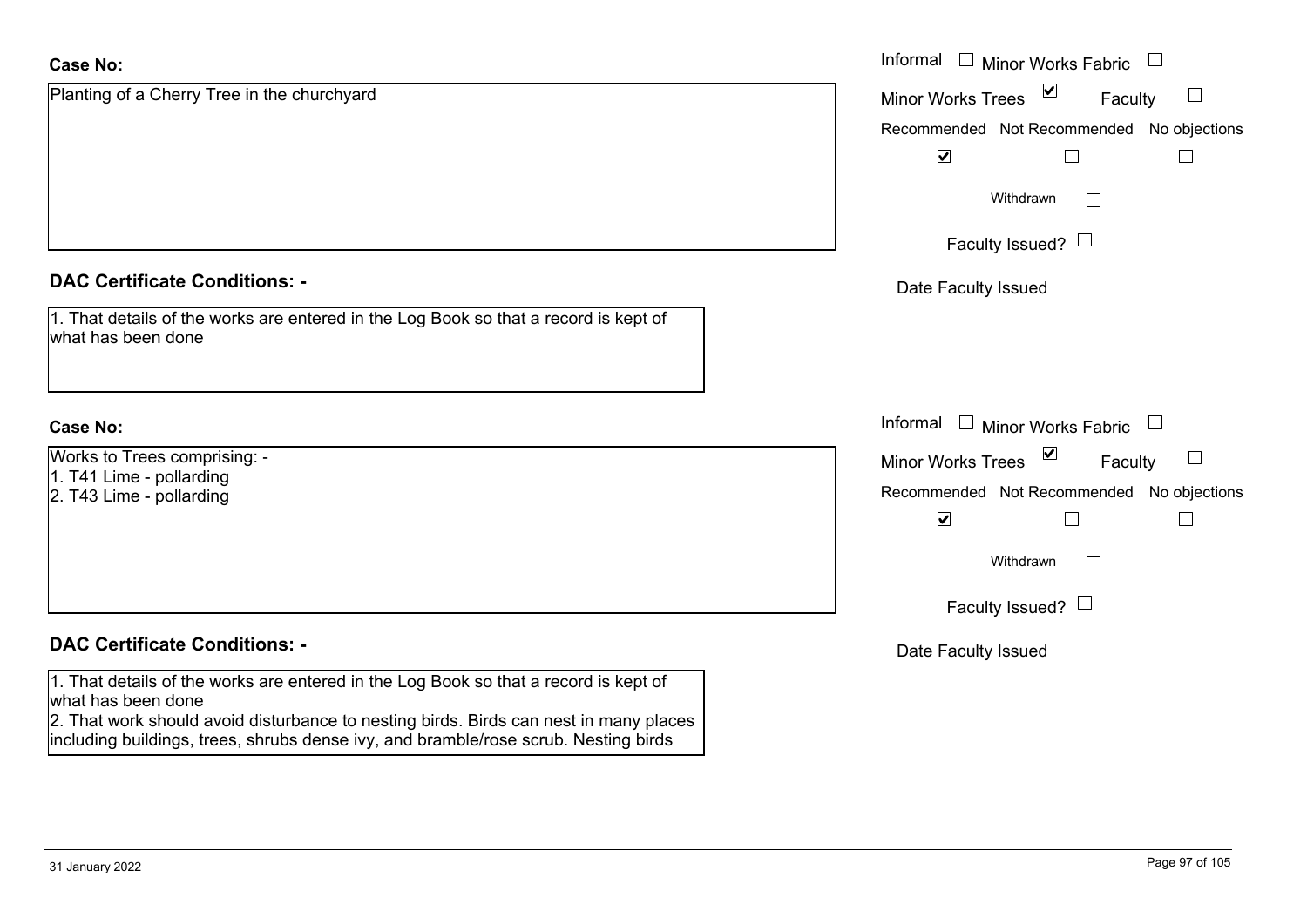## **Ben No: Church**

### **10117Eyres Monsell, St Hugh of Lincoln**

**L043/2001Case No:** Informal

| New windows and new wall to meeting room | $\blacktriangledown$<br>Minor Works Trees $\Box$<br>Faculty |
|------------------------------------------|-------------------------------------------------------------|
|                                          | Recommended Not Recommended No objections                   |
|                                          | <u>V</u>                                                    |
|                                          | Withdrawn<br>L                                              |
|                                          | Faculty Issued? $\Box$                                      |
| <b>BIAA</b> <i>I'I' I</i> A I'I'         |                                                             |

**DAC Certificate Conditions: -**

1. A time limit of 12 months 2. That, in order to accept appropriate rendering, the Celcon 200mm standard blocks should be 7 N/mm2 and not 3.5 N/mm2 as stated in the specification

Date Faculty Issued

Minor Works Fabric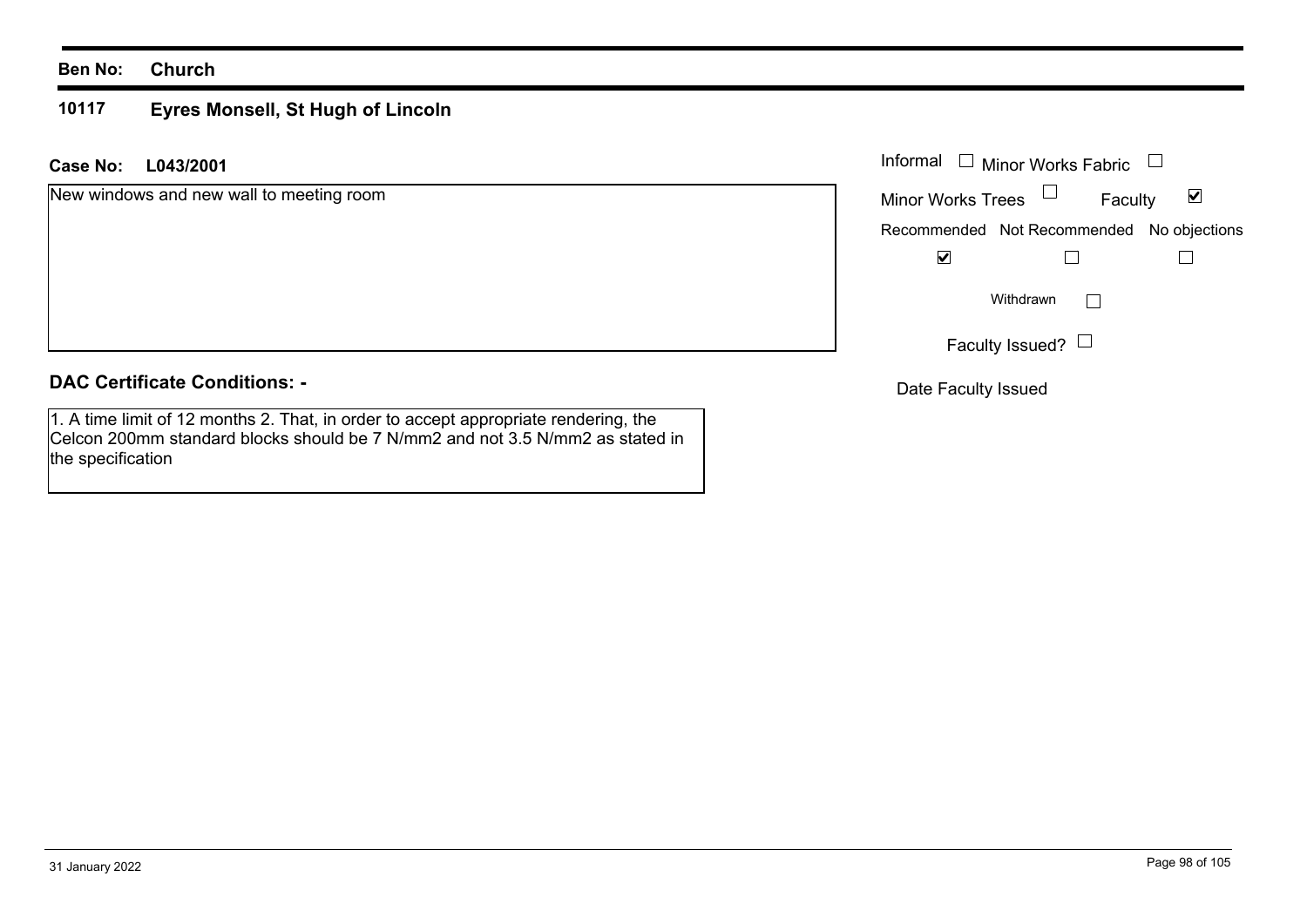| <b>Case No:</b><br>L134/2001                                                                                                                                                               | Informal $\blacksquare$ Minor Works Fabric $\Box$                                                                                                                                                                   |
|--------------------------------------------------------------------------------------------------------------------------------------------------------------------------------------------|---------------------------------------------------------------------------------------------------------------------------------------------------------------------------------------------------------------------|
| 1. Outline plans for the re-ordering of the church and extension to provide toilet facilities, office space<br>and a community hall<br>2. Creation of enclosed courtyard / memorial garden | Minor Works Trees<br>Faculty<br>$\Box$<br>Recommended Not Recommended No objections<br>$\Box$<br>$\Box$<br>$\Box$<br>Withdrawn<br>$\Box$<br>Faculty Issued? $\Box$                                                  |
| <b>DAC Certificate Conditions: -</b>                                                                                                                                                       | Date Faculty Issued                                                                                                                                                                                                 |
| 1. A time limit of 12 months                                                                                                                                                               |                                                                                                                                                                                                                     |
| <b>Case No:</b><br>L116/2001                                                                                                                                                               | Informal $\Box$ Minor Works Fabric<br>$\Box$                                                                                                                                                                        |
| Installation of Vodaphone and H3G telecommunications aerials                                                                                                                               | Minor Works Trees <sup>1</sup><br>$\blacktriangledown$<br>Faculty<br>Recommended Not Recommended No objections<br>$\blacktriangledown$<br>$\Box$<br>$\Box$<br>Withdrawn<br>$\mathbb{R}^n$<br>Faculty Issued? $\Box$ |
| <b>DAC Certificate Conditions: -</b>                                                                                                                                                       | Date Faculty Issued                                                                                                                                                                                                 |
| 1. A time limit of 12 months                                                                                                                                                               |                                                                                                                                                                                                                     |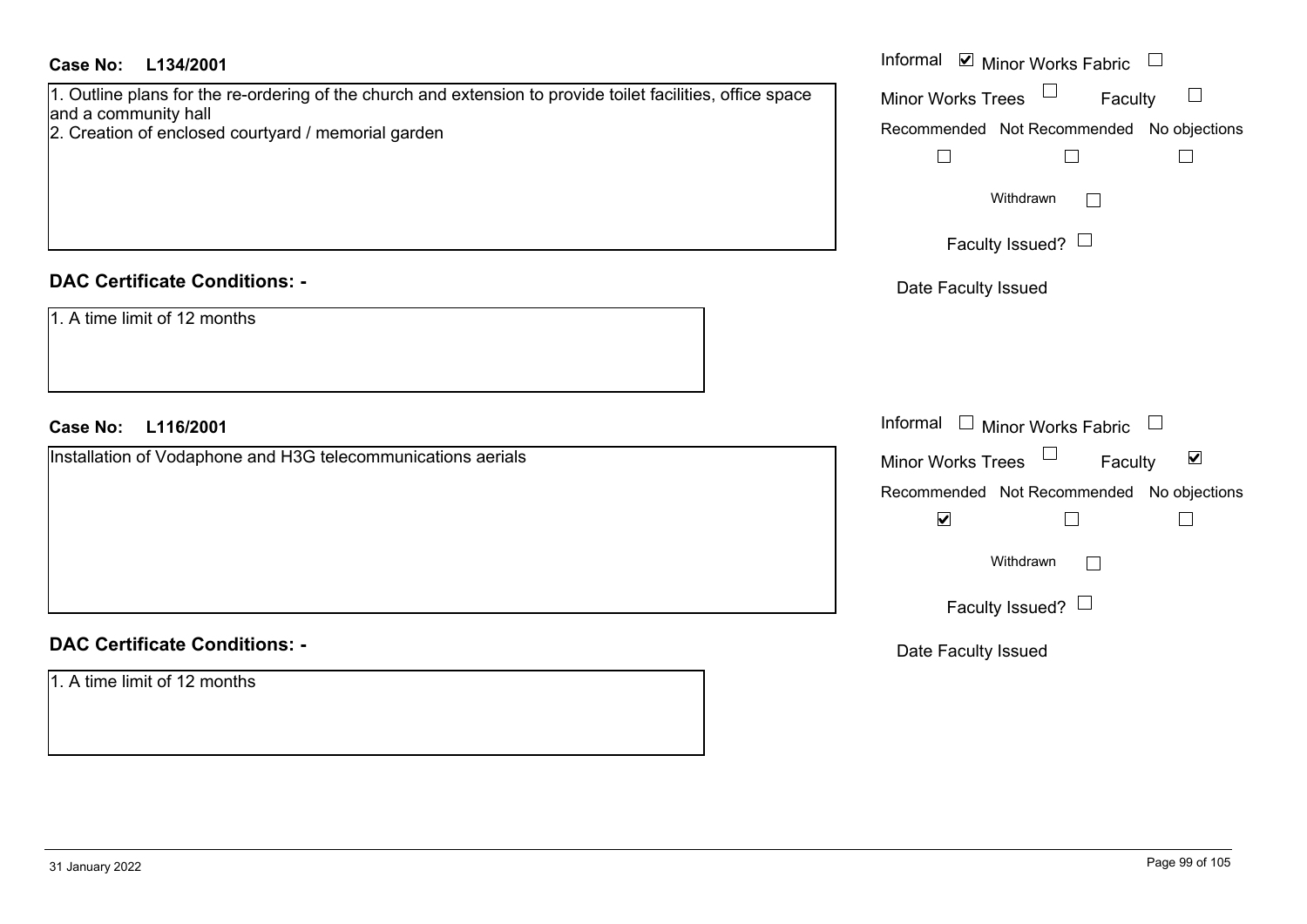| <b>Case No:</b><br>L118/2003                                                                                                                                                                          | Informal $\blacksquare$ Minor Works Fabric $\Box$                                                                                                |
|-------------------------------------------------------------------------------------------------------------------------------------------------------------------------------------------------------|--------------------------------------------------------------------------------------------------------------------------------------------------|
| Re-ordering of the church including demolition of existing single storey flat-roofed community rooms<br>and construction of extension to provide toilet facilities, office space and a community hall | Minor Works Trees<br>$\blacktriangledown$<br>Faculty<br>Recommended Not Recommended No objections<br>$\blacktriangledown$<br>$\Box$<br>Withdrawn |
|                                                                                                                                                                                                       | $\sim$<br>Faculty Issued? $\Box$                                                                                                                 |
| <b>DAC Certificate Conditions: -</b>                                                                                                                                                                  | Date Faculty Issued                                                                                                                              |
| 1. A time limit of 12 months                                                                                                                                                                          |                                                                                                                                                  |
| <b>Case No:</b><br>L109/2003                                                                                                                                                                          | Informal <b>v</b> Minor Works Fabric<br>$\overline{\phantom{a}}$                                                                                 |
| Installation of Vodaphone telecommunication equipment                                                                                                                                                 | Minor Works Trees<br>$\blacktriangledown$<br>Faculty                                                                                             |
|                                                                                                                                                                                                       | Recommended Not Recommended No objections                                                                                                        |
|                                                                                                                                                                                                       | $\blacktriangledown$<br>$\Box$<br>$\overline{\phantom{a}}$                                                                                       |
|                                                                                                                                                                                                       | Withdrawn<br>$\Box$                                                                                                                              |
|                                                                                                                                                                                                       | Faculty Issued? $\Box$                                                                                                                           |
| <b>DAC Certificate Conditions: -</b>                                                                                                                                                                  | Date Faculty Issued                                                                                                                              |
| 1. A time limit of 12 months                                                                                                                                                                          |                                                                                                                                                  |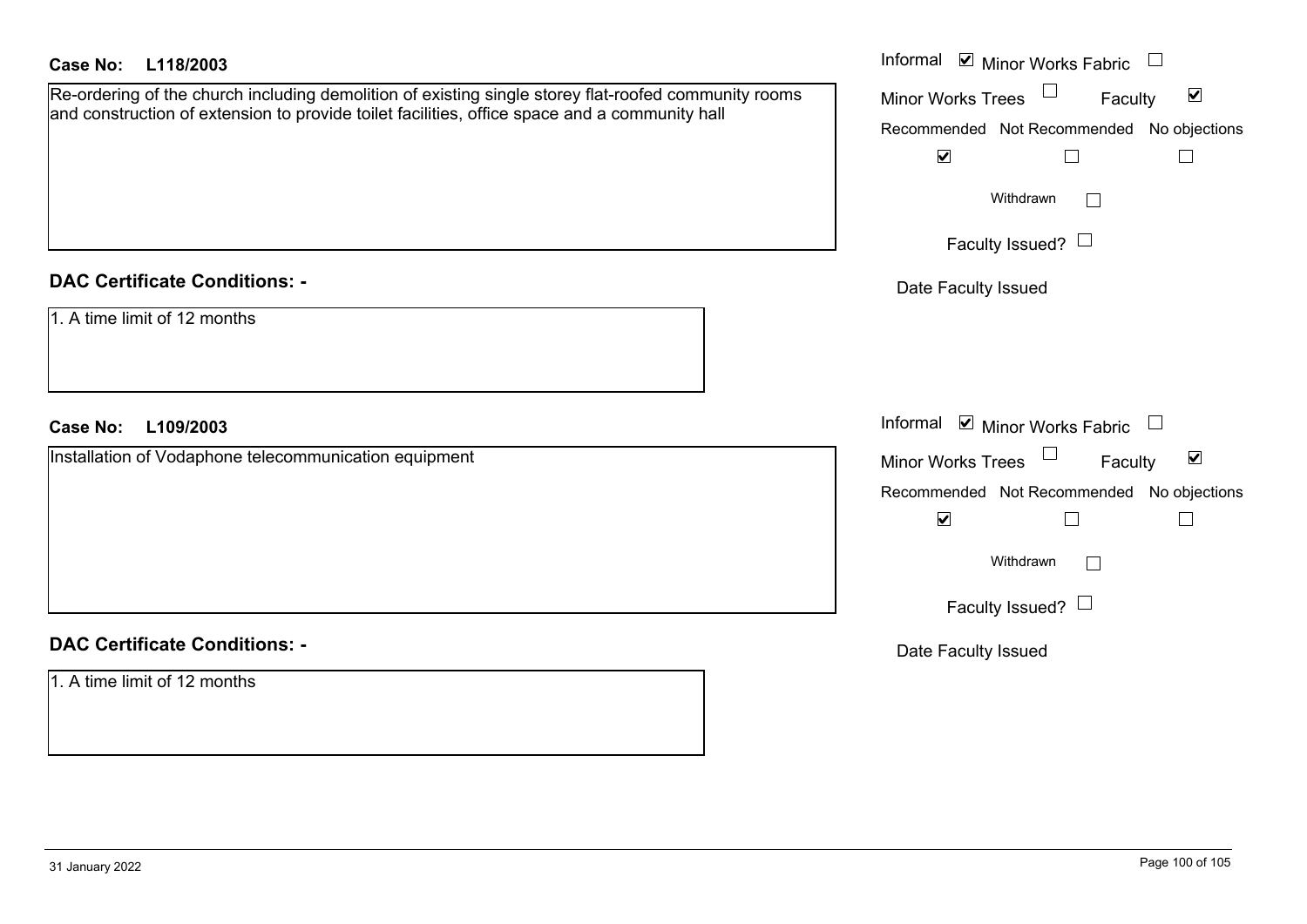| Case No:<br>L022/2005                                                                              | Informal<br>$\Box$ Minor Works Fabric                       |
|----------------------------------------------------------------------------------------------------|-------------------------------------------------------------|
| Installation of new heating pipework and steel panel radiators in the worship area as shown on the | Minor Works Trees<br>$\blacktriangledown$<br>Faculty        |
| architect's drawing CH112/110C and described in DEK Architects' letter of 31 January 2005          | Recommended Not Recommended No objections                   |
|                                                                                                    | $\blacktriangledown$                                        |
|                                                                                                    | Withdrawn                                                   |
|                                                                                                    | Faculty Issued? Ø                                           |
| <b>DAC Certificate Conditions: -</b>                                                               | Date Faculty Issued<br>15/03/2005                           |
| 1. A time limit of 12 months                                                                       |                                                             |
|                                                                                                    |                                                             |
|                                                                                                    |                                                             |
| Case No:<br>L090/2005                                                                              | Informal<br>Minor Works Fabric                              |
| 1. Removal of loose timber pews & kneelers and provision of 100 upholstered timber framed "church" | Minor Works Trees $\Box$<br>$\blacktriangledown$<br>Faculty |

chairs and lose kneelers

2. Sanding and sealing of existing timber mosaic floor to the worship area and access lobby

3. Removal of existing carpet to central aisle and square below dais and provision of a new broadloom carpet to dais and square below dais

# **DAC Certificate Conditions: -**

1. A time limit of 12 months

|                          | Informal $\Box$ Minor Works Fabric $\Box$ |  |
|--------------------------|-------------------------------------------|--|
| Minor Works Trees $\Box$ | Faculty                                   |  |
|                          | Recommended Not Recommended No objections |  |
|                          |                                           |  |
|                          |                                           |  |

 $\Box$ Withdrawn

Faculty Issued? Ø

Date Faculty Issued 14/11/2005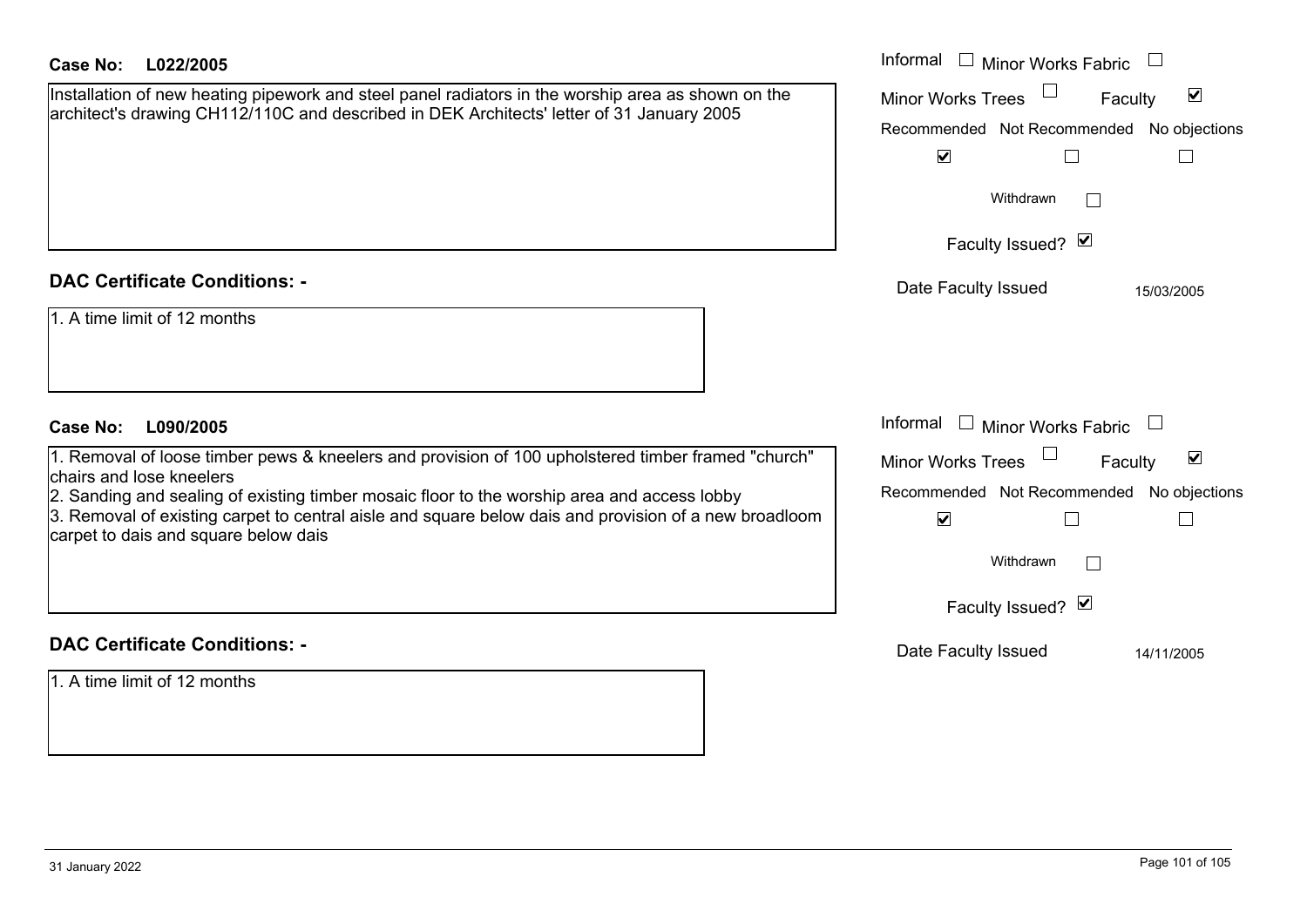| Case No:<br>L170/2006                                                                                                                                                                                                               | Informal <b>☑</b> Minor Works Fabric                      |
|-------------------------------------------------------------------------------------------------------------------------------------------------------------------------------------------------------------------------------------|-----------------------------------------------------------|
| Installation of additional 0.3m diameter transmission dish (Existing equipment installed under faculties<br>L116/2001 & L109/2003)                                                                                                  | <b>Minor Works Trees</b><br>$\Box$<br>Faculty             |
|                                                                                                                                                                                                                                     | Recommended Not Recommended No objections                 |
|                                                                                                                                                                                                                                     | $\Box$<br>$\Box$<br>$\Box$                                |
|                                                                                                                                                                                                                                     | Withdrawn<br>$\Box$                                       |
|                                                                                                                                                                                                                                     | Faculty Issued? $\Box$                                    |
| <b>DAC Certificate Conditions: -</b>                                                                                                                                                                                                | Date Faculty Issued                                       |
| 1. A time limit of 12 months                                                                                                                                                                                                        |                                                           |
| <b>Case No:</b><br>L136/2009                                                                                                                                                                                                        | Informal $\blacksquare$ Minor Works Fabric $\blacksquare$ |
| 1. Re-wiring of the: -                                                                                                                                                                                                              | $\blacktriangledown$<br>Minor Works Trees<br>Faculty      |
| a) Worship area                                                                                                                                                                                                                     | Recommended Not Recommended No objections                 |
| b) Old Choir Vestry<br>2. New Lighting Scheme                                                                                                                                                                                       | $\blacktriangledown$<br>$\Box$<br>$\Box$                  |
|                                                                                                                                                                                                                                     | Withdrawn                                                 |
|                                                                                                                                                                                                                                     | Faculty Issued? Ø                                         |
| <b>DAC Certificate Conditions: -</b>                                                                                                                                                                                                | Date Faculty Issued<br>15/10/2009                         |
| 1. A time limit of 12 months<br>2. That details of the works are entered in the Log Book so that a record is kept of<br>what has been done<br>3. That, where possible, all fixings should be made into joints, not stonework, using |                                                           |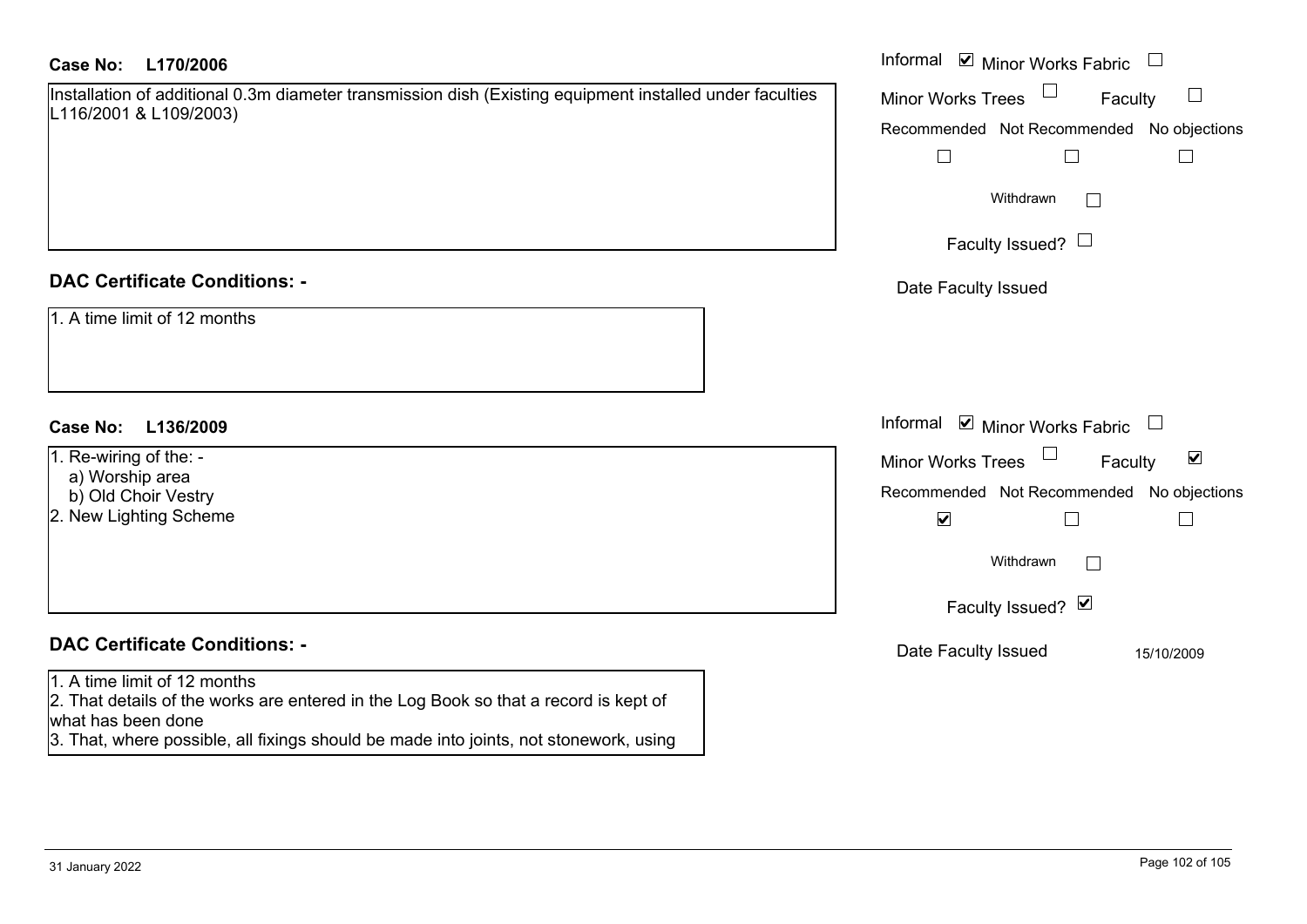# **L221/2010Case No:** Informal

1. Repairs to the Tower structure of a routine nature, as suggested by Chris Farrow structural engineers, to replace cement that has cracked off from a girdle of reinforced concrete 2. To insert pins to deal with elements of vertical cracks, that have appeared over time due to settlement of the Tower, in the brickwork panels that are the main element of the Tower

## **DAC Certificate Conditions: -**

1. A time limit of 12 months

2. That details of the works are entered in the Log Book so that a record is kept of what has been done

# **L117/2011Case No:** Informal

Installation of Font fomerly at Leicester, St Barnabas

## **DAC Certificate Conditions: -**

1. A time limit of 12 months2. That details of the works are entered in the Log Book so that a record is kept of what has been done

| Informal<br>⊻<br>Minor Works Fabric                            |
|----------------------------------------------------------------|
| <b>Minor Works Trees</b><br>Faculty                            |
| Recommended Not Recommended No objections                      |
| $\blacktriangledown$                                           |
| Withdrawn                                                      |
| Faculty Issued?                                                |
| Date Faculty Issued                                            |
|                                                                |
|                                                                |
|                                                                |
| Informal<br>$\Box$<br><b>Minor Works Fabric</b>                |
| $\overline{\mathbf{v}}$<br><b>Minor Works Trees</b><br>Faculty |
| Recommended Not Recommended No objections                      |
| V                                                              |
| Withdrawn                                                      |
| Faculty Issued? Ø                                              |
| Date Faculty Issued<br>03/08/2011                              |
|                                                                |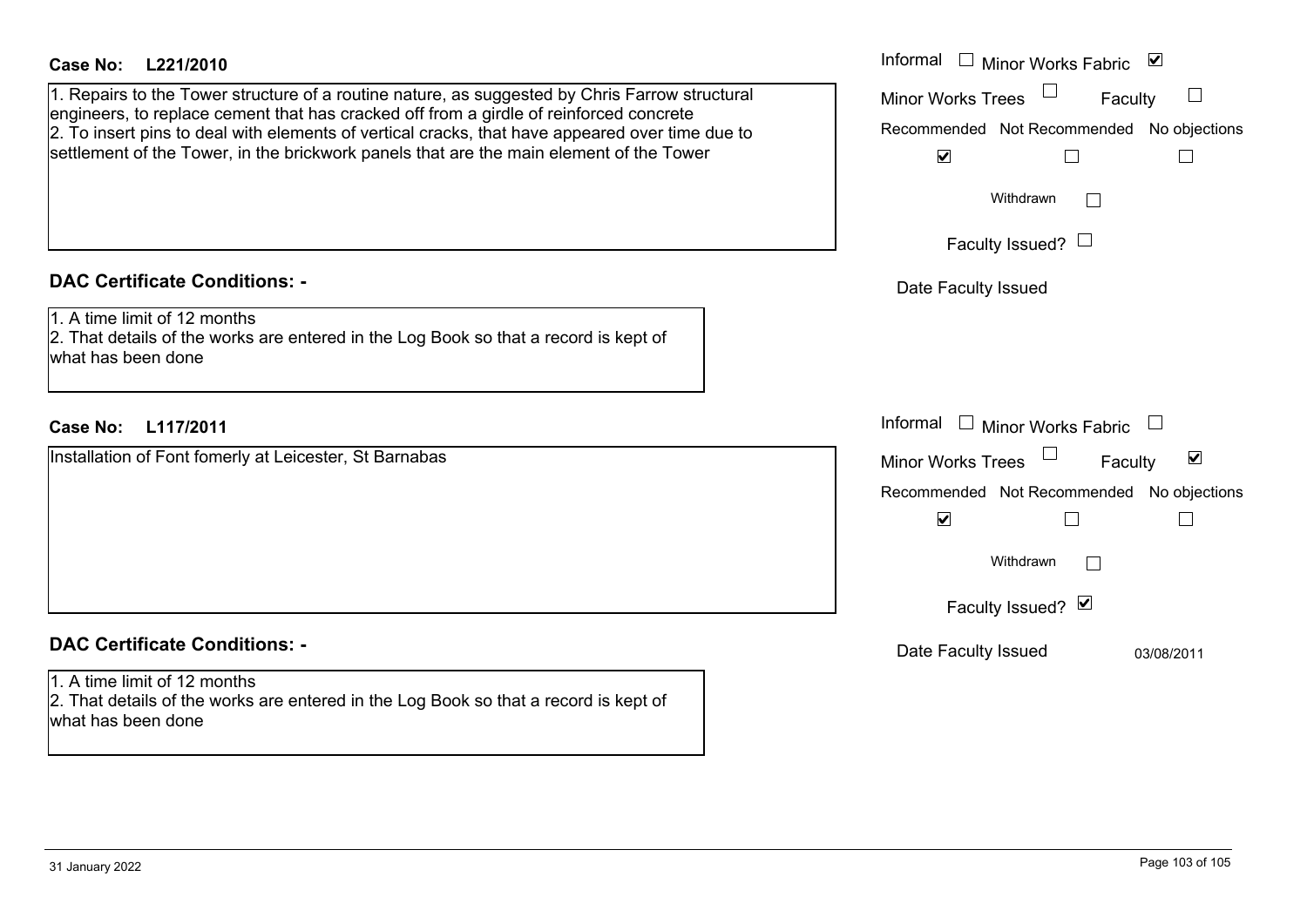### Informal  $\Box$  Minor Works Fabric  $\Box$ **L081/2013Case No:** Informal Minor Works Trees<sup>1</sup> 1. Replacement of: -  $\blacktriangledown$ Faculty a) 6 x Antennas b) 3 x Equipment Cabinets Recommended Not Recommended No objections in the existing internal equipment room  $\overline{\mathbf{v}}$  $\Box$  $\Box$ 2. Ancillary works including the Installation / replacement of cabling Withdrawn $\Box$ Faculty Issued? Ø **DAC Certificate Conditions: -**Date Faculty Issued 13/02/2014 1. A time limit of 12 months2. That details of the works are entered in the Log Book so that a record is kept of what has been done3. That a photographic record of the existing and replacement equipment is made and Informal  $\Box$  Minor Works Fabric  $\Box$  Informal **Case No:**1. Removal of 2 existing Faculty  $\overline{\mathbf{v}}$ Minor Works Trees 2. Introduction of 3 newRecommended Not Recommended No objections external signs  $\overline{\mathbf{v}}$  $\Box$  $\Box$ Withdrawn $\Box$ Faculty Issued? Ø **DAC Certificate Conditions: -**Date Faculty Issued 07/06/2016 1. That details of the works are entered in the Log Book so that a record is kept of what has been done 2. That, where possible, all fixings should be made into joints, not brick/stonework,

using stainless steel or non-ferrous screws in fibre plugs